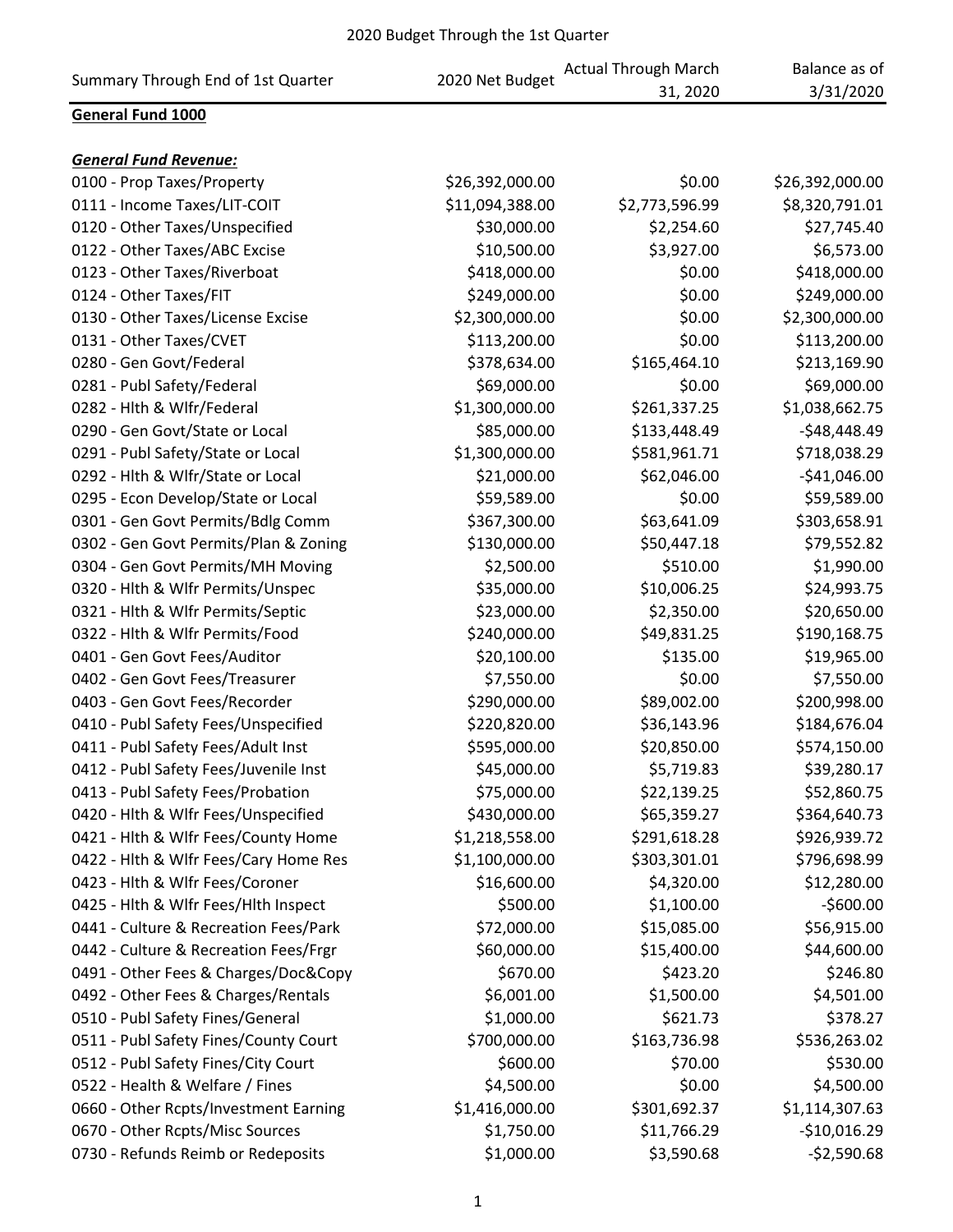| Summary Through End of 1st Quarter      | 2020 Net Budget | <b>Actual Through March</b> | Balance as of   |
|-----------------------------------------|-----------------|-----------------------------|-----------------|
|                                         |                 | 31, 2020                    | 3/31/2020       |
| 0740 - Other Srcs/Sale Surplus Assets   | \$10,000.00     | \$399.65                    | \$9,600.35      |
| 0761 - Interfund Trnsfers/Transfer In   | \$1,030,000.00  | \$249,999.99                | \$780,000.01    |
| <b>County General Revenue Total:</b>    | \$51,940,760.00 | \$5,764,296.40              | \$46,176,463.60 |
| <b>General Fund Expenditures</b>        |                 |                             |                 |
| General Fund 1000-0110 Auditor          |                 |                             |                 |
| Expenditure                             |                 |                             |                 |
| 1110 - Sal & Wages/Full Time            | \$378,814.00    | \$84,349.78                 | \$294,464.22    |
| 1111 - Sal & Wages/Elected Official     | \$71,838.00     | \$16,578.00                 | \$55,260.00     |
| 1112 - Sal & Wages/Chief Dep & Appt     | \$54,427.00     | \$12,560.10                 | \$41,866.90     |
| 1210 - EE Benefits/Social Security      | \$38,639.00     | \$8,215.16                  | \$30,423.84     |
| 1220 - EE Benefits/PERF Retirement      | \$48,523.00     | \$10,853.94                 | \$37,669.06     |
| <b>Expenditure Total:</b>               | \$592,241.00    | \$132,556.98                | \$459,684.02    |
| <b>General Fund 1000-0210 Treasurer</b> |                 |                             |                 |
| Expenditure                             |                 |                             |                 |
| 1110 - Sal & Wages/Full Time            | \$93,488.00     | \$21,574.20                 | \$71,913.80     |
| 1111 - Sal & Wages/Elected Official     | \$71,838.00     | \$16,578.00                 | \$55,260.00     |
| 1112 - Sal & Wages/Chief Dep & Appt     | \$54,427.00     | \$12,560.10                 | \$41,866.90     |
| 1130 - Sal & Wages/Part Time            | \$23,500.00     | \$4,716.00                  | \$18,784.00     |
| 1210 - EE Benefits/Social Security      | \$18,609.00     | \$3,990.55                  | \$14,618.45     |
| 1220 - EE Benefits/PERF Retirement      | \$24,613.00     | \$5,679.84                  | \$18,933.16     |
| 2110 - Office Supplies/General          | \$1,120.00      | \$1,060.42                  | \$59.58         |
| 2120 - Office Supplies/Forms            | \$4,320.00      | \$4,185.36                  | \$134.64        |
| 3210 - Comm & Transp/Travel/Training    | \$400.00        | \$379.36                    | \$20.64         |
| 3910 - Other Disb/Dues & Subscription   | \$390.00        | \$0.00                      | \$390.00        |
| <b>Expenditure Total:</b>               | \$292,705.00    | \$70,723.83                 | \$221,981.17    |
| <b>General Fund 1000-0410 Surveyor</b>  |                 |                             |                 |
| Expenditure                             |                 |                             |                 |
| 1110 - Sal & Wages/Full Time            | \$39,996.00     | \$9,161.71                  | \$30,834.29     |
| 1130 - Sal & Wages/Part Time            | \$500.00        | \$0.00                      | \$500.00        |
| 1150 - Sal & Wages/Overtime             | \$500.00        | \$0.00                      | \$500.00        |
| 1210 - EE Benefits/Social Security      | \$3,137.00      | \$679.19                    | \$2,457.81      |
| 1220 - EE Benefits/PERF Retirement      | \$4,536.00      | \$1,034.20                  | \$3,501.80      |
| 2110 - Office Supplies/General          | \$1,000.00      | \$0.00                      | \$1,000.00      |
| 2210 - Oper Supplies/Gasoline & Oil     | \$3,000.00      | \$0.00                      | \$3,000.00      |
| 2290 - Oper Supplies/Other              | \$2,500.00      | \$161.99                    | \$2,338.01      |
| 2990 - Other Supplies/Non-specified     | \$500.00        | \$350.94                    | \$149.06        |
| 3120 - Prof Svcs/Engineer & Architect   | \$5,000.00      | \$0.00                      | \$5,000.00      |
| 3150 - Prof Svcs/Training               | \$1,000.00      | \$11.26                     | \$988.74        |
| 3210 - Comm & Transp/Travel/Training    | \$1,500.00      | \$0.00                      | \$1,500.00      |
| 3310 - Printing & Advertising/Legal     | \$800.00        | \$0.00                      | \$800.00        |
| 3320 - Printing & Advertising/Duplica   | \$300.00        | \$0.00                      | \$300.00        |
| 3510 - Utility Service/Utilities        | \$800.00        | \$180.04                    | \$619.96        |
| 3620 - Rep & Maint/Vehicle & Equip      | \$1,000.00      | \$57.11                     | \$942.89        |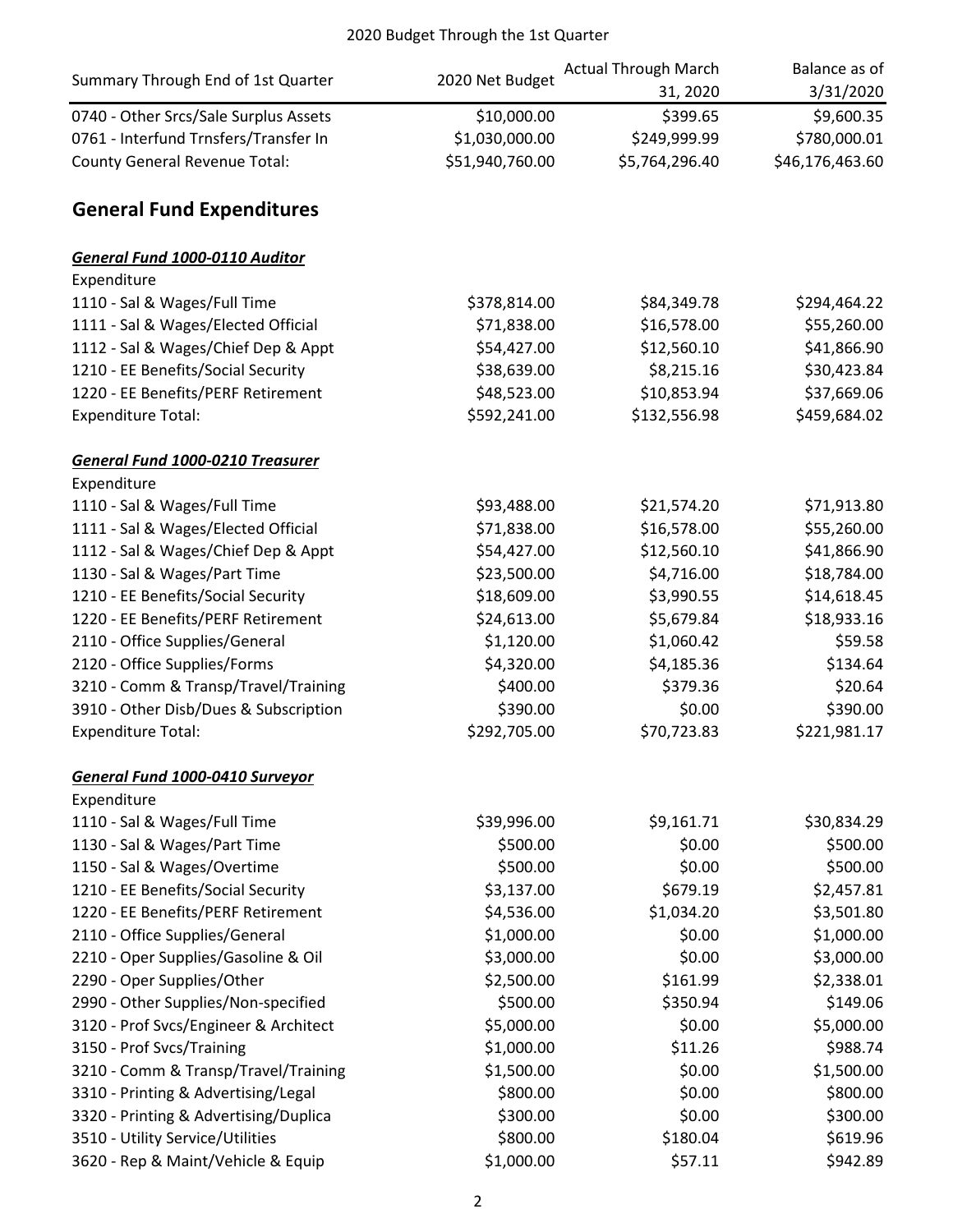|                                              |                 | <b>Actual Through March</b> | Balance as of |
|----------------------------------------------|-----------------|-----------------------------|---------------|
| Summary Through End of 1st Quarter           | 2020 Net Budget | 31, 2020                    | 3/31/2020     |
| 3910 - Other Disb/Dues & Subscription        | \$700.00        | \$160.00                    | \$540.00      |
| <b>Expenditure Total:</b>                    | \$66,769.00     | \$11,796.44                 | \$54,972.56   |
| General Fund 1000-0430 Drainage Board        |                 |                             |               |
| Expenditure                                  |                 |                             |               |
| 1110 - Sal & Wages/Full Time                 | \$55,696.00     | \$12,738.37                 | \$42,957.63   |
| 1150 - Sal & Wages/Overtime                  | \$500.00        | \$0.00                      | \$500.00      |
| 1210 - EE Benefits/Social Security           | \$4,299.00      | \$938.39                    | \$3,360.61    |
| 1220 - EE Benefits/PERF Retirement           | \$6,294.00      | \$1,430.75                  | \$4,863.25    |
| 2110 - Office Supplies/General               | \$2,000.00      | \$107.98                    | \$1,892.02    |
| 2210 - Oper Supplies/Gasoline & Oil          | \$2,000.00      | \$0.00                      | \$2,000.00    |
| 3110 - Prof Svcs/Legal                       | \$15,000.00     | \$3,720.00                  | \$11,280.00   |
| 3120 - Prof Svcs/Engineer & Architect        | \$9,000.00      | \$9,000.00                  | \$0.00        |
| 3150 - Prof Svcs/Training                    | \$1,000.00      | \$0.00                      | \$1,000.00    |
| 3190 - Prof Svcs/Other                       | \$2,000.00      | \$1,999.99                  | \$0.01        |
| 3210 - Comm & Transp/Travel/Training         | \$1,000.00      | \$0.00                      | \$1,000.00    |
| 3310 - Printing & Advertising/Legal          | \$1,000.00      | \$133.88                    | \$866.12      |
| 3610 - Rep & Maint/Buildings & Proper        | \$2,000.00      | \$0.00                      | \$2,000.00    |
| 3620 - Rep & Maint/Vehicle & Equip           | \$2,000.00      | \$0.00                      | \$2,000.00    |
| <b>Expenditure Total:</b>                    | \$103,789.00    | \$30,069.36                 | \$73,719.64   |
| <b>General Fund 1000-0510 Assessor</b>       |                 |                             |               |
| Expenditure                                  |                 |                             |               |
| 1110 - Sal & Wages/Full Time                 | \$564,607.00    | \$121,068.30                | \$443,538.70  |
| 1111 - Sal & Wages/Elected Official          | \$71,838.00     | \$16,578.00                 | \$55,260.00   |
| 1112 - Sal & Wages/Chief Dep & Appt          | \$54,427.00     | \$12,560.10                 | \$41,866.90   |
| 1210 - EE Benefits/Social Security           | \$52,852.00     | \$10,595.67                 | \$42,256.33   |
| 1220 - EE Benefits/PERF Retirement           | \$77,378.00     | \$16,823.19                 | \$60,554.81   |
| <b>Expenditure Total:</b>                    | \$821,102.00    | \$177,625.26                | \$643,476.74  |
| <b>General Fund 1000-1010 County Council</b> |                 |                             |               |
| Expenditure                                  |                 |                             |               |
| 1111 - Sal & Wages/Elected Official          | \$100,856.00    | \$20,503.55                 | \$80,352.45   |
| 1210 - EE Benefits/Social Security           | \$7,716.00      | \$1,359.06                  | \$6,356.94    |
| 3210 - Comm & Transp/Travel/Training         | \$1,500.00      | \$0.00                      | \$1,500.00    |
| 3910 - Other Disb/Dues & Subscription        | \$140.00        | \$140.00                    | \$0.00        |
| <b>Expenditure Total:</b>                    | \$110,212.00    | \$22,002.61                 | \$88,209.39   |
| <b>General Fund 1000-1110 Commissioners</b>  |                 |                             |               |
| Expenditure                                  |                 |                             |               |
| 1110 - Sal & Wages/Full Time                 | \$135,160.00    | \$19,172.31                 | \$115,987.69  |
| 1111 - Sal & Wages/Elected Official          | \$192,138.00    | \$44,339.58                 | \$147,798.42  |
| 1112 - Sal & Wages/Chief Dep & Appt          | \$67,110.00     | \$15,486.90                 | \$51,623.10   |
| 1130 - Sal & Wages/Part Time                 | \$2,000.00      | \$0.00                      | \$2,000.00    |
| 1210 - EE Benefits/Social Security           | \$30,326.00     | \$5,751.65                  | \$24,574.35   |
| 1220 - EE Benefits/PERF Retirement           | \$44,174.00     | \$7,716.18                  | \$36,457.82   |
| 2110 - Office Supplies/General               | \$32,000.00     | \$5,972.47                  | \$26,027.53   |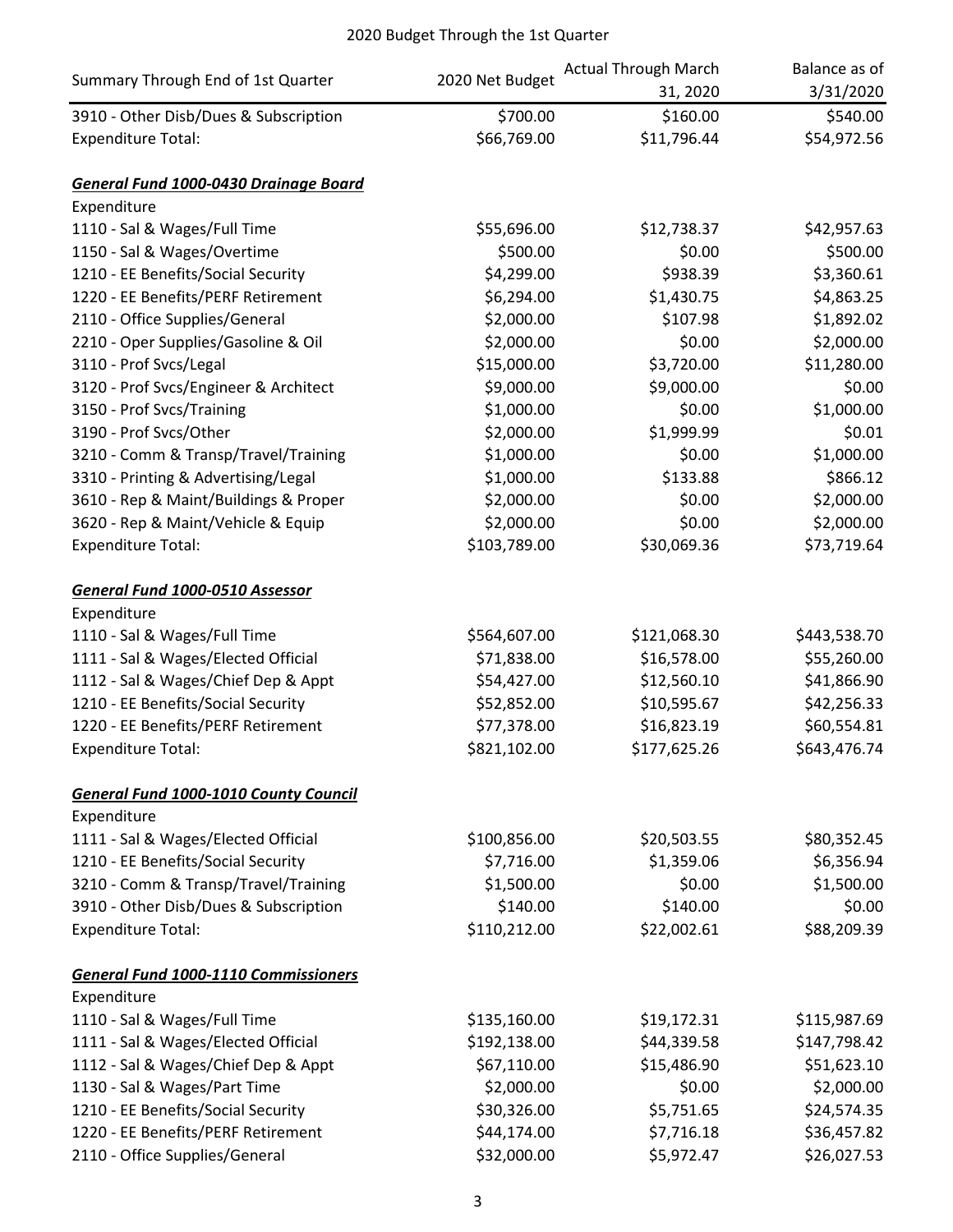|                                               | 2020 Net Budget | <b>Actual Through March</b> | Balance as of  |
|-----------------------------------------------|-----------------|-----------------------------|----------------|
| Summary Through End of 1st Quarter            |                 | 31, 2020                    | 3/31/2020      |
| 2990 - Other Supplies/Non-specified           | \$1,500.00      | \$102.60                    | \$1,397.40     |
| 3145 - Prof Svcs/Hlth & Med Prof              | \$4,000.00      | \$2,167.03                  | \$1,832.97     |
| 3230 - Comm & Transp/Postage & Frght          | \$197,028.00    | \$38,304.87                 | \$158,723.13   |
| 3310 - Printing & Advertising/Legal           | \$9,004.00      | \$663.23                    | \$8,340.77     |
| 3430 - Insur/Liability                        | \$13,756.00     | \$13,755.50                 | \$0.50         |
| 3440 - Insur/Public Official Bonds            | \$5,475.00      | \$0.00                      | \$5,475.00     |
| 3910 - Other Disb/Dues & Subscription         | \$15,000.00     | \$0.00                      | \$15,000.00    |
| 3930 - Other Disb/Tax Levies                  | \$2,119,510.00  | \$32,983.00                 | \$2,086,527.00 |
| <b>Expenditure Total:</b>                     | \$2,868,181.00  | \$186,415.32                | \$2,681,765.68 |
| <b>General Fund 1000-1120 Human Resources</b> |                 |                             |                |
| Expenditure                                   |                 |                             |                |
| 1110 - Sal & Wages/Full Time                  | \$49,423.00     | \$11,405.28                 | \$38,017.72    |
| 1112 - Sal & Wages/Chief Dep & Appt           | \$73,622.00     | \$16,989.72                 | \$56,632.28    |
| 1210 - EE Benefits/Social Security            | \$9,413.00      | \$2,031.21                  | \$7,381.79     |
| 1220 - EE Benefits/PERF Retirement            | \$13,782.00     | \$3,180.24                  | \$10,601.76    |
| <b>Expenditure Total:</b>                     | \$146,240.00    | \$33,606.45                 | \$112,633.55   |
| <b>General Fund 1000-1130 Maintenance</b>     |                 |                             |                |
| Expenditure                                   |                 |                             |                |
| 1110 - Sal & Wages/Full Time                  | \$679,565.00    | \$155,861.51                | \$523,703.49   |
| 1112 - Sal & Wages/Chief Dep & Appt           | \$72,011.00     | \$16,617.90                 | \$55,393.10    |
| 1210 - EE Benefits/Social Security            | \$57,496.00     | \$12,394.44                 | \$45,101.56    |
| 1220 - EE Benefits/PERF Retirement            | \$84,177.00     | \$19,347.39                 | \$64,829.61    |
| 2220 - Oper Supplies/Inst'l or Med            | \$2,500.00      | \$0.00                      | \$2,500.00     |
| 3210 - Comm & Transp/Travel/Training          | \$1,200.00      | \$0.00                      | \$1,200.00     |
| 3510 - Utility Service/Utilities              | \$580,909.00    | \$126,526.17                | \$454,382.83   |
| <b>Expenditure Total:</b>                     | \$1,477,858.00  | \$330,747.41                | \$1,147,110.59 |
| General Fund 1000-1140 Soil & Water           |                 |                             |                |
| Expenditure                                   |                 |                             |                |
| 1110 - Sal & Wages/Full Time                  | \$106,546.00    | \$24,476.34                 | \$82,069.66    |
| 1210 - EE Benefits/Social Security            | \$8,151.00      | \$1,767.94                  | \$6,383.06     |
| 1220 - EE Benefits/PERF Retirement            | \$11,934.00     | \$2,741.34                  | \$9,192.66     |
| 3920 - Other Disb/Grants & Cmnty Supp         | \$15,000.00     | \$0.00                      | \$15,000.00    |
| <b>Expenditure Total:</b>                     | \$141,631.00    | \$28,985.62                 | \$112,645.38   |
| General Fund 1000-1410 DoIT (MITS)            |                 |                             |                |
| Expenditure                                   |                 |                             |                |
| 1110 - Sal & Wages/Full Time                  | \$292,364.00    | \$54,925.20                 | \$237,438.80   |
| 1112 - Sal & Wages/Chief Dep & Appt           | \$41,185.00     | \$9,504.12                  | \$31,680.88    |
| 1130 - Sal & Wages/Part Time                  | \$19,500.00     | \$4,545.00                  | \$14,955.00    |
| 1210 - EE Benefits/Social Security            | \$27,009.00     | \$5,050.31                  | \$21,958.69    |
| 1220 - EE Benefits/PERF Retirement            | \$37,358.00     | \$7,245.64                  | \$30,112.36    |
| 2110 - Office Supplies/General                | \$1,315.00      | \$707.31                    | \$607.69       |
| 2130 - Office Supplies/Printing               | \$21,123.00     | \$3,224.34                  | \$17,898.66    |
| 3150 - Prof Svcs/Training                     | \$7,060.00      | \$2,660.00                  | \$4,400.00     |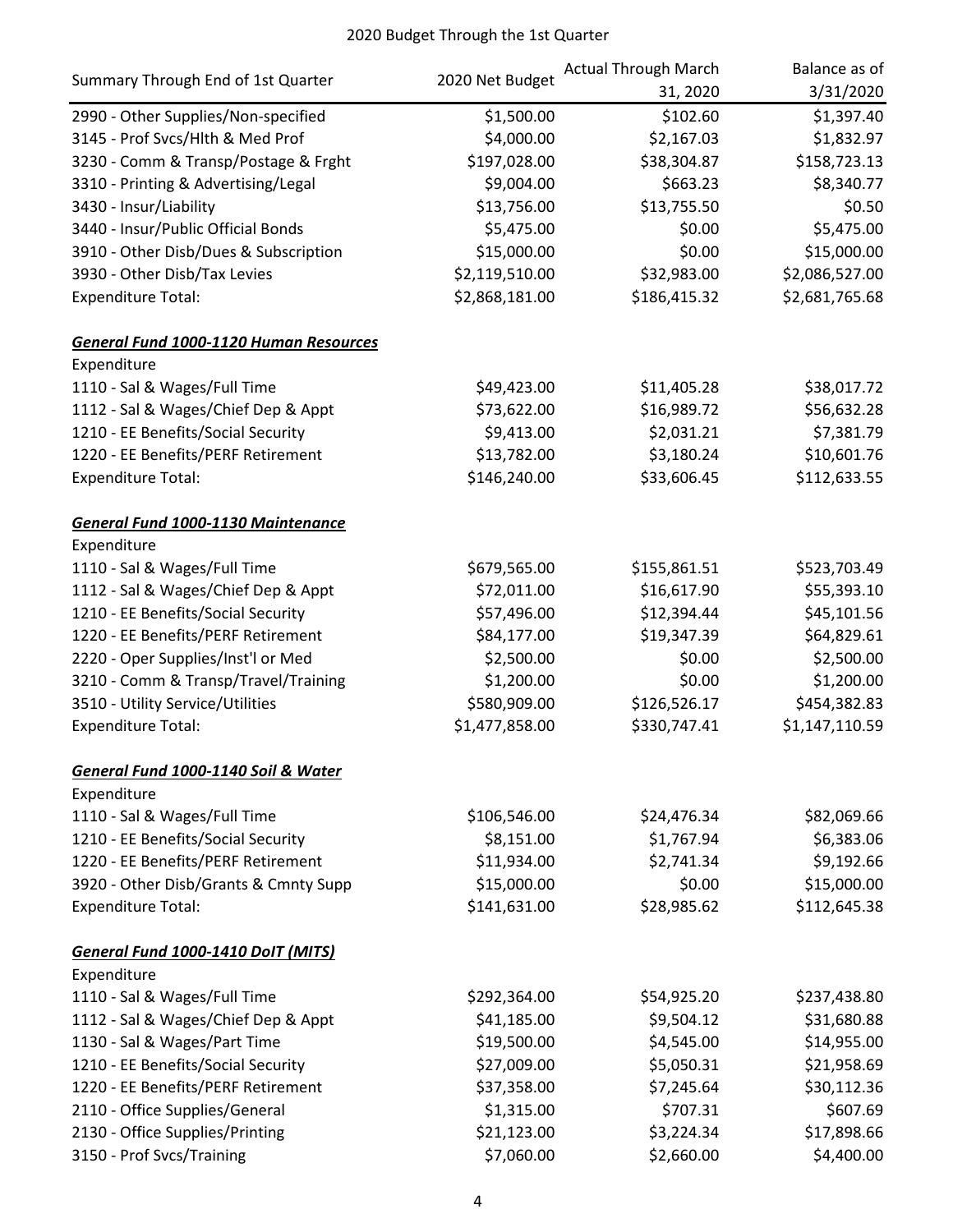| Summary Through End of 1st Quarter                        |                 | <b>Actual Through March</b> | Balance as of |
|-----------------------------------------------------------|-----------------|-----------------------------|---------------|
|                                                           | 2020 Net Budget | 31, 2020                    | 3/31/2020     |
| 3210 - Comm & Transp/Travel/Training                      | \$3,800.00      | \$138.33                    | \$3,661.67    |
| 3910 - Other Disb/Dues & Subscription                     | \$235.00        | \$0.00                      | \$235.00      |
| <b>Expenditure Total:</b>                                 | \$450,949.00    | \$88,000.25                 | \$362,948.75  |
| <b>General Fund 1000-2010 Election/Voter Registration</b> |                 |                             |               |
| Expenditure                                               |                 |                             |               |
| 1112 - Sal & Wages/Chief Dep & Appt                       | \$84,476.00     | \$19,007.12                 | \$65,468.88   |
| 1130 - Sal & Wages/Part Time                              | \$25,000.00     | \$0.00                      | \$25,000.00   |
| 1131 - Sal & Wages/Election Workers                       | \$47,000.00     | \$2,741.75                  | \$44,258.25   |
| 1132 - Sal & Wages/Board Members                          | \$21,200.00     | \$0.00                      | \$21,200.00   |
| 1150 - Sal & Wages/Overtime                               | \$3,000.00      | \$0.00                      | \$3,000.00    |
| 1210 - EE Benefits/Social Security                        | \$13,822.00     | \$1,615.59                  | \$12,206.41   |
| 1220 - EE Benefits/PERF Retirement                        | \$11,905.00     | \$2,128.81                  | \$9,776.19    |
| 2110 - Office Supplies/General                            | \$2,414.00      | \$624.46                    | \$1,789.54    |
| 2120 - Office Supplies/Forms                              | \$3,050.00      | \$0.00                      | \$3,050.00    |
| 2250 - Oper Supplies/Food                                 | \$1,700.00      | \$0.00                      | \$1,700.00    |
| 2290 - Oper Supplies/Other                                | \$3,000.00      | \$0.00                      | \$3,000.00    |
| 3190 - Prof Svcs/Other                                    | \$68,000.00     | \$0.00                      | \$68,000.00   |
| 3210 - Comm & Transp/Travel/Training                      | \$2,354.00      | \$430.40                    | \$1,923.60    |
| 3230 - Comm & Transp/Postage & Frght                      | \$10,000.00     | \$0.00                      | \$10,000.00   |
| 3240 - Comm & Transp/Software                             | \$17,000.00     | \$0.00                      | \$17,000.00   |
| 3310 - Printing & Advertising/Legal                       | \$3,000.00      | \$0.00                      | \$3,000.00    |
| 3620 - Rep & Maint/Vehicle & Equip                        | \$27,000.00     | \$0.00                      | \$27,000.00   |
| 3730 - Rentals & Leases/Minor Equip                       | \$5,000.00      | \$0.00                      | \$5,000.00    |
| 3910 - Other Disb/Dues & Subscription                     | \$100.00        | \$30.00                     | \$70.00       |
| 3955 - Other Disb/Poll Worker Expense                     | \$50,000.00     | \$0.00                      | \$50,000.00   |
| <b>Expenditure Total:</b>                                 | \$399,021.00    | \$26,578.13                 | \$372,442.87  |
| General Fund 1000-2510 Area Plan                          |                 |                             |               |
| Expenditure                                               |                 |                             |               |
| 1110 - Sal & Wages/Full Time                              | \$767,490.00    | \$164,494.02                | \$602,995.98  |
| 1112 - Sal & Wages/Chief Dep & Appt                       | \$87,279.00     | \$20,141.52                 | \$67,137.48   |
| 1130 - Sal & Wages/Part Time                              | \$5,000.00      | \$0.00                      | \$5,000.00    |
| 1210 - EE Benefits/Social Security                        | \$65,773.00     | \$13,389.68                 | \$52,383.32   |
| 1220 - EE Benefits/PERF Retirement                        | \$95,735.00     | \$20,679.24                 | \$75,055.76   |
| 2110 - Office Supplies/General                            | \$4,000.00      | \$96.57                     | \$3,903.43    |
| 2130 - Office Supplies/Printing                           | \$2,000.00      | \$0.00                      | \$2,000.00    |
| 2140 - Office Supplies/Minor Equip                        | \$1,000.00      | \$0.00                      | \$1,000.00    |
| 3110 - Prof Svcs/Legal                                    | \$31,120.00     | \$8,814.50                  | \$22,305.50   |
| 3190 - Prof Svcs/Other                                    | \$500.00        | \$0.00                      | \$500.00      |
| 3210 - Comm & Transp/Travel/Training                      | \$8,010.00      | \$351.27                    | \$7,658.73    |
| 3310 - Printing & Advertising/Legal                       | \$790.00        | \$63.68                     | \$726.32      |
| 3620 - Rep & Maint/Vehicle & Equip                        | \$2,046.00      | \$546.53                    | \$1,499.47    |
| 3910 - Other Disb/Dues & Subscription                     | \$5,300.00      | \$2,015.00                  | \$3,285.00    |
| <b>Expenditure Total:</b>                                 | \$1,076,043.00  | \$230,592.01                | \$845,450.99  |

*General Fund 1000-2610 Building Commission*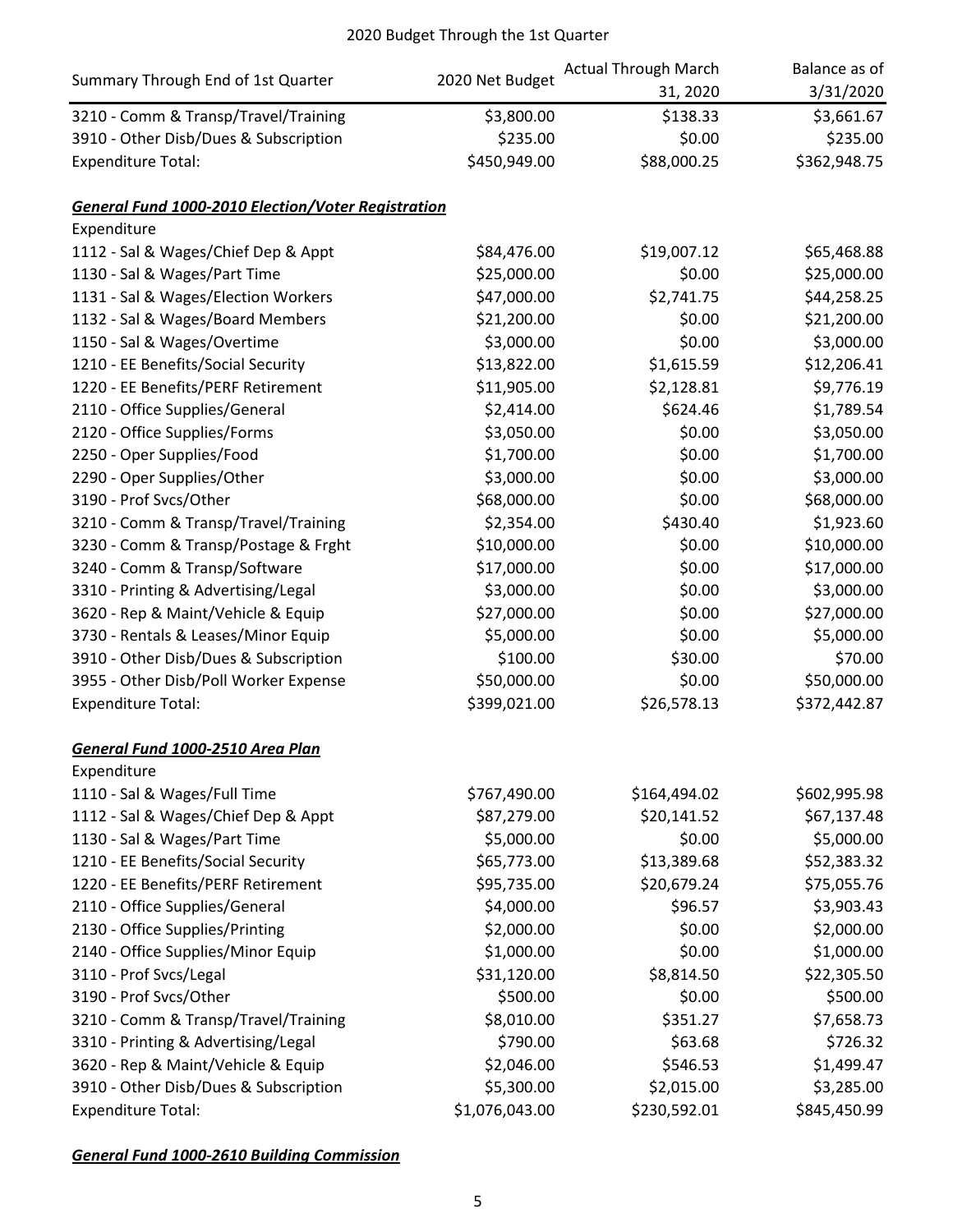|                                                      | 2020 Net Budget | <b>Actual Through March</b> | Balance as of |
|------------------------------------------------------|-----------------|-----------------------------|---------------|
| Summary Through End of 1st Quarter                   |                 | 31, 2020                    | 3/31/2020     |
| Expenditure                                          |                 |                             |               |
| 1110 - Sal & Wages/Full Time                         | \$246,549.00    | \$56,603.76                 | \$189,945.24  |
| 1112 - Sal & Wages/Chief Dep & Appt                  | \$67,110.00     | \$15,486.90                 | \$51,623.10   |
| 1210 - EE Benefits/Social Security                   | \$23,995.00     | \$5,060.19                  | \$18,934.81   |
| 1220 - EE Benefits/PERF Retirement                   | \$35,130.00     | \$8,074.20                  | \$27,055.80   |
| 2110 - Office Supplies/General                       | \$4,500.00      | \$510.64                    | \$3,989.36    |
| 2210 - Oper Supplies/Gasoline & Oil                  | \$6,000.00      | \$0.00                      | \$6,000.00    |
| 3210 - Comm & Transp/Travel/Training                 | \$2,500.00      | \$287.00                    | \$2,213.00    |
| 3510 - Utility Service/Utilities                     | \$1,300.00      | \$312.75                    | \$987.25      |
| 3620 - Rep & Maint/Vehicle & Equip                   | \$4,500.00      | \$623.20                    | \$3,876.80    |
| 3910 - Other Disb/Dues & Subscription                | \$1,300.00      | \$630.00                    | \$670.00      |
| <b>Expenditure Total:</b>                            | \$392,884.00    | \$87,588.64                 | \$305,295.36  |
| General Fund 1000-2810 Veteran Service               |                 |                             |               |
| Expenditure                                          |                 |                             |               |
| 1110 - Sal & Wages/Full Time                         | \$43,786.00     | \$10,104.48                 | \$33,681.52   |
| 1112 - Sal & Wages/Chief Dep & Appt                  | \$51,043.00     | \$11,695.62                 | \$39,347.38   |
| 1210 - EE Benefits/Social Security                   | \$7,255.00      | \$1,538.31                  | \$5,716.69    |
| 1220 - EE Benefits/PERF Retirement                   | \$10,621.00     | \$2,441.64                  | \$8,179.36    |
| 2110 - Office Supplies/General                       | \$3,000.00      | \$65.14                     | \$2,934.86    |
| 3190 - Prof Svcs/Other                               | \$12,500.00     | \$1,950.00                  | \$10,550.00   |
| 3210 - Comm & Transp/Travel/Training                 | \$800.00        | \$0.00                      | \$800.00      |
| 3925 - Other Disb/Burial Allowance                   | \$20,000.00     | \$2,500.00                  | \$17,500.00   |
| <b>Expenditure Total:</b>                            | \$149,005.00    | \$30,295.19                 | \$118,709.81  |
| <b>General Fund 1000-2910 Weights &amp; Measures</b> |                 |                             |               |
| Expenditure                                          |                 |                             |               |
| 1112 - Sal & Wages/Chief Dep & Appt                  | \$53,816.00     | \$12,419.10                 | \$41,396.90   |
| 1210 - EE Benefits/Social Security                   | \$4,117.00      | \$903.09                    | \$3,213.91    |
| 1220 - EE Benefits/PERF Retirement                   | \$6,028.00      | \$1,390.92                  | \$4,637.08    |
| 2110 - Office Supplies/General                       | \$700.00        | \$0.00                      | \$700.00      |
| 2210 - Oper Supplies/Gasoline & Oil                  | \$2,000.00      | \$0.00                      | \$2,000.00    |
| 3210 - Comm & Transp/Travel/Training                 | \$750.00        | \$369.00                    | \$381.00      |
| 3610 - Rep & Maint/Buildings & Proper                | \$750.00        | \$0.00                      | \$750.00      |
| 3910 - Other Disb/Dues & Subscription                | \$200.00        | \$30.00                     | \$170.00      |
| <b>Expenditure Total:</b>                            | \$68,361.00     | \$15,112.11                 | \$53,248.89   |
| General Fund 1000-3510 Tippecanoe Villa              |                 |                             |               |
| Expenditure                                          |                 |                             |               |
| 1110 - Sal & Wages/Full Time                         | \$868,057.00    | \$198,134.58                | \$669,922.42  |
| 1112 - Sal & Wages/Chief Dep & Appt                  | \$73,622.00     | \$16,989.72                 | \$56,632.28   |
| 1130 - Sal & Wages/Part Time                         | \$35,000.00     | \$4,524.00                  | \$30,476.00   |
| 1150 - Sal & Wages/Overtime                          | \$10,000.00     | \$2,332.75                  | \$7,667.25    |
| 1210 - EE Benefits/Social Security                   | \$75,481.00     | \$15,824.49                 | \$59,656.51   |
| 1220 - EE Benefits/PERF Retirement                   | \$106,589.00    | \$24,355.25                 | \$82,233.75   |
| 2110 - Office Supplies/General                       | \$800.00        | \$0.00                      | \$800.00      |
| 2220 - Oper Supplies/Inst'l or Med                   | \$20,000.00     | \$6,117.18                  | \$13,882.82   |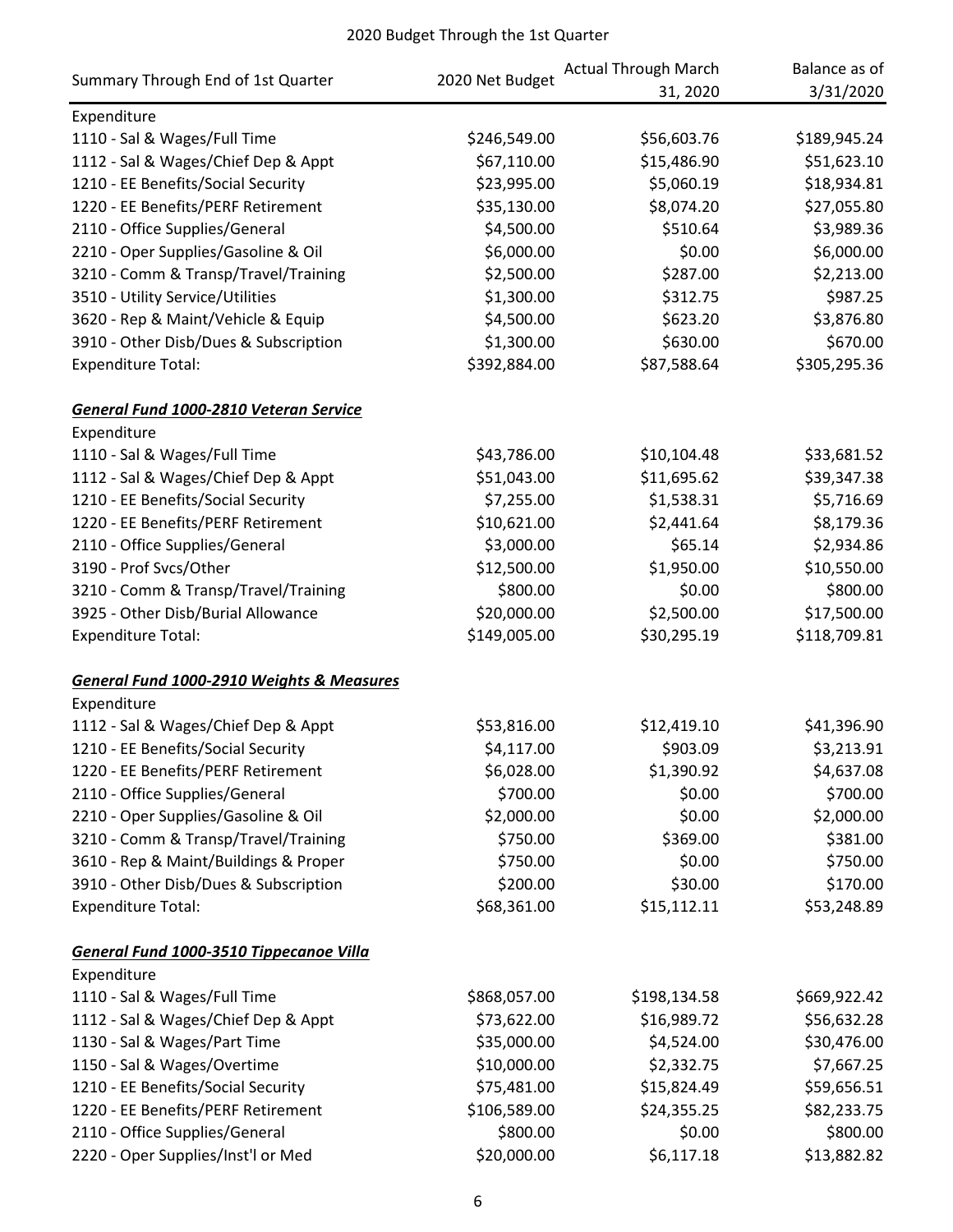|                                                      | 2020 Net Budget | <b>Actual Through March</b> | Balance as of  |
|------------------------------------------------------|-----------------|-----------------------------|----------------|
| Summary Through End of 1st Quarter                   |                 | 31, 2020                    | 3/31/2020      |
| 2250 - Oper Supplies/Food                            | \$117,546.00    | \$20,276.57                 | \$97,269.43    |
| 2990 - Other Supplies/Non-specified                  | \$68,827.00     | \$16,813.88                 | \$52,013.12    |
| 3145 - Prof Svcs/Hlth & Med Prof                     | \$31,000.00     | \$3,495.00                  | \$27,505.00    |
| 3150 - Prof Svcs/Training                            | \$700.00        | \$0.00                      | \$700.00       |
| 3210 - Comm & Transp/Travel/Training                 | \$800.00        | \$0.00                      | \$800.00       |
| 3510 - Utility Service/Utilities                     | \$110,737.00    | \$24,055.37                 | \$86,681.63    |
| 3610 - Rep & Maint/Buildings & Proper                | \$10,000.00     | \$900.10                    | \$9,099.90     |
| 3620 - Rep & Maint/Vehicle & Equip                   | \$6,600.00      | \$234.51                    | \$6,365.49     |
| 3730 - Rentals & Leases/Minor Equip                  | \$1,129.00      | \$293.64                    | \$835.36       |
| <b>Expenditure Total:</b>                            | \$1,536,888.00  | \$334,347.04                | \$1,202,540.96 |
| <b>General Fund 1000-3610 Cary Home for Children</b> |                 |                             |                |
| Expenditure                                          |                 |                             |                |
| 1110 - Sal & Wages/Full Time                         | \$1,223,384.00  | \$261,939.88                | \$961,444.12   |
| 1112 - Sal & Wages/Chief Dep & Appt                  | \$93,500.00     | \$21,576.90                 | \$71,923.10    |
| 1113 - Sal & Wages/Benefit Elig PT                   | \$27,650.00     | \$6,380.88                  | \$21,269.12    |
| 1130 - Sal & Wages/Part Time                         | \$110,000.00    | \$17,625.75                 | \$92,374.25    |
| 1150 - Sal & Wages/Overtime                          | \$50,000.00     | \$11,322.25                 | \$38,677.75    |
| 1210 - EE Benefits/Social Security                   | \$115,097.00    | \$22,769.36                 | \$92,327.64    |
| 1220 - EE Benefits/PERF Retirement                   | \$153,092.00    | \$32,959.66                 | \$120,132.34   |
| 2110 - Office Supplies/General                       | \$7,587.00      | \$1,579.04                  | \$6,007.96     |
| 2220 - Oper Supplies/Inst'l or Med                   | \$8,086.00      | \$601.26                    | \$7,484.74     |
| 2230 - Oper Supplies/Cleaning                        | \$5,750.00      | \$1,573.12                  | \$4,176.88     |
| 2245 - Oper Supplies/Grounds                         | \$22,080.00     | \$3,352.26                  | \$18,727.74    |
| 2250 - Oper Supplies/Food                            | \$43,518.00     | \$9,429.36                  | \$34,088.64    |
| 2340 - Rep & Maint/Minor Equipment                   | \$12,199.00     | \$658.45                    | \$11,540.55    |
| 3140 - Prof Svcs/Counselng Consults                  | \$23,654.00     | \$5,298.60                  | \$18,355.40    |
| 3150 - Prof Svcs/Training                            | \$2,000.00      | \$895.00                    | \$1,105.00     |
| 3210 - Comm & Transp/Travel/Training                 | \$12,530.00     | \$6,550.71                  | \$5,979.29     |
| 3510 - Utility Service/Utilities                     | \$41,177.00     | \$11,938.55                 | \$29,238.45    |
| 3610 - Rep & Maint/Buildings & Proper                | \$137,003.00    | \$64,773.00                 | \$72,230.00    |
| 3620 - Rep & Maint/Vehicle & Equip                   | \$5,392.00      | \$2,106.72                  | \$3,285.28     |
| 3910 - Other Disb/Dues & Subscription                | \$4,750.00      | \$4,317.00                  | \$433.00       |
| 4510 - Machinery & Equipment/General                 | \$14,663.00     | \$14,663.11                 | $-50.11$       |
| <b>Expenditure Total:</b>                            | \$2,113,112.00  | \$502,310.86                | \$1,610,801.14 |
| General Fund 1000-3710 Juvenile Alternatives         |                 |                             |                |
| Expenditure                                          |                 |                             |                |
| 1110 - Sal & Wages/Full Time                         | \$96,807.00     | \$18,405.86                 | \$78,401.14    |
| 1113 - Sal & Wages/Benefit Elig PT                   | \$30,699.00     | \$6,981.60                  | \$23,717.40    |
| 1130 - Sal & Wages/Part Time                         | \$15,000.00     | \$8,538.50                  | \$6,461.50     |
| 1210 - EE Benefits/Social Security                   | \$10,902.00     | \$2,452.55                  | \$8,449.45     |
| 1220 - EE Benefits/PERF Retirement                   | \$10,843.00     | \$2,061.45                  | \$8,781.55     |
| 2110 - Office Supplies/General                       | \$750.00        | \$23.99                     | \$726.01       |
| 3210 - Comm & Transp/Travel/Training                 | \$500.00        | \$52.82                     | \$447.18       |
| <b>Expenditure Total:</b>                            | \$165,501.00    | \$38,516.77                 | \$126,984.23   |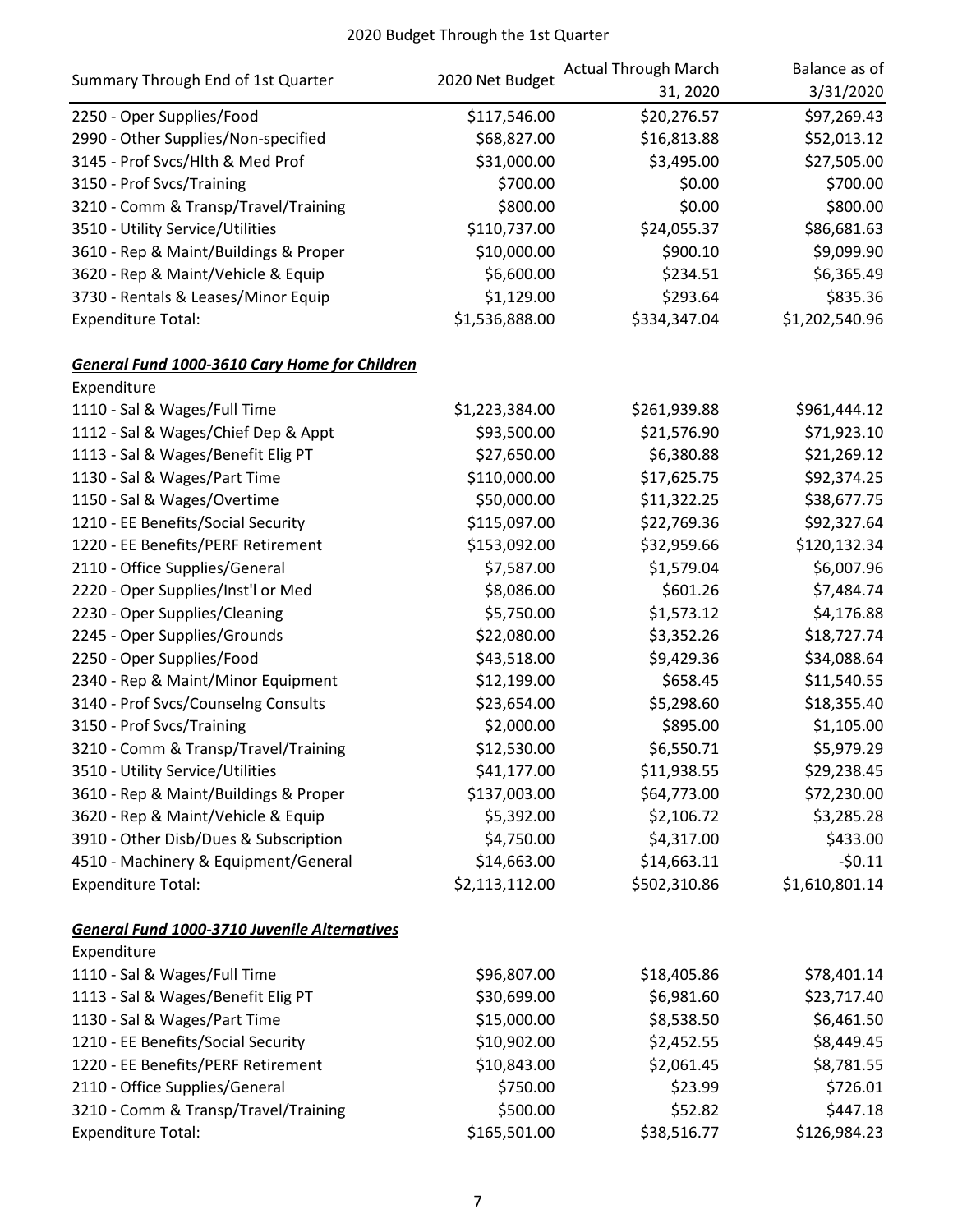|                                                      | 2020 Net Budget | <b>Actual Through March</b> | Balance as of |
|------------------------------------------------------|-----------------|-----------------------------|---------------|
| Summary Through End of 1st Quarter                   |                 | 31, 2020                    | 3/31/2020     |
| <b>General Fund 1000-4310 Parks &amp; Recreation</b> |                 |                             |               |
| Expenditure                                          |                 |                             |               |
| 1110 - Sal & Wages/Full Time                         | \$565,435.00    | \$130,288.86                | \$435,146.14  |
| 1112 - Sal & Wages/Chief Dep & Appt                  | \$73,622.00     | \$16,989.72                 | \$56,632.28   |
| 1130 - Sal & Wages/Part Time                         | \$43,500.00     | \$0.00                      | \$43,500.00   |
| 1210 - EE Benefits/Social Security                   | \$52,216.00     | \$10,477.53                 | \$41,738.47   |
| 1220 - EE Benefits/PERF Retirement                   | \$71,575.00     | \$16,611.12                 | \$54,963.88   |
| 1910 - Other Personal Services/WC                    | \$18,000.00     | \$0.00                      | \$18,000.00   |
| 2110 - Office Supplies/General                       | \$3,500.00      | \$281.16                    | \$3,218.84    |
| 2210 - Oper Supplies/Gasoline & Oil                  | \$28,150.00     | \$7,166.75                  | \$20,983.25   |
| 2215 - Oper Supplies/Garage & Fleet                  | \$8,000.00      | \$3,586.74                  | \$4,413.26    |
| 2220 - Oper Supplies/Inst'l or Med                   | \$500.00        | \$0.00                      | \$500.00      |
| 2245 - Oper Supplies/Grounds                         | \$8,000.00      | \$17.97                     | \$7,982.03    |
| 2310 - Rep & Maint/Building Mtls                     | \$41,906.00     | \$8,779.34                  | \$33,126.66   |
| 2320 - Rep & Maint/Street Mtls                       | \$5,500.00      | \$55.92                     | \$5,444.08    |
| 2340 - Rep & Maint/Minor Equipment                   | \$4,333.00      | \$1,641.13                  | \$2,691.87    |
| 3110 - Prof Svcs/Legal                               | \$25,375.00     | \$18,890.00                 | \$6,485.00    |
| 3190 - Prof Svcs/Other                               | \$5,000.00      | \$224.00                    | \$4,776.00    |
| 3210 - Comm & Transp/Travel/Training                 | \$1,250.00      | \$95.00                     | \$1,155.00    |
| 3230 - Comm & Transp/Postage & Frght                 | \$200.00        | \$8.85                      | \$191.15      |
| 3410 - Insur/Building & Property                     | \$31,000.00     | \$0.00                      | \$31,000.00   |
| 3510 - Utility Service/Utilities                     | \$120,115.00    | \$36,266.15                 | \$83,848.85   |
| 3610 - Rep & Maint/Buildings & Proper                | \$111,168.00    | \$22,081.62                 | \$89,086.38   |
| 3620 - Rep & Maint/Vehicle & Equip                   | \$8,000.00      | \$3,238.49                  | \$4,761.51    |
| 3910 - Other Disb/Dues & Subscription                | \$800.00        | \$0.00                      | \$800.00      |
| 3970 - Other Disb/Costs of Business                  | \$250.00        | \$0.00                      | \$250.00      |
| 4590 - Machinery & Equipment/Other                   | \$7,959.00      | \$3,959.00                  | \$4,000.00    |
| <b>Expenditure Total:</b>                            | \$1,235,354.00  | \$280,659.35                | \$954,694.65  |
| <b>General Fund 1000-4410 County Extension</b>       |                 |                             |               |
| Expenditure                                          |                 |                             |               |
| 1110 - Sal & Wages/Full Time                         | \$122,850.00    | \$28,350.00                 | \$94,500.00   |
| 1130 - Sal & Wages/Part Time                         | \$14,400.00     | \$0.00                      | \$14,400.00   |
| 1150 - Sal & Wages/Overtime                          | \$8,000.00      | \$1,281.48                  | \$6,718.52    |
| 1210 - EE Benefits/Social Security                   | \$11,112.00     | \$2,178.96                  | \$8,933.04    |
| 1220 - EE Benefits/PERF Retirement                   | \$14,656.00     | \$3,318.78                  | \$11,337.22   |
| 2110 - Office Supplies/General                       | \$11,000.00     | \$2,610.87                  | \$8,389.13    |
| 2230 - Oper Supplies/Cleaning                        | \$1,500.00      | \$262.88                    | \$1,237.12    |
| 2330 - Rep & Maint/Small Tools                       | \$400.00        | \$0.00                      | \$400.00      |
| 3150 - Prof Svcs/Training                            | \$5,000.00      | \$0.00                      | \$5,000.00    |
| 3190 - Prof Svcs/Other                               | \$226,495.00    | \$226,495.00                | \$0.00        |
| 3210 - Comm & Transp/Travel/Training                 | \$8,000.00      | \$1,870.96                  | \$6,129.04    |
| 3230 - Comm & Transp/Postage & Frght                 | \$6,000.00      | \$2,452.19                  | \$3,547.81    |
| 3510 - Utility Service/Utilities                     | \$17,200.00     | \$3,169.68                  | \$14,030.32   |
| 3610 - Rep & Maint/Buildings & Proper                | \$4,000.00      | \$1,092.87                  | \$2,907.13    |
| 3730 - Rentals & Leases/Minor Equip                  | \$6,800.00      | \$437.73                    | \$6,362.27    |
| 3910 - Other Disb/Dues & Subscription                | \$1,000.00      | \$0.00                      | \$1,000.00    |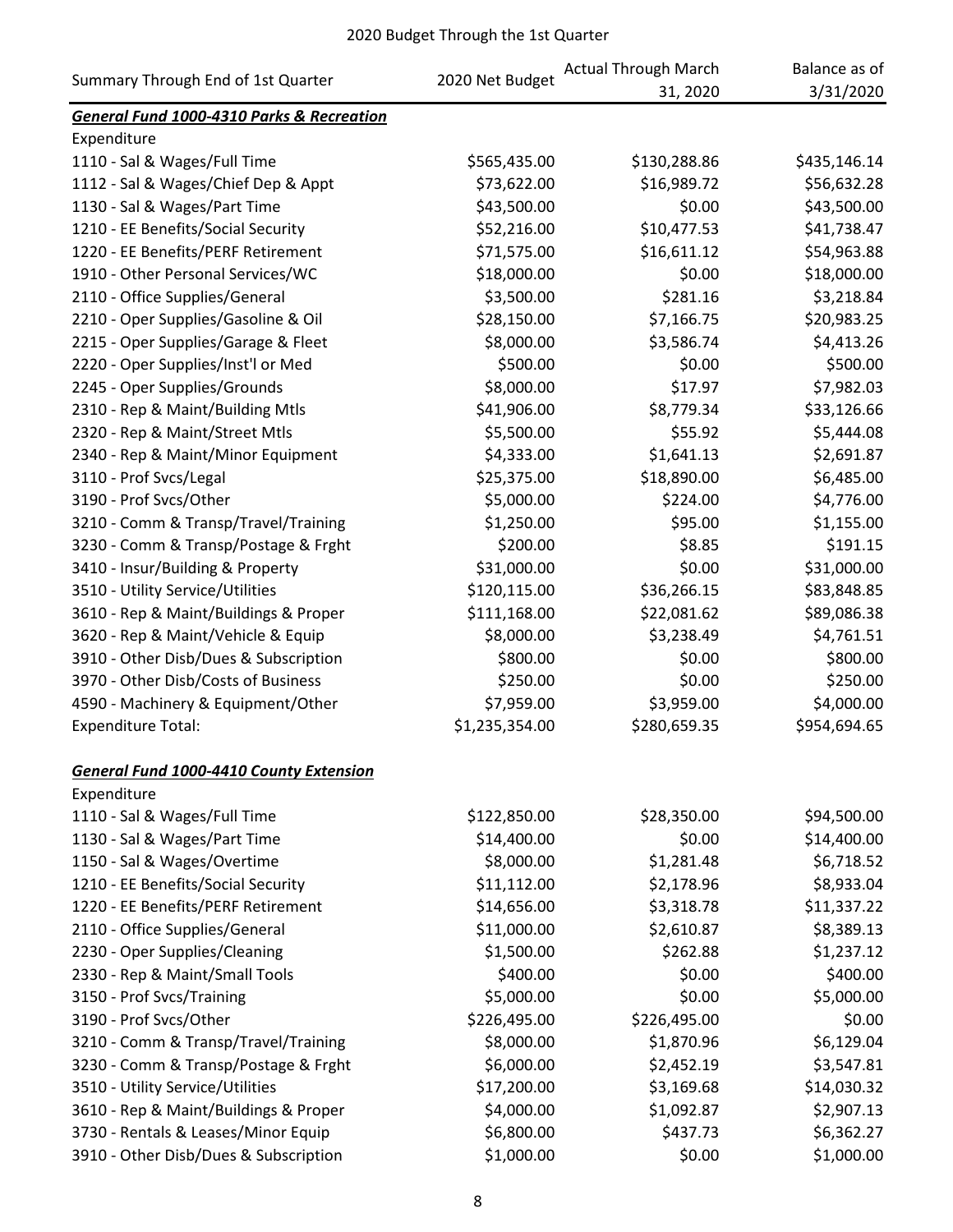|                                                    | 2020 Net Budget | <b>Actual Through March</b> | Balance as of |
|----------------------------------------------------|-----------------|-----------------------------|---------------|
| Summary Through End of 1st Quarter                 |                 | 31, 2020                    | 3/31/2020     |
| <b>Expenditure Total:</b>                          | \$458,413.00    | \$273,521.40                | \$184,891.60  |
| <b>General Fund 1000-4510 Fairgrounds</b>          |                 |                             |               |
| Expenditure                                        |                 |                             |               |
| 1110 - Sal & Wages/Full Time                       | \$36,988.00     | \$8,535.72                  | \$28,452.28   |
| 1112 - Sal & Wages/Chief Dep & Appt                | \$57,960.00     | \$13,140.90                 | \$44,819.10   |
| 1210 - EE Benefits/Social Security                 | \$7,264.00      | \$1,478.86                  | \$5,785.14    |
| 1220 - EE Benefits/PERF Retirement                 | \$10,635.00     | \$2,427.78                  | \$8,207.22    |
| 2110 - Office Supplies/General                     | \$1,500.00      | \$41.70                     | \$1,458.30    |
| 2210 - Oper Supplies/Gasoline & Oil                | \$5,000.00      | \$1,346.87                  | \$3,653.13    |
| 2215 - Oper Supplies/Garage & Fleet                | \$6,000.00      | \$1,311.29                  | \$4,688.71    |
| 2230 - Oper Supplies/Cleaning                      | \$7,000.00      | \$2,671.73                  | \$4,328.27    |
| 2240 - Oper Supplies/Snow Removal                  | \$1,500.00      | \$0.00                      | \$1,500.00    |
| 2330 - Rep & Maint/Small Tools                     | \$1,500.00      | \$68.49                     | \$1,431.51    |
| 2340 - Rep & Maint/Minor Equipment                 | \$1,000.00      | \$271.75                    | \$728.25      |
| 2990 - Other Supplies/Non-specified                | \$2,000.00      | \$345.05                    | \$1,654.95    |
| 3210 - Comm & Transp/Travel/Training               | \$1,700.00      | \$1,416.80                  | \$283.20      |
| 3510 - Utility Service/Utilities                   | \$60,000.00     | \$15,609.75                 | \$44,390.25   |
| 3610 - Rep & Maint/Buildings & Proper              | \$26,300.00     | \$173.71                    | \$26,126.29   |
| 3620 - Rep & Maint/Vehicle & Equip                 | \$5,500.00      | \$1,438.32                  | \$4,061.68    |
| <b>Expenditure Total:</b>                          | \$231,847.00    | \$50,278.72                 | \$181,568.28  |
| <b>County General 1000-5010 Coroner</b>            |                 |                             |               |
| Expenditure                                        |                 |                             |               |
| 1110 - Sal & Wages/Full Time                       | \$43,786.00     | \$10,104.48                 | \$33,681.52   |
| 1111 - Sal & Wages/Elected Official                | \$31,496.00     | \$7,268.28                  | \$24,227.72   |
| 1130 - Sal & Wages/Part Time                       | \$40,000.00     | \$6,604.69                  | \$33,395.31   |
| 1190 - Sal & Wages/Other Wages                     | \$35,000.00     | \$9,650.00                  | \$25,350.00   |
| 1210 - EE Benefits/Social Security                 | \$11,497.00     | \$2,549.55                  | \$8,947.45    |
| 1220 - EE Benefits/PERF Retirement                 | \$8,432.00      | \$1,945.74                  | \$6,486.26    |
| 2110 - Office Supplies/General                     | \$3,024.00      | \$354.27                    | \$2,669.73    |
| 2220 - Oper Supplies/Inst'l or Med                 | \$31,883.00     | \$11,815.93                 | \$20,067.07   |
| 3145 - Prof Svcs/Hlth & Med Prof                   | \$50,942.00     | \$14,566.00                 | \$36,376.00   |
| 3146 - Prof Svcs/Autopsies                         | \$189,650.00    | \$71,691.00                 | \$117,959.00  |
| 3147 - Prof Svcs/Body Transfer                     | \$53,825.00     | \$13,763.10                 | \$40,061.90   |
| 3210 - Comm & Transp/Travel/Training               | \$20,000.00     | \$3,058.71                  | \$16,941.29   |
| 3910 - Other Disb/Dues & Subscription              | \$2,990.00      | \$1,419.97                  | \$1,570.03    |
| <b>Expenditure Total:</b>                          | \$522,525.00    | \$154,791.72                | \$367,733.28  |
| <b>General Fund 1000-5210 Emergency Management</b> |                 |                             |               |
| Expenditure                                        |                 |                             |               |
| 1110 - Sal & Wages/Full Time                       | \$145,068.00    | \$33,477.30                 | \$111,590.70  |
| 1112 - Sal & Wages/Chief Dep & Appt                | \$67,110.00     | \$15,486.90                 | \$51,623.10   |
| 1150 - Sal & Wages/Overtime                        | \$2,000.00      | \$0.00                      | \$2,000.00    |
| 1210 - EE Benefits/Social Security                 | \$16,385.00     | \$3,483.76                  | \$12,901.24   |
| 1220 - EE Benefits/PERF Retirement                 | \$23,988.00     | \$5,484.00                  | \$18,504.00   |
| 2110 - Office Supplies/General                     | \$1,000.00      | \$267.78                    | \$732.22      |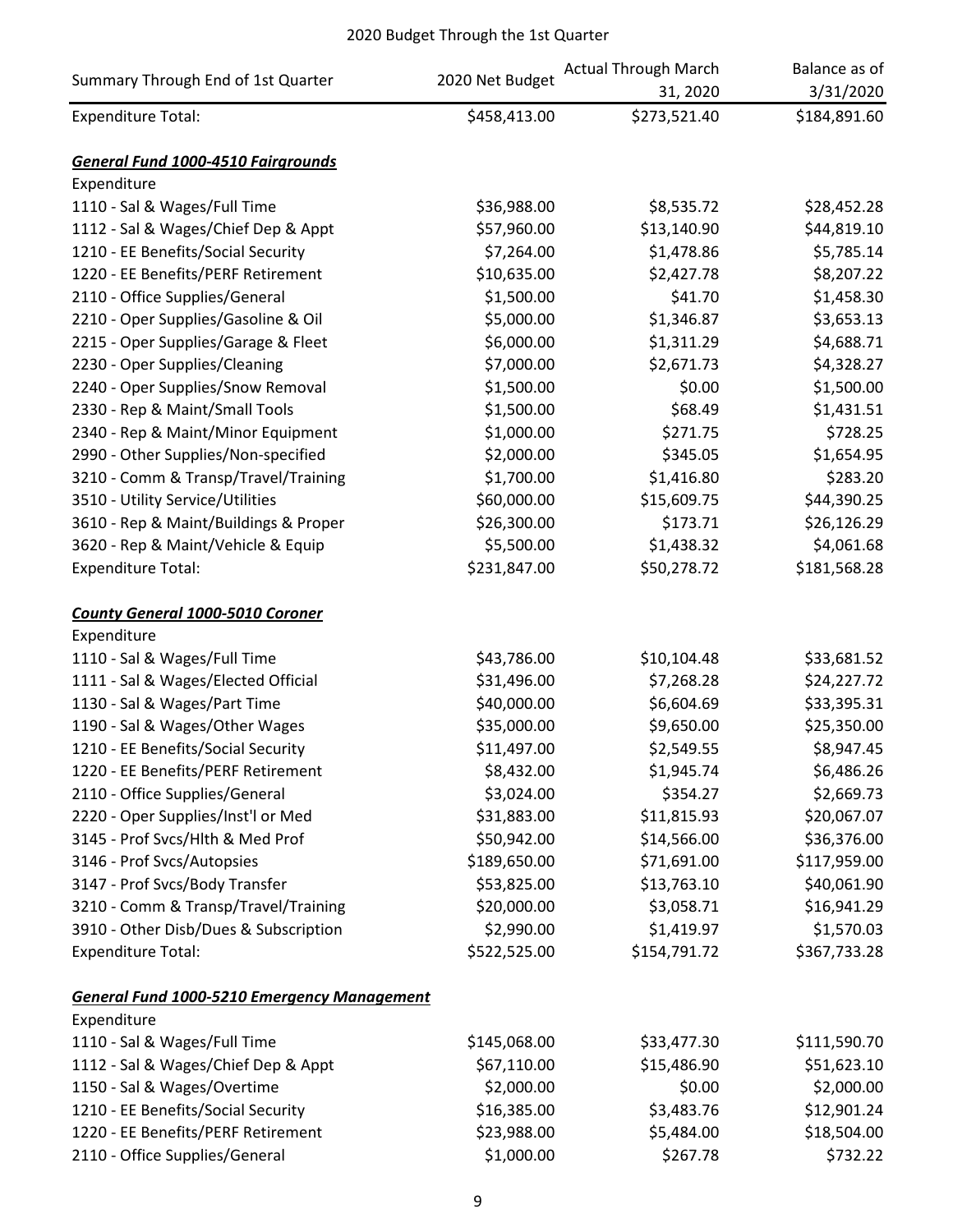|                                       | 2020 Net Budget | <b>Actual Through March</b> | Balance as of   |
|---------------------------------------|-----------------|-----------------------------|-----------------|
| Summary Through End of 1st Quarter    |                 | 31, 2020                    | 3/31/2020       |
| 2210 - Oper Supplies/Gasoline & Oil   | \$9,141.00      | \$5,019.74                  | \$4,121.26      |
| 2220 - Oper Supplies/Inst'l or Med    | \$1,435.00      | \$637.65                    | \$797.35        |
| 2340 - Rep & Maint/Minor Equipment    | \$13,476.00     | \$1,894.55                  | \$11,581.45     |
| 3190 - Prof Svcs/Other                | \$100.00        | \$56.85                     | \$43.15         |
| 3210 - Comm & Transp/Travel/Training  | \$1,200.00      | \$0.00                      | \$1,200.00      |
| 3510 - Utility Service/Utilities      | \$10,714.00     | \$2,162.68                  | \$8,551.32      |
| 3620 - Rep & Maint/Vehicle & Equip    | \$13,240.00     | \$3,755.59                  | \$9,484.41      |
| 3910 - Other Disb/Dues & Subscription | \$5,850.00      | \$350.00                    | \$5,500.00      |
| <b>Expenditure Total:</b>             | \$310,707.00    | \$72,076.80                 | \$238,630.20    |
| <b>General Fund 1000-5410 Sheriff</b> |                 |                             |                 |
| Expenditure                           |                 |                             |                 |
| 1110 - Sal & Wages/Full Time          | \$4,920,181.00  | \$1,057,449.70              | \$3,862,731.30  |
| 1111 - Sal & Wages/Elected Official   | \$122,506.00    | \$28,270.62                 | \$94,235.38     |
| 1112 - Sal & Wages/Chief Dep & Appt   | \$78,885.00     | \$18,204.24                 | \$60,680.76     |
| 1115 - Sal & Wages/Merit Deputies     | \$3,670,595.00  | \$815,668.65                | \$2,854,926.35  |
| 1130 - Sal & Wages/Part Time          | \$60,000.00     | \$5,639.80                  | \$54,360.20     |
| 1132 - Sal & Wages/Board Members      | \$3,000.00      | \$650.00                    | \$2,350.00      |
| 1150 - Sal & Wages/Overtime           | \$200,000.00    | \$96,602.56                 | \$103,397.44    |
| 1160 - Sal & Wages/Additional Pay     | \$45,000.00     | \$0.00                      | \$45,000.00     |
| 1210 - EE Benefits/Social Security    | \$696,163.00    | \$145,007.87                | \$551,155.13    |
| 1220 - EE Benefits/PERF Retirement    | \$562,261.00    | \$123,182.12                | \$439,078.88    |
| 1221 - EE Benefits/Sheriff Retirement | \$1,050,482.00  | \$0.00                      | \$1,050,482.00  |
| 2110 - Office Supplies/General        | \$32,000.00     | \$8,857.84                  | \$23,142.16     |
| 2215 - Oper Supplies/Garage & Fleet   | \$330,000.00    | \$114,605.72                | \$215,394.28    |
| 2220 - Oper Supplies/Inst'l or Med    | \$125,000.00    | \$44,331.94                 | \$80,668.06     |
| 2230 - Oper Supplies/Cleaning         | \$5,600.00      | \$573.62                    | \$5,026.38      |
| 2250 - Oper Supplies/Food             | \$613,354.00    | \$234,346.52                | \$379,007.48    |
| 2990 - Other Supplies/Non-specified   | \$50,000.00     | \$16,198.34                 | \$33,801.66     |
| 3145 - Prof Svcs/Hlth & Med Prof      | \$150,000.00    | \$119,122.13                | \$30,877.87     |
| 3150 - Prof Svcs/Training             | \$30,000.00     | \$11,333.00                 | \$18,667.00     |
| 3190 - Prof Svcs/Other                | \$964,908.00    | \$372,748.23                | \$592,159.77    |
| 3210 - Comm & Transp/Travel/Training  | \$13,000.00     | \$6,864.00                  | \$6,136.00      |
| 3230 - Comm & Transp/Postage & Frght  | \$2,100.00      | \$80.69                     | \$2,019.31      |
| 3510 - Utility Service/Utilities      | \$36,750.00     | \$28,252.75                 | \$8,497.25      |
| 3610 - Rep & Maint/Buildings & Proper | \$187,499.00    | \$68,667.42                 | \$118,831.58    |
| 3620 - Rep & Maint/Vehicle & Equip    | \$30,814.00     | \$14,554.49                 | \$16,259.51     |
| <b>Expenditure Total:</b>             | \$13,980,098.00 | \$3,331,212.25              | \$10,648,885.75 |
| General Fund 1000-5420 Jail           |                 |                             |                 |
| Expenditure                           |                 |                             |                 |
| 2110 - Office Supplies/General        | \$157,500.00    | \$92,136.01                 | \$65,363.99     |
| 2220 - Oper Supplies/Inst'l or Med    | \$10,500.00     | \$583.00                    | \$9,917.00      |
| 3510 - Utility Service/Utilities      | \$420,000.00    | \$59,789.18                 | \$360,210.82    |
| <b>Expenditure Total:</b>             | \$588,000.00    | \$152,508.19                | \$435,491.81    |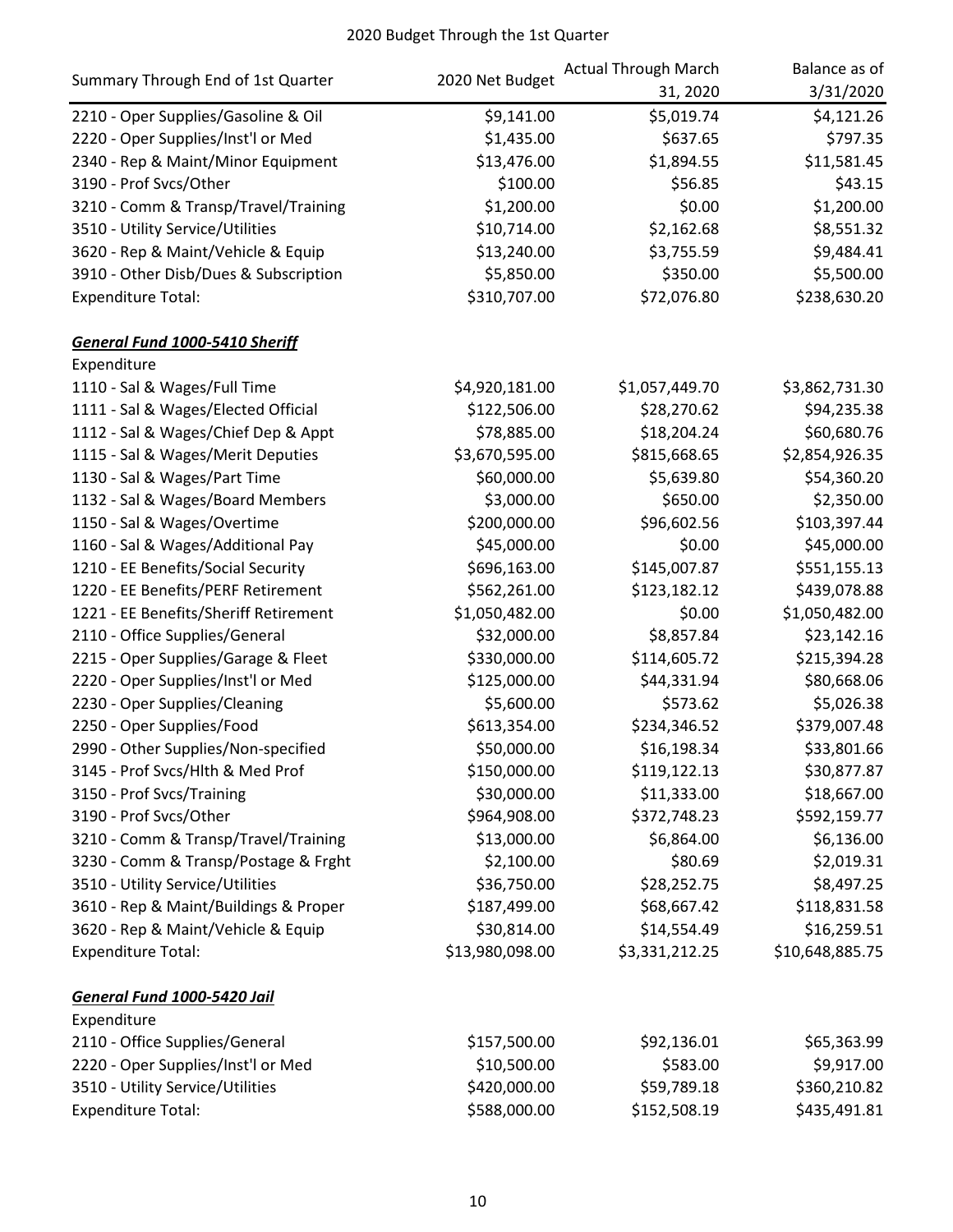|                                                     |                 | <b>Actual Through March</b> | Balance as of  |
|-----------------------------------------------------|-----------------|-----------------------------|----------------|
| Summary Through End of 1st Quarter                  | 2020 Net Budget | 31, 2020                    | 3/31/2020      |
| <b>General Fund 1000-5510 Community Corrections</b> |                 |                             |                |
| Expenditure                                         |                 |                             |                |
| 1110 - Sal & Wages/Full Time                        | \$210,346.00    | \$49,271.84                 | \$161,074.16   |
| 1130 - Sal & Wages/Part Time                        | \$30,160.00     | \$6,237.00                  | \$23,923.00    |
| 1150 - Sal & Wages/Overtime                         | \$5,500.00      | \$3,207.96                  | \$2,292.04     |
| 1210 - EE Benefits/Social Security                  | \$18,820.00     | \$4,123.76                  | \$14,696.24    |
| 1220 - EE Benefits/PERF Retirement                  | \$24,175.00     | \$5,877.71                  | \$18,297.29    |
| 2220 - Oper Supplies/Inst'l or Med                  | \$4,000.00      | \$0.00                      | \$4,000.00     |
| 2230 - Oper Supplies/Cleaning                       | \$25,000.00     | \$0.00                      | \$25,000.00    |
| 2250 - Oper Supplies/Food                           | \$52,000.00     | \$3,842.00                  | \$48,158.00    |
| 2340 - Rep & Maint/Minor Equipment                  | \$3,000.00      | \$265.00                    | \$2,735.00     |
| 2990 - Other Supplies/Non-specified                 | \$15,000.00     | \$8,300.43                  | \$6,699.57     |
| 3110 - Prof Svcs/Legal                              | \$10,000.00     | \$0.00                      | \$10,000.00    |
| 3145 - Prof Svcs/Hlth & Med Prof                    | \$26,000.00     | \$8,425.32                  | \$17,574.68    |
| 3190 - Prof Svcs/Other                              | \$129,075.00    | \$55,902.32                 | \$73,172.68    |
| 3210 - Comm & Transp/Travel/Training                | \$10,000.00     | \$819.00                    | \$9,181.00     |
| 3510 - Utility Service/Utilities                    | \$15,000.00     | \$2,458.45                  | \$12,541.55    |
| 3610 - Rep & Maint/Buildings & Proper               | \$4,291.00      | \$6,558.26                  | $-52,267.26$   |
| 3620 - Rep & Maint/Vehicle & Equip                  | \$20,000.00     | \$1,652.95                  | \$18,347.05    |
| 4590 - Machinery & Equipment/Other                  | \$4,045.00      | \$4,045.00                  | \$0.00         |
| <b>Expenditure Total:</b>                           | \$606,412.00    | \$160,987.00                | \$445,425.00   |
|                                                     |                 |                             |                |
| General Fund 1000-5810 Clerk                        |                 |                             |                |
| Expenditure                                         |                 |                             |                |
| 1110 - Sal & Wages/Full Time                        | \$853,941.00    | \$189,345.55                | \$664,595.45   |
| 1111 - Sal & Wages/Elected Official                 | \$71,838.00     | \$16,578.00                 | \$55,260.00    |
| 1112 - Sal & Wages/Chief Dep & Appt                 | \$54,427.00     | \$12,560.10                 | \$41,866.90    |
| 1130 - Sal & Wages/Part Time                        | \$30,000.00     | \$1,245.00                  | \$28,755.00    |
| 1210 - EE Benefits/Social Security                  | \$77,281.00     | \$15,370.63                 | \$61,910.37    |
| 1220 - EE Benefits/PERF Retirement                  | \$109,784.00    | \$24,470.47                 | \$85,313.53    |
| 2110 - Office Supplies/General                      | \$7,987.00      | \$1,187.37                  | \$6,799.63     |
| 2120 - Office Supplies/Forms                        | \$7,749.00      | \$2,013.05                  | \$5,735.95     |
| 3190 - Prof Svcs/Other                              | \$14,400.00     | \$0.00                      | \$14,400.00    |
| 3210 - Comm & Transp/Travel/Training                | \$5,000.00      | \$91.90                     | \$4,908.10     |
| 3230 - Comm & Transp/Postage & Frght                | \$200.00        | \$0.00                      | \$200.00       |
| 3620 - Rep & Maint/Vehicle & Equip                  | \$1,609.00      | \$309.79                    | \$1,299.21     |
| 3910 - Other Disb/Dues & Subscription               | \$1,800.00      | \$510.00                    | \$1,290.00     |
| 4520 - Machinery & Equipment/Vehicle                | \$500.00        | \$0.00                      | \$500.00       |
| <b>Expenditure Total:</b>                           | \$1,236,516.00  | \$263,681.86                | \$972,834.14   |
|                                                     |                 |                             |                |
| <b>General Fund 1000-5910 Prosecutor</b>            |                 |                             |                |
| Expenditure                                         |                 |                             |                |
| 1110 - Sal & Wages/Full Time                        | \$2,923,816.00  | \$602,664.99                | \$2,321,151.01 |
| 1210 - EE Benefits/Social Security                  | \$223,672.00    | \$43,870.59                 | \$179,801.41   |
| 1220 - EE Benefits/PERF Retirement                  | \$327,468.00    | \$67,498.79                 | \$259,969.21   |
| <b>Expenditure Total:</b>                           | \$3,474,956.00  | \$714,034.37                | \$2,760,921.63 |
|                                                     |                 |                             |                |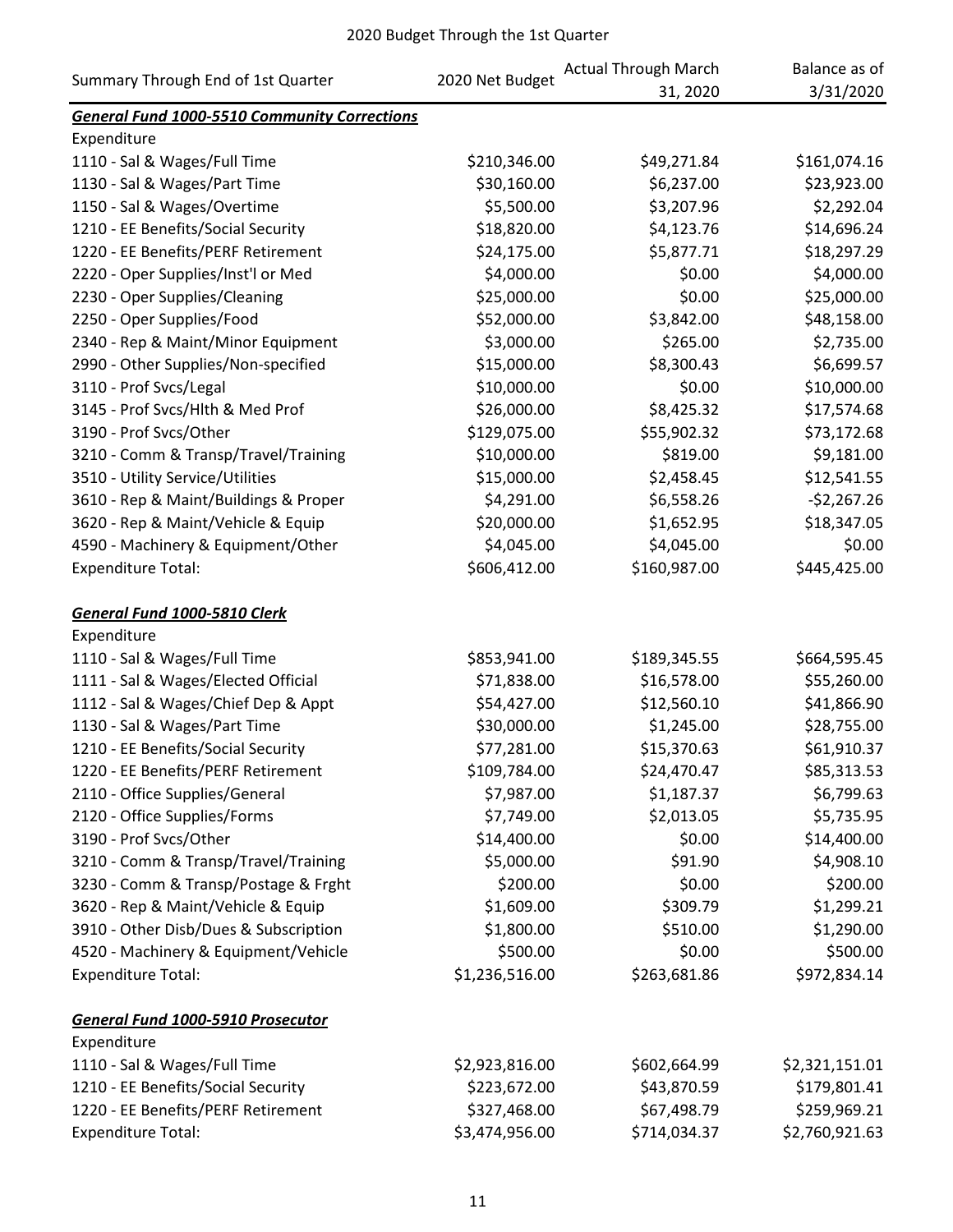| Summary Through End of 1st Quarter            | 2020 Net Budget | <b>Actual Through March</b> | Balance as of  |
|-----------------------------------------------|-----------------|-----------------------------|----------------|
|                                               |                 | 31, 2020                    | 3/31/2020      |
| General Fund 1000-5920 Prosecutor IV-D        |                 |                             |                |
| Expenditure                                   |                 |                             |                |
| 1110 - Sal & Wages/Full Time                  | \$755,918.00    | \$173,985.82                | \$581,932.18   |
| 1210 - EE Benefits/Social Security            | \$57,828.00     | \$12,247.11                 | \$45,580.89    |
| 1220 - EE Benefits/PERF Retirement            | \$84,663.00     | \$19,486.60                 | \$65,176.40    |
| <b>Expenditure Total:</b>                     | \$898,409.00    | \$205,719.53                | \$692,689.47   |
| <b>General Fund 1000-6010 Ancillary Court</b> |                 |                             |                |
| Expenditure                                   |                 |                             |                |
| 1110 - Sal & Wages/Full Time                  | \$100,360.00    | \$19,801.16                 | \$80,558.84    |
| 1210 - EE Benefits/Social Security            | \$7,678.00      | \$1,460.23                  | \$6,217.77     |
| 1220 - EE Benefits/PERF Retirement            | \$11,241.00     | \$2,217.72                  | \$9,023.28     |
| 2110 - Office Supplies/General                | \$500.00        | \$205.92                    | \$294.08       |
| 3170 - Prof Svcs/Translator                   | \$1,000.00      | \$0.00                      | \$1,000.00     |
| <b>Expenditure Total:</b>                     | \$120,779.00    | \$23,685.03                 | \$97,093.97    |
| General Fund 1000-6310 Public Defender        |                 |                             |                |
| Expenditure                                   |                 |                             |                |
| 1110 - Sal & Wages/Full Time                  | \$687,614.00    | \$155,284.11                | \$532,329.89   |
| 1112 - Sal & Wages/Chief Dep & Appt           | \$265,006.00    | \$61,155.24                 | \$203,850.76   |
| 1113 - Sal & Wages/Benefit Elig PT            | \$1,455,256.00  | \$329,566.89                | \$1,125,689.11 |
| 1130 - Sal & Wages/Part Time                  | \$123,000.00    | \$17,736.73                 | \$105,263.27   |
| 1210 - EE Benefits/Social Security            | \$193,613.00    | \$40,525.36                 | \$153,087.64   |
| 1220 - EE Benefits/PERF Retirement            | \$106,694.00    | \$24,241.15                 | \$82,452.85    |
| 2110 - Office Supplies/General                | \$24,474.00     | \$7,072.71                  | \$17,401.29    |
| 3110 - Prof Svcs/Legal                        | \$84,284.00     | \$26,812.45                 | \$57,471.55    |
| 3150 - Prof Svcs/Training                     | \$12,000.00     | \$0.00                      | \$12,000.00    |
| 3190 - Prof Svcs/Other                        | \$355,904.00    | \$91,668.88                 | \$264,235.12   |
| 3210 - Comm & Transp/Travel/Training          | \$21,228.00     | \$3,502.19                  | \$17,725.81    |
| 3510 - Utility Service/Utilities              | \$140.00        | \$30.81                     | \$109.19       |
| 3910 - Other Disb/Dues & Subscription         | \$22,013.00     | \$10,108.31                 | \$11,904.69    |
| <b>Expenditure Total:</b>                     | \$3,351,226.00  | \$767,704.83                | \$2,583,521.17 |
| <b>General Fund 1000-6410 Probation</b>       |                 |                             |                |
| Expenditure                                   |                 |                             |                |
| 1110 - Sal & Wages/Full Time                  | \$1,561,570.00  | \$331,636.05                | \$1,229,933.95 |
| 1112 - Sal & Wages/Chief Dep & Appt           | \$79,886.00     | \$18,435.24                 | \$61,450.76    |
| 1130 - Sal & Wages/Part Time                  | \$52,000.00     | \$10,789.89                 | \$41,210.11    |
| 1210 - EE Benefits/Social Security            | \$129,550.00    | \$25,757.06                 | \$103,792.94   |
| 1220 - EE Benefits/PERF Retirement            | \$183,844.00    | \$39,208.14                 | \$144,635.86   |
| <b>Expenditure Total:</b>                     | \$2,006,850.00  | \$425,826.38                | \$1,581,023.62 |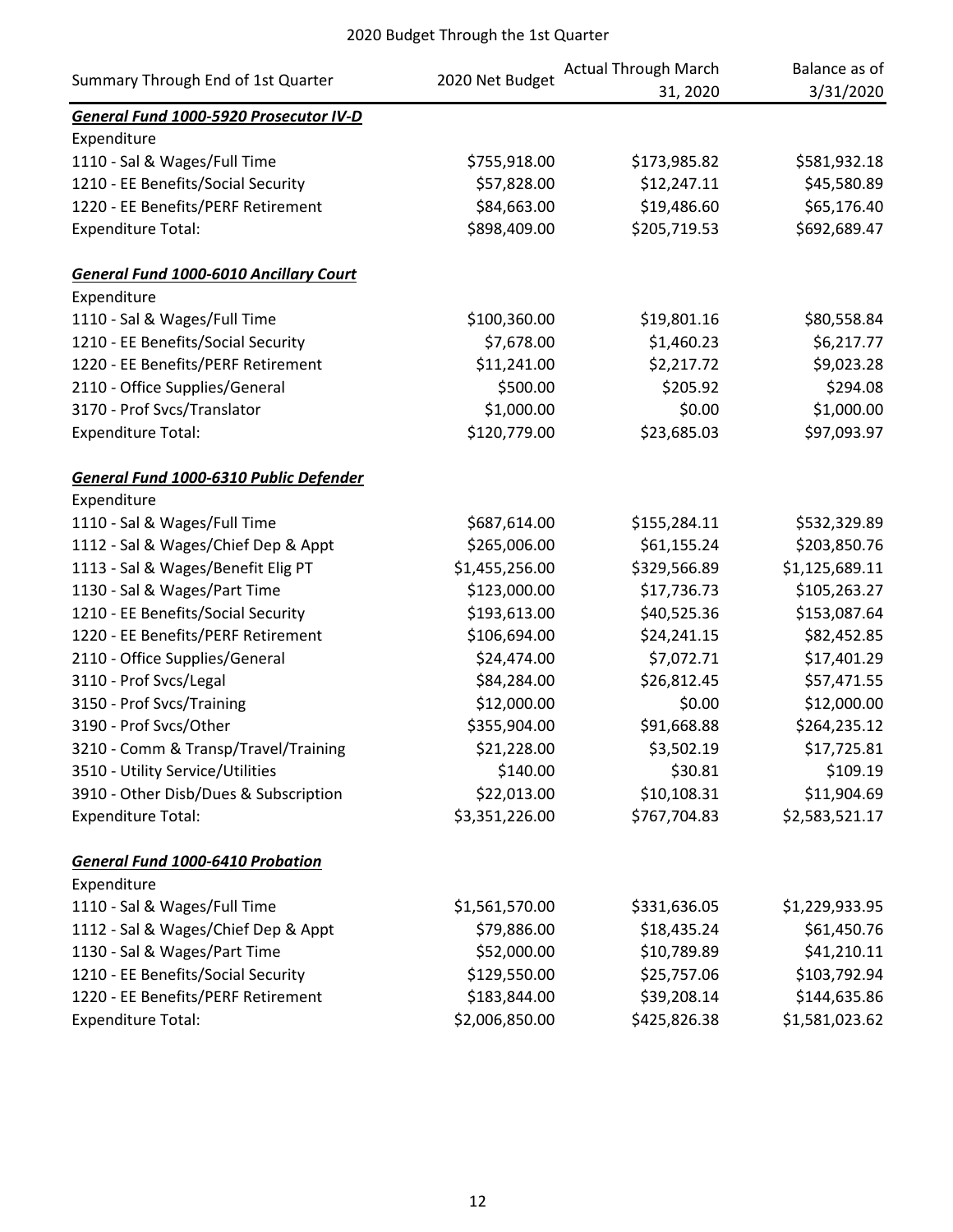| Summary Through End of 1st Quarter          |                 | <b>Actual Through March</b> | Balance as of |
|---------------------------------------------|-----------------|-----------------------------|---------------|
|                                             | 2020 Net Budget | 31, 2020                    | 3/31/2020     |
| <b>General Fund 1000-6510 Magistrate</b>    |                 |                             |               |
| Expenditure                                 |                 |                             |               |
| 1110 - Sal & Wages/Full Time                | \$98,846.00     | \$22,439.77                 | \$76,406.23   |
| 1150 - Sal & Wages/Overtime                 | \$2,000.00      | \$0.00                      | \$2,000.00    |
| 1210 - EE Benefits/Social Security          | \$7,665.00      | \$1,575.77                  | \$6,089.23    |
| 1220 - EE Benefits/PERF Retirement          | \$11,295.00     | \$2,513.27                  | \$8,781.73    |
| 2110 - Office Supplies/General              | \$800.00        | \$103.42                    | \$696.58      |
| 3210 - Comm & Transp/Travel/Training        | \$800.00        | \$37.05                     | \$762.95      |
| 3910 - Other Disb/Dues & Subscription       | \$875.00        | \$485.00                    | \$390.00      |
| <b>Expenditure Total:</b>                   | \$122,281.00    | \$27,154.28                 | \$95,126.72   |
| General Fund 1000-6520 IV-D Magistrate      |                 |                             |               |
| Expenditure                                 |                 |                             |               |
| 1110 - Sal & Wages/Full Time                | \$49,423.00     | \$11,405.28                 | \$38,017.72   |
| 1112 - Sal & Wages/Chief Dep & Appt         | \$63,000.00     | \$14,538.48                 | \$48,461.52   |
| 1130 - Sal & Wages/Part Time                | \$25,000.00     | \$4,296.37                  | \$20,703.63   |
| 1210 - EE Benefits/Social Security          | \$10,513.00     | \$2,171.14                  | \$8,341.86    |
| 1220 - EE Benefits/PERF Retirement          | \$5,536.00      | \$1,277.40                  | \$4,258.60    |
| 2110 - Office Supplies/General              | \$300.00        | \$169.79                    | \$130.21      |
| 3160 - Prof Svcs/Judge Pro-Tem              | \$250.00        | \$150.00                    | \$100.00      |
| 3210 - Comm & Transp/Travel/Training        | \$600.00        | \$0.00                      | \$600.00      |
| 3910 - Other Disb/Dues & Subscription       | \$500.00        | \$0.00                      | \$500.00      |
| <b>Expenditure Total:</b>                   | \$155,122.00    | \$34,008.46                 | \$121,113.54  |
| <b>General Fund 1000-7010 Circuit Court</b> |                 |                             |               |
| Expenditure                                 |                 |                             |               |
| 1110 - Sal & Wages/Full Time                | \$151,751.00    | \$35,019.48                 | \$116,731.52  |
| 1210 - EE Benefits/Social Security          | \$11,609.00     | \$2,396.20                  | \$9,212.80    |
| 1220 - EE Benefits/PERF Retirement          | \$16,997.00     | \$3,922.20                  | \$13,074.80   |
| 2110 - Office Supplies/General              | \$1,194.00      | \$472.20                    | \$721.80      |
| 3115 - Prof Svcs/Pauper Atty                | \$40,000.00     | \$14,249.00                 | \$25,751.00   |
| 3160 - Prof Svcs/Judge Pro-Tem              | \$500.00        | \$25.00                     | \$475.00      |
| 3190 - Prof Svcs/Other                      | \$4,000.00      | \$1,212.50                  | \$2,787.50    |
| 3210 - Comm & Transp/Travel/Training        | \$250.00        | \$0.00                      | \$250.00      |
| 3910 - Other Disb/Dues & Subscription       | \$2,500.00      | \$750.24                    | \$1,749.76    |
| 3950 - Other Disb/Jury Expense              | \$24,931.00     | \$3,060.81                  | \$21,870.19   |
| <b>Expenditure Total:</b>                   | \$253,732.00    | \$61,107.63                 | \$192,624.37  |
| General Fund 1000-7101 Superior Court 1     |                 |                             |               |
| Expenditure                                 |                 |                             |               |
| 1110 - Sal & Wages/Full Time                | \$96,167.00     | \$21,970.92                 | \$74,196.08   |
| 1113 - Sal & Wages/Benefit Elig PT          | \$35,217.00     | \$8,934.90                  | \$26,282.10   |
| 1150 - Sal & Wages/Overtime                 | \$3,000.00      | \$752.11                    | \$2,247.89    |
| 1210 - EE Benefits/Social Security          | \$10,281.00     | \$2,162.29                  | \$8,118.71    |
| 1220 - EE Benefits/PERF Retirement          | \$11,107.00     | \$2,545.00                  | \$8,562.00    |
| 2110 - Office Supplies/General              | \$1,000.00      | \$0.00                      | \$1,000.00    |
| 2130 - Office Supplies/Printing             | \$300.00        | \$0.00                      | \$300.00      |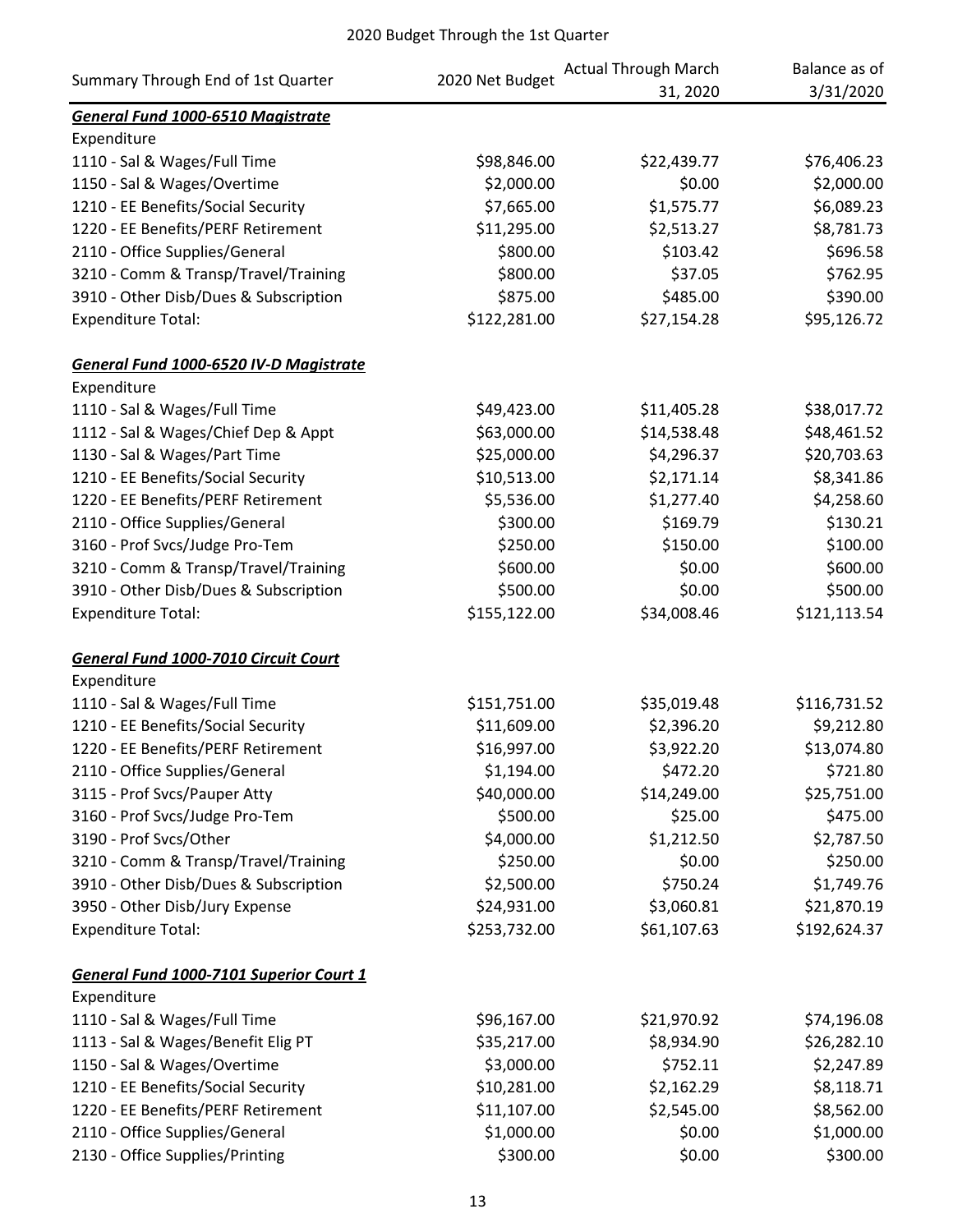|                                         | 2020 Net Budget | <b>Actual Through March</b> | Balance as of |
|-----------------------------------------|-----------------|-----------------------------|---------------|
| Summary Through End of 1st Quarter      |                 | 31, 2020                    | 3/31/2020     |
| 3115 - Prof Svcs/Pauper Atty            | \$50,000.00     | \$6,331.00                  | \$43,669.00   |
| 3140 - Prof Svcs/Counselng Consults     | \$2,000.00      | \$875.00                    | \$1,125.00    |
| 3160 - Prof Svcs/Judge Pro-Tem          | \$300.00        | \$0.00                      | \$300.00      |
| 3190 - Prof Svcs/Other                  | \$1,500.00      | \$0.00                      | \$1,500.00    |
| 3210 - Comm & Transp/Travel/Training    | \$500.00        | \$45.60                     | \$454.40      |
| 3910 - Other Disb/Dues & Subscription   | \$1,100.00      | \$1,030.68                  | \$69.32       |
| 3950 - Other Disb/Jury Expense          | \$14,900.00     | \$846.69                    | \$14,053.31   |
| <b>Expenditure Total:</b>               | \$227,372.00    | \$45,494.19                 | \$181,877.81  |
| General Fund 1000-7102 Superior Court 2 |                 |                             |               |
| Expenditure                             |                 |                             |               |
| 1110 - Sal & Wages/Full Time            | \$95,059.00     | \$21,860.10                 | \$73,198.90   |
| 1113 - Sal & Wages/Benefit Elig PT      | \$35,217.00     | \$8,126.94                  | \$27,090.06   |
| 1130 - Sal & Wages/Part Time            | \$1,000.00      | \$0.00                      | \$1,000.00    |
| 1150 - Sal & Wages/Overtime             | \$4,000.00      | \$942.17                    | \$3,057.83    |
| 1210 - EE Benefits/Social Security      | \$10,349.00     | \$2,164.92                  | \$8,184.08    |
| 1220 - EE Benefits/PERF Retirement      | \$11,095.00     | \$2,527.32                  | \$8,567.68    |
| 2110 - Office Supplies/General          | \$1,313.00      | \$144.25                    | \$1,168.75    |
| 3115 - Prof Svcs/Pauper Atty            | \$37,593.00     | \$8,640.00                  | \$28,953.00   |
| 3145 - Prof Svcs/Hlth & Med Prof        | \$15,818.00     | \$15,817.50                 | \$0.50        |
| 3160 - Prof Svcs/Judge Pro-Tem          | \$525.00        | \$150.00                    | \$375.00      |
| 3165 - Prof Svcs/Transcriptionist       | \$75,000.00     | \$23,940.00                 | \$51,060.00   |
| 3190 - Prof Svcs/Other                  | \$250.00        | \$0.00                      | \$250.00      |
| 3210 - Comm & Transp/Travel/Training    | \$500.00        | \$0.00                      | \$500.00      |
| 3910 - Other Disb/Dues & Subscription   | \$3,044.00      | \$2,145.86                  | \$898.14      |
| 3950 - Other Disb/Jury Expense          | \$10,000.00     | \$536.65                    | \$9,463.35    |
| <b>Expenditure Total:</b>               | \$300,763.00    | \$86,995.71                 | \$213,767.29  |
| General Fund 1000-7104 Superior Court 4 |                 |                             |               |
| Expenditure                             |                 |                             |               |
| 1110 - Sal & Wages/Full Time            | \$189,376.00    | \$43,702.14                 | \$145,673.86  |
| 1150 - Sal & Wages/Overtime             | \$1,200.00      | \$0.00                      | \$1,200.00    |
| 1210 - EE Benefits/Social Security      | \$14,580.00     | \$3,150.28                  | \$11,429.72   |
| 1220 - EE Benefits/PERF Retirement      | \$21,345.00     | \$4,894.68                  | \$16,450.32   |
| 2110 - Office Supplies/General          | \$795.00        | \$178.78                    | \$616.22      |
| 3115 - Prof Svcs/Pauper Atty            | \$30,000.00     | \$0.00                      | \$30,000.00   |
| 3160 - Prof Svcs/Judge Pro-Tem          | \$350.00        | \$50.00                     | \$300.00      |
| 3210 - Comm & Transp/Travel/Training    | \$500.00        | \$0.00                      | \$500.00      |
| 3910 - Other Disb/Dues & Subscription   | \$300.00        | \$0.00                      | \$300.00      |
| 3950 - Other Disb/Jury Expense          | \$2,000.00      | \$0.00                      | \$2,000.00    |
| <b>Expenditure Total:</b>               | \$260,446.00    | \$51,975.88                 | \$208,470.12  |
| General Fund 1000-7105 Superior Court 5 |                 |                             |               |
| Expenditure                             |                 |                             |               |
| 1110 - Sal & Wages/Full Time            | \$189,611.00    | \$43,756.38                 | \$145,854.62  |
| 1210 - EE Benefits/Social Security      | \$14,506.00     | \$3,037.11                  | \$11,468.89   |
| 1220 - EE Benefits/PERF Retirement      | \$21,237.00     | \$4,900.74                  | \$16,336.26   |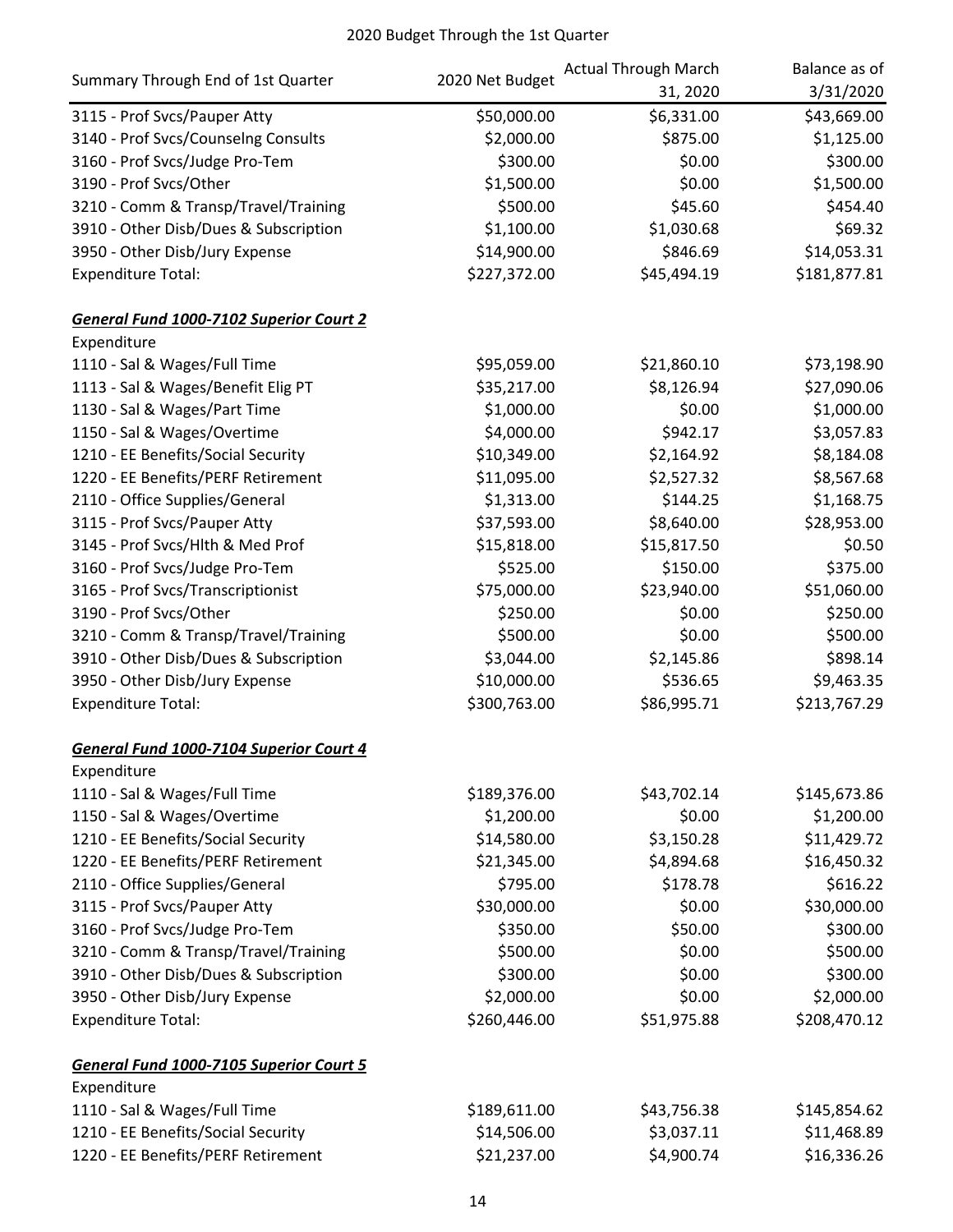|                                                           | 2020 Net Budget | <b>Actual Through March</b> | Balance as of |
|-----------------------------------------------------------|-----------------|-----------------------------|---------------|
| Summary Through End of 1st Quarter                        |                 | 31, 2020                    | 3/31/2020     |
| 2110 - Office Supplies/General                            | \$2,000.00      | \$227.19                    | \$1,772.81    |
| 3115 - Prof Svcs/Pauper Atty                              | \$40,000.00     | \$4,446.00                  | \$35,554.00   |
| 3140 - Prof Svcs/Counselng Consults                       | \$60,000.00     | \$8,061.25                  | \$51,938.75   |
| 3160 - Prof Svcs/Judge Pro-Tem                            | \$400.00        | \$25.00                     | \$375.00      |
| 3210 - Comm & Transp/Travel/Training                      | \$250.00        | \$0.00                      | \$250.00      |
| 3910 - Other Disb/Dues & Subscription                     | \$600.00        | \$0.00                      | \$600.00      |
| 3950 - Other Disb/Jury Expense                            | \$1,500.00      | \$119.30                    | \$1,380.70    |
| <b>Expenditure Total:</b>                                 | \$330,104.00    | \$64,572.97                 | \$265,531.03  |
| General Fund 1000-7106 Superior Court 6                   |                 |                             |               |
| Expenditure                                               |                 |                             |               |
| 1110 - Sal & Wages/Full Time                              | \$235,865.00    | \$52,913.54                 | \$182,951.46  |
| 1130 - Sal & Wages/Part Time                              | \$500.00        | \$0.00                      | \$500.00      |
| 1150 - Sal & Wages/Overtime                               | \$500.00        | \$0.00                      | \$500.00      |
| 1210 - EE Benefits/Social Security                        | \$18,121.00     | \$3,819.85                  | \$14,301.15   |
| 1220 - EE Benefits/PERF Retirement                        | \$26,473.00     | \$5,926.37                  | \$20,546.63   |
| 2110 - Office Supplies/General                            | \$1,962.00      | \$505.85                    | \$1,456.15    |
| 3115 - Prof Svcs/Pauper Atty                              | \$5,000.00      | \$918.00                    | \$4,082.00    |
| 3145 - Prof Svcs/Hlth & Med Prof                          | \$500.00        | \$0.00                      | \$500.00      |
| 3160 - Prof Svcs/Judge Pro-Tem                            | \$500.00        | \$150.00                    | \$350.00      |
| 3210 - Comm & Transp/Travel/Training                      | \$500.00        | \$0.00                      | \$500.00      |
| 3910 - Other Disb/Dues & Subscription                     | \$850.00        | \$652.00                    | \$198.00      |
| 3950 - Other Disb/Jury Expense                            | \$1,049.00      | \$119.73                    | \$929.27      |
| <b>Expenditure Total:</b>                                 | \$291,820.00    | \$65,005.34                 | \$226,814.66  |
| <b>General Fund 1000-7203 Superior Court 3 (Juvenile)</b> |                 |                             |               |
| Expenditure                                               |                 |                             |               |
| 1110 - Sal & Wages/Full Time                              | \$248,518.00    | \$58,934.84                 | \$189,583.16  |
| 1112 - Sal & Wages/Chief Dep & Appt                       | \$41,393.00     | \$9,552.24                  | \$31,840.76   |
| 1130 - Sal & Wages/Part Time                              | \$30,000.00     | \$4,683.00                  | \$25,317.00   |
| 1210 - EE Benefits/Social Security                        | \$24,474.00     | \$5,322.47                  | \$19,151.53   |
| 1220 - EE Benefits/PERF Retirement                        | \$27,835.00     | \$6,600.73                  | \$21,234.27   |
| 2110 - Office Supplies/General                            | \$3,000.00      | \$401.90                    | \$2,598.10    |
| 2220 - Oper Supplies/Inst'l or Med                        | \$9,209.00      | \$5,209.62                  | \$3,999.38    |
| 3115 - Prof Svcs/Pauper Atty                              | \$50,000.00     | \$6,664.50                  | \$43,335.50   |
| 3145 - Prof Svcs/Hlth & Med Prof                          | \$294,061.00    | \$103,366.00                | \$190,695.00  |
| 3160 - Prof Svcs/Judge Pro-Tem                            | \$1,000.00      | \$75.00                     | \$925.00      |
| 3190 - Prof Svcs/Other                                    | \$12,700.00     | \$2,800.00                  | \$9,900.00    |
| 3210 - Comm & Transp/Travel/Training                      | \$2,500.00      | \$68.00                     | \$2,432.00    |
| 3730 - Rentals & Leases/Minor Equip                       | \$30,000.00     | \$5,149.60                  | \$24,850.40   |
| 3910 - Other Disb/Dues & Subscription                     | \$2,000.00      | \$160.00                    | \$1,840.00    |
| <b>Expenditure Total:</b>                                 | \$776,690.00    | \$208,987.90                | \$567,702.10  |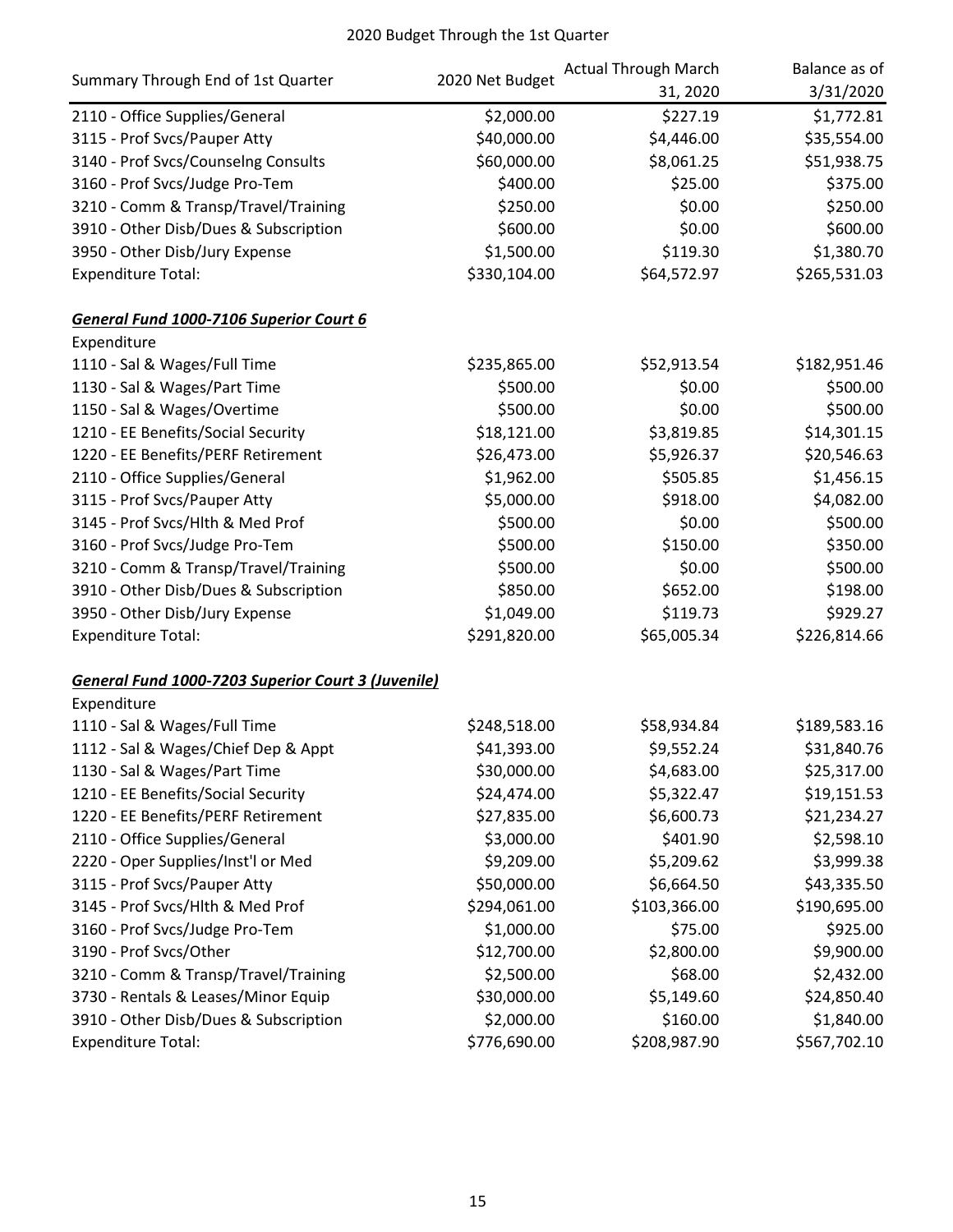|                                                 | 2020 Net Budget | <b>Actual Through March</b> | Balance as of  |
|-------------------------------------------------|-----------------|-----------------------------|----------------|
| Summary Through End of 1st Quarter              |                 | 31, 2020                    | 3/31/2020      |
| General Fund 1000-7310 CASA                     |                 |                             |                |
| Expenditure                                     |                 |                             |                |
| 1110 - Sal & Wages/Full Time                    | \$345,312.00    | \$78,589.98                 | \$266,722.02   |
| 1113 - Sal & Wages/Benefit Elig PT              | \$118,133.00    | \$27,135.29                 | \$90,997.71    |
| 1210 - EE Benefits/Social Security              | \$35,454.00     | \$7,731.09                  | \$27,722.91    |
| 1220 - EE Benefits/PERF Retirement              | \$38,675.00     | \$8,802.12                  | \$29,872.88    |
| 2110 - Office Supplies/General                  | \$216.00        | \$226.49                    | $-510.49$      |
| 3210 - Comm & Transp/Travel/Training            | \$18.00         | \$18.62                     | $-50.62$       |
| <b>Expenditure Total:</b>                       | \$537,808.00    | \$122,503.59                | \$415,304.41   |
| <b>General Fund 1000-9010 Health Department</b> |                 |                             |                |
| Expenditure                                     |                 |                             |                |
| 1110 - Sal & Wages/Full Time                    | \$957,644.00    | \$201,610.64                | \$756,033.36   |
| 1112 - Sal & Wages/Chief Dep & Appt             | \$55,329.00     | \$12,768.24                 | \$42,560.76    |
| 1210 - EE Benefits/Social Security              | \$77,493.00     | \$15,528.88                 | \$61,964.12    |
| 1220 - EE Benefits/PERF Retirement              | \$107,257.00    | \$22,580.43                 | \$84,676.57    |
| 2110 - Office Supplies/General                  | \$4,328.00      | \$1,958.13                  | \$2,369.87     |
| 2120 - Office Supplies/Forms                    | \$4,000.00      | \$389.98                    | \$3,610.02     |
| 2210 - Oper Supplies/Gasoline & Oil             | \$2,500.00      | \$0.00                      | \$2,500.00     |
| 2220 - Oper Supplies/Inst'l or Med              | \$103,647.00    | \$20,618.59                 | \$83,028.41    |
| 2340 - Rep & Maint/Minor Equipment              | \$1,000.00      | \$0.00                      | \$1,000.00     |
| 2990 - Other Supplies/Non-specified             | \$3,000.00      | \$407.11                    | \$2,592.89     |
| 3110 - Prof Svcs/Legal                          | \$10,000.00     | \$1,688.30                  | \$8,311.70     |
| 3150 - Prof Svcs/Training                       | \$2,500.00      | \$236.46                    | \$2,263.54     |
| 3170 - Prof Svcs/Translator                     | \$552.00        | \$150.00                    | \$402.00       |
| 3190 - Prof Svcs/Other                          | \$2,900.00      | \$0.00                      | \$2,900.00     |
| 3210 - Comm & Transp/Travel/Training            | \$10,180.00     | \$1,374.46                  | \$8,805.54     |
| 3240 - Comm & Transp/Software                   | \$8,975.00      | \$8,975.00                  | \$0.00         |
| 3310 - Printing & Advertising/Legal             | \$100.00        | \$0.00                      | \$100.00       |
| 3510 - Utility Service/Utilities                | \$3,000.00      | \$873.98                    | \$2,126.02     |
| 3620 - Rep & Maint/Vehicle & Equip              | \$1,700.00      | \$200.00                    | \$1,500.00     |
| 3720 - Rentals & Leases/Heavy Mach              | \$6,395.00      | \$1,581.40                  | \$4,813.60     |
| 3910 - Other Disb/Dues & Subscription           | \$5,160.00      | \$1,085.00                  | \$4,075.00     |
| <b>Expenditure Total:</b>                       | \$1,367,660.00  | \$292,026.60                | \$1,075,633.40 |
| General Fund 1000-9410 Employee Insurance       |                 |                             |                |
| Expenditure                                     |                 |                             |                |
| 1222 - EE Benefits/Hoosier Start 401a           | \$12,000.00     | \$2,051.28                  | \$9,948.72     |
| 1230 - EE Benefits/Health                       | \$7,248,000.00  | \$1,769,436.48              | \$5,478,563.52 |
| 1231 - EE Benefits/LTD                          | \$95,000.00     | \$25,559.17                 | \$69,440.83    |
| 1232 - EE Benefits/Life                         | \$59,000.00     | \$14,196.76                 | \$44,803.24    |
| 1910 - Other Personal Services/WC               | \$350,300.00    | \$0.00                      | \$350,300.00   |
| 1920 - Other Personal Services/Unempl           | \$22,200.00     | \$61.00                     | \$22,139.00    |
| <b>Expenditure Total:</b>                       | \$7,786,500.00  | \$1,811,304.69              | \$5,975,195.31 |

*General Fund 1000-9600 Miscellaneous Refunds* Expenditure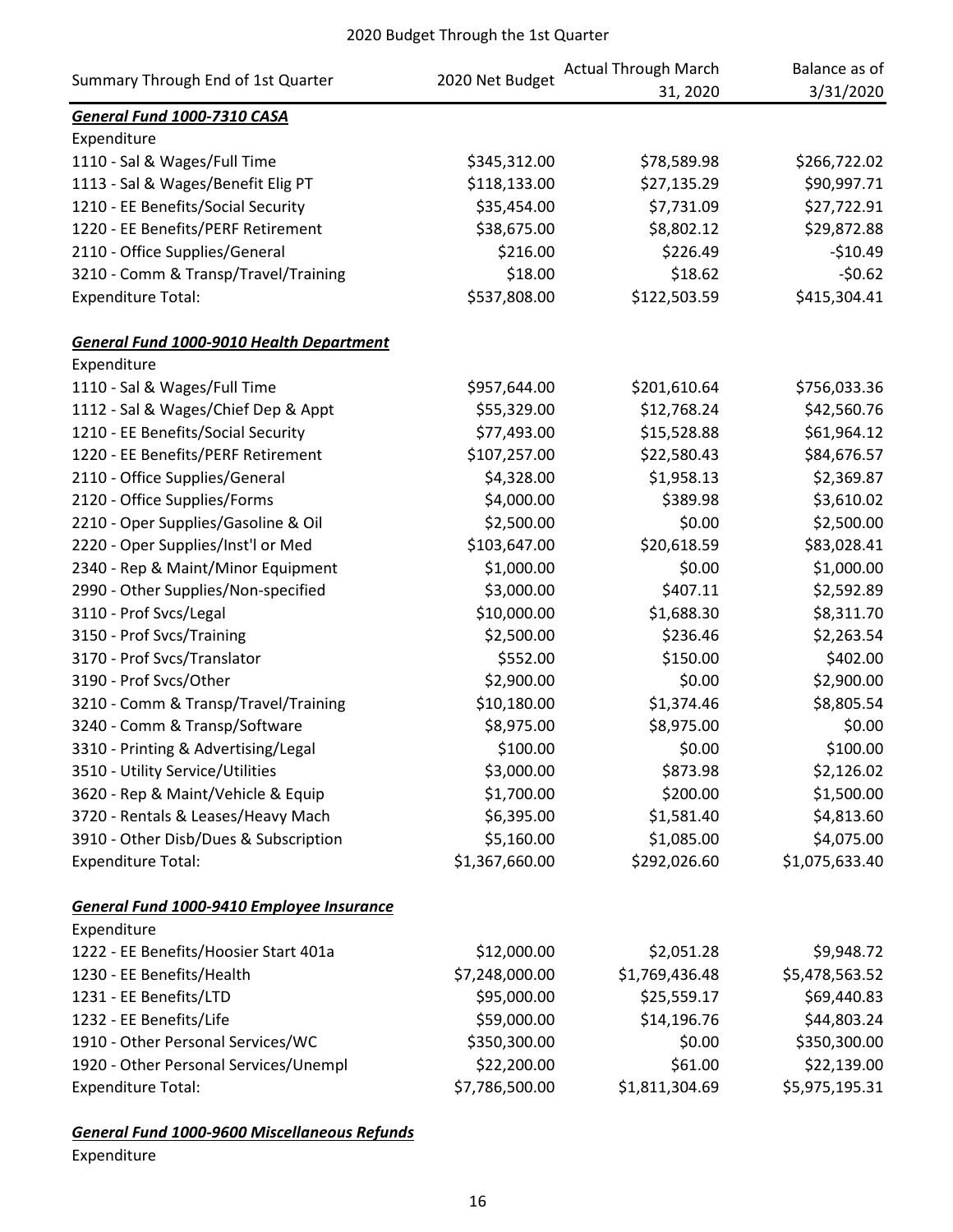| Summary Through End of 1st Quarter                         | 2020 Net Budget | <b>Actual Through March</b><br>31, 2020 | Balance as of<br>3/31/2020 |
|------------------------------------------------------------|-----------------|-----------------------------------------|----------------------------|
| 3945 - Other Disb/Refund of Prop Tax                       | \$0.00          | \$5,470.60                              | $-$5,470.60$               |
| General Fund 1000-9603 Property Tax Refunds Tax Set 03     |                 |                                         |                            |
| Expenditure                                                |                 |                                         |                            |
| 3945 - Other Disb/Refund of Prop Tax                       | \$0.00          | \$2,794.80                              | $-52,794.80$               |
| General Fund 1000-9604 Property Tax Refunds Tax Set 04     |                 |                                         |                            |
| Expenditure                                                |                 |                                         |                            |
| 3945 - Other Disb/Refund of Prop Tax                       | \$0.00          | \$1,843.62                              | $-$1,843.62$               |
| General Fund 1000-9613 Property Tax Refunds Tax Set 13     |                 |                                         |                            |
| Expenditure                                                |                 |                                         |                            |
| 3945 - Other Disb/Refund of Prop Tax                       | \$0.00          | \$800.67                                | $-$800.67$                 |
| General Fund 1000-9620 Property Tax Refunds Tax Set 20     |                 |                                         |                            |
| Expenditure                                                |                 |                                         |                            |
| 3945 - Other Disb/Refund of Prop Tax                       | \$0.00          | \$7,319.04                              | $-57,319.04$               |
| General Fund 1000-9623 Property Tax Refunds Tax Set 23     |                 |                                         |                            |
| Expenditure                                                |                 |                                         |                            |
| 3945 - Other Disb/Refund of Prop Tax                       | \$0.00          | \$1,448.78                              | $-$1,448.78$               |
| General Fund 1000-9630 Property Tax Refunds Tax Set 30     |                 |                                         |                            |
| Expenditure                                                |                 |                                         |                            |
| 3945 - Other Disb/Refund of Prop Tax                       | \$0.00          | \$1,452.44                              | $-$1,452.44$               |
| General Fund 1000-9633 Property Tax Refunds Tax Set 33     |                 |                                         |                            |
| Expenditure                                                |                 |                                         |                            |
| 3945 - Other Disb/Refund of Prop Tax                       | \$0.00          | \$20,296.63                             | $-$ \$20,296.63            |
| General Fund 1000-9639 Property Tax Refunds Tax Set 39     |                 |                                         |                            |
| Expenditure                                                |                 |                                         |                            |
| 3945 - Other Disb/Refund of Prop Tax                       | \$0.00          | \$2,048.00                              | $-52,048.00$               |
| <b>General Fund 1000-9800 Unappropriated Miscellaneous</b> |                 |                                         |                            |
| Expenditure                                                |                 |                                         |                            |
| 3190 - Prof Svcs/Other                                     | \$0.00          | \$6,865.87                              | $-56,865.87$               |
| 3940 - Other Disb/General Refunds                          | \$0.00          | \$4,382.95                              | $-54,382.95$               |
| <b>Expenditure Total:</b>                                  | \$0.00          | \$11,248.82                             | $-511,248.82$              |
| <b>Total Expenditures General Fund</b>                     | \$54,404,882.00 | \$12,180,418.35                         | \$42,224,463.65            |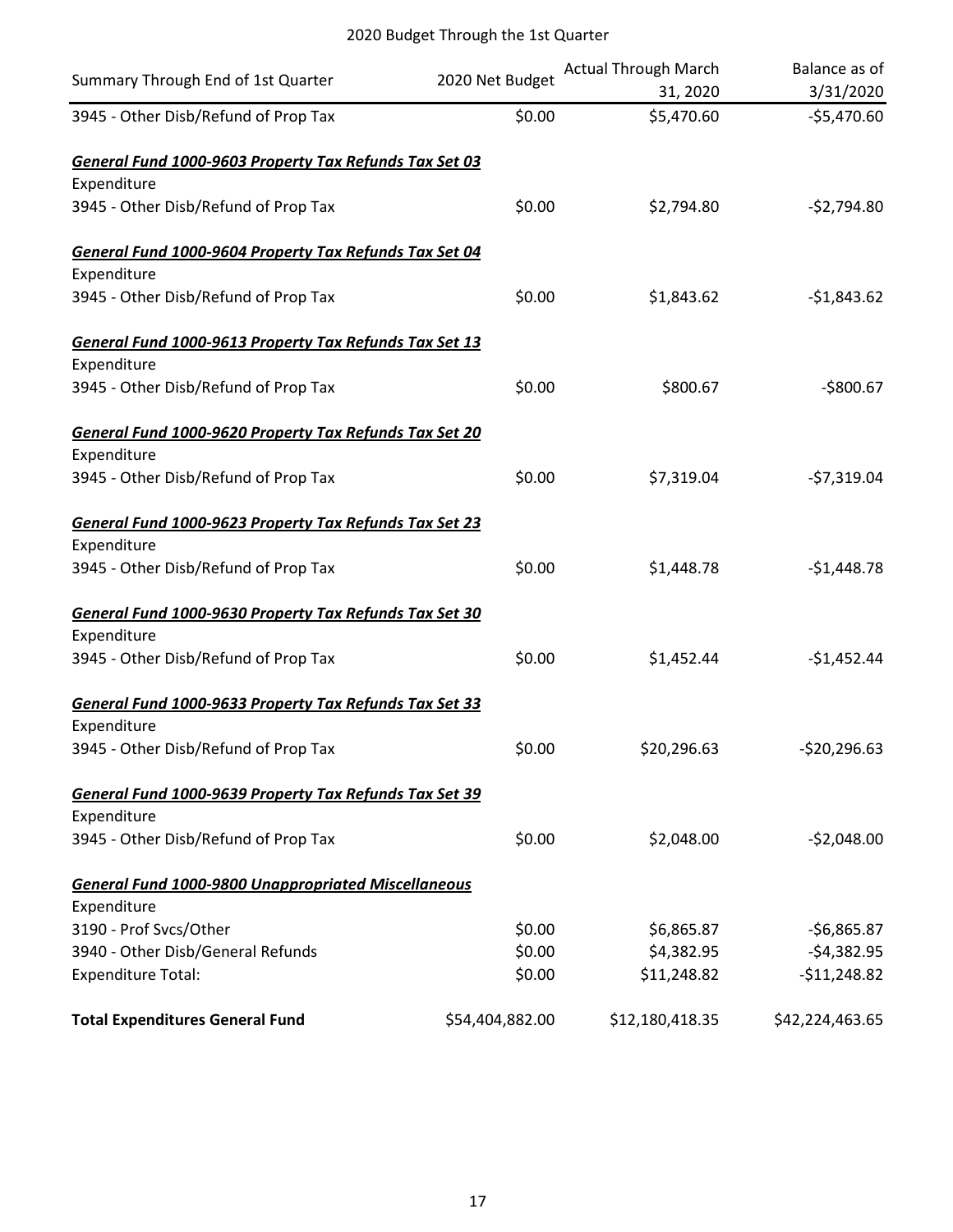|                                                          |                 | <b>Actual Through March</b> | Balance as of  |
|----------------------------------------------------------|-----------------|-----------------------------|----------------|
| Summary Through End of 1st Quarter                       | 2020 Net Budget | 31, 2020                    | 3/31/2020      |
| <b>Accident Report 1101</b>                              |                 |                             |                |
| Revenue                                                  |                 |                             |                |
| 0491 - Other Fees & Charges/Doc&Copy                     | \$0.00          | \$3,591.45                  | $-53,591.45$   |
| <b>Accident Report 1101-5410 Sheriff</b>                 |                 |                             |                |
| Expenditure                                              |                 |                             |                |
| 3190 - Prof Svcs/Other                                   | \$50,000.00     | \$895.00                    | \$49,105.00    |
| <b>Bid Deposits &amp; Bond Holding 1108</b>              |                 |                             |                |
| Revenue                                                  |                 |                             |                |
| 0990 - Funds Held on Behalf of Others                    | \$0.00          | \$34,634.45                 | $-$34,634.45$  |
| <b>Bid Deposits &amp; Bond Holding 1108-0110 Auditor</b> |                 |                             |                |
| Expenditure                                              |                 |                             |                |
| 3940 - Other Disb/General Refunds                        | \$0.00          | \$90,400.00                 | $-$90,400.00$  |
| <b>Economic Development Income Tax (EDIT) 1112</b>       |                 |                             |                |
| Revenue                                                  |                 |                             |                |
| 0112 - Income Taxes/LIT-CEDIT                            | \$8,870,166.00  | \$2,217,541.53              | \$6,652,624.47 |
| 0290 - Gen Govt/State or Local                           | \$0.00          | \$112,975.42                | $-$112,975.42$ |
| 0291 - Publ Safety/State or Local                        | \$0.00          | \$6,780.87                  | $-56,780.87$   |
| 0295 - Econ Develop/State or Local                       | \$0.00          | \$405,319.38                | $-$405,319.38$ |
| 0660 - Other Rcpts/Investment Earning                    | \$264,000.00    | \$85,160.58                 | \$178,839.42   |
| 0670 - Other Rcpts/Misc Sources                          | \$0.00          | \$19,015.80                 | $-$19,015.80$  |
| 0730 - Refunds Reimb or Redeposits                       | \$0.00          | \$146.61                    | $-$146.61$     |
| Revenue Total:                                           | \$9,134,166.00  | \$2,846,940.19              | \$6,287,225.81 |
| <b>EDIT 1112-0420 Surveyor</b>                           |                 |                             |                |
| Expenditure                                              |                 |                             |                |
| 1110 - Sal & Wages/Full Time                             | \$141,699.00    | \$32,699.76                 | \$108,999.24   |
| 1111 - Sal & Wages/Elected Official                      | \$19,868.00     | \$4,585.02                  | \$15,282.98    |
| 1130 - Sal & Wages/Part Time                             | \$8,000.00      | \$0.00                      | \$8,000.00     |
| 1150 - Sal & Wages/Overtime                              | \$4,000.00      | \$0.00                      | \$4,000.00     |
| 1210 - EE Benefits/Social Security                       | \$13,278.00     | \$2,712.46                  | \$10,565.54    |
| 1220 - EE Benefits/PERF Retirement                       | \$18,544.00     | \$4,175.88                  | \$14,368.12    |
| <b>Expenditure Total:</b>                                | \$205,389.00    | \$44,173.12                 | \$161,215.88   |
| <b>EDIT 1112-0430 Drainage Board</b>                     |                 |                             |                |
| Expenditure                                              |                 |                             |                |
| 4240 - Infrastructure/Culverts & Drai                    | \$4,257,939.00  | \$0.00                      | \$4,257,939.00 |
| <b>EDIT 1112-1110 Commissioners</b>                      |                 |                             |                |
| Expenditure                                              |                 |                             |                |
| 1110 - Sal & Wages/Full Time                             | \$52,007.00     | \$23,150.16                 | \$28,856.84    |
| 1130 - Sal & Wages/Part Time                             | \$2,500.00      | \$0.00                      | \$2,500.00     |
| 1210 - EE Benefits/Social Security                       | \$4,170.00      | \$1,660.74                  | \$2,509.26     |
| 1220 - EE Benefits/PERF Retirement                       | \$5,825.00      | \$2,592.84                  | \$3,232.16     |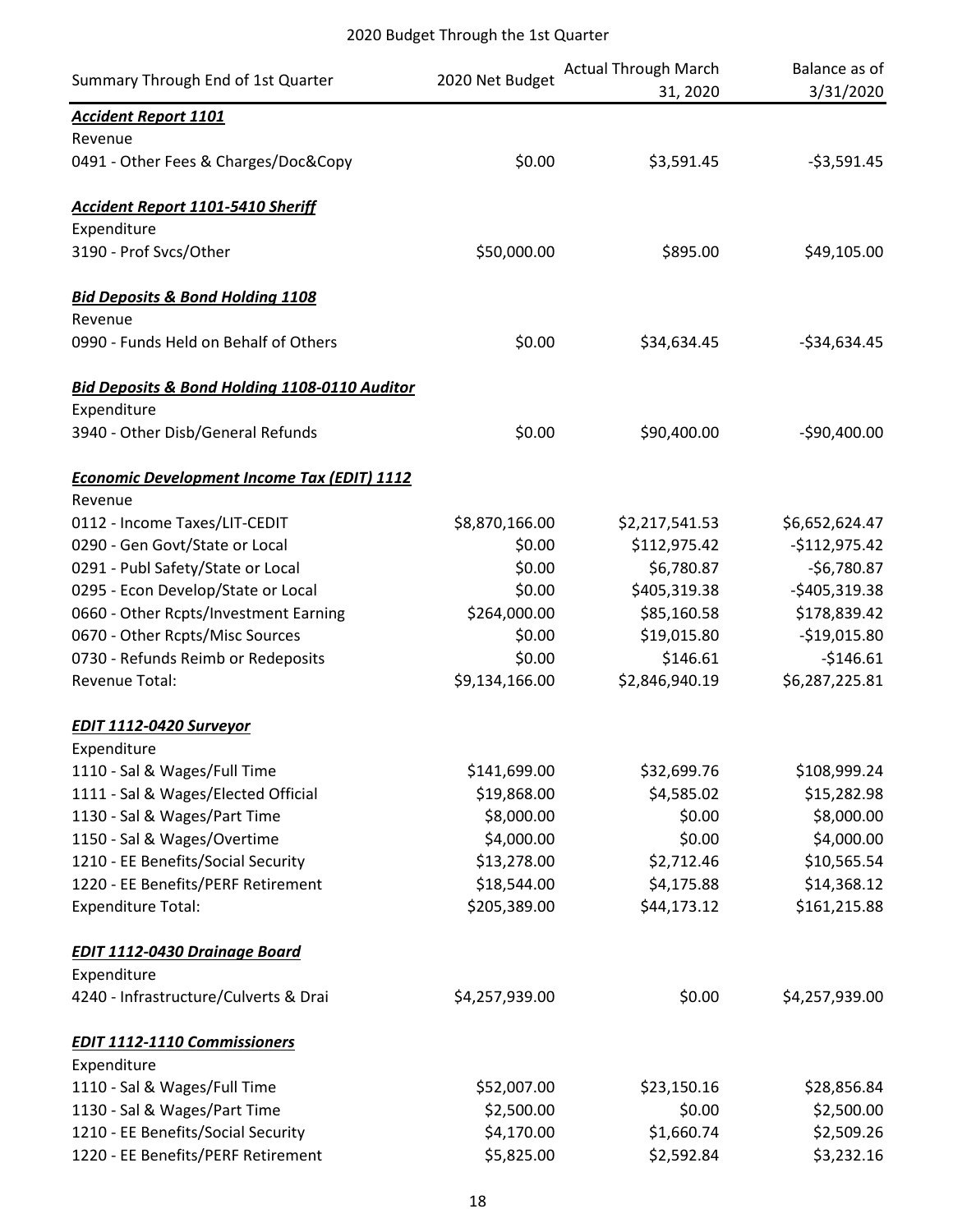| Summary Through End of 1st Quarter       | 2020 Net Budget | <b>Actual Through March</b> | Balance as of  |
|------------------------------------------|-----------------|-----------------------------|----------------|
|                                          |                 | 31, 2020                    | 3/31/2020      |
| 2140 - Office Supplies/Minor Equip       | \$5,000.00      | \$611.36                    | \$4,388.64     |
| 2990 - Other Supplies/Non-specified      | \$18,002.00     | \$3,119.89                  | \$14,882.11    |
| 3110 - Prof Svcs/Legal                   | \$200,000.00    | \$72,927.50                 | \$127,072.50   |
| 3150 - Prof Svcs/Training                | \$15,000.00     | \$2,310.00                  | \$12,690.00    |
| 3190 - Prof Svcs/Other                   | \$966,300.00    | \$175,792.90                | \$790,507.10   |
| 3210 - Comm & Transp/Travel/Training     | \$10,000.00     | \$1,248.64                  | \$8,751.36     |
| 3510 - Utility Service/Utilities         | \$0.00          | \$396.44                    | $-$396.44$     |
| 3910 - Other Disb/Dues & Subscription    | \$15,199.00     | \$11,007.19                 | \$4,191.81     |
| 3920 - Other Disb/Grants & Cmnty Supp    | \$1,632,750.00  | \$544,568.26                | \$1,088,181.74 |
| 4115 - Land/Other Land                   | \$3,500.00      | \$0.00                      | \$3,500.00     |
| 4210 - Infrastructure/Roads & Streets    | \$2,959,218.00  | \$1,029,099.82              | \$1,930,118.18 |
| 4310 - Buildings/Municipal               | \$3,334,115.00  | \$615,365.78                | \$2,718,749.22 |
| 4330 - Buildings/Housing                 | \$785,000.00    | \$96,001.60                 | \$688,998.40   |
| 4510 - Machinery & Equipment/General     | \$14,000.00     | \$0.00                      | \$14,000.00    |
| 4520 - Machinery & Equipment/Vehicle     | \$5,000.00      | \$0.00                      | \$5,000.00     |
| 4590 - Machinery & Equipment/Other       | \$67,500.00     | \$0.00                      | \$67,500.00    |
| 5300 - Bond & Loan/Principal             | \$2,158,287.00  | \$1,387,393.75              | \$770,893.25   |
| 6100 - Interfund Transfers/Transfer O    | \$310,000.00    | \$310,000.00                | \$0.00         |
| <b>Expenditure Total:</b>                | \$12,563,373.00 | \$4,277,246.87              | \$8,286,126.13 |
| <b>EDIT 1112-1410 DoIT</b>               |                 |                             |                |
| Expenditure                              |                 |                             |                |
| 3150 - Prof Svcs/Training                | \$18,400.00     | \$9,260.00                  | \$9,140.00     |
| 3190 - Prof Svcs/Other                   | \$4,000.00      | \$0.00                      | \$4,000.00     |
| 3240 - Comm & Transp/Software            | \$734,833.00    | \$413,884.96                | \$320,948.04   |
| 4510 - Machinery & Equipment/General     | \$541,841.00    | \$253,091.19                | \$288,749.81   |
| <b>Expenditure Total:</b>                | \$1,299,074.00  | \$676,236.15                | \$622,837.85   |
| <b>EDIT 1112-1420 GIS</b>                |                 |                             |                |
| Expenditure                              |                 |                             |                |
| 1110 - Sal & Wages/Full Time             | \$125,962.00    | \$19,509.40                 | \$106,452.60   |
| 1112 - Sal & Wages/Chief Dep & Appt      | \$41,185.00     | \$9,504.12                  | \$31,680.88    |
| 1210 - EE Benefits/Social Security       | \$12,772.00     | \$2,123.99                  | \$10,648.01    |
| 1220 - EE Benefits/PERF Retirement       | \$18,721.00     | \$3,253.19                  | \$15,467.81    |
| 2110 - Office Supplies/General           | \$4,000.00      | \$440.34                    | \$3,559.66     |
| 3150 - Prof Svcs/Training                | \$3,870.00      | \$750.00                    | \$3,120.00     |
| 3190 - Prof Svcs/Other                   | \$44,920.00     | \$23,695.50                 | \$21,224.50    |
| 3210 - Comm & Transp/Travel/Training     | \$4,152.00      | \$0.00                      | \$4,152.00     |
| 3240 - Comm & Transp/Software            | \$80,200.00     | \$19,500.00                 | \$60,700.00    |
| <b>Expenditure Total:</b>                | \$335,782.00    | \$78,776.54                 | \$257,005.46   |
| <b>EDIT 1112-9410 Enployee Insurance</b> |                 |                             |                |
| Expenditure                              |                 |                             |                |
| 1230 - EE Benefits/Health                | \$116,340.00    | \$17,969.21                 | \$98,370.79    |
| 1231 - EE Benefits/LTD                   | \$1,610.00      | \$336.82                    | \$1,273.18     |
| 1232 - EE Benefits/Life                  | \$857.00        | \$170.94                    | \$686.06       |
| 1910 - Other Personal Services/WC        | \$13,927.00     | \$0.00                      | \$13,927.00    |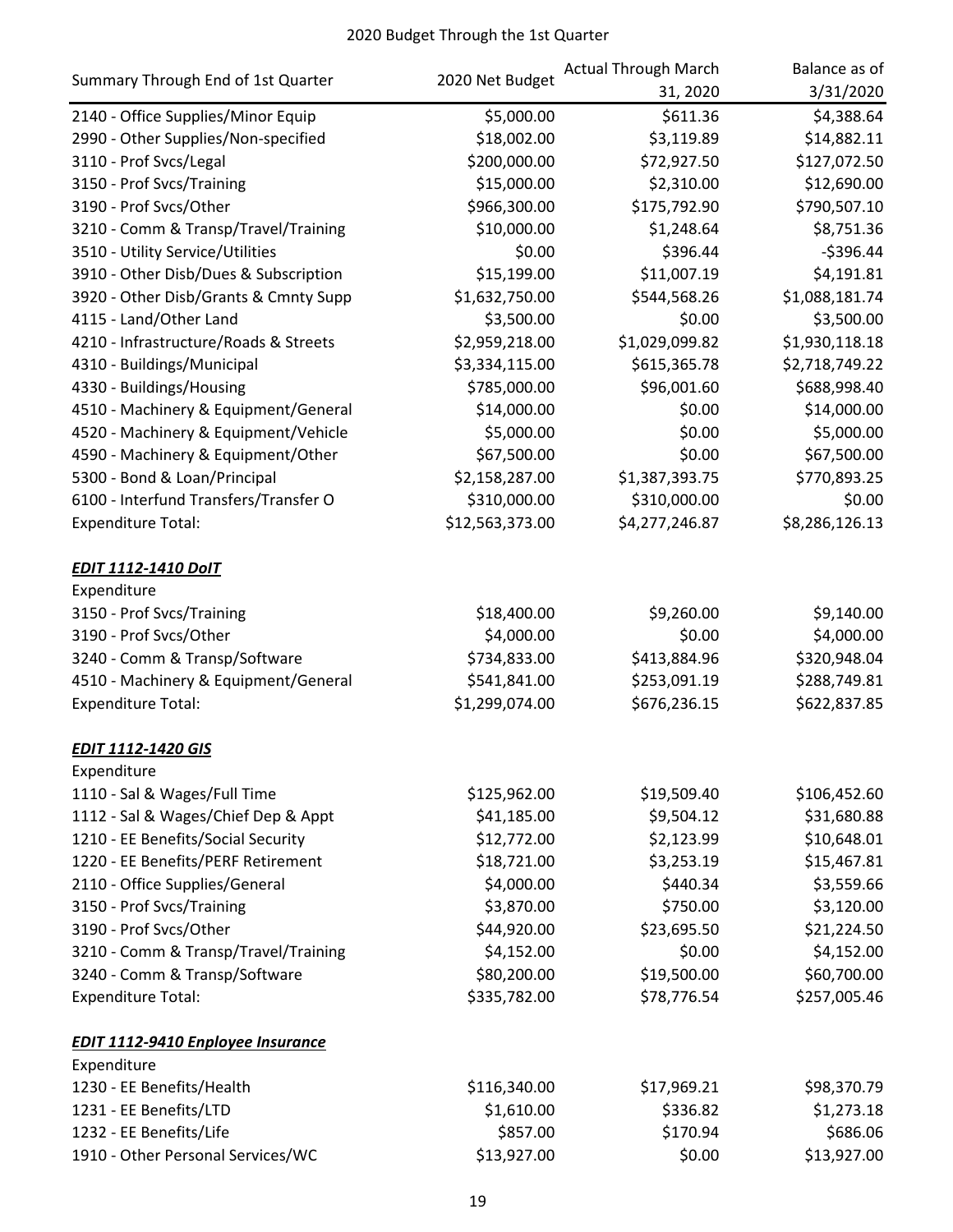| Summary Through End of 1st Quarter                            | 2020 Net Budget | <b>Actual Through March</b><br>31, 2020 | Balance as of<br>3/31/2020 |
|---------------------------------------------------------------|-----------------|-----------------------------------------|----------------------------|
| 1920 - Other Personal Services/Unempl                         | \$6,290.00      | \$4,729.48                              | \$1,560.52                 |
| <b>Expenditure Total:</b>                                     | \$139,024.00    | \$23,206.45                             | \$115,817.55               |
| <b>Total Expenditures EDIT Fund</b>                           | \$18,800,581.00 | \$5,099,639.13                          | \$13,700,941.87            |
| Court Costs 1116                                              |                 |                                         |                            |
| Revenue                                                       |                 |                                         |                            |
| 0490 - Other Fees & Charges/Unspecifi                         | \$0.00          | \$15.40                                 | $-$15.40$                  |
| 0807 - Settlement/Local Certified Col                         | \$0.00          | \$12,326.65                             | $-$12,326.65$              |
| Revenue Total:                                                | \$0.00          | \$12,342.05                             | $-$12,342.05$              |
| <b>Clerk Record Perpetuation 1119</b>                         |                 |                                         |                            |
| Revenue                                                       |                 |                                         |                            |
| 0282 - Hlth & Wlfr/Federal                                    | \$0.00          | \$2,318.21                              | $-52,318.21$               |
| 0408 - Gen Govt Fees/Clerk                                    | \$183,000.00    | \$39,294.79                             | \$143,705.21               |
| Revenue Total:                                                | \$183,000.00    | \$41,613.00                             | \$141,387.00               |
| <b>Clerk Record Perpetuation 1119-5810</b>                    |                 |                                         |                            |
| Expenditure                                                   |                 |                                         |                            |
| 1110 - Sal & Wages/Full Time                                  | \$62,292.00     | \$4,806.92                              | \$57,485.08                |
| 1130 - Sal & Wages/Part Time                                  | \$40,000.00     | \$14,902.75                             | \$25,097.25                |
| 1210 - EE Benefits/Social Security                            | \$7,826.00      | \$1,478.16                              | \$6,347.84                 |
| 1220 - EE Benefits/PERF Retirement                            | \$4,800.00      | \$538.36                                | \$4,261.64                 |
| 2110 - Office Supplies/General                                | \$2,000.00      | \$0.00                                  | \$2,000.00                 |
| 2340 - Rep & Maint/Minor Equipment                            | \$5,000.00      | \$0.00                                  | \$5,000.00                 |
| 3240 - Comm & Transp/Software                                 | \$6,000.00      | \$1,500.00                              | \$4,500.00                 |
| 4590 - Machinery & Equipment/Other                            | \$2,000.00      | \$0.00                                  | \$2,000.00                 |
| <b>Expenditure Total:</b>                                     | \$129,918.00    | \$23,226.19                             | \$106,691.81               |
| <b>Clerk Record Perpetuation 1119-9410 Employee Insurance</b> |                 |                                         |                            |
| Expenditure                                                   |                 |                                         |                            |
| 1230 - EE Benefits/Health                                     | \$15,900.00     | \$1,004.10                              | \$14,895.90                |
| 1231 - EE Benefits/LTD                                        | \$220.00        | \$19.52                                 | \$200.48                   |
| 1232 - EE Benefits/Life                                       | \$170.00        | \$13.68                                 | \$156.32                   |
| <b>Expenditure Total:</b>                                     | \$16,290.00     | \$1,037.30                              | \$15,252.70                |
| <b>Community Corrections 1122</b>                             |                 |                                         |                            |
| Revenue                                                       |                 |                                         |                            |
| 0410 - Publ Safety Fees/Unspecified                           | \$0.00          | \$690,661.22                            | $-5690,661.22$             |
| 0670 - Other Rcpts/Misc Sources                               | \$0.00          | \$592.24                                | $-5592.24$                 |
| 0730 - Refunds Reimb or Redeposits                            | \$0.00          | \$874.27                                | $-$874.27$                 |
| 0740 - Other Srcs/Sale Surplus Assets                         | \$0.00          | \$166.00                                | $-$166.00$                 |
| Revenue Total:                                                | \$0.00          | \$692,293.73                            | $-5692,293.73$             |
| <b>Community Corrections 1122-5510</b>                        |                 |                                         |                            |
| Expenditure                                                   |                 |                                         |                            |
| 1110 - Sal & Wages/Full Time                                  | \$1,341,814.29  | \$299,321.24                            | \$1,042,493.05             |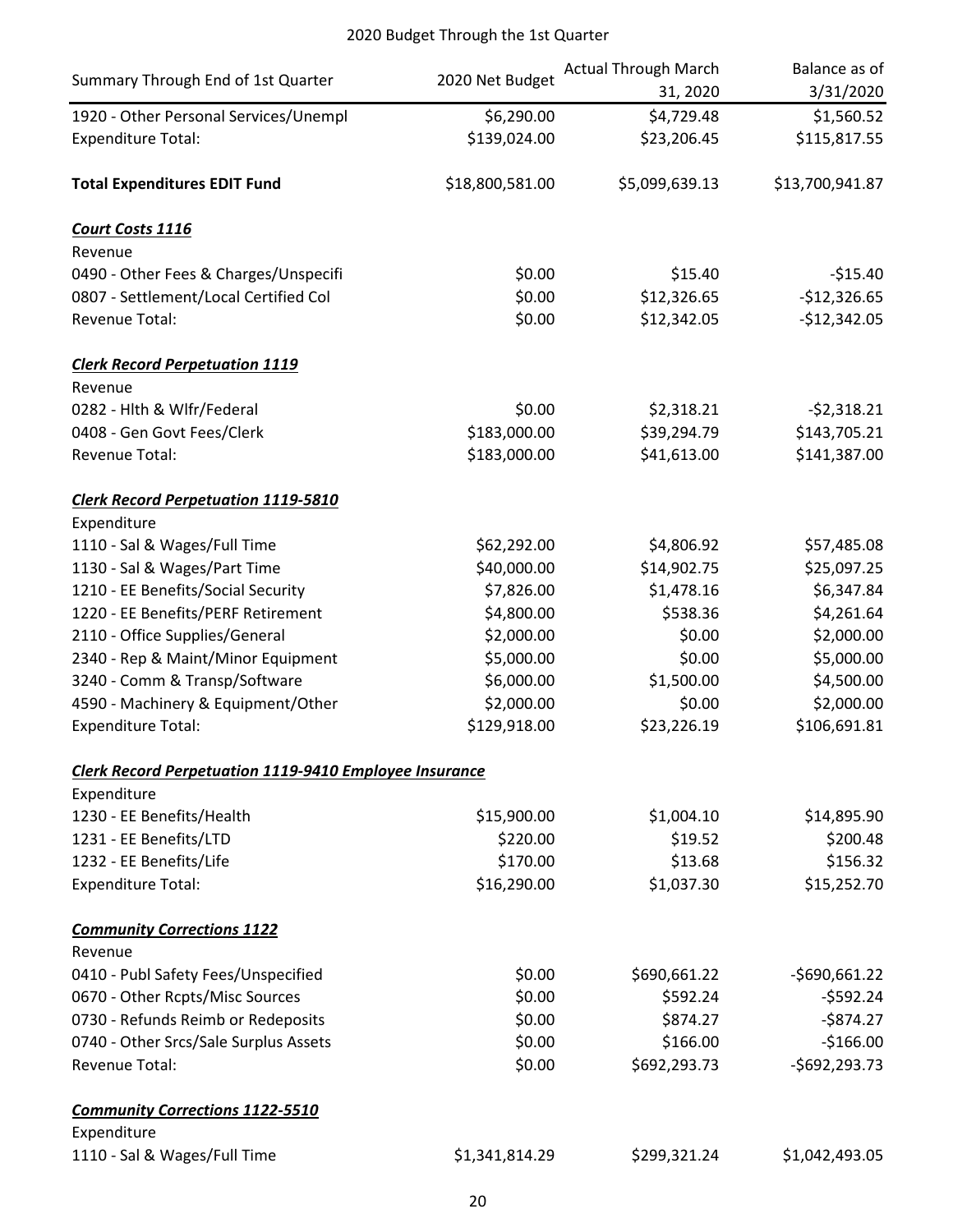|                                                              | 2020 Net Budget | <b>Actual Through March</b> | Balance as of  |
|--------------------------------------------------------------|-----------------|-----------------------------|----------------|
| Summary Through End of 1st Quarter                           |                 | 31, 2020                    | 3/31/2020      |
| 1112 - Sal & Wages/Chief Dep & Appt                          | \$51,437.66     | \$11,331.25                 | \$40,106.41    |
| 1130 - Sal & Wages/Part Time                                 | \$130,756.01    | \$11,670.29                 | \$119,085.72   |
| 1210 - EE Benefits/Social Security                           | \$126,325.14    | \$22,782.16                 | \$103,542.98   |
| 1220 - EE Benefits/PERF Retirement                           | \$163,323.00    | \$34,792.39                 | \$128,530.61   |
| 2990 - Other Supplies/Non-specified                          | \$299,819.87    | \$28,000.30                 | \$271,819.57   |
| 3150 - Prof Svcs/Training                                    | \$9,157.86      | \$0.00                      | \$9,157.86     |
| 3190 - Prof Svcs/Other                                       | \$120,403.42    | \$65,219.77                 | \$55,183.65    |
| 3510 - Utility Service/Utilities                             | \$50,034.84     | \$18,816.45                 | \$31,218.39    |
| 3940 - Other Disb/General Refunds                            | \$0.00          | \$3,664.72                  | $-53,664.72$   |
| 4530 - Machinery & Equipment/Safety                          | \$1,000.00      | \$0.00                      | \$1,000.00     |
| 4590 - Machinery & Equipment/Other                           | \$89,000.00     | \$76.00                     | \$88,924.00    |
| <b>Expenditure Total:</b>                                    | \$2,383,072.09  | \$495,674.57                | \$1,887,397.52 |
| <b>Community Corrections 1122-5510 Employee Insurance</b>    |                 |                             |                |
| Expenditure                                                  |                 |                             |                |
| 1230 - EE Benefits/Health                                    | \$393,244.75    | \$102,276.78                | \$290,967.97   |
| 1231 - EE Benefits/LTD                                       | \$6,129.69      | \$1,262.94                  | \$4,866.75     |
| 1232 - EE Benefits/Life                                      | \$6,198.26      | \$810.75                    | \$5,387.51     |
| 1910 - Other Personal Services/WC                            | \$23,898.30     | \$0.00                      | \$23,898.30    |
| <b>Expenditure Total:</b>                                    | \$429,471.00    | \$104,350.47                | \$325,120.53   |
| <b>Community Corrections Community Transitions 1123</b>      |                 |                             |                |
| Revenue                                                      |                 |                             |                |
| 0411 - Publ Safety Fees/Adult Inst                           | \$0.00          | \$21,875.00                 | $-521,875.00$  |
| <b>Community Corrections Community Transitions 1123-5510</b> |                 |                             |                |
| Expenditure                                                  |                 |                             |                |
| 2990 - Other Supplies/Non-specified                          | \$75,443.92     | \$1,215.10                  | \$74,228.82    |
| 3190 - Prof Svcs/Other                                       | \$60,895.36     | \$0.00                      | \$60,895.36    |
| 3510 - Utility Service/Utilities                             | \$12,754.37     | \$0.00                      | \$12,754.37    |
| 3720 - Rentals & Leases/Heavy Mach                           | \$5,025.00      | \$0.00                      | \$5,025.00     |
| <b>Expenditure Total:</b>                                    | \$154,118.65    | \$1,215.10                  | \$152,903.55   |
| <b>Sales Disclosure 1131</b>                                 |                 |                             |                |
| Revenue                                                      |                 |                             |                |
| 0490 - Other Fees & Charges/Unspecifi                        | \$40,000.00     | \$8,110.00                  | \$31,890.00    |
| 0670 - Other Rcpts/Misc Sources                              | \$0.00          | \$650.00                    | $-$650.00$     |
| Revenue Total:                                               | \$40,000.00     | \$8,760.00                  | \$31,240.00    |
| Sales Disclosure 1131-0510 Assessor                          |                 |                             |                |
| Expenditure                                                  |                 |                             |                |
| 1110 - Sal & Wages/Full Time                                 | \$9,500.00      | \$2,160.00                  | \$7,340.00     |
| 1111 - Sal & Wages/Elected Official                          | \$2,500.00      | \$600.00                    | \$1,900.00     |
| 1112 - Sal & Wages/Chief Dep & Appt                          | \$1,000.00      | \$120.00                    | \$880.00       |
| 1113 - Sal & Wages/Benefit Elig PT                           | \$500.00        | \$120.00                    | \$380.00       |
| 1210 - EE Benefits/Social Security                           | \$1,033.00      | \$213.87                    | \$819.13       |
| 1220 - EE Benefits/PERF Retirement                           | \$1,456.00      | \$322.56                    | \$1,133.44     |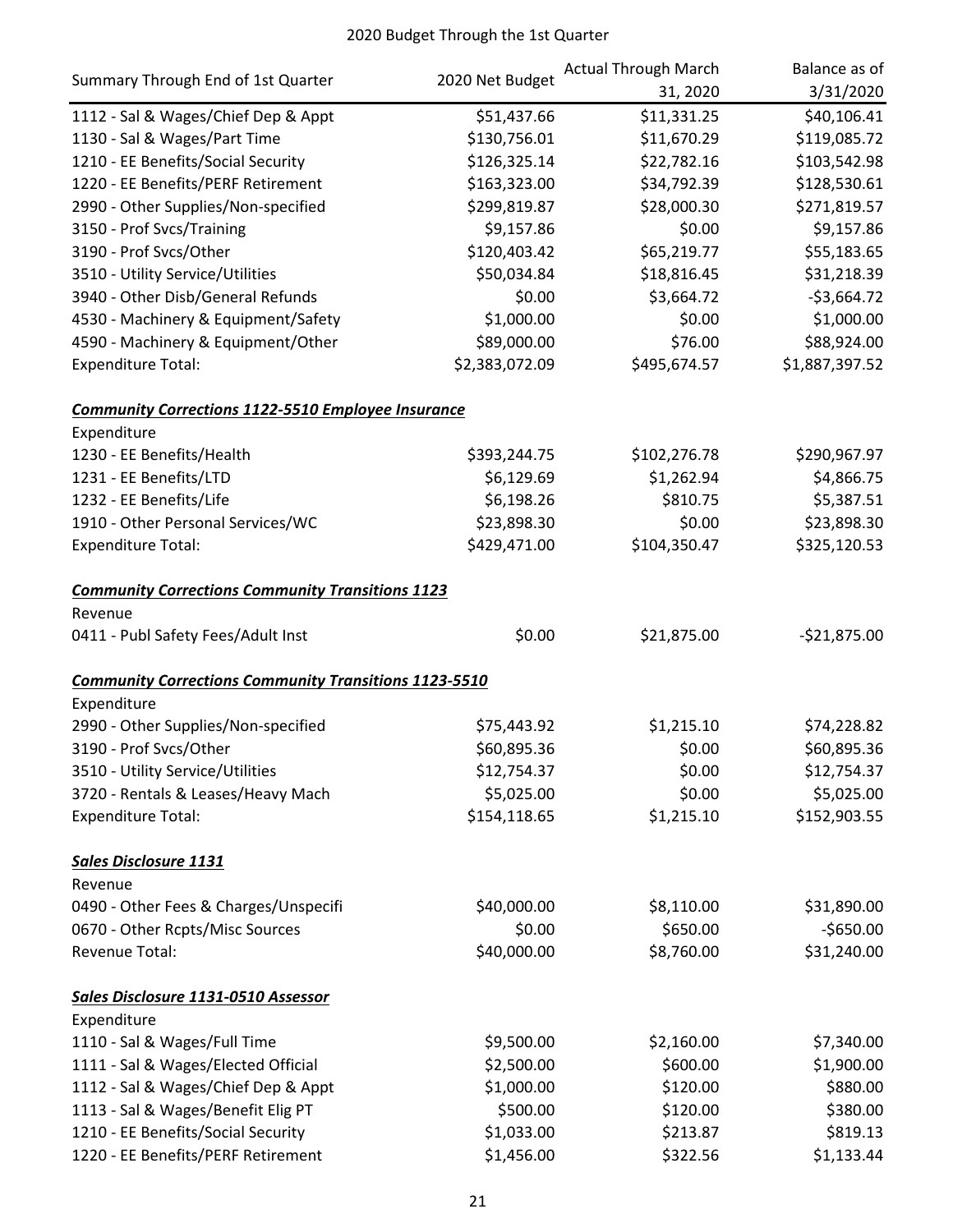|                                                       | 2020 Net Budget | <b>Actual Through March</b> | Balance as of  |
|-------------------------------------------------------|-----------------|-----------------------------|----------------|
| Summary Through End of 1st Quarter                    |                 | 31, 2020                    | 3/31/2020      |
| 3210 - Comm & Transp/Travel/Training                  | \$7,400.00      | \$7,400.58                  | $-50.58$       |
| 3240 - Comm & Transp/Software                         | \$8,500.00      | \$8,500.00                  | \$0.00         |
| 8007 - Settlement/Local Disbursements                 | \$20,000.00     | \$0.00                      | \$20,000.00    |
| <b>Expenditure Total:</b>                             | \$51,889.00     | \$19,437.01                 | \$32,451.99    |
| <b>Cumulative Bridge 1135</b>                         |                 |                             |                |
| Revenue                                               |                 |                             |                |
| 0100 - Prop Taxes/Property                            | \$2,680,000.00  | \$0.00                      | \$2,680,000.00 |
| 0124 - Other Taxes/FIT                                | \$24,750.00     | \$0.00                      | \$24,750.00    |
| 0130 - Other Taxes/License Excise                     | \$220,000.00    | \$0.00                      | \$220,000.00   |
| 0131 - Other Taxes/CVET                               | \$10,000.00     | \$0.00                      | \$10,000.00    |
| 0289 - Unrestricted Grants & Cntr/Fed                 | \$0.00          | \$32,597.06                 | $-$32,597.06$  |
| 0430 - Hwys & Strts Fees/Unspecified                  | \$0.00          | \$3,962.16                  | $-53,962.16$   |
| 0660 - Other Rcpts/Investment Earning                 | \$31,200.00     | \$12,532.85                 | \$18,667.15    |
| 0670 - Other Rcpts/Misc Sources                       | \$0.00          | \$3,894.31                  | $-53,894.31$   |
| Revenue Total:                                        | \$2,965,950.00  | \$52,986.38                 | \$2,912,963.62 |
| <b>Cumulative Bridge 1135-8058 Maintenance/Garage</b> |                 |                             |                |
| Expenditure                                           |                 |                             |                |
| 1110 - Sal & Wages/Full Time                          | \$274,638.00    | \$58,686.42                 | \$215,951.58   |
| 1112 - Sal & Wages/Chief Dep & Appt                   | \$106,395.00    | \$24,552.78                 | \$81,842.22    |
| 1150 - Sal & Wages/Overtime                           | \$7,500.00      | \$2,586.31                  | \$4,913.69     |
| 1210 - EE Benefits/Social Security                    | \$29,723.00     | \$6,147.81                  | \$23,575.19    |
| 1220 - EE Benefits/PERF Retirement                    | \$43,516.00     | \$9,668.85                  | \$33,847.15    |
| <b>Expenditure Total:</b>                             | \$461,772.00    | \$101,642.17                | \$360,129.83   |
| Cumulative Bridge 1135-8161 CCB/Repair                | \$11,358,161.00 |                             |                |
| Expenditure                                           |                 |                             |                |
| 1110 - Sal & Wages/Full Time                          | \$723,322.00    | \$168,901.70                | \$554,420.30   |
| 1130 - Sal & Wages/Part Time                          | \$20,000.00     | \$0.00                      | \$20,000.00    |
| 1150 - Sal & Wages/Overtime                           | \$17,500.00     | \$9,938.94                  | \$7,561.06     |
| 1210 - EE Benefits/Social Security                    | \$58,203.00     | \$12,823.84                 | \$45,379.16    |
| 1220 - EE Benefits/PERF Retirement                    | \$82,973.00     | \$19,595.10                 | \$63,377.90    |
| 2110 - Office Supplies/General                        | \$10.00         | \$10.84                     | $-50.84$       |
| 2320 - Rep & Maint/Street Mtls                        | \$16,500.00     | \$5,032.50                  | \$11,467.50    |
| 2990 - Other Supplies/Non-specified                   | \$47.00         | \$47.50                     | $-50.50$       |
| 3120 - Prof Svcs/Engineer & Architect                 | \$23,169.00     | \$23,168.15                 | \$0.85         |
| 3190 - Prof Svcs/Other                                | \$100,000.00    | \$4,080.00                  | \$95,920.00    |
| 3430 - Insur/Liability                                | \$5,000.00      | \$0.00                      | \$5,000.00     |
| 3510 - Utility Service/Utilities                      | \$1,320.00      | \$330.00                    | \$990.00       |
| 3630 - Rep & Maint/Roads & Streets                    | \$100,000.00    | \$35,030.50                 | \$64,969.50    |
| 3910 - Other Disb/Dues & Subscription                 | \$69,595.00     | \$40,004.00                 | \$29,591.00    |
| 6100 - Interfund Transfers/Transfer O                 | \$5,000.00      | \$0.00                      | \$5,000.00     |
| <b>Expenditure Total:</b>                             | \$1,222,639.00  | \$318,963.07                | \$903,675.93   |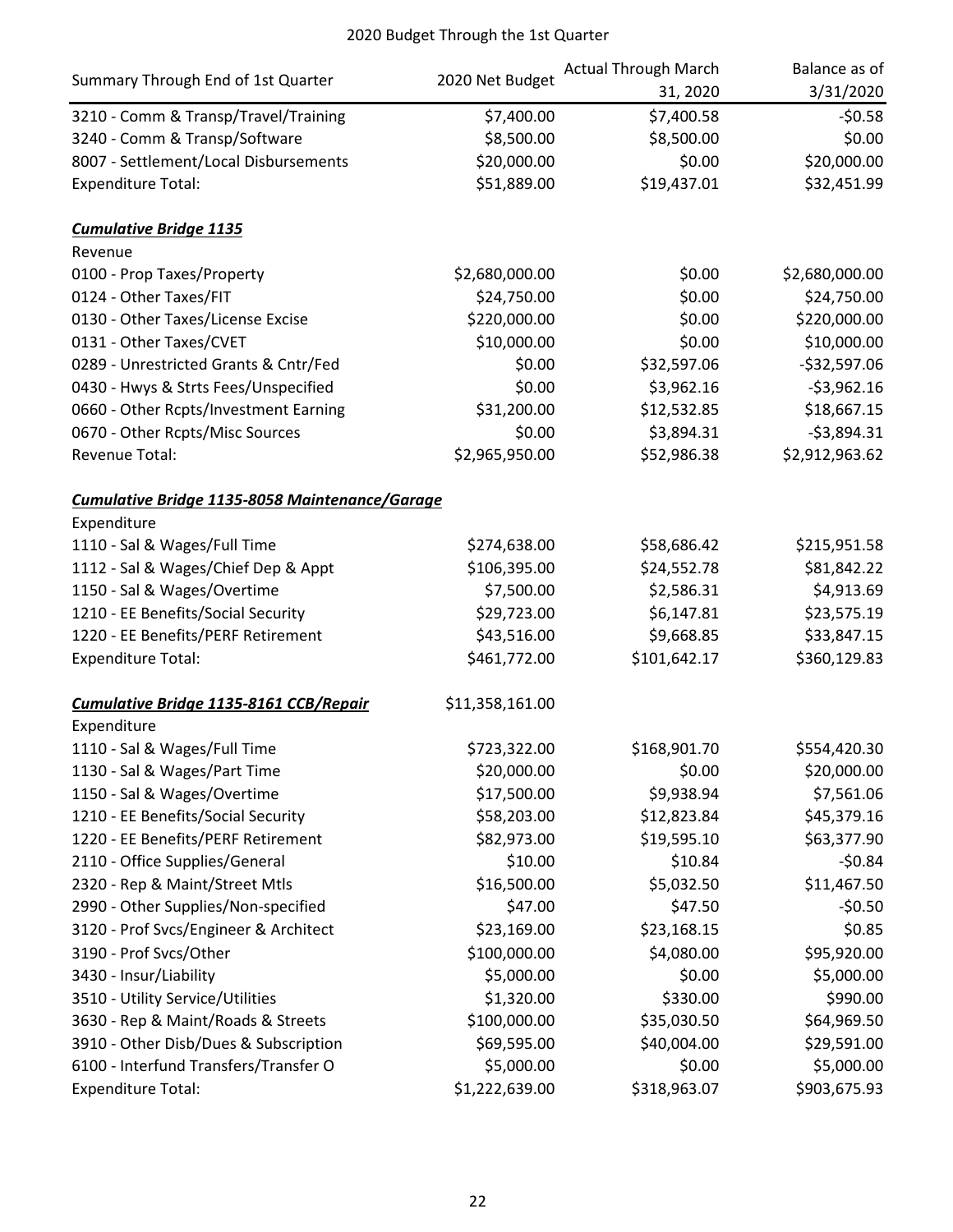| Summary Through End of 1st Quarter                            |                 | <b>Actual Through March</b> | Balance as of  |
|---------------------------------------------------------------|-----------------|-----------------------------|----------------|
|                                                               | 2020 Net Budget | 31, 2020                    | 3/31/2020      |
| <b>Cumulative Bridge 1135-8162 Construction</b>               |                 |                             |                |
| Expenditure                                                   |                 |                             |                |
| 4110 - Land/Right-of-Way                                      | \$10,000.00     | \$0.00                      | \$10,000.00    |
| 4220 - Infrastructure/Bridges                                 | \$348,567.00    | \$1,546.79                  | \$347,020.21   |
| 4240 - Infrastructure/Culverts & Drai                         | \$502,915.00    | \$477,489.40                | \$25,425.60    |
| <b>Expenditure Total:</b>                                     | \$861,482.00    | \$479,036.19                | \$382,445.81   |
| Cumulative Bridge 1135-9410 Employee Insurance                |                 |                             |                |
| Expenditure                                                   |                 |                             |                |
| 1230 - EE Benefits/Health                                     | \$314,600.00    | \$82,158.80                 | \$232,441.20   |
| 1231 - EE Benefits/LTD                                        | \$3,500.00      | \$1,001.39                  | \$2,498.61     |
| 1232 - EE Benefits/Life                                       | \$2,300.00      | \$581.35                    | \$1,718.65     |
| 1910 - Other Personal Services/WC                             | \$22,000.00     | \$0.00                      | \$22,000.00    |
| 1920 - Other Personal Services/Unempl                         | \$1,500.00      | \$0.00                      | \$1,500.00     |
| <b>Expenditure Total:</b>                                     | \$343,900.00    | \$83,741.54                 | \$260,158.46   |
| <b>Cumulative Capital Development 1138</b>                    |                 |                             |                |
| Revenue                                                       |                 |                             |                |
| 0100 - Prop Taxes/Property                                    | \$1,973,000.00  | \$0.00                      | \$1,973,000.00 |
| 0124 - Other Taxes/FIT                                        | \$17,500.00     | \$0.00                      | \$17,500.00    |
| 0130 - Other Taxes/License Excise                             | \$150,000.00    | \$0.00                      | \$150,000.00   |
| 0131 - Other Taxes/CVET                                       | \$5,720.00      | \$0.00                      | \$5,720.00     |
| 0291 - Publ Safety/State or Local                             | \$0.00          | \$23,218.25                 | $-523,218.25$  |
| 0660 - Other Rcpts/Investment Earning                         | \$24,240.00     | \$6,831.58                  | \$17,408.42    |
| Revenue Total:                                                | \$2,170,460.00  | \$30,049.83                 | \$2,140,410.17 |
| <b>Cumulative Capital Development 1138-1110 Commissioners</b> |                 |                             |                |
| Expenditure                                                   |                 |                             |                |
| 2140 - Office Supplies/Minor Equip                            | \$30,160.00     | \$173.62                    | \$29,986.38    |
| 2230 - Oper Supplies/Cleaning                                 | \$6,451.00      | \$6,451.00                  | \$0.00         |
| 3190 - Prof Svcs/Other                                        | \$74,500.00     | \$0.00                      | \$74,500.00    |
| 3410 - Insur/Building & Property                              | \$200,000.00    | \$0.00                      | \$200,000.00   |
| 3420 - Insur/Vehicle & Equipment                              | \$90,000.00     | \$0.00                      | \$90,000.00    |
| 3430 - Insur/Liability                                        | \$165,000.00    | \$0.00                      | \$165,000.00   |
| 3620 - Rep & Maint/Vehicle & Equip                            | \$21,550.00     | \$5,567.59                  | \$15,982.41    |
| 3730 - Rentals & Leases/Minor Equip                           | \$24,000.00     | \$23,662.92                 | \$337.08       |
| 3920 - Other Disb/Grants & Cmnty Supp                         | \$0.00          | \$0.00                      | \$0.00         |
| 4310 - Buildings/Municipal                                    | \$4,300.00      | \$502.58                    | \$3,797.42     |
| 4330 - Buildings/Housing                                      | \$20,000.00     | \$0.00                      | \$20,000.00    |
| 4410 - Impr Other Than Bldgs/Parking                          | \$8,724.00      | \$0.00                      | \$8,724.00     |
| 4510 - Machinery & Equipment/General                          | \$689,773.00    | \$1,591.54                  | \$688,181.46   |
| 4520 - Machinery & Equipment/Vehicle                          | \$436,581.00    | \$124,076.00                | \$312,505.00   |
| 4530 - Machinery & Equipment/Safety                           | \$288,040.00    | \$219,244.00                | \$68,796.00    |
| 4590 - Machinery & Equipment/Other                            | \$5,900.00      | \$0.00                      | \$5,900.00     |
| <b>Expenditure Total:</b>                                     | \$2,064,979.00  | \$381,269.25                | \$1,683,709.75 |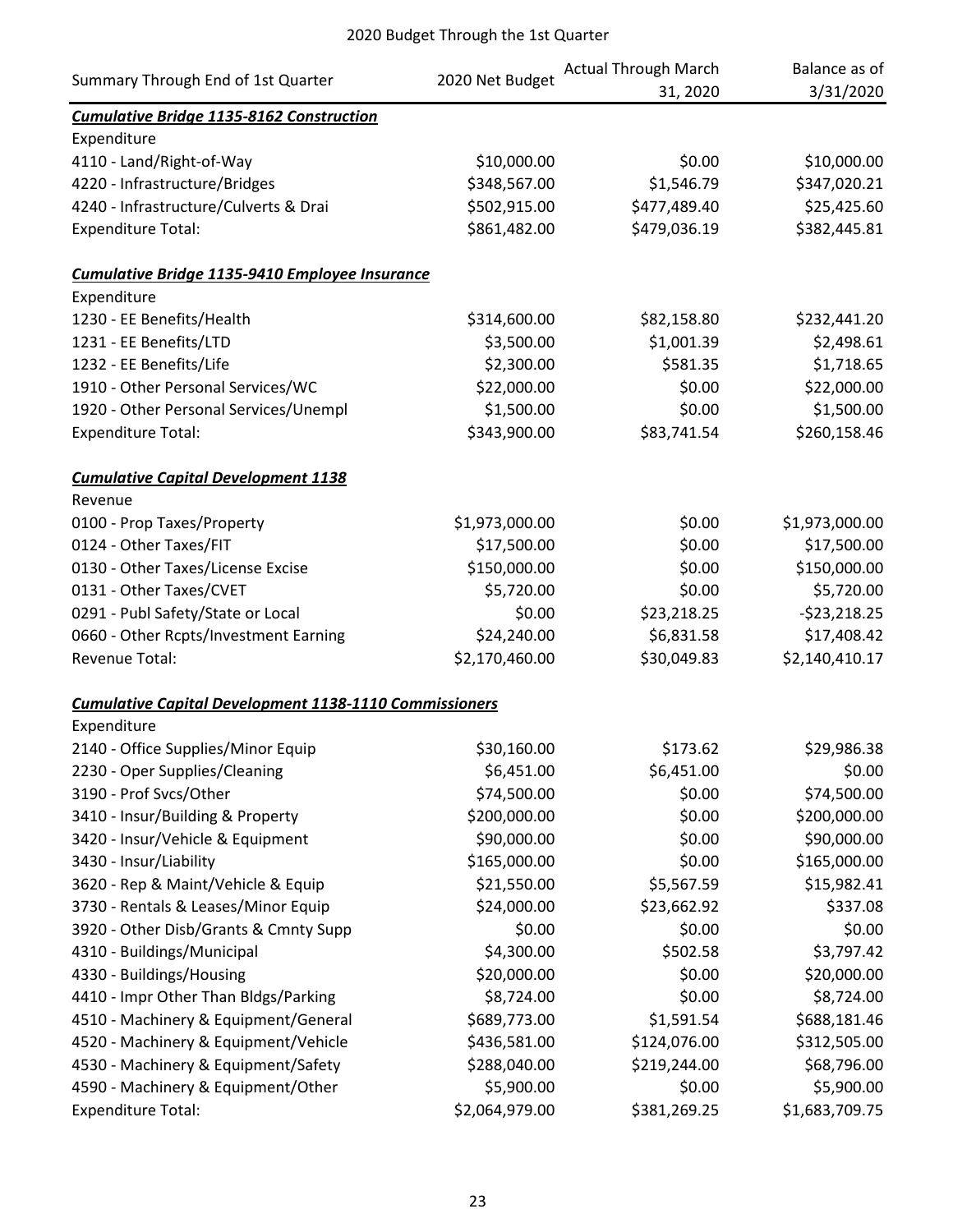| Summary Through End of 1st Quarter                          | 2020 Net Budget | <b>Actual Through March</b><br>31, 2020 | Balance as of<br>3/31/2020 |
|-------------------------------------------------------------|-----------------|-----------------------------------------|----------------------------|
| <b>Cumulative Capital Development 1138-1130 Maintenance</b> |                 |                                         |                            |
| Expenditure                                                 |                 |                                         |                            |
| 1150 - Sal & Wages/Overtime                                 | \$10,000.00     | \$412.61                                | \$9,587.39                 |
| 1210 - EE Benefits/Social Security                          | \$765.00        | \$29.35                                 | \$735.65                   |
| 1220 - EE Benefits/PERF Retirement                          | \$1,120.00      | \$46.20                                 | \$1,073.80                 |
| 2230 - Oper Supplies/Cleaning                               | \$60,090.00     | \$3,333.82                              | \$56,756.18                |
| 2310 - Rep & Maint/Building Mtls                            | \$46,348.00     | \$21,881.60                             | \$24,466.40                |
| 2330 - Rep & Maint/Small Tools                              | \$10,000.00     | \$759.87                                | \$9,240.13                 |
| 3610 - Rep & Maint/Buildings & Proper                       | \$303,237.00    | \$44,650.36                             | \$258,586.64               |
| 4310 - Buildings/Municipal                                  | \$3,320.00      | \$0.00                                  | \$3,320.00                 |
| 4510 - Machinery & Equipment/General                        | \$40,605.00     | \$30,018.97                             | \$10,586.03                |
| <b>Expenditure Total:</b>                                   | \$475,485.00    | \$101,132.78                            | \$374,352.22               |
| Cumulative Capital Development 1138-1410 DolT               |                 |                                         |                            |
| Expenditure                                                 |                 |                                         |                            |
| 1110 - Sal & Wages/Full Time                                | \$199,341.00    | \$42,265.37                             | \$157,075.63               |
| 1210 - EE Benefits/Social Security                          | \$15,250.00     | \$3,070.88                              | \$12,179.12                |
| 1220 - EE Benefits/PERF Retirement                          | \$22,327.00     | \$4,757.14                              | \$17,569.86                |
| 3240 - Comm & Transp/Software                               | \$1,000.00      | \$0.00                                  | \$1,000.00                 |
| 3510 - Utility Service/Utilities                            | \$24,400.00     | \$3,596.25                              | \$20,803.75                |
| 3620 - Rep & Maint/Vehicle & Equip                          | \$132,582.00    | \$88,815.73                             | \$43,766.27                |
| 3730 - Rentals & Leases/Minor Equip                         | \$157,575.00    | \$41,553.75                             | \$116,021.25               |
| <b>Expenditure Total:</b>                                   | \$552,475.00    | \$184,059.12                            | \$368,415.88               |
| Cumulative Capital Development 1138-9410 Employee Insurance |                 |                                         |                            |
| Expenditure                                                 |                 |                                         |                            |
| 1230 - EE Benefits/Health                                   | \$50,000.00     | \$8,017.73                              | \$41,982.27                |
| 1231 - EE Benefits/LTD                                      | \$755.00        | \$162.83                                | \$592.17                   |
| 1232 - EE Benefits/Life                                     | \$450.00        | \$74.76                                 | \$375.24                   |
| <b>Expenditure Total:</b>                                   | \$51,205.00     | \$8,255.32                              | \$42,949.68                |
| <b>Cumulative Voting Fund 1143</b>                          |                 |                                         |                            |
| Revenue                                                     |                 |                                         |                            |
| 0761 - Interfund Trnsfers/Transfer In                       | \$0.00          | \$100,000.00                            | $-$100,000.00$             |
| <b>Drug Free Community 1148</b>                             |                 |                                         |                            |
| Revenue                                                     |                 |                                         |                            |
| 0511 - Publ Safety Fines/County Court                       | \$0.00          | \$51,596.77                             | $-551,596.77$              |
| <b>Electronic Map Generation 1150</b>                       |                 |                                         |                            |
| Revenue                                                     |                 |                                         |                            |
| 0490 - Other Fees & Charges/Unspecifi                       | \$0.00          | \$361.30                                | $-5361.30$                 |
| <b>Emergency Planning Right to Know 1152</b>                |                 |                                         |                            |
| Revenue                                                     |                 |                                         |                            |
| 0660 - Other Rcpts/Investment Earning                       | \$0.00          | \$73.85                                 | $-573.85$                  |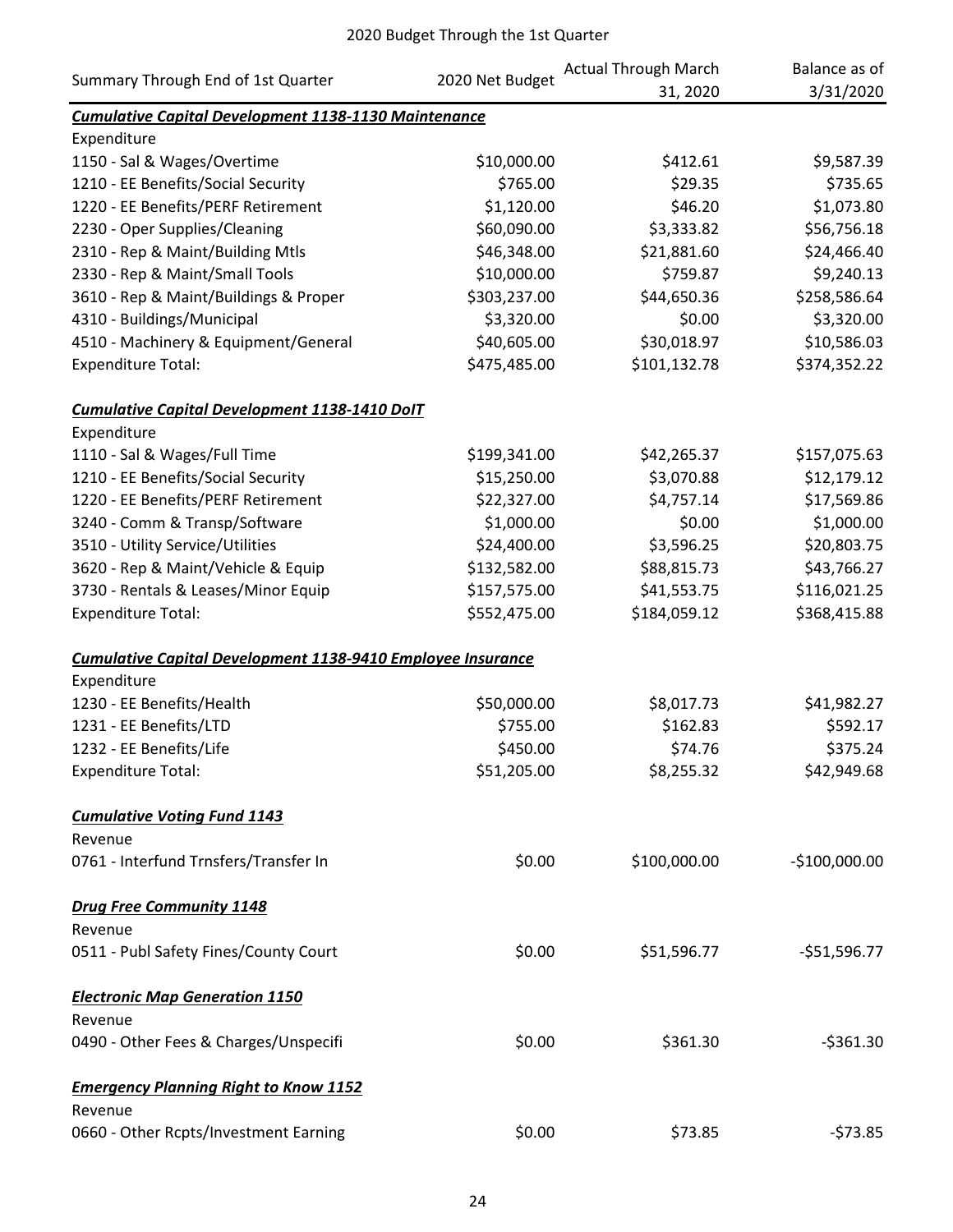| Summary Through End of 1st Quarter                                     | 2020 Net Budget | <b>Actual Through March</b> | Balance as of  |  |
|------------------------------------------------------------------------|-----------------|-----------------------------|----------------|--|
|                                                                        |                 | 31, 2020                    | 3/31/2020      |  |
| <b>Emergency Planning Right to Know 1152-5210 Emergency Management</b> |                 |                             |                |  |
| Expenditure                                                            |                 |                             |                |  |
| 3190 - Prof Svcs/Other                                                 | \$2,500.00      | \$296.96                    | \$2,203.04     |  |
| 3210 - Comm & Transp/Travel/Training                                   | \$5,982.00      | \$0.00                      | \$5,982.00     |  |
| 3310 - Printing & Advertising/Legal                                    | \$58.00         | \$57.85                     | \$0.15         |  |
| 4530 - Machinery & Equipment/Safety                                    | \$4,800.00      | \$0.00                      | \$4,800.00     |  |
| <b>Expenditure Total:</b>                                              | \$13,340.00     | \$354.81                    | \$12,985.19    |  |
| <b>Enhanced Access 1154</b>                                            |                 |                             |                |  |
| Revenue                                                                |                 |                             |                |  |
| 0491 - Other Fees & Charges/Doc&Copy                                   | \$0.00          | \$28.50                     | $-528.50$      |  |
| <b>Firearms Training 1156</b>                                          |                 |                             |                |  |
| Revenue                                                                |                 |                             |                |  |
| 0310 - Publ Safety Permits/Unspec                                      | \$0.00          | \$6,800.00                  | $-$6,800.00$   |  |
| 0670 - Other Rcpts/Misc Sources                                        | \$0.00          | \$203.72                    | $-5203.72$     |  |
| Revenue Total:                                                         | \$0.00          | \$7,003.72                  | $-57,003.72$   |  |
| <b>Firearms Training 1156-5410 Sheriff</b>                             |                 |                             |                |  |
| Expenditure                                                            |                 |                             |                |  |
| 3190 - Prof Svcs/Other                                                 | \$27,000.00     | \$2,986.29                  | \$24,013.71    |  |
| 3940 - Other Disb/General Refunds                                      | \$2,000.00      | \$205.00                    | \$1,795.00     |  |
| <b>Expenditure Total:</b>                                              | \$29,000.00     | \$3,191.29                  | \$25,808.71    |  |
| <b>General Drain Improvement 1158</b>                                  |                 |                             |                |  |
| Revenue                                                                |                 |                             |                |  |
| 0100 - Prop Taxes/Property                                             | \$500,000.00    | \$0.00                      | \$500,000.00   |  |
| 0295 - Econ Develop/State or Local                                     | \$0.00          | \$50,000.00                 | $-$50,000.00$  |  |
| 0404 - Gen Govt Fees/Surveyor                                          | \$0.00          | \$1,300.00                  | $-$1,300.00$   |  |
| 0660 - Other Rcpts/Investment Earning                                  | \$22,800.00     | \$5,197.03                  | \$17,602.97    |  |
| 0670 - Other Rcpts/Misc Sources                                        | \$500.00        | \$0.00                      | \$500.00       |  |
| 0761 - Interfund Trnsfers/Transfer In                                  | \$0.00          | \$211,991.45                | $-5211,991.45$ |  |
| Revenue Total:                                                         | \$523,300.00    | \$268,488.48                | \$254,811.52   |  |
| <b>General Drain Improvement 1158-0410 Surveyor</b>                    |                 |                             |                |  |
| Expenditure                                                            |                 |                             |                |  |
| 3190 - Prof Svcs/Other                                                 | \$300,000.00    | \$54,727.86                 | \$245,272.14   |  |
| <b>ID Security Protection 1160</b>                                     |                 |                             |                |  |
| Revenue                                                                |                 |                             |                |  |
| 0403 - Gen Govt Fees/Recorder                                          | \$20,000.00     | \$5,891.00                  | \$14,109.00    |  |
| <b>ID Security Protection 1160-0310 Recorder</b>                       |                 |                             |                |  |
| Expenditure                                                            |                 |                             |                |  |
| 3190 - Prof Svcs/Other                                                 | \$30,000.00     | \$14,150.25                 | \$15,849.75    |  |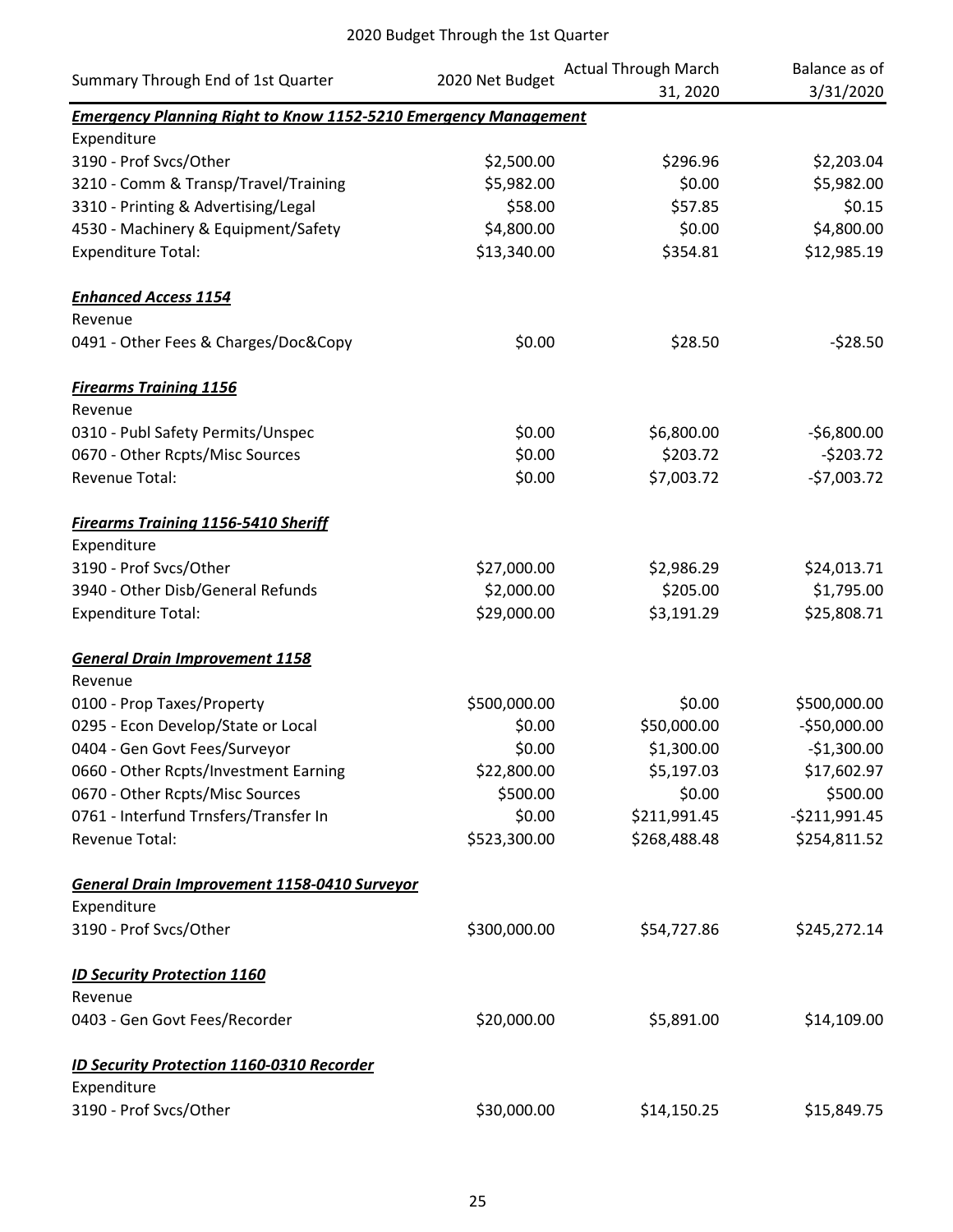| Summary Through End of 1st Quarter                        | 2020 Net Budget | <b>Actual Through March</b><br>31, 2020 | Balance as of<br>3/31/2020 |
|-----------------------------------------------------------|-----------------|-----------------------------------------|----------------------------|
| <b>Landfill Closure 1166</b>                              |                 |                                         |                            |
| Revenue                                                   |                 |                                         |                            |
| 0660 - Other Rcpts/Investment Earning                     | \$0.00          | \$15,034.32                             | $-$15,034.32$              |
| Landfill Closure 1166-9510 Outside Agency                 |                 |                                         |                            |
| Expenditure                                               |                 |                                         |                            |
| 3190 - Prof Svcs/Other                                    | \$0.00          | \$65,174.60                             | $-565,174.60$              |
| <b>Local Health Maintenance 1168</b>                      |                 |                                         |                            |
| Revenue                                                   |                 |                                         |                            |
| 0292 - Hlth & Wlfr/State or Local                         | \$0.00          | \$36,336.00                             | $-536,336.00$              |
| Local Health Maintenance 1168-9010 Health Dept            |                 |                                         |                            |
| Expenditure                                               |                 |                                         |                            |
| 1130 - Sal & Wages/Part Time                              | \$65,000.00     | \$4,318.00                              | \$60,682.00                |
| 1210 - EE Benefits/Social Security                        | \$4,973.00      | \$330.33                                | \$4,642.67                 |
| 4590 - Machinery & Equipment/Other                        | \$699.00        | \$0.00                                  | \$699.00                   |
| <b>Expenditure Total:</b>                                 | \$70,672.00     | \$4,648.33                              | \$66,023.67                |
| <b>Local Road &amp; Street 1169</b>                       |                 |                                         |                            |
| Revenue                                                   |                 |                                         |                            |
| 0132 - Other Taxes/LRS                                    | \$1,240,000.00  | \$385,943.45                            | \$854,056.55               |
| 0430 - Hwys & Strts Fees/Unspecified                      | \$0.00          | \$2,523.48                              | $-52,523.48$               |
| 0660 - Other Rcpts/Investment Earning                     | \$24,000.00     | \$8,004.30                              | \$15,995.70                |
| 0670 - Other Rcpts/Misc Sources                           | \$0.00          | \$1,250.54                              | $-$1,250.54$               |
| 0730 - Refunds Reimb or Redeposits                        | \$0.00          | \$50,868.21                             | $-550,868.21$              |
| <b>Revenue Total:</b>                                     | \$1,264,000.00  | \$448,589.98                            | \$815,410.02               |
| <b>Local Road &amp; Street 1169-8260 Highway Supplies</b> |                 |                                         |                            |
| Expenditure                                               |                 |                                         |                            |
| 3110 - Prof Svcs/Legal                                    | \$3,488.00      | \$488.05                                | \$2,999.95                 |
| Local Road & Street 1169-8261 Highway Maintenance         |                 |                                         |                            |
| Expenditure                                               |                 |                                         |                            |
| 2140 - Office Supplies/Minor Equip                        | \$5,000.00      | \$3,723.56                              | \$1,276.44                 |
| 2210 - Oper Supplies/Gasoline & Oil                       | \$250,000.00    | \$4,912.22                              | \$245,087.78               |
| 2215 - Oper Supplies/Garage & Fleet                       | \$120,782.00    | \$67,188.46                             | \$53,593.54                |
| 2230 - Oper Supplies/Cleaning                             | \$2,000.00      | \$618.64                                | \$1,381.36                 |
| 2240 - Oper Supplies/Snow Removal                         | \$222,483.00    | \$222,482.93                            | \$0.07                     |
| 2260 - Oper Supplies/Signage                              | \$31,122.00     | \$1,624.18                              | \$29,497.82                |
| 2310 - Rep & Maint/Building Mtls                          | \$40,517.00     | \$377.03                                | \$40,139.97                |
| 2340 - Rep & Maint/Minor Equipment                        | \$306.00        | \$306.16                                | $-50.16$                   |
| 2990 - Other Supplies/Non-specified                       | \$10,000.00     | \$1,992.00                              | \$8,008.00                 |
| 3190 - Prof Svcs/Other                                    | \$31,187.00     | \$12,182.61                             | \$19,004.39                |
| 3210 - Comm & Transp/Travel/Training                      | \$15,000.00     | \$160.00                                | \$14,840.00                |
| 3620 - Rep & Maint/Vehicle & Equip                        | \$100,027.00    | \$30,344.09                             | \$69,682.91                |
| 3630 - Rep & Maint/Roads & Streets                        | \$150,000.00    | \$36,711.26                             | \$113,288.74               |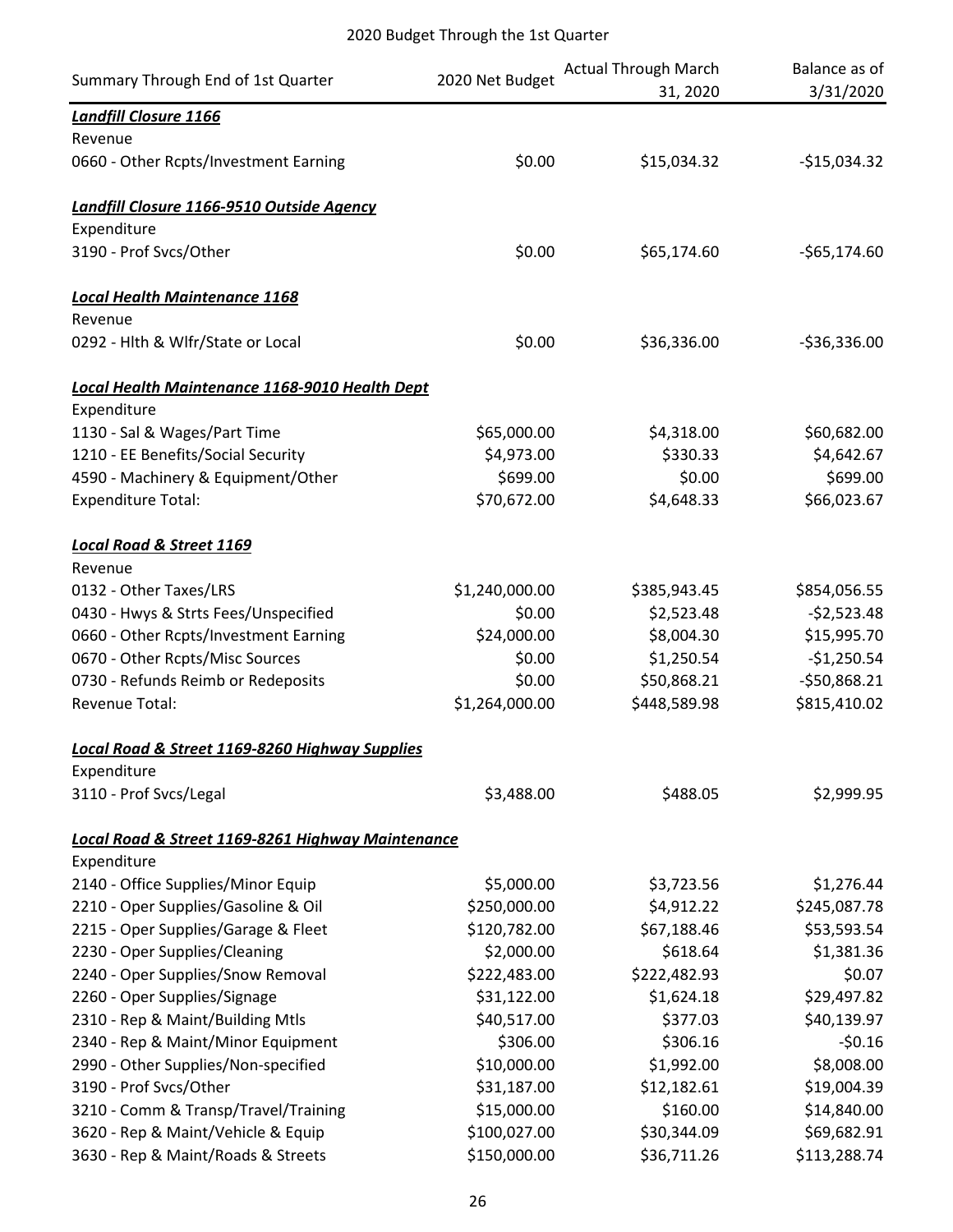| Summary Through End of 1st Quarter                                      | 2020 Net Budget | <b>Actual Through March</b><br>31, 2020 | Balance as of<br>3/31/2020 |
|-------------------------------------------------------------------------|-----------------|-----------------------------------------|----------------------------|
| 3720 - Rentals & Leases/Heavy Mach                                      | \$76,704.00     | \$76,704.00                             | \$0.00                     |
| 3730 - Rentals & Leases/Minor Equip                                     | \$3,813.00      | \$0.00                                  | \$3,813.00                 |
| 4510 - Machinery & Equipment/General                                    | \$257,000.00    | \$2,632.23                              | \$254,367.77               |
| <b>Expenditure Total:</b>                                               | \$1,315,941.00  | \$461,959.37                            | \$853,981.63               |
| <b>LIT Public Safety 1170</b>                                           |                 |                                         |                            |
| Revenue                                                                 |                 |                                         |                            |
| 0113 - Income Taxes/LIT Pub Safety                                      | \$0.00          | $-$1,000,991.49$                        | \$1,000,991.49             |
| <b>Major Bridge Fund 1171</b>                                           |                 |                                         |                            |
| Revenue                                                                 |                 |                                         |                            |
| 0100 - Prop Taxes/Property                                              | \$789,000.00    | \$0.00                                  | \$789,000.00               |
| 0124 - Other Taxes/FIT                                                  | \$7,000.00      | \$0.00                                  | \$7,000.00                 |
| 0130 - Other Taxes/License Excise                                       | \$62,000.00     | \$0.00                                  | \$62,000.00                |
| 0131 - Other Taxes/CVET                                                 | \$3,200.00      | \$0.00                                  | \$3,200.00                 |
| Revenue Total:                                                          | \$861,200.00    | \$0.00                                  | \$861,200.00               |
| Major Bridge Fund 1171-8161 Highway                                     |                 |                                         |                            |
| Expenditure                                                             |                 |                                         |                            |
| 3190 - Prof Svcs/Other                                                  | \$250,000.00    | \$25,683.00                             | \$224,317.00               |
| <b>Motor Vehicle Highway Restricted 1173</b>                            |                 |                                         |                            |
| Revenue                                                                 |                 |                                         |                            |
| 0133 - Other Taxes/MVH                                                  | \$2,565,819.00  | \$699,893.54                            | \$1,865,925.46             |
| 0283 - Hwys & Strts/Federal                                             | \$0.00          | \$57,096.16                             | $-$57,096.16$              |
| <b>Revenue Total:</b>                                                   | \$2,565,819.00  | \$756,989.70                            | \$1,808,829.30             |
| Motor Vehicle Highway Restricted 1173-8062 Highway Repair & Maintenance |                 |                                         |                            |
| Expenditure                                                             |                 |                                         |                            |
| 2320 - Rep & Maint/Street Mtls                                          | \$835,819.00    | \$111,596.97                            | \$724,222.03               |
| 3120 - Prof Svcs/Engineer & Architect                                   | \$111,062.00    | \$111,061.31                            | \$0.69                     |
| 3190 - Prof Svcs/Other                                                  | \$150,000.00    | \$85,000.00                             | \$65,000.00                |
| 3630 - Rep & Maint/Roads & Streets                                      | \$40,918.00     | \$40,917.07                             | \$0.93                     |
| 3720 - Rentals & Leases/Heavy Mach                                      | \$580,000.00    | \$234,191.09                            | \$345,808.91               |
| 4110 - Land/Right-of-Way                                                | \$24,656.00     | \$24,656.00                             | \$0.00                     |
| 4210 - Infrastructure/Roads & Streets                                   | \$837,503.00    | \$219,094.96                            | \$618,408.04               |
| <b>Expenditure Total:</b>                                               | \$2,579,958.00  | \$826,517.40                            | \$1,753,440.60             |
| <b>Misdemeanant 1175-5510 Community Corrections</b>                     |                 |                                         |                            |
| Expenditure                                                             |                 |                                         |                            |
| 3190 - Prof Svcs/Other                                                  | \$3,218.00      | \$12,126.79                             | $-58,908.79$               |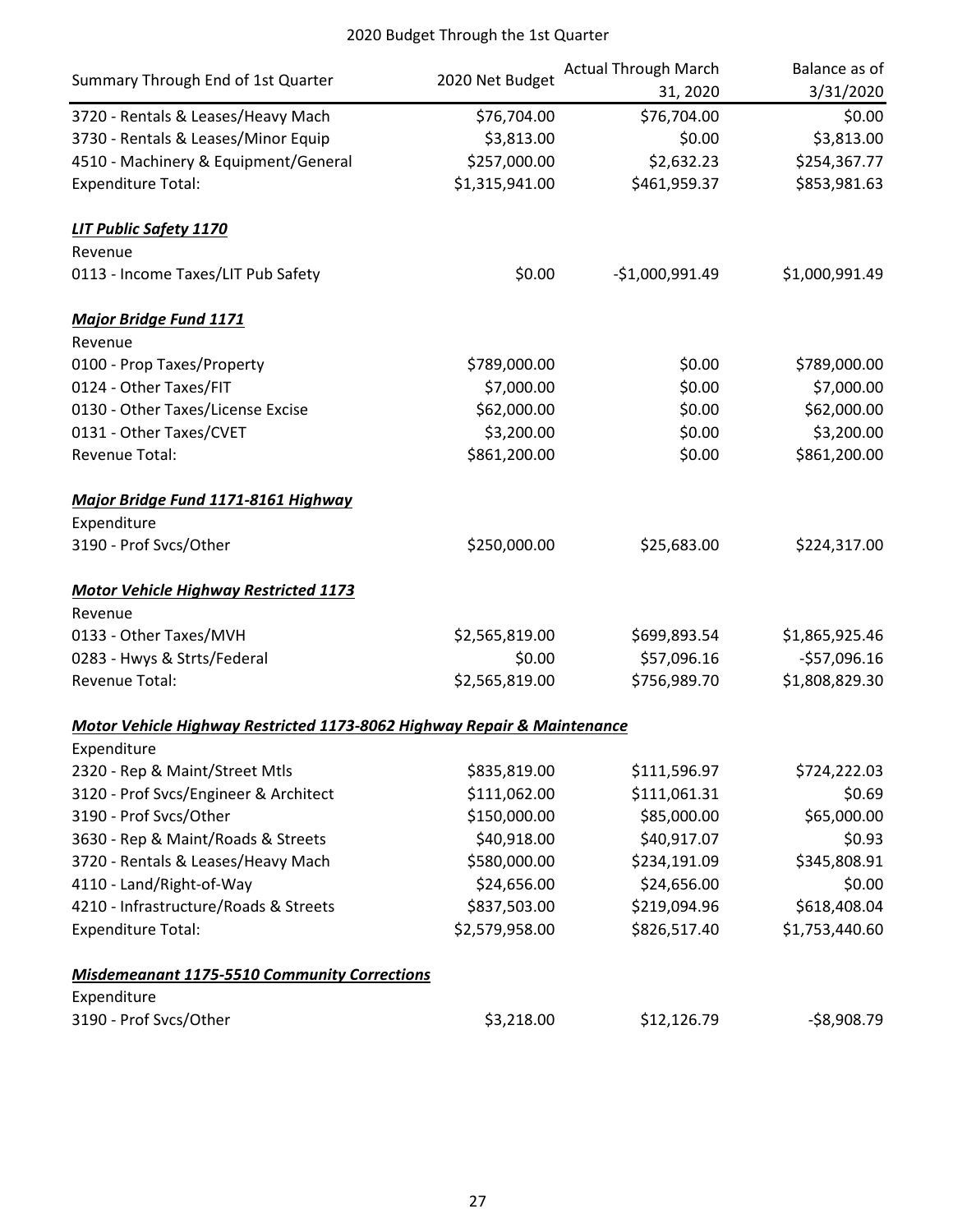| Summary Through End of 1st Quarter                              | 2020 Net Budget | <b>Actual Through March</b><br>31, 2020 | Balance as of<br>3/31/2020 |
|-----------------------------------------------------------------|-----------------|-----------------------------------------|----------------------------|
| <b>Motor Vehicle Highway 1176</b>                               |                 |                                         |                            |
| Revenue                                                         |                 |                                         |                            |
| 0133 - Other Taxes/MVH                                          | \$2,528,404.00  | \$699,893.57                            | \$1,828,510.43             |
| 0293 - Hwys & Strts/State or Local                              | \$40,000.00     | \$0.00                                  | \$40,000.00                |
| 0303 - Gen Govt Permits/Lot & Drvwy                             | \$0.00          | \$7,790.00                              | $-57,790.00$               |
| 0430 - Hwys & Strts Fees/Unspecified                            | \$0.00          | \$560.80                                | $-$560.80$                 |
| 0491 - Other Fees & Charges/Doc&Copy                            | \$0.00          | \$16.00                                 | $-$16.00$                  |
| 0660 - Other Rcpts/Investment Earning                           | \$60,000.00     | \$13,910.79                             | \$46,089.21                |
| 0670 - Other Rcpts/Misc Sources                                 | \$0.00          | \$3,555.07                              | $-53,555.07$               |
| 0740 - Other Srcs/Sale Surplus Assets                           | \$0.00          | \$132.25                                | $-$132.25$                 |
| Revenue Total:                                                  | \$2,628,404.00  | \$725,858.48                            | \$1,902,545.52             |
| Motor Vehicle Highway 1176-8059 Administration                  |                 |                                         |                            |
| Expenditure                                                     |                 |                                         |                            |
| 1130 - Sal & Wages/Part Time                                    | \$5,000.00      | \$0.00                                  | \$5,000.00                 |
| Motor Vehicle Highway 1176-8060 Highway Administration          |                 |                                         |                            |
| Expenditure                                                     |                 |                                         |                            |
| 1110 - Sal & Wages/Full Time                                    | \$395,056.00    | \$91,166.70                             | \$303,889.30               |
| 1112 - Sal & Wages/Chief Dep & Appt                             | \$153,106.00    | \$35,332.14                             | \$117,773.86               |
| 1150 - Sal & Wages/Overtime                                     | \$15,000.00     | \$4,440.48                              | \$10,559.52                |
| 1210 - EE Benefits/Social Security                              | \$43,465.00     | \$9,415.39                              | \$34,049.61                |
| 1220 - EE Benefits/PERF Retirement                              | \$63,075.00     | \$14,746.59                             | \$48,328.41                |
| 2110 - Office Supplies/General                                  | \$10,000.00     | \$1,245.83                              | \$8,754.17                 |
| 3145 - Prof Svcs/Hlth & Med Prof                                | \$2,000.00      | \$0.00                                  | \$2,000.00                 |
| 3210 - Comm & Transp/Travel/Training                            | \$2,000.00      | \$0.00                                  | \$2,000.00                 |
| 3230 - Comm & Transp/Postage & Frght                            | \$1,500.00      | \$27.71                                 | \$1,472.29                 |
| 3310 - Printing & Advertising/Legal                             | \$2,000.00      | \$250.68                                | \$1,749.32                 |
| <b>Expenditure Total:</b>                                       | \$687,202.00    | \$156,625.52                            | \$530,576.48               |
| Motor Vehicle Highway 1176-8061 Highway Repair & Maintenance    |                 |                                         |                            |
| Expenditure                                                     |                 |                                         |                            |
| 1110 - Sal & Wages/Full Time                                    | \$1,040,407.00  | \$236,337.55                            | \$804,069.45               |
| 1130 - Sal & Wages/Part Time                                    | \$6,500.00      | \$0.00                                  | \$6,500.00                 |
| 1150 - Sal & Wages/Overtime                                     | \$50,000.00     | \$13,583.80                             | \$36,416.20                |
| 1210 - EE Benefits/Social Security                              | \$83,914.00     | \$17,884.85                             | \$66,029.15                |
| 1220 - EE Benefits/PERF Retirement                              | \$122,126.00    | \$27,365.06                             | \$94,760.94                |
| 3970 - Other Disb/Costs of Business                             | \$15,000.00     | \$0.00                                  | \$15,000.00                |
| 6100 - Interfund Transfers/Transfer O                           | \$10,000.00     | \$0.00                                  | \$10,000.00                |
| <b>Expenditure Total:</b>                                       | \$1,327,947.00  | \$295,171.26                            | \$1,032,775.74             |
| Motor Vehicle Highway 1176-8063 Highway General & Undistributed |                 |                                         |                            |
| Expenditure                                                     |                 |                                         |                            |
| 3910 - Other Disb/Dues & Subscription                           | \$50,000.00     | \$2,397.00                              | \$47,603.00                |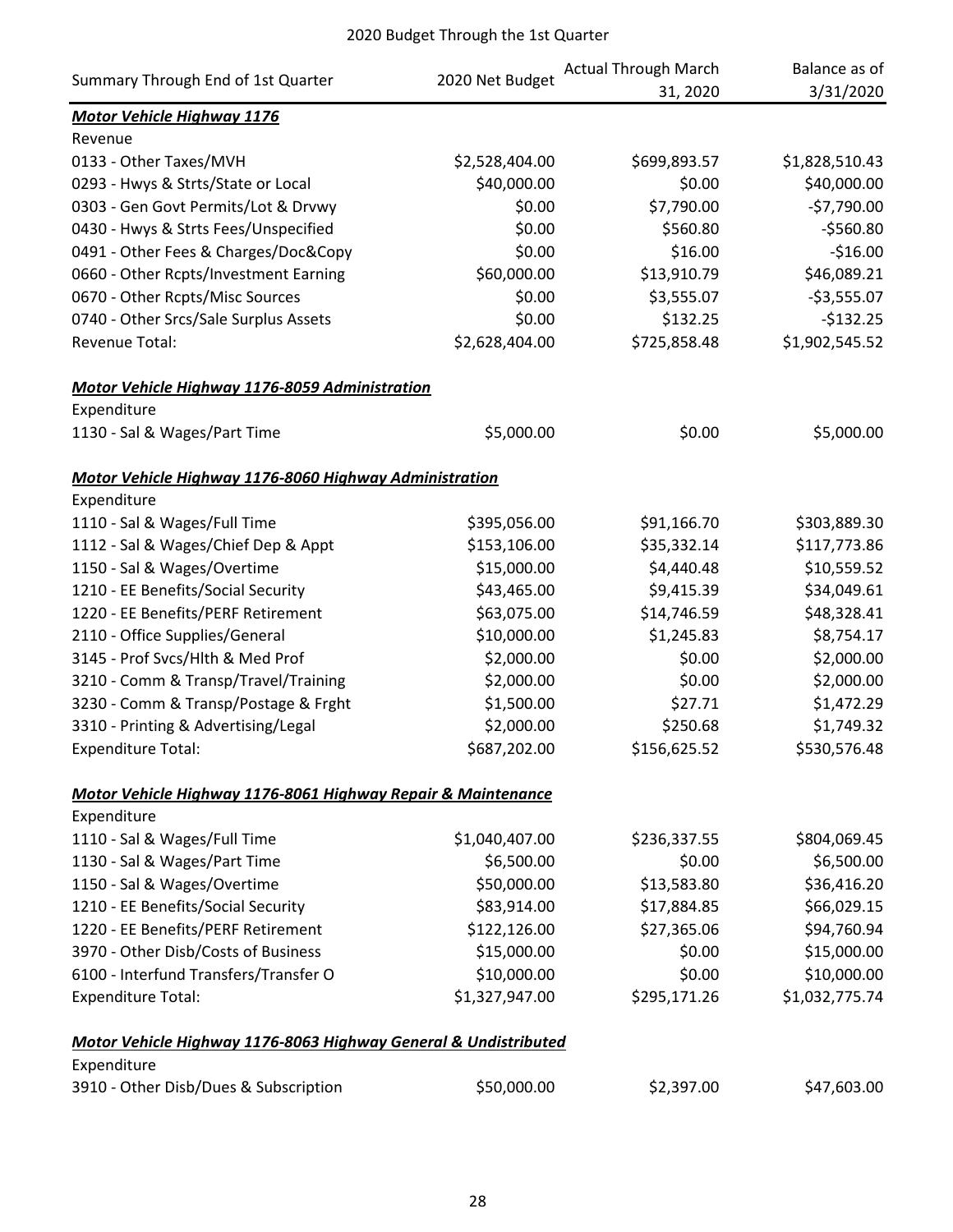|                                                    |                 | <b>Actual Through March</b> | Balance as of |
|----------------------------------------------------|-----------------|-----------------------------|---------------|
| Summary Through End of 1st Quarter                 | 2020 Net Budget | 31, 2020                    | 3/31/2020     |
| Motor Vehicle Highway 1176-9410 Employee Insurance |                 |                             |               |
| Expenditure                                        |                 |                             |               |
| 1230 - EE Benefits/Health                          | \$611,353.00    | \$118,228.82                | \$493,124.18  |
| 1231 - EE Benefits/LTD                             | \$5,845.00      | \$1,441.65                  | \$4,403.35    |
| 1232 - EE Benefits/Life                            | \$3,643.00      | \$836.33                    | \$2,806.67    |
| 1910 - Other Personal Services/WC                  | \$83,448.00     | \$0.00                      | \$83,448.00   |
| 1920 - Other Personal Services/Unempl              | \$1,500.00      | \$0.00                      | \$1,500.00    |
| <b>Expenditure Total:</b>                          | \$705,789.00    | \$120,506.80                | \$585,282.20  |
| <b>Park Non-Reverting 1178</b>                     |                 |                             |               |
| Revenue                                            |                 |                             |               |
| 0660 - Other Rcpts/Investment Earning              | \$0.00          | \$172.51                    | $-5172.51$    |
| Plat Book Fund 1181                                |                 |                             |               |
| Revenue                                            |                 |                             |               |
| 0401 - Gen Govt Fees/Auditor                       | \$60,000.00     | \$13,750.00                 | \$46,250.00   |
| Plat Book Fund 1181-0110 Auditor                   |                 |                             |               |
| Expenditure                                        |                 |                             |               |
| 1113 - Sal & Wages/Benefit Elig PT                 | \$35,029.00     | \$8,083.56                  | \$26,945.44   |
| 1210 - EE Benefits/Social Security                 | \$2,680.00      | \$616.10                    | \$2,063.90    |
| 2110 - Office Supplies/General                     | \$250.00        | \$0.00                      | \$250.00      |
| 2120 - Office Supplies/Forms                       | \$1,000.00      | \$0.00                      | \$1,000.00    |
| 3210 - Comm & Transp/Travel/Training               | \$750.00        | \$0.00                      | \$750.00      |
| 4590 - Machinery & Equipment/Other                 | \$1,500.00      | \$0.00                      | \$1,500.00    |
| 6100 - Interfund Transfers/Transfer Out            | \$20,000.00     | \$0.00                      | \$20,000.00   |
| <b>Expenditure Total:</b>                          | \$61,209.00     | \$8,699.66                  | \$52,509.34   |
| Rainy Day Fund 1186-0430 Drainage Board            |                 |                             |               |
| Expenditure                                        |                 |                             |               |
| 4240 - Infrastructure/Culverts & Drai              | \$130,526.00    | \$3,904.75                  | \$126,621.25  |
| <b>Reassessment 1188</b>                           |                 |                             |               |
| Revenue                                            |                 |                             |               |
| 0100 - Prop Taxes/Property                         | \$353,000.00    | \$0.00                      | \$353,000.00  |
| 0124 - Other Taxes/FIT                             | \$3,000.00      | \$0.00                      | \$3,000.00    |
| 0130 - Other Taxes/License Excise                  | \$25,000.00     | \$0.00                      | \$25,000.00   |
| 0131 - Other Taxes/CVET                            | \$1,200.00      | \$0.00                      | \$1,200.00    |
| 0660 - Other Rcpts/Investment Earning              | \$3,840.00      | \$1,112.45                  | \$2,727.55    |
| Revenue Total:                                     | \$386,040.00    | \$1,112.45                  | \$384,927.55  |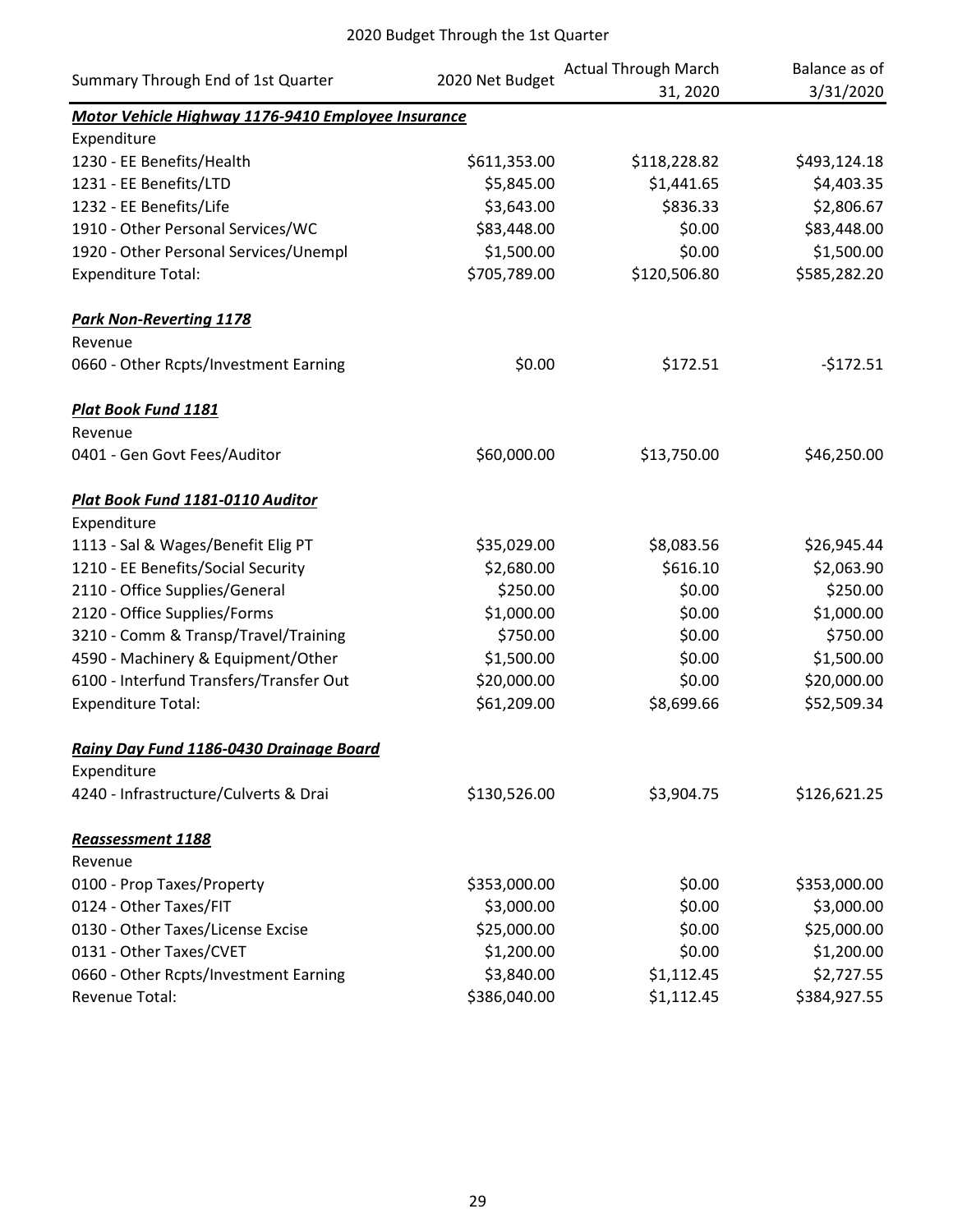| Summary Through End of 1st Quarter        | 2020 Net Budget | <b>Actual Through March</b><br>31, 2020 | Balance as of<br>3/31/2020 |
|-------------------------------------------|-----------------|-----------------------------------------|----------------------------|
| Reassessment 1188-0510 Assessor           |                 |                                         |                            |
| Expenditure                               |                 |                                         |                            |
| 1110 - Sal & Wages/Full Time              | \$120,801.00    | \$19,079.52                             | \$101,721.48               |
| 1113 - Sal & Wages/Benefit Elig PT        | \$35,029.00     | \$8,083.56                              | \$26,945.44                |
| 1130 - Sal & Wages/Part Time              | \$70,000.00     | \$13,199.04                             | \$56,800.96                |
| 1132 - Sal & Wages/Board Members          | \$9,100.00      | \$1,500.00                              | \$7,600.00                 |
| 1210 - EE Benefits/Social Security        | \$17,973.00     | \$3,123.21                              | \$14,849.79                |
| 1220 - EE Benefits/PERF Retirement        | \$13,530.00     | \$2,136.90                              | \$11,393.10                |
| 1920 - Other Personal Services/Unempl     | \$110.00        | \$0.00                                  | \$110.00                   |
| 2110 - Office Supplies/General            | \$9,846.00      | \$4,134.86                              | \$5,711.14                 |
| 2120 - Office Supplies/Forms              | \$10,000.00     | \$0.00                                  | \$10,000.00                |
| 2210 - Oper Supplies/Gasoline & Oil       | \$3,000.00      | \$0.00                                  | \$3,000.00                 |
| 3140 - Prof Svcs/Counselng Consults       | \$10,000.00     | \$740.00                                | \$9,260.00                 |
| 3190 - Prof Svcs/Other                    | \$53,922.00     | \$11,518.09                             | \$42,403.91                |
| 3210 - Comm & Transp/Travel/Training      | \$15,000.00     | \$1,227.81                              | \$13,772.19                |
| 3230 - Comm & Transp/Postage & Frght      | \$23,662.00     | \$23,661.41                             | \$0.59                     |
| 3240 - Comm & Transp/Software             | \$35,300.00     | \$550.00                                | \$34,750.00                |
| 3310 - Printing & Advertising/Legal       | \$450.00        | \$0.00                                  | \$450.00                   |
| 3420 - Insur/Vehicle & Equipment          | \$1,600.00      | \$0.00                                  | \$1,600.00                 |
| 3510 - Utility Service/Utilities          | \$600.00        | \$135.75                                | \$464.25                   |
| 3620 - Rep & Maint/Vehicle & Equip        | \$1,654.00      | \$688.48                                | \$965.52                   |
| 3910 - Other Disb/Dues & Subscription     | \$24,748.00     | \$5,159.65                              | \$19,588.35                |
| <b>Expenditure Total:</b>                 | \$456,325.00    | \$94,938.28                             | \$361,386.72               |
| Reassessment 1188-9410 Employee Insurance |                 |                                         |                            |
| Expenditure                               |                 |                                         |                            |
| 1230 - EE Benefits/Health                 | \$31,300.00     | \$4,168.68                              | \$27,131.32                |
| 1231 - EE Benefits/LTD                    | \$602.00        | \$110.34                                | \$491.66                   |
| 1232 - EE Benefits/Life                   | \$440.00        | \$67.02                                 | \$372.98                   |
| 1910 - Other Personal Services/WC         | \$2,201.00      | \$0.00                                  | \$2,201.00                 |
| <b>Expenditure Total:</b>                 | \$34,543.00     | \$4,346.04                              | \$30,196.96                |
| <b>Recorder Records Perpetuation 1189</b> |                 |                                         |                            |
| Revenue                                   |                 |                                         |                            |
| 0303 - Gen Govt Permits/Lot & Drvwy       | \$360,000.00    | \$0.00                                  | \$360,000.00               |
| 0403 - Gen Govt Fees/Recorder             | \$0.00          | \$109,017.02                            | $-$109,017.02$             |
| Revenue Total:                            | \$360,000.00    | \$109,017.02                            | \$250,982.98               |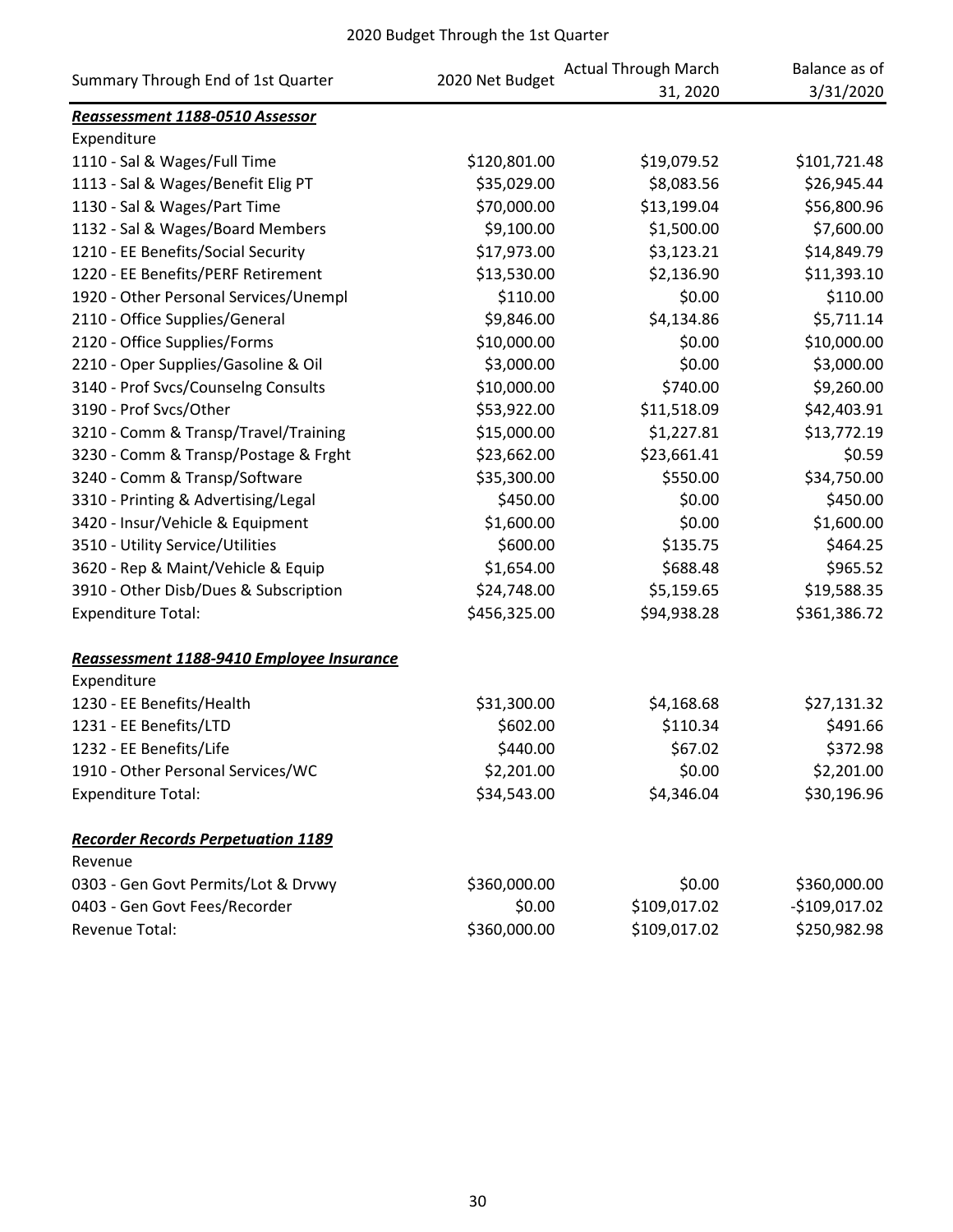|                                                                   |                 | <b>Actual Through March</b> | Balance as of |
|-------------------------------------------------------------------|-----------------|-----------------------------|---------------|
| Summary Through End of 1st Quarter                                | 2020 Net Budget | 31, 2020                    | 3/31/2020     |
| <b>Recorder Records Perpetuation 1189-0310</b>                    |                 |                             |               |
| Expenditure                                                       |                 |                             |               |
| 1110 - Sal & Wages/Full Time                                      | \$89,168.00     | \$20,577.24                 | \$68,590.76   |
| 1111 - Sal & Wages/Elected Official                               | \$71,838.00     | \$16,578.00                 | \$55,260.00   |
| 1112 - Sal & Wages/Chief Dep & Appt                               | \$54,427.00     | \$12,560.10                 | \$41,866.90   |
| 1130 - Sal & Wages/Part Time                                      | \$7,500.00      | \$0.00                      | \$7,500.00    |
| 1210 - EE Benefits/Social Security                                | \$17,055.00     | \$3,675.91                  | \$13,379.09   |
| 1220 - EE Benefits/PERF Retirement                                | \$24,129.00     | \$5,568.18                  | \$18,560.82   |
| 3190 - Prof Svcs/Other                                            | \$227,920.00    | \$31,326.49                 | \$196,593.51  |
| <b>Expenditure Total:</b>                                         | \$492,037.00    | \$90,285.92                 | \$401,751.08  |
| <b>Recorder Records Perpetuation 1189-9410 Employee Insurance</b> |                 |                             |               |
| Expenditure                                                       |                 |                             |               |
| 1230 - EE Benefits/Health                                         | \$39,050.00     | \$7,788.06                  | \$31,261.94   |
| 1231 - EE Benefits/LTD                                            | \$798.00        | \$201.90                    | \$596.10      |
| 1232 - EE Benefits/Life                                           | \$798.00        | \$109.44                    | \$688.56      |
| 1910 - Other Personal Services/WC                                 | \$1,938.00      | \$0.00                      | \$1,938.00    |
| <b>Expenditure Total:</b>                                         | \$42,584.00     | \$8,099.40                  | \$34,484.60   |
| <b>Sheriff's Pension Trust 1193</b>                               |                 |                             |               |
| Revenue                                                           |                 |                             |               |
| 0511 - Publ Safety Fines/County Court                             | \$165,000.00    | \$42,852.80                 | \$122,147.20  |
| <b>Sheriff's Pension Trust 1193-5410 Sheriff</b>                  |                 |                             |               |
| Expenditure                                                       |                 |                             |               |
| 1221 - EE Benefits/Sheriff Retirement                             | \$173,087.00    | \$0.00                      | \$173,087.00  |
| <b>Public Defender User Fees 1200</b>                             |                 |                             |               |
| Revenue<br>0291 - Publ Safety/State or Local                      | \$0.00          | \$35,620.40                 | $-535,620.40$ |
| 0414 - Publ Safety Fees/Public Defend                             | \$70,000.00     | \$24,997.43                 | \$45,002.57   |
| Revenue Total:                                                    | \$70,000.00     | \$60,617.83                 | \$9,382.17    |
|                                                                   |                 |                             |               |
| Public Defender User Fees 1200-6310 Public Defender               |                 |                             |               |
| Expenditure                                                       |                 |                             |               |
| 3190 - Prof Svcs/Other                                            | \$29,467.00     | \$10,684.50                 | \$18,782.50   |
| <b>Surplus Tax 1201-0120 Auditor Settlement</b>                   |                 |                             |               |
| Expenditure                                                       |                 |                             |               |
| 3990 - Other Disb/Non-Specified                                   | \$0.00          | \$9,688.51                  | $-59,688.51$  |
| <b>Surveyor's Corner Perpetuation 1202</b>                        |                 |                             |               |
| Revenue                                                           |                 |                             |               |
| 0403 - Gen Govt Fees/Recorder                                     | \$100,000.00    | \$29,155.00                 | \$70,845.00   |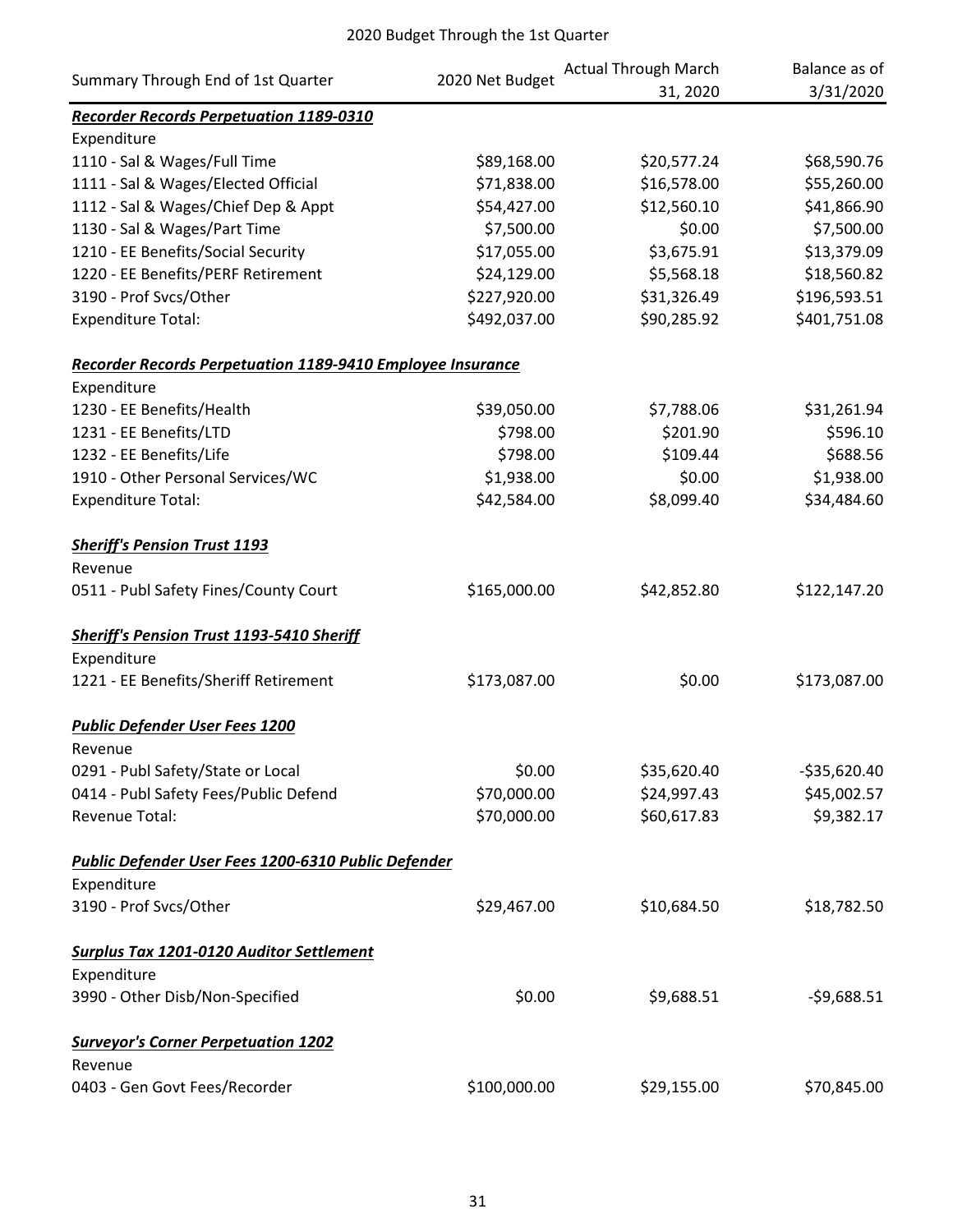|                                                                    | 2020 Net Budget | <b>Actual Through March</b> | Balance as of  |
|--------------------------------------------------------------------|-----------------|-----------------------------|----------------|
| Summary Through End of 1st Quarter                                 |                 | 31, 2020                    | 3/31/2020      |
| <b>Surveyor's Corner Perpetuation 1202-0410</b>                    |                 |                             |                |
| Expenditure                                                        |                 |                             |                |
| 1110 - Sal & Wages/Full Time                                       | \$13,454.00     | \$3,104.76                  | \$10,349.24    |
| 1111 - Sal & Wages/Elected Official                                | \$54,638.00     | \$12,608.82                 | \$42,029.18    |
| 1130 - Sal & Wages/Part Time                                       | \$5,000.00      | \$0.00                      | \$5,000.00     |
| 1210 - EE Benefits/Social Security                                 | \$5,592.00      | \$1,191.25                  | \$4,400.75     |
| 1220 - EE Benefits/PERF Retirement                                 | \$7,627.00      | \$1,763.98                  | \$5,863.02     |
| 2110 - Office Supplies/General                                     | \$4,000.00      | \$0.00                      | \$4,000.00     |
| 2210 - Oper Supplies/Gasoline & Oil                                | \$4,000.00      | \$0.00                      | \$4,000.00     |
| 3140 - Prof Svcs/Counselng Consults                                | \$75,000.00     | \$0.00                      | \$75,000.00    |
| 3210 - Comm & Transp/Travel/Training                               | \$3,500.00      | \$0.00                      | \$3,500.00     |
| 3240 - Comm & Transp/Software                                      | \$5,000.00      | \$0.00                      | \$5,000.00     |
| 3310 - Printing & Advertising/Legal                                | \$1,000.00      | \$0.00                      | \$1,000.00     |
| 3510 - Utility Service/Utilities                                   | \$2,500.00      | \$0.00                      | \$2,500.00     |
| 3610 - Rep & Maint/Buildings & Proper                              | \$3,000.00      | \$0.00                      | \$3,000.00     |
| 3620 - Rep & Maint/Vehicle & Equip                                 | \$5,000.00      | \$0.00                      | \$5,000.00     |
| 3910 - Other Disb/Dues & Subscription                              | \$1,200.00      | \$0.00                      | \$1,200.00     |
| 4590 - Machinery & Equipment/Other                                 | \$35,000.00     | \$0.00                      | \$35,000.00    |
| <b>Expenditure Total:</b>                                          | \$225,511.00    | \$18,668.81                 | \$206,842.19   |
| <b>Surveyor's Corner Perpetuation 1202-9410 Employee Insurance</b> |                 |                             |                |
| Expenditure                                                        |                 |                             |                |
| 1230 - EE Benefits/Health                                          | \$4,200.00      | \$942.90                    | \$3,257.10     |
| 1231 - EE Benefits/LTD                                             | \$260.00        | \$50.34                     | \$209.66       |
| 1232 - EE Benefits/Life                                            | \$230.00        | \$21.90                     | \$208.10       |
| <b>Expenditure Total:</b>                                          | \$4,690.00      | \$1,015.14                  | \$3,674.86     |
| <b>Tax Sale Redemption 1204</b>                                    |                 |                             |                |
| Revenue                                                            |                 |                             |                |
| 0670 - Other Rcpts/Misc Sources                                    | \$0.00          | \$8,977.47                  | $-$8,977.47$   |
| <b>Tax Sale Redemption 1204-0210 Treasurer</b>                     |                 |                             |                |
| Expenditure                                                        |                 |                             |                |
| 3190 - Prof Svcs/Other                                             | \$0.00          | \$8,977.47                  | $-$8,977.47$   |
| Tax Sale Surplus 1205-0110 Auditor                                 |                 |                             |                |
| Expenditure                                                        |                 |                             |                |
| 3190 - Prof Svcs/Other                                             | \$0.00          | \$116,153.19                | $-$116,153.19$ |
| <b>Local Health Dept Trust 1206</b>                                |                 |                             |                |
| Revenue                                                            |                 |                             |                |
| 0292 - Hlth & Wlfr/State or Local                                  | \$65,428.00     | \$32,713.86                 | \$32,714.14    |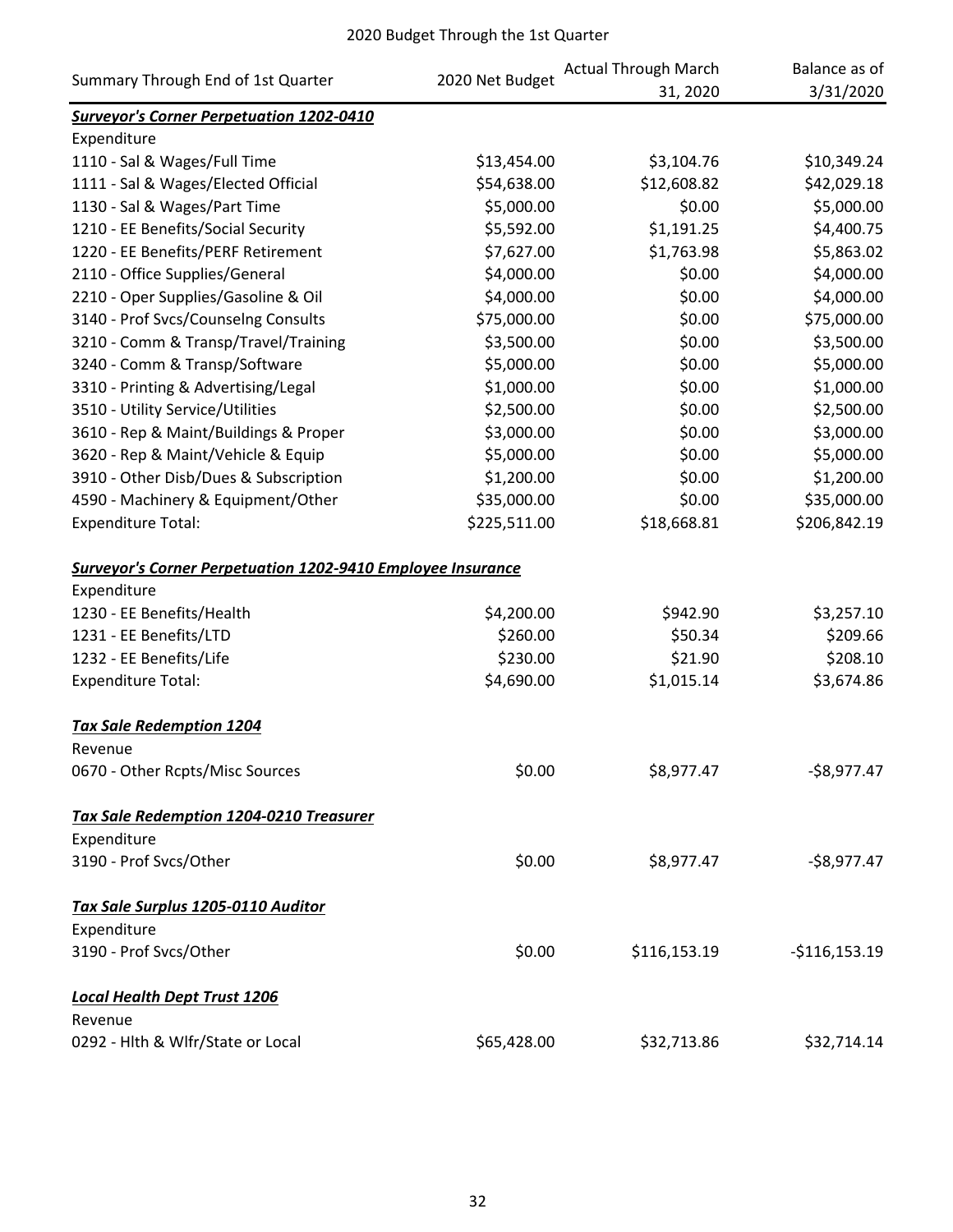| Summary Through End of 1st Quarter              | 2020 Net Budget | <b>Actual Through March</b> | Balance as of |
|-------------------------------------------------|-----------------|-----------------------------|---------------|
|                                                 |                 | 31, 2020                    | 3/31/2020     |
| Local Health Dept Trust 1206-9010 Health Dept   |                 |                             |               |
| Expenditure                                     |                 |                             |               |
| 1113 - Sal & Wages/Benefit Elig PT              | \$45,555.00     | \$2,661.24                  | \$42,893.76   |
| 1130 - Sal & Wages/Part Time                    | \$5,654.00      | \$0.00                      | \$5,654.00    |
| 1210 - EE Benefits/Social Security              | \$3,918.00      | \$187.93                    | \$3,730.07    |
| 3145 - Prof Svcs/Hlth & Med Prof                | \$4,800.00      | \$0.00                      | \$4,800.00    |
| 3190 - Prof Svcs/Other                          | \$3,713.00      | \$1,353.00                  | \$2,360.00    |
| 3510 - Utility Service/Utilities                | \$3,602.00      | \$900.30                    | \$2,701.70    |
| <b>Expenditure Total:</b>                       | \$67,242.00     | \$5,102.47                  | \$62,139.53   |
| <b>Unsafe Building 1207-Building Commission</b> |                 |                             |               |
| Expenditure                                     |                 |                             |               |
| 3190 - Prof Svcs/Other                          | \$50,000.00     | \$0.00                      | \$50,000.00   |
| <b>GAL Grant 1213</b>                           |                 |                             |               |
| Revenue                                         |                 |                             |               |
| 0292 - Hlth & Wlfr/State or Local               | \$57,128.00     | \$28,564.00                 | \$28,564.00   |
| <b>GAL Grant 1213-7310 CASA</b>                 |                 |                             |               |
| Expenditure                                     |                 |                             |               |
| 1110 - Sal & Wages/Full Time                    | \$32,461.00     | \$7,140.42                  | \$25,320.58   |
| 1130 - Sal & Wages/Part Time                    | \$2,000.00      | \$0.00                      | \$2,000.00    |
| 1210 - EE Benefits/Social Security              | \$2,637.00      | \$529.09                    | \$2,107.91    |
| 1220 - EE Benefits/PERF Retirement              | \$3,636.00      | \$799.74                    | \$2,836.26    |
| 2110 - Office Supplies/General                  | \$3,000.00      | \$158.52                    | \$2,841.48    |
| 2140 - Office Supplies/Minor Equip              | \$3,963.00      | \$0.00                      | \$3,963.00    |
| 2260 - Oper Supplies/Signage                    | \$2,000.00      | \$90.00                     | \$1,910.00    |
| 2310 - Rep & Maint/Building Mtls                | \$3,805.00      | \$449.00                    | \$3,356.00    |
| 2990 - Other Supplies/Non-specified             | \$195.00        | \$0.00                      | \$195.00      |
| 3115 - Prof Svcs/Pauper Atty                    | \$2,750.00      | \$1,386.00                  | \$1,364.00    |
| 3210 - Comm & Transp/Travel/Training            | \$3,000.00      | \$1,843.39                  | \$1,156.61    |
| 3220 - Comm & Transp/Communications             | \$8,846.00      | \$0.00                      | \$8,846.00    |
| 3240 - Comm & Transp/Software                   | \$900.00        | \$0.00                      | \$900.00      |
| 3620 - Rep & Maint/Vehicle & Equip              | \$2,000.00      | \$483.22                    | \$1,516.78    |
| 3910 - Other Disb/Dues & Subscription           | \$500.00        | \$0.00                      | \$500.00      |
| <b>Expenditure Total:</b>                       | \$71,693.00     | \$12,879.38                 | \$58,813.62   |
| <b>Inelibible Homestead 1216</b>                |                 |                             |               |
| Revenue                                         |                 |                             |               |
| 0104 - Prop Taxes/Ineligible Hmstd              | \$19,000.00     | \$0.00                      | \$19,000.00   |
| 0665 - Other Rcpts/Tax Pnlts & Intr             | \$1,000.00      | \$0.00                      | \$1,000.00    |
| Revenue Total:                                  | \$20,000.00     | \$0.00                      | \$20,000.00   |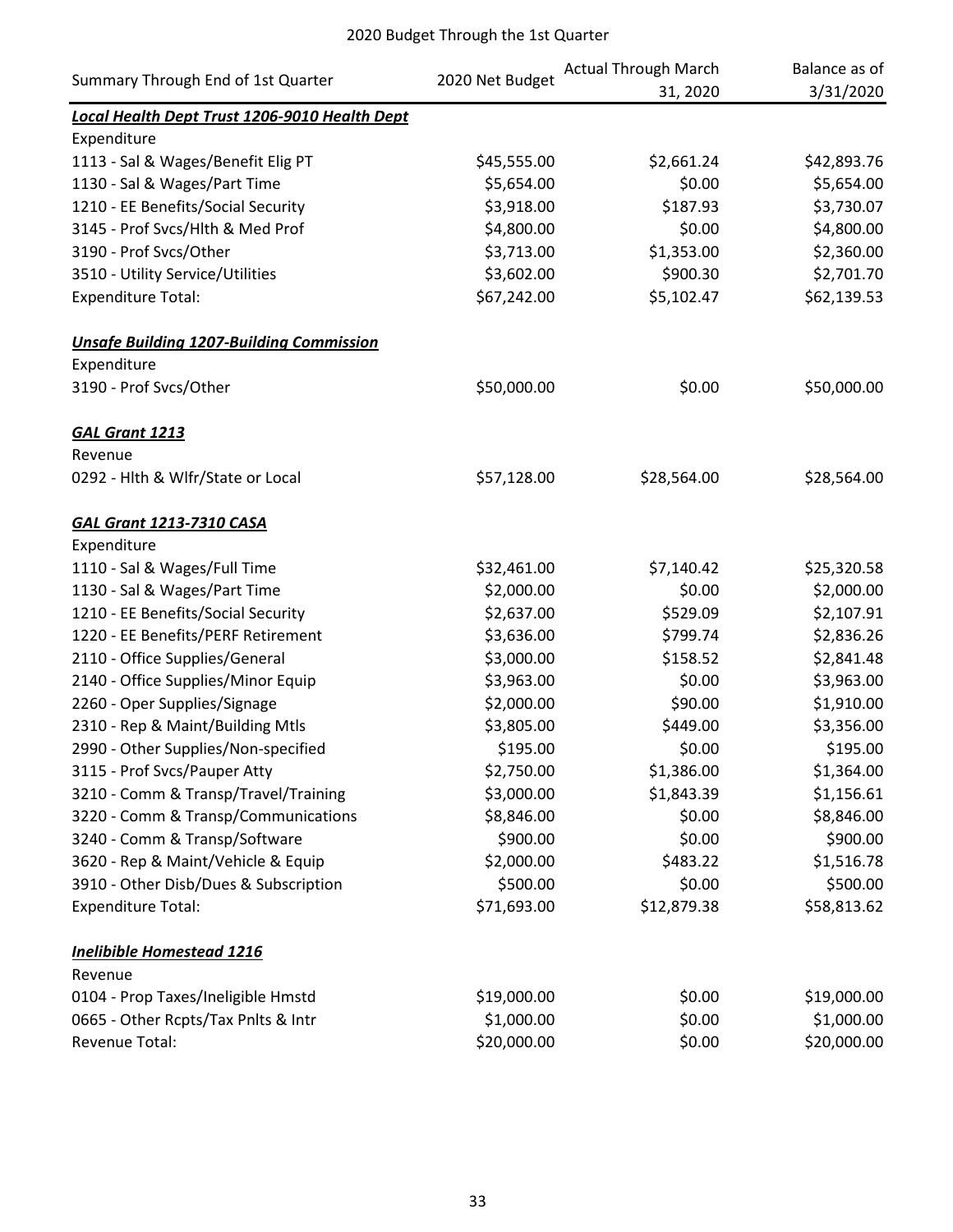| Summary Through End of 1st Quarter                        | 2020 Net Budget | <b>Actual Through March</b> | Balance as of |
|-----------------------------------------------------------|-----------------|-----------------------------|---------------|
|                                                           |                 | 31, 2020                    | 3/31/2020     |
| Inelibible Homestead 1216-0110 Auditor                    |                 |                             |               |
| Expenditure                                               |                 |                             |               |
| 1130 - Sal & Wages/Part Time                              | \$36,000.00     | \$2,845.50                  | \$33,154.50   |
| 1150 - Sal & Wages/Overtime                               | \$1,000.00      | \$0.00                      | \$1,000.00    |
| 1210 - EE Benefits/Social Security                        | \$2,831.00      | \$215.38                    | \$2,615.62    |
| 1220 - EE Benefits/PERF Retirement                        | \$112.00        | \$0.00                      | \$112.00      |
| 2110 - Office Supplies/General                            | \$1,500.00      | \$138.44                    | \$1,361.56    |
| 2130 - Office Supplies/Printing                           | \$2,500.00      | \$0.00                      | \$2,500.00    |
| 3190 - Prof Svcs/Other                                    | \$100,000.00    | \$35,262.35                 | \$64,737.65   |
| 3210 - Comm & Transp/Travel/Training                      | \$1,000.00      | \$100.00                    | \$900.00      |
| 3910 - Other Disb/Dues & Subscription                     | \$1,200.00      | \$1,092.57                  | \$107.43      |
| 4590 - Machinery & Equipment/Other                        | \$1,500.00      | \$0.00                      | \$1,500.00    |
| <b>Expenditure Total:</b>                                 | \$147,643.00    | \$39,654.24                 | \$107,988.76  |
| Inelibible Homestead 1216-0120 Auditor Settlement         |                 |                             |               |
| Expenditure                                               |                 |                             |               |
| 8008 - Settlement/Treasurer Other Dis                     | \$100.00        | \$0.00                      | \$100.00      |
| <b>Elected Official Training Fund 1217</b>                |                 |                             |               |
| Revenue                                                   |                 |                             |               |
| 0403 - Gen Govt Fees/Recorder                             | \$19,200.00     | \$5,891.00                  | \$13,309.00   |
| <b>Elected Official Training Fund 1217-0110 Auditor</b>   |                 |                             |               |
| Expenditure                                               |                 |                             |               |
| 3210 - Comm & Transp/Travel/Training                      | \$3,500.00      | \$0.00                      | \$3,500.00    |
| <b>Elected Official Training Fund 1217-0210 Treasurer</b> |                 |                             |               |
| Expenditure                                               |                 |                             |               |
| 3210 - Comm & Transp/Travel/Training                      | \$2,000.00      | \$81.49                     | \$1,918.51    |
| <b>Elected Official Training Fund 1217-0310 Recorder</b>  |                 |                             |               |
| Expenditure                                               |                 |                             |               |
| 3210 - Comm & Transp/Travel/Training                      | \$2,000.00      | \$550.00                    | \$1,450.00    |
| <b>Elected Official Training Fund 1217-0410 Surveyor</b>  |                 |                             |               |
| Expenditure                                               |                 |                             |               |
| 3210 - Comm & Transp/Travel/Training                      | \$5,000.00      | \$799.40                    | \$4,200.60    |
| <b>Elected Official Training Fund 1217-5810 Clerk</b>     |                 |                             |               |
| Expenditure                                               |                 |                             |               |
| 3210 - Comm & Transp/Travel/Training                      | \$2,400.00      | \$0.00                      | \$2,400.00    |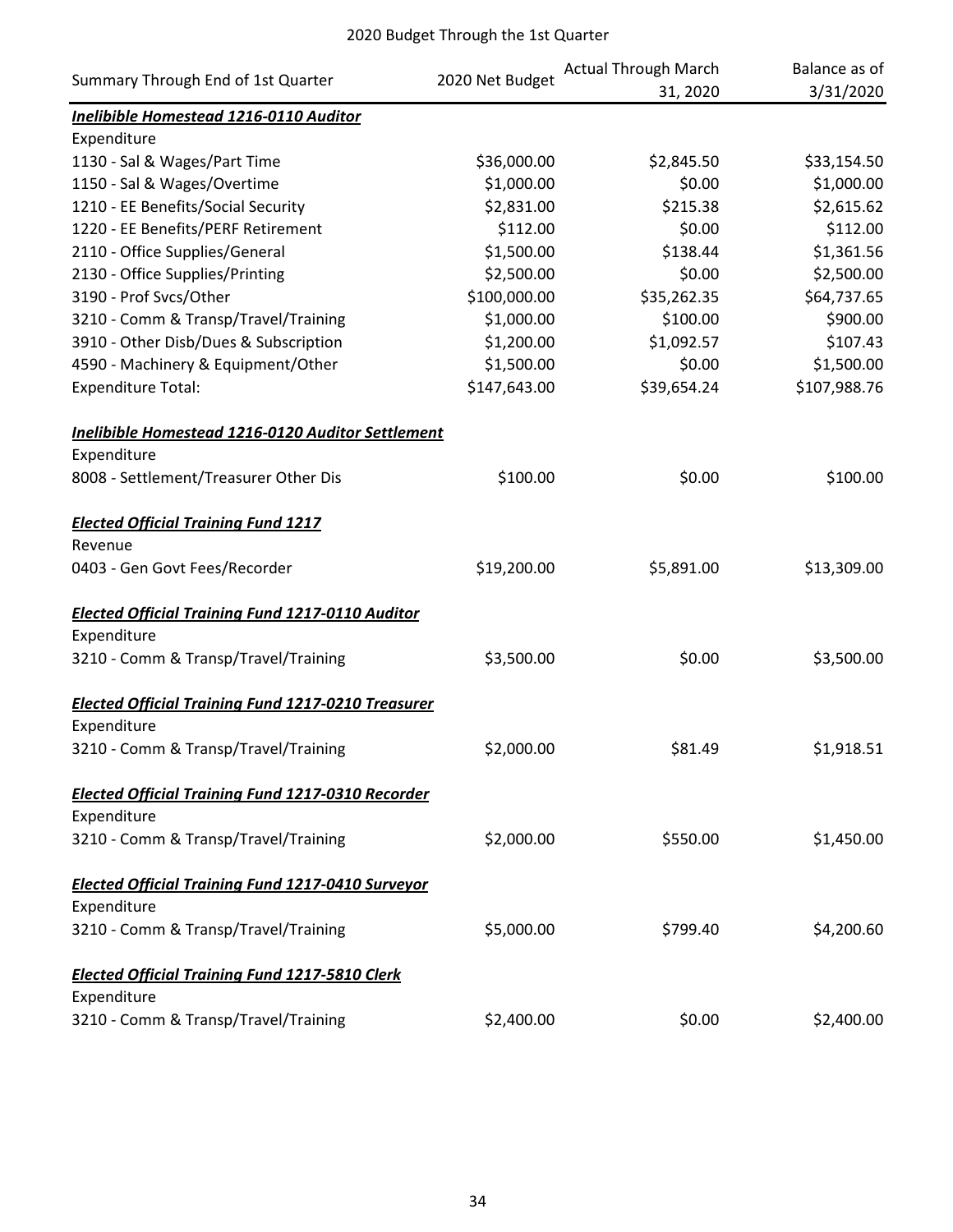| Summary Through End of 1st Quarter               | 2020 Net Budget | <b>Actual Through March</b> | Balance as of   |
|--------------------------------------------------|-----------------|-----------------------------|-----------------|
|                                                  |                 | 31, 2020                    | 3/31/2020       |
| <b>Emergency 911 1222</b>                        |                 |                             |                 |
| Revenue                                          |                 |                             |                 |
| 0416 - Publ Safety Fees/911 Service              | \$1,400,000.00  | \$366,213.00                | \$1,033,787.00  |
| 0660 - Other Rcpts/Investment Earning            | \$86,400.00     | \$26,600.54                 | \$59,799.46     |
| 0730 - Refunds Reimb or Redeposits               | \$0.00          | \$62.94                     | $-562.94$       |
| Revenue Total:                                   | \$1,486,400.00  | \$392,876.48                | \$1,093,523.52  |
| <b>Emergency 911 1222-5410 Sheriff</b>           |                 |                             |                 |
| Expenditure                                      |                 |                             |                 |
| 1110 - Sal & Wages/Full Time                     | \$51,676.00     | \$11,695.68                 | \$39,980.32     |
| 1150 - Sal & Wages/Overtime                      | \$3,500.00      | \$238.80                    | \$3,261.20      |
| 1210 - EE Benefits/Social Security               | \$4,221.00      | \$866.18                    | \$3,354.82      |
| 1220 - EE Benefits/PERF Retirement               | \$6,180.00      | \$1,336.69                  | \$4,843.31      |
| 3140 - Prof Svcs/Counselng Consults              | \$100,000.00    | \$0.00                      | \$100,000.00    |
| 3190 - Prof Svcs/Other                           | \$779,163.00    | \$506,468.00                | \$272,695.00    |
| 3210 - Comm & Transp/Travel/Training             | \$25,000.00     | \$1,291.06                  | \$23,708.94     |
| 3220 - Comm & Transp/Communications              | \$340,000.00    | \$64,585.35                 | \$275,414.65    |
| 3240 - Comm & Transp/Software                    | \$145,000.00    | \$144,690.07                | \$309.93        |
| 4590 - Machinery & Equipment/Other               | \$175,000.00    | \$79,200.30                 | \$95,799.70     |
| <b>Expenditure Total:</b>                        | \$1,629,740.00  | \$810,372.13                | \$819,367.87    |
| <b>Emergency 911 1222-9410 Employee Benefits</b> |                 |                             |                 |
| Expenditure                                      |                 |                             |                 |
| 1230 - EE Benefits/Health                        | \$17,152.00     | \$2,008.20                  | \$15,143.80     |
| 1231 - EE Benefits/LTD                           | \$206.00        | \$47.52                     | \$158.48        |
| 1232 - EE Benefits/Life                          | \$121.00        | \$27.36                     | \$93.64         |
| 1910 - Other Personal Services/WC                | \$1,697.00      | \$0.00                      | \$1,697.00      |
| 1920 - Other Personal Services/Unempl            | \$2,000.00      | \$0.00                      | \$2,000.00      |
| 2110 - Office Supplies/General                   | \$5,000.00      | \$0.00                      | \$5,000.00      |
| <b>Expenditure Total:</b>                        | \$26,176.00     | \$2,083.08                  | \$24,092.92     |
| <b>LOIT Special Distribution 1229</b>            |                 |                             |                 |
| Revenue                                          |                 |                             |                 |
| 0283 - Hwys & Strts/Federal                      | \$0.00          | \$45,049.50                 | $-$ \$45,049.50 |
| LOIT Special Distribution 1229-8062 Highway      |                 |                             |                 |
| Expenditure                                      |                 |                             |                 |
| 2320 - Rep & Maint/Street Mtls                   | \$7,074.00      | \$7,074.75                  | -\$0.75         |
| 3190 - Prof Svcs/Other                           | \$40,000.00     | \$0.00                      | \$40,000.00     |
| 4590 - Machinery & Equipment/Other               | \$19,000.00     | \$4,215.75                  | \$14,784.25     |
| <b>Expenditure Total:</b>                        | \$66,074.00     | \$11,290.50                 | \$54,783.50     |
| <b>Probation User Fees 2000</b>                  |                 |                             |                 |
| Revenue                                          |                 |                             |                 |
| 0413 - Publ Safety Fees/Probation                | \$245,000.00    | \$58,938.25                 | \$186,061.75    |
| 0490 - Other Fees & Charges/Unspecifi            | \$0.00          | \$1,250.00                  | $-$1,250.00$    |
| Revenue Total:                                   | \$245,000.00    | \$60,188.25                 | \$184,811.75    |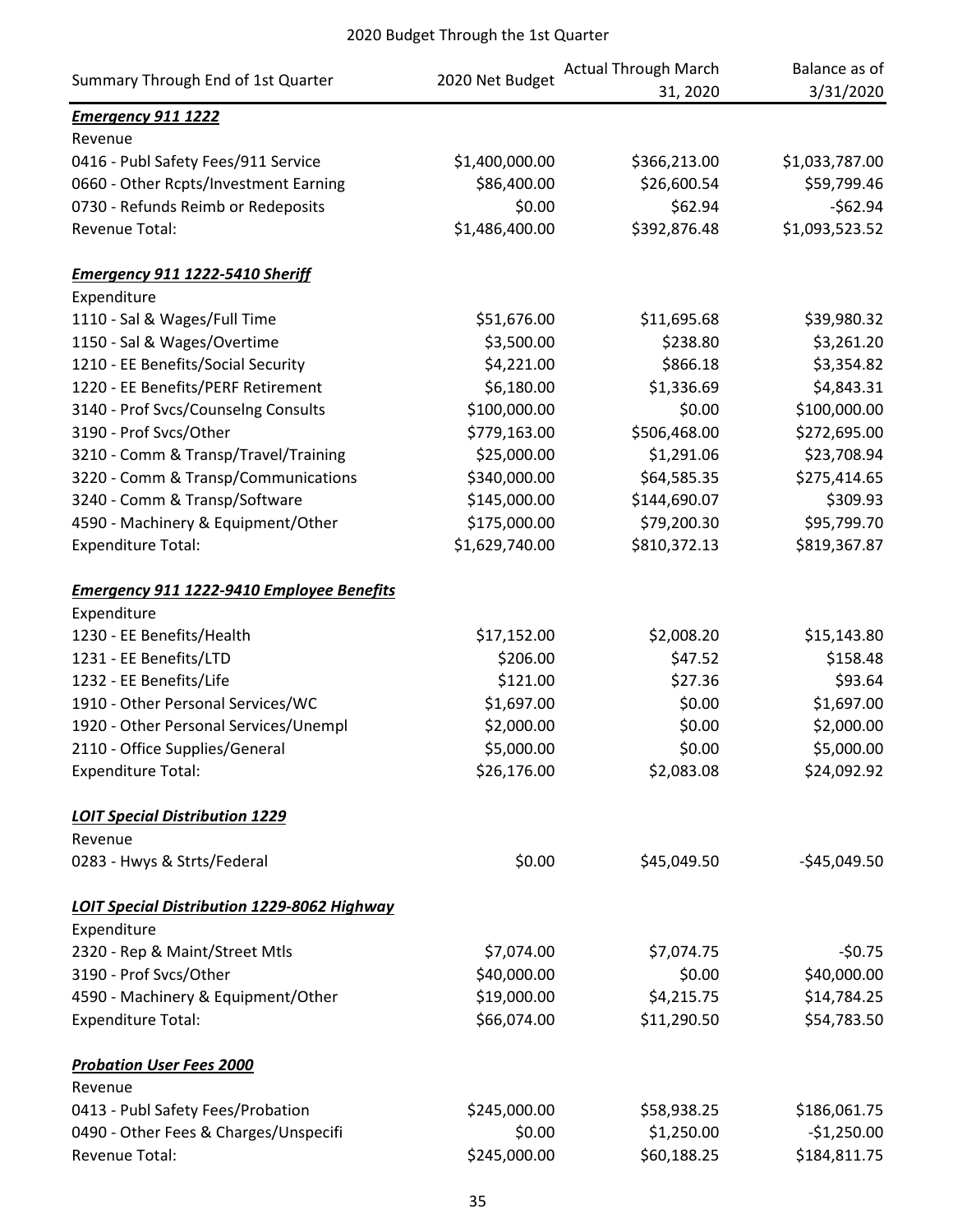|                                                             |                 | <b>Actual Through March</b> | Balance as of |
|-------------------------------------------------------------|-----------------|-----------------------------|---------------|
| Summary Through End of 1st Quarter                          | 2020 Net Budget | 31, 2020                    | 3/31/2020     |
|                                                             |                 |                             |               |
| Probation User Fees 2000-0120 Auditor Settlement            |                 |                             |               |
| Expenditure                                                 |                 |                             |               |
| 8007 - Settlement/Local Disbursements                       | \$3,500.00      | \$0.00                      | \$3,500.00    |
| <b>Probation User Fees 2000-6110 Probation</b>              |                 |                             |               |
| Expenditure                                                 |                 |                             |               |
| 1110 - Sal & Wages/Full Time                                | \$94,224.00     | \$20,738.12                 | \$73,485.88   |
| 1130 - Sal & Wages/Part Time                                | \$34,000.00     | \$1,653.12                  | \$32,346.88   |
| 1210 - EE Benefits/Social Security                          | \$9,810.00      | \$1,606.65                  | \$8,203.35    |
| 1220 - EE Benefits/PERF Retirement                          | \$10,554.00     | \$2,322.69                  | \$8,231.31    |
| 2110 - Office Supplies/General                              | \$30,000.00     | \$10,157.30                 | \$19,842.70   |
| 2210 - Oper Supplies/Gasoline & Oil                         | \$2,500.00      | \$0.00                      | \$2,500.00    |
| 2220 - Oper Supplies/Inst'l or Med                          | \$7,500.00      | \$0.00                      | \$7,500.00    |
| 3145 - Prof Svcs/Hlth & Med Prof                            | \$7,500.00      | \$592.00                    | \$6,908.00    |
| 3150 - Prof Svcs/Training                                   | \$3,000.00      | \$300.00                    | \$2,700.00    |
| 3190 - Prof Svcs/Other                                      | \$2,000.00      | \$237.37                    | \$1,762.63    |
| 3210 - Comm & Transp/Travel/Training                        | \$18,500.00     | \$1,702.38                  | \$16,797.62   |
| 3420 - Insur/Vehicle & Equipment                            | \$1,000.00      | \$0.00                      | \$1,000.00    |
| 3510 - Utility Service/Utilities                            | \$3,000.00      | \$390.88                    | \$2,609.12    |
| 3620 - Rep & Maint/Vehicle & Equip                          | \$2,000.00      | \$0.00                      | \$2,000.00    |
| 3910 - Other Disb/Dues & Subscription                       | \$3,000.00      | \$2,252.00                  | \$748.00      |
| <b>Expenditure Total:</b>                                   | \$228,588.00    | \$41,952.51                 | \$186,635.49  |
| <b>Probation User Fees 2000-9410 Employee Benefits</b>      |                 |                             |               |
| Expenditure                                                 |                 |                             |               |
| 1230 - EE Benefits/Health                                   | \$31,500.00     | \$6,176.88                  | \$25,323.12   |
| 1231 - EE Benefits/LTD                                      | \$360.00        | \$84.36                     | \$275.64      |
| 1232 - EE Benefits/Life                                     | \$249.00        | \$54.72                     | \$194.28      |
| 1910 - Other Personal Services/WC                           | \$1,718.00      | \$0.00                      | \$1,718.00    |
| 1920 - Other Personal Services/Unempl                       | \$4,747.00      | \$0.00                      | \$4,747.00    |
| <b>Expenditure Total:</b>                                   | \$38,574.00     | \$6,315.96                  | \$32,258.04   |
| <b>Alternate Dispute Resolution 2200</b>                    |                 |                             |               |
| Revenue                                                     |                 |                             |               |
| 0511 - Publ Safety Fines/County Court                       | \$15,000.00     | \$3,220.00                  | \$11,780.00   |
|                                                             |                 |                             |               |
| <b>Alternate Dispute Resolution 2200-7010 Circuit Court</b> |                 |                             |               |
| Expenditure                                                 |                 |                             |               |
| 3110 - Prof Svcs/Legal                                      | \$18,884.00     | \$4,488.80                  | \$14,395.20   |
| <b>Prosecutor Drug Enforcement 2507</b>                     |                 |                             |               |
| Revenue                                                     |                 |                             |               |
| 0520 - Publ Safety Forfeitures/Drug                         | \$0.00          | \$673.00                    | $-$673.00$    |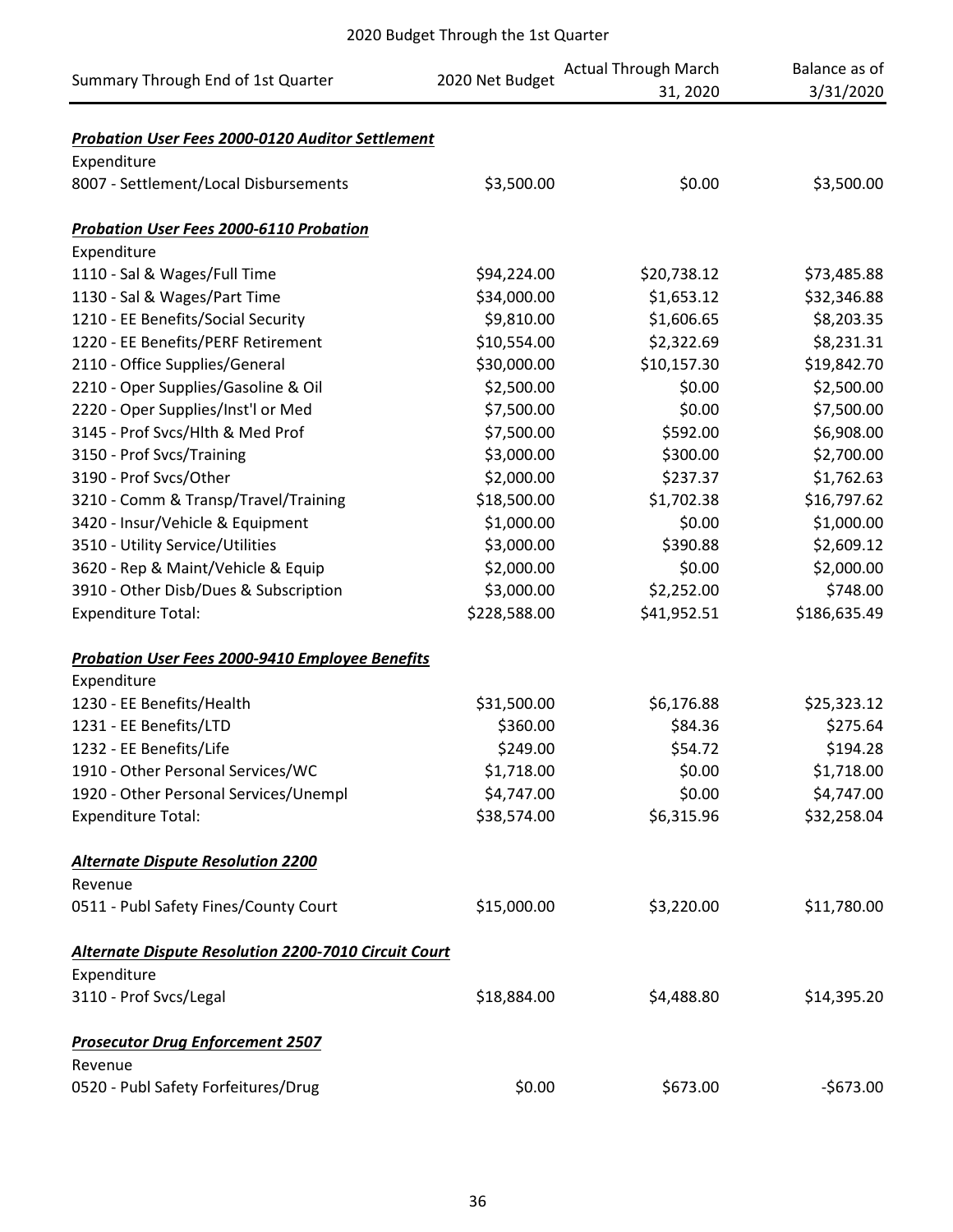|                                                           |                 | <b>Actual Through March</b> | Balance as of |
|-----------------------------------------------------------|-----------------|-----------------------------|---------------|
| Summary Through End of 1st Quarter                        | 2020 Net Budget | 31, 2020                    | 3/31/2020     |
| <b>Prosecutor Drug Enforcement 2507-5910</b>              |                 |                             |               |
| Expenditure                                               |                 |                             |               |
| 2990 - Other Supplies/Non-specified                       | \$8,589.00      | \$490.32                    | \$8,098.68    |
| 3210 - Comm & Transp/Travel/Training                      | \$3,000.00      | \$343.87                    | \$2,656.13    |
| 3510 - Utility Service/Utilities                          | \$2,400.00      | \$752.11                    | \$1,647.89    |
| 4520 - Machinery & Equipment/Vehicle                      | \$20,000.00     | \$0.00                      | \$20,000.00   |
| <b>Expenditure Total:</b>                                 | \$33,989.00     | \$1,586.30                  | \$32,402.70   |
| Hazmat 2546                                               |                 |                             |               |
| Revenue                                                   |                 |                             |               |
| 0410 - Publ Safety Fees/Unspecified                       | \$0.00          | \$4,189.98                  | $-54,189.98$  |
| <b>Hazmat 2546-5210 Emergency Management</b>              |                 |                             |               |
| Expenditure                                               |                 |                             |               |
| 3190 - Prof Svcs/Other                                    | \$12,113.00     | \$2,442.24                  | \$9,670.76    |
| <b>Forensic Diversion 2505-5510 Community Corrections</b> |                 |                             |               |
| Expenditure                                               |                 |                             |               |
| 2990 - Other Supplies/Non-specified                       | \$1,860.00      | \$0.00                      | \$1,860.00    |
| <b>Pre-Trial Diversion 2560</b>                           |                 |                             |               |
| Revenue                                                   |                 |                             |               |
| 0417 - Publ Safety Fees/Prosecutor                        | \$120,000.00    | \$53,003.50                 | \$66,996.50   |
| <b>Pre-Trial Diversion 2560-5910 Prosecutor</b>           |                 |                             |               |
| Expenditure                                               |                 |                             |               |
| 1130 - Sal & Wages/Part Time                              | \$10,000.00     | \$5,465.25                  | \$4,534.75    |
| 1210 - EE Benefits/Social Security                        | \$765.00        | \$413.51                    | \$351.49      |
| 2110 - Office Supplies/General                            | \$5,000.00      | \$1,267.31                  | \$3,732.69    |
| 3165 - Prof Svcs/Transcriptionist                         | \$15,000.00     | \$1,920.15                  | \$13,079.85   |
| 3190 - Prof Svcs/Other                                    | \$67,235.00     | \$14,032.32                 | \$53,202.68   |
| 3210 - Comm & Transp/Travel/Training                      | \$8,000.00      | \$0.00                      | \$8,000.00    |
| 3510 - Utility Service/Utilities                          | \$5,000.00      | \$3,486.59                  | \$1,513.41    |
| 3620 - Rep & Maint/Vehicle & Equip                        | \$4,000.00      | \$42.38                     | \$3,957.62    |
| 3910 - Other Disb/Dues & Subscription                     | \$5,000.00      | \$1,000.00                  | \$4,000.00    |
| <b>Expenditure Total:</b>                                 | \$120,000.00    | \$27,627.51                 | \$92,372.49   |
| <b>Infraction Diversion 2561</b>                          |                 |                             |               |
| Revenue                                                   |                 |                             |               |
| 0417 - Publ Safety Fees/Prosecutor                        | \$100,000.00    | \$18,480.00                 | \$81,520.00   |
| 0670 - Other Rcpts/Misc Sources                           | \$0.00          | \$183.00                    | $-$183.00$    |
| Revenue Total:                                            | \$100,000.00    | \$18,663.00                 | \$81,337.00   |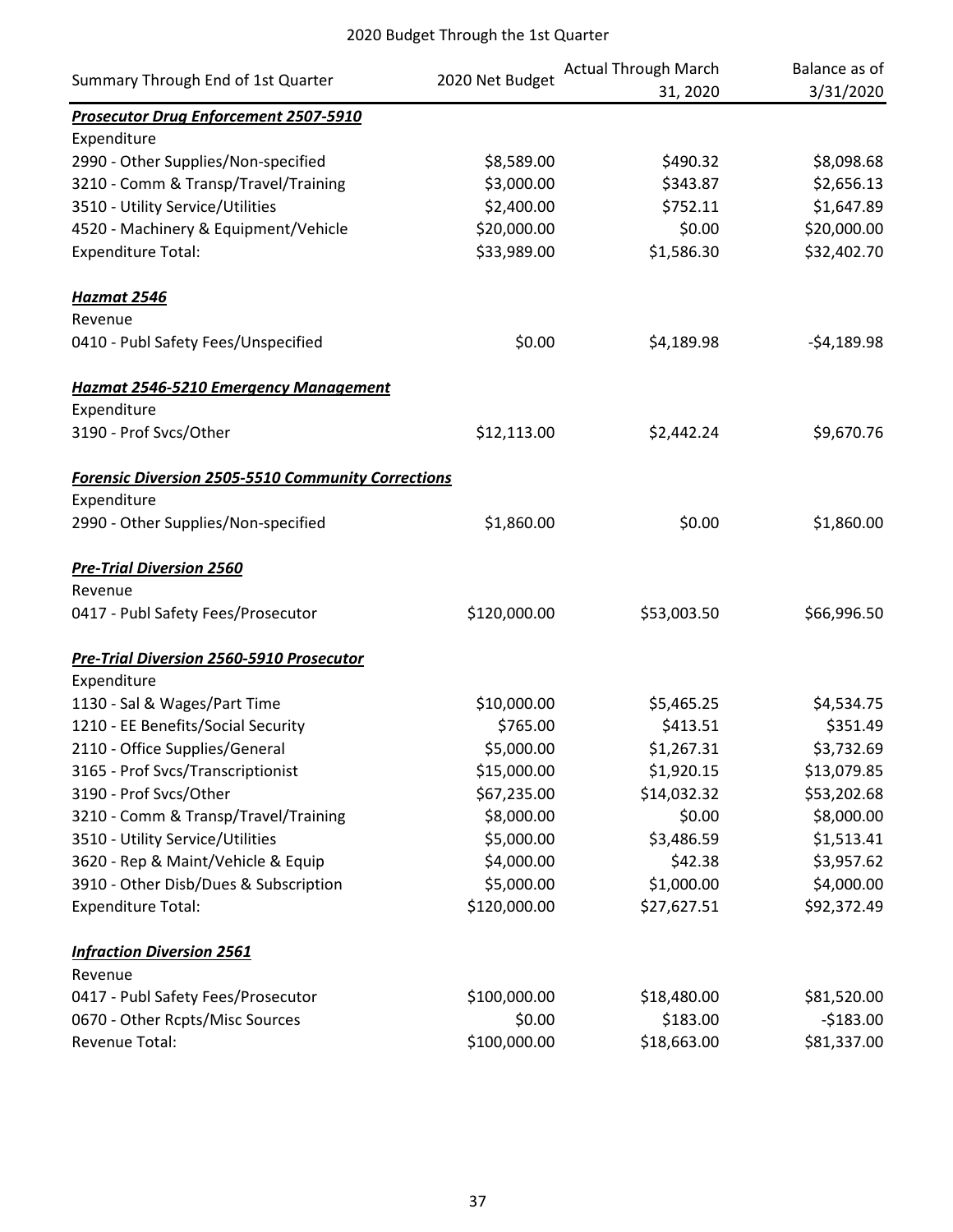|                                                               | 2020 Net Budget | <b>Actual Through March</b> | Balance as of |
|---------------------------------------------------------------|-----------------|-----------------------------|---------------|
| Summary Through End of 1st Quarter                            |                 | 31, 2020                    | 3/31/2020     |
| <b>Infraction Diversion 2561-5910 Prosecutor</b>              |                 |                             |               |
| Expenditure                                                   |                 |                             |               |
| 1110 - Sal & Wages/Full Time                                  | \$50,681.00     | \$0.00                      | \$50,681.00   |
| 1210 - EE Benefits/Social Security                            | \$3,878.00      | \$0.00                      | \$3,878.00    |
| 1220 - EE Benefits/PERF Retirement                            | \$5,677.00      | \$0.00                      | \$5,677.00    |
| <b>Expenditure Total:</b>                                     | \$60,236.00     | \$0.00                      | \$60,236.00   |
| <b>Infraction Diversion 2561-9410 Employee Benefits</b>       |                 |                             |               |
| Expenditure                                                   |                 |                             |               |
| 1230 - EE Benefits/Health                                     | \$17,509.00     | \$0.00                      | \$17,509.00   |
| 1231 - EE Benefits/LTD                                        | \$115.00        | \$0.00                      | \$115.00      |
| 1232 - EE Benefits/Life                                       | \$191.00        | \$0.00                      | \$191.00      |
| <b>Expenditure Total:</b>                                     | \$17,815.00     | \$0.00                      | \$17,815.00   |
| <b>Animal Control 2573</b>                                    |                 |                             |               |
| Revenue                                                       |                 |                             |               |
| 0510 - Publ Safety Fines/General                              | \$0.00          | \$725.00                    | $-5725.00$    |
| 0511 - Publ Safety Fines/County Court                         | \$0.00          | \$565.00                    | $-5565.00$    |
| Revenue Total:                                                | \$0.00          | \$1,290.00                  | $-$1,290.00$  |
| <b>Animal Control 2573-5410 Sheriff</b>                       |                 |                             |               |
| Expenditure                                                   |                 |                             |               |
| 2990 - Other Supplies/Non-specified                           | \$15,000.00     | \$445.83                    | \$14,554.17   |
| 3190 - Prof Svcs/Other                                        | \$15,000.00     | \$1,304.97                  | \$13,695.03   |
| <b>Expenditure Total:</b>                                     | \$30,000.00     | \$1,750.80                  | \$28,249.20   |
| <b>False Alarm Fees 2574-5410 Sheriff</b>                     |                 |                             |               |
| Expenditure                                                   |                 |                             |               |
| 3190 - Prof Svcs/Other                                        | \$20,000.00     | \$0.00                      | \$20,000.00   |
| <b>Sheriff Continuing Education 2575</b>                      |                 |                             |               |
| Revenue                                                       |                 |                             |               |
| 0761 - Interfund Trnsfers/Transfer In                         | \$0.00          | \$6,370.66                  | $-56,370.66$  |
| <b>Sheriff Continuing Education 2575-5410</b>                 |                 |                             |               |
| Expenditure                                                   |                 |                             |               |
| 3190 - Prof Svcs/Other                                        | \$7,907.00      | \$1,000.00                  | \$6,907.00    |
| <b>Law Enforcement Continuing Educaiton 2576</b>              |                 |                             |               |
| Revenue                                                       |                 |                             |               |
| 0410 - Publ Safety Fees/Unspecified                           | \$0.00          | \$10,605.10                 | $-$10,605.10$ |
| <b>Law Enforcement Continuing Educaiton 2576-5410 Sheriff</b> |                 |                             |               |
| Expenditure                                                   |                 |                             |               |
| 3190 - Prof Svcs/Other                                        | \$0.00          | \$12,793.77                 | $-$12,793.77$ |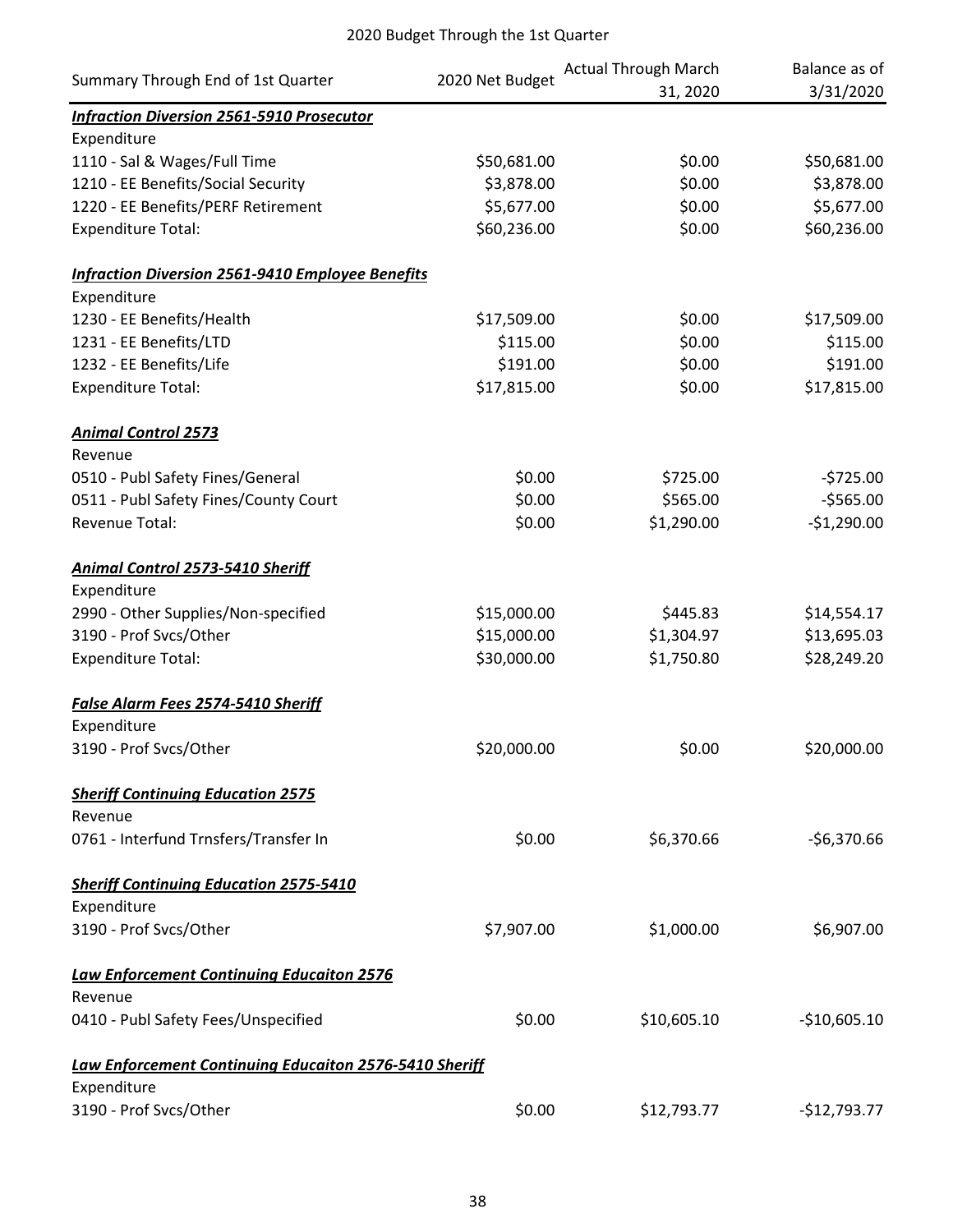| Summary Through End of 1st Quarter              | 2020 Net Budget | <b>Actual Through March</b><br>31, 2020 | Balance as of<br>3/31/2020 |
|-------------------------------------------------|-----------------|-----------------------------------------|----------------------------|
| <b>Substance Abuse 2580</b>                     |                 |                                         |                            |
| Revenue                                         |                 |                                         |                            |
| 0415 - Publ Safety Fees/Court Service           | \$200,000.00    | \$53,843.51                             | \$146,156.49               |
| <b>Substance Abuse 2580-5710 Court Services</b> |                 |                                         |                            |
| Expenditure                                     |                 |                                         |                            |
| 1110 - Sal & Wages/Full Time                    | \$107,632.00    | \$24,838.20                             | \$82,793.80                |
| 1130 - Sal & Wages/Part Time                    | \$20,709.00     | \$3,837.37                              | \$16,871.63                |
| 1210 - EE Benefits/Social Security              | \$9,819.00      | \$2,006.43                              | \$7,812.57                 |
| 1220 - EE Benefits/PERF Retirement              | \$12,055.00     | \$2,781.84                              | \$9,273.16                 |
| 2110 - Office Supplies/General                  | \$3,000.00      | \$209.77                                | \$2,790.23                 |
| 3210 - Comm & Transp/Travel/Training            | \$2,000.00      | \$0.00                                  | \$2,000.00                 |
| <b>Expenditure Total:</b>                       | \$155,215.00    | \$33,673.61                             | \$121,541.39               |
| Substance Abuse 2580-9410 Employee Benefits     |                 |                                         |                            |
| Expenditure                                     |                 |                                         |                            |
| 1230 - EE Benefits/Health                       | \$40,000.00     | \$9,858.48                              | \$30,141.52                |
| 1231 - EE Benefits/LTD                          | \$373.00        | \$100.92                                | \$272.08                   |
| 1232 - EE Benefits/Life                         | \$254.00        | \$54.72                                 | \$199.28                   |
| <b>Expenditure Total:</b>                       | \$40,627.00     | \$10,014.12                             | \$30,612.88                |
| <b>Violence in Community 2581</b>               |                 |                                         |                            |
| Revenue                                         |                 |                                         |                            |
| 0415 - Publ Safety Fees/Court Service           | \$0.00          | \$462.46                                | $-$462.46$                 |
| <b>Jury Pay 2584</b>                            |                 |                                         |                            |
| Revenue                                         |                 |                                         |                            |
| 0511 - Publ Safety Fines/County Court           | \$20,400.00     | \$5,629.41                              | \$14,770.59                |
| 0670 - Other Rcpts/Misc Sources                 | \$0.00          | \$60.00                                 | $-560.00$                  |
| Revenue Total:                                  | \$20,400.00     | \$5,689.41                              | \$14,710.59                |
| Jury Pay 2584-7101 Superior Court 1             |                 |                                         |                            |
| Expenditure                                     |                 |                                         |                            |
| 3950 - Other Disb/Jury Expense                  | \$10,000.00     | \$6,685.00                              | \$3,315.00                 |
| Jury Pay 2584-7102 Superior Court 2             |                 |                                         |                            |
| Expenditure                                     |                 |                                         |                            |
| 3950 - Other Disb/Jury Expense                  | \$10,000.00     | \$5,185.00                              | \$4,815.00                 |
|                                                 |                 |                                         |                            |
| Jury Pay 2584-7105 Superior Court 5             |                 |                                         |                            |
| Expenditure                                     |                 |                                         |                            |
| 3950 - Other Disb/Jury Expense                  | \$9,000.00      | \$1,010.00                              | \$7,990.00                 |
| Jury Pay 2584-7106 Superior Court 6             |                 |                                         |                            |
| Expenditure                                     |                 |                                         |                            |
| 3950 - Other Disb/Jury Expense                  | \$4,000.00      | \$0.00                                  | \$4,000.00                 |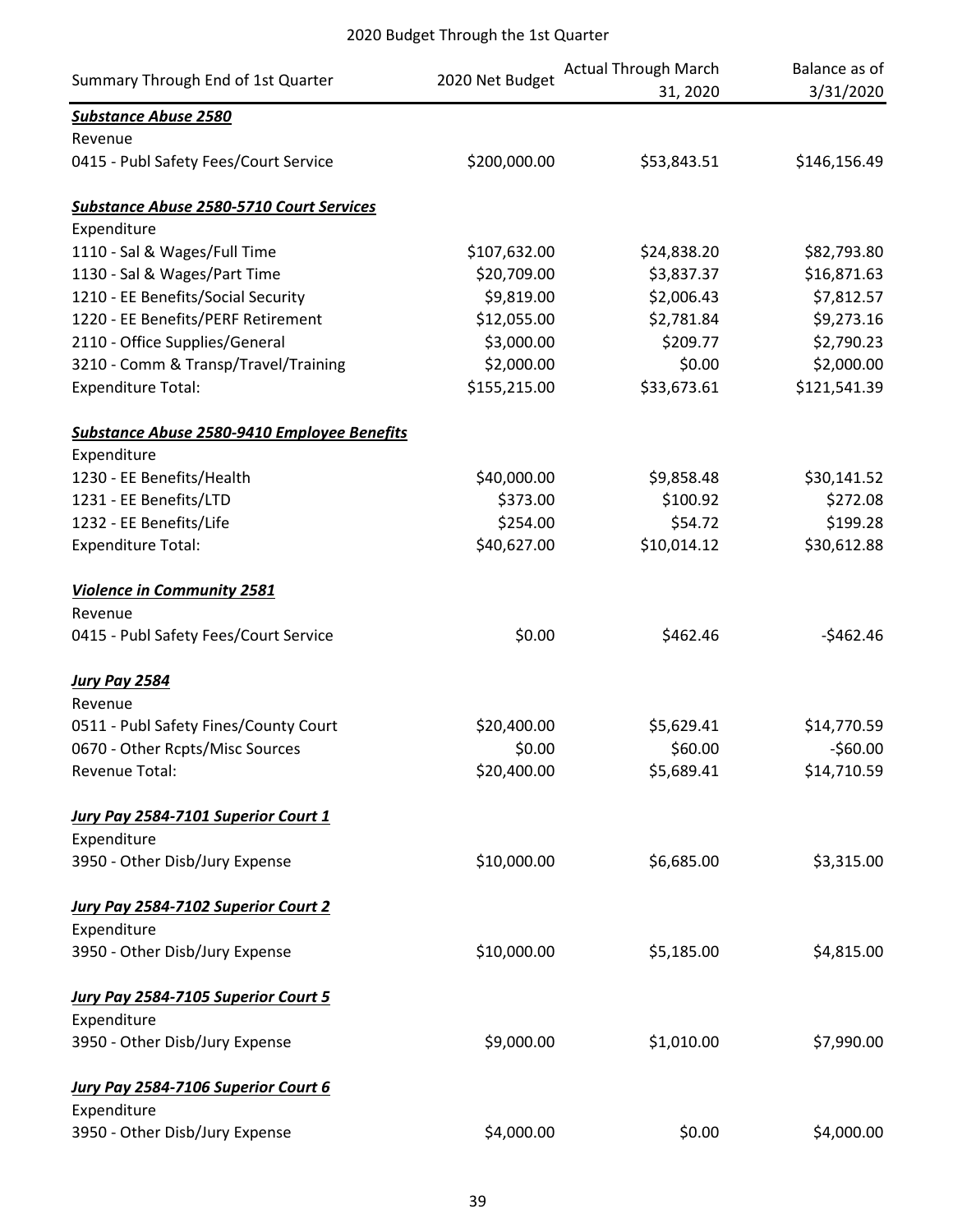| Summary Through End of 1st Quarter                          | 2020 Net Budget | <b>Actual Through March</b> | Balance as of  |
|-------------------------------------------------------------|-----------------|-----------------------------|----------------|
|                                                             |                 | 31, 2020                    | 3/31/2020      |
| <b>Family Counseling 2595</b>                               |                 |                             |                |
| Revenue                                                     |                 |                             |                |
| 0420 - Hlth & Wlfr Fees/Unspecified                         | \$0.00          | \$3,360.00                  | $-53,360.00$   |
| <b>Family Counseling 2595-7102 Superior Court 2</b>         |                 |                             |                |
| Expenditure                                                 |                 |                             |                |
| 3140 - Prof Svcs/Counselng Consults                         | \$27,526.00     | \$8,330.75                  | \$19,195.25    |
| Juvenilt Alt Project Income 2596                            |                 |                             |                |
| Revenue                                                     |                 |                             |                |
| 0420 - Hlth & Wlfr Fees/Unspecified                         | $-57,121.25$    | \$5,863.00                  | $-$12,984.25$  |
| Juvenilt Alt Project Income 2596-5610 Juvenile Alternatives |                 |                             |                |
| Expenditure                                                 |                 |                             |                |
| 1110 - Sal & Wages/Full Time                                | \$8,073.07      | \$3,725.76                  | \$4,347.31     |
| 1210 - EE Benefits/Social Security                          | \$663.34        | \$248.50                    | \$414.84       |
| 1220 - EE Benefits/PERF Retirement                          | \$913.16        | \$417.29                    | \$495.87       |
| 2110 - Office Supplies/General                              | \$500.00        | \$37.76                     | \$462.24       |
| 2210 - Oper Supplies/Gasoline & Oil                         | \$650.00        | \$0.00                      | \$650.00       |
| 3620 - Rep & Maint/Vehicle & Equip                          | \$861.00        | \$41.15                     | \$819.85       |
| <b>Expenditure Total:</b>                                   | \$11,660.57     | \$4,470.46                  | \$7,190.11     |
| Juvenilt Alt Project Income 2596-9410 Employee Benefits     |                 |                             |                |
| Expenditure                                                 |                 |                             |                |
| 1230 - EE Benefits/Health                                   | \$3,762.12      | \$1,706.94                  | \$2,055.18     |
| 1231 - EE Benefits/LTD                                      | \$30.68         | \$15.18                     | \$15.50        |
| 1232 - EE Benefits/Life                                     | \$16.68         | \$8.16                      | \$8.52         |
| 1910 - Other Personal Services/WC                           | \$179.00        | \$0.00                      | \$179.00       |
| <b>Expenditure Total:</b>                                   | \$3,988.48      | \$1,730.28                  | \$2,258.20     |
| <b>Drain Maintenance 2700</b>                               |                 |                             |                |
| Revenue                                                     |                 |                             |                |
| 0100 - Prop Taxes/Property                                  | \$0.00          | \$1,265.17                  | $-$1,265.17$   |
| 0404 - Gen Govt Fees/Surveyor                               | \$0.00          | \$391,500.00                | $-5391,500.00$ |
| 0660 - Other Rcpts/Investment Earning                       | \$0.00          | \$8,793.18                  | $-58,793.18$   |
| 0761 - Interfund Trnsfers/Transfer In                       | \$0.00          | \$23,047.79                 | $-$23,047.79$  |
| <b>Revenue Total:</b>                                       | \$0.00          | \$424,606.14                | $-$424,606.14$ |
| Drain Maintenance 2700-0410 Surveyor                        |                 |                             |                |
| Expenditure                                                 |                 |                             |                |
| 3190 - Prof Svcs/Other                                      | \$0.00          | \$173,110.38                | $-$173,110.38$ |
| <b>Expenditure Total:</b>                                   | \$0.00          | \$173,110.38                | $-$173,110.38$ |
| <b>Sheriff Sale Administration 4009</b>                     |                 |                             |                |
| Revenue                                                     |                 |                             |                |
| 0670 - Other Rcpts/Misc Sources                             | \$0.00          | \$2,923.00                  | $-52,923.00$   |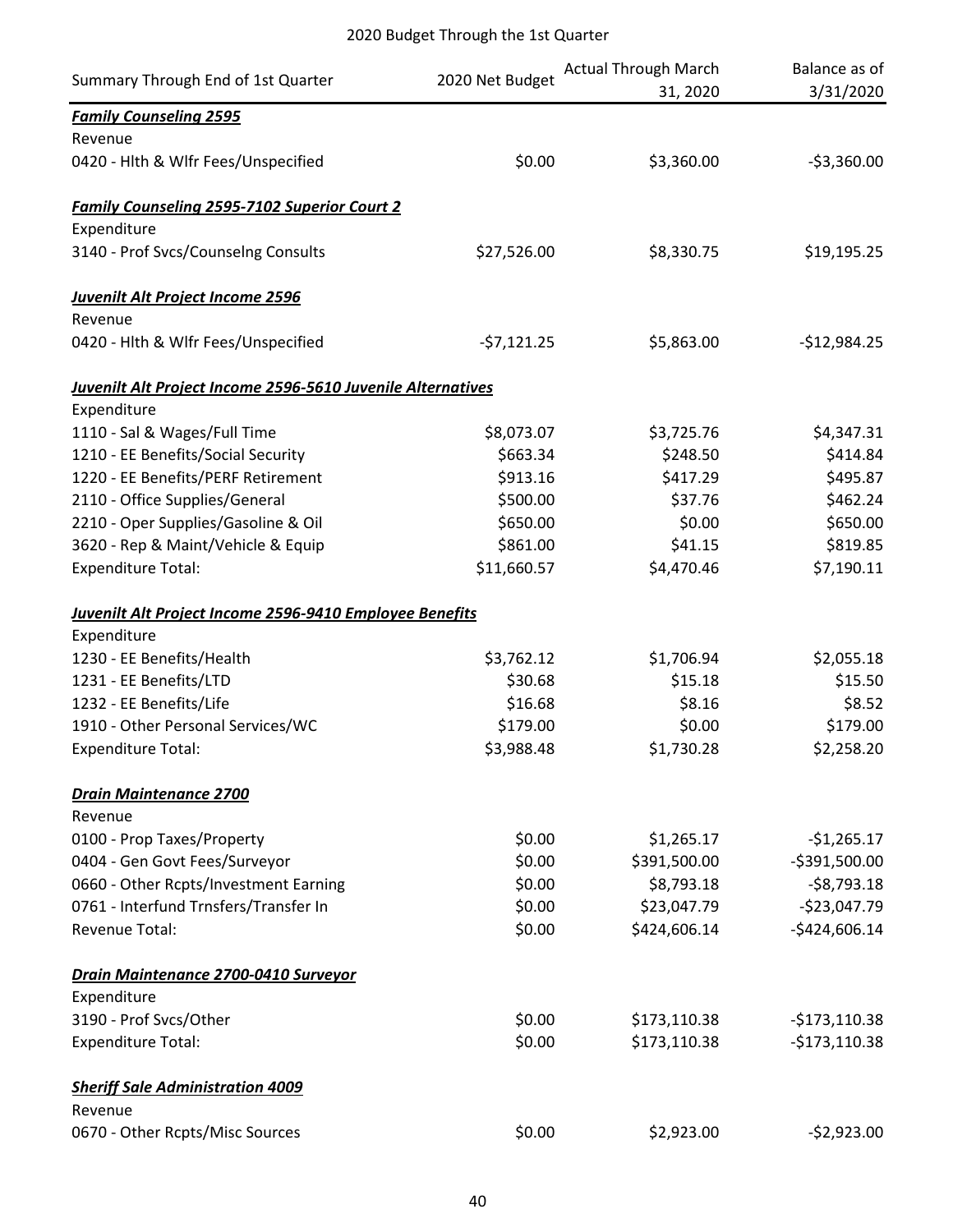| Summary Through End of 1st Quarter                     | 2020 Net Budget | <b>Actual Through March</b><br>31, 2020 | Balance as of<br>3/31/2020 |
|--------------------------------------------------------|-----------------|-----------------------------------------|----------------------------|
| <b>Sheriff Sale Administration 4009-5410 Sheriff</b>   |                 |                                         |                            |
| Expenditure                                            |                 |                                         |                            |
| 3190 - Prof Svcs/Other                                 | \$50,000.00     | \$4,500.00                              | \$45,500.00                |
| <b>K-9 Support 4012</b>                                |                 |                                         |                            |
| Revenue                                                |                 |                                         |                            |
| 0672 - Other Rcpts/Donations & Gifts                   | \$0.00          | \$60.00                                 | $-$60.00$                  |
| K-9 Support 4012-5410 Sheriff                          |                 |                                         |                            |
| Expenditure                                            |                 |                                         |                            |
| 2990 - Other Supplies/Non-specified                    | \$6,900.00      | \$718.93                                | \$6,181.07                 |
| 3190 - Prof Svcs/Other                                 | \$6,900.00      | \$272.05                                | \$6,627.95                 |
| <b>Expenditure Total:</b>                              | \$13,800.00     | \$990.98                                | \$12,809.02                |
| <b>Recycling 4013</b>                                  |                 |                                         |                            |
| Revenue                                                |                 |                                         |                            |
| 0420 - Hlth & Wlfr Fees/Unspecified                    | \$0.00          | \$3,757.42                              | $-53,757.42$               |
| <b>Parking Garage Facility 4017</b>                    |                 |                                         |                            |
| Revenue                                                |                 |                                         |                            |
| 0493 - Other Fees & Charges/Parking                    | \$180,000.00    | \$41,687.00                             | \$138,313.00               |
| 0660 - Other Rcpts/Investment Earning                  | \$12,000.00     | \$3,658.78                              | \$8,341.22                 |
| Revenue Total:                                         | \$192,000.00    | \$45,345.78                             | \$146,654.22               |
| <b>Parking Garage Facility 4017-1110 Commissioners</b> |                 |                                         |                            |
| Expenditure                                            |                 |                                         |                            |
| 1150 - Sal & Wages/Overtime                            | \$1,800.00      | \$0.00                                  | \$1,800.00                 |
| 1210 - EE Benefits/Social Security                     | \$138.00        | \$0.00                                  | \$138.00                   |
| 1220 - EE Benefits/PERF Retirement                     | \$202.00        | \$0.00                                  | \$202.00                   |
| 3190 - Prof Svcs/Other                                 | \$60,000.00     | \$14,400.00                             | \$45,600.00                |
| 3410 - Insur/Building & Property                       | \$8,500.00      | \$0.00                                  | \$8,500.00                 |
| 3430 - Insur/Liability                                 | \$2,200.00      | \$0.00                                  | \$2,200.00                 |
| 3510 - Utility Service/Utilities                       | \$20,000.00     | \$3,781.65                              | \$16,218.35                |
| 3610 - Rep & Maint/Buildings & Proper                  | \$46,735.00     | \$5,702.17                              | \$41,032.83                |
| 3940 - Other Disb/General Refunds                      | \$0.00          | \$20.00                                 | $-520.00$                  |
| 3970 - Other Disb/Costs of Business                    | \$50,000.00     | \$0.00                                  | \$50,000.00                |
| <b>Expenditure Total:</b>                              | \$189,575.00    | \$23,903.82                             | \$165,671.18               |
| <b>Fairgrounds Restoration Donation 4117-4510</b>      |                 |                                         |                            |
| Expenditure                                            |                 |                                         |                            |
| 3190 - Prof Svcs/Other                                 | \$8,500.00      | \$0.00                                  | \$8,500.00                 |
| 4310 - Buildings/Municipal                             | \$8,500.00      | \$0.00                                  | \$8,500.00                 |
| <b>Expenditure Total:</b>                              | \$17,000.00     | \$0.00                                  | \$17,000.00                |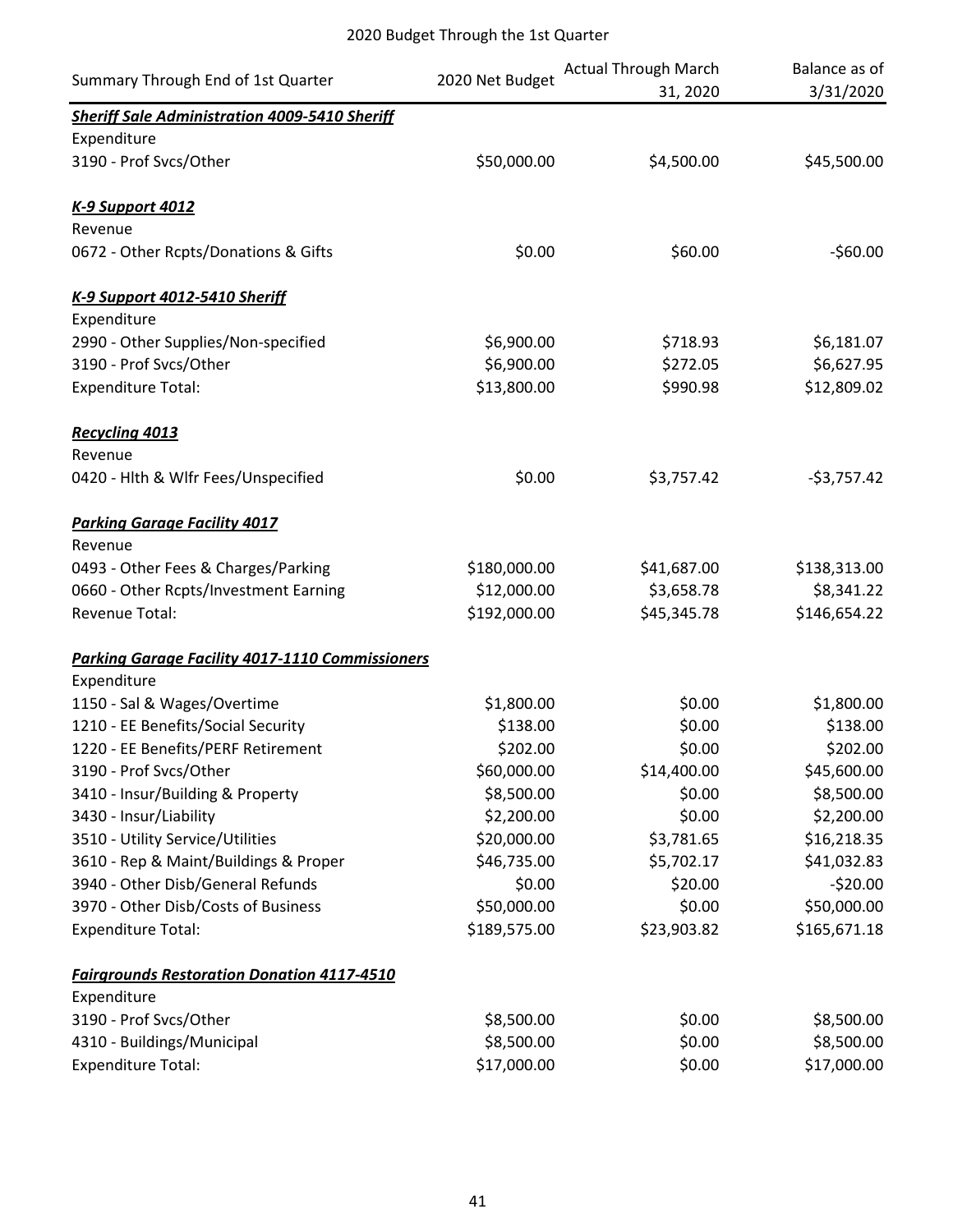| Summary Through End of 1st Quarter                            | 2020 Net Budget | <b>Actual Through March</b><br>31, 2020 | Balance as of<br>3/31/2020 |
|---------------------------------------------------------------|-----------------|-----------------------------------------|----------------------------|
| <b>CASA Donation 4121</b>                                     |                 |                                         |                            |
| Revenue                                                       |                 |                                         |                            |
| 0672 - Other Rcpts/Donations & Gifts                          | \$0.00          | \$1,055.00                              | $-$1,055.00$               |
| <b>Park Donation 4125</b>                                     |                 |                                         |                            |
| Revenue                                                       |                 |                                         |                            |
| 0672 - Other Rcpts/Donations & Gifts                          | \$0.00          | \$860.00                                | $-$860.00$                 |
| Park Donation 4125-4310                                       |                 |                                         |                            |
| Expenditure                                                   |                 |                                         |                            |
| 3190 - Prof Svcs/Other                                        | \$0.00          | \$1,224.07                              | $-$1,224.07$               |
| <b>Naturalist Program Gift Fund 4126</b><br>Revenue           |                 |                                         |                            |
| 0660 - Other Rcpts/Investment Earning                         | \$0.00          | \$587.29                                | $-5587.29$                 |
| <b>Phase II Storm Water Donation 4128</b><br>Revenue          |                 |                                         |                            |
| 0672 - Other Rcpts/Donations & Gifts                          | \$2,000.00      | \$7,050.00                              | $-55,050.00$               |
| 0761 - Interfund Trnsfers/Transfer In                         | \$1,000.00      | \$0.00                                  | \$1,000.00                 |
| Revenue Total:                                                | \$3,000.00      | \$7,050.00                              | $-$4,050.00$               |
| <b>Phase II Storm Water Donation 4128-0410 Surveyor</b>       |                 |                                         |                            |
| Expenditure                                                   | \$7,601.00      | \$456.73                                |                            |
| 2990 - Other Supplies/Non-specified<br>3190 - Prof Svcs/Other | \$4,000.00      | \$375.60                                | \$7,144.27<br>\$3,624.40   |
| <b>Expenditure Total:</b>                                     | \$11,601.00     | \$832.33                                | \$10,768.67                |
|                                                               |                 |                                         |                            |
| Villa Donation 4129-3510                                      |                 |                                         |                            |
| Expenditure<br>4230 - Infrastructure/Sidewalks & Cur          | \$50,948.00     | \$0.00                                  | \$50,948.00                |
| <b>Cary Home Donation 4130</b><br>Revenue                     |                 |                                         |                            |
| 0670 - Other Rcpts/Misc Sources                               | \$0.00          | \$30.00                                 | $-530.00$                  |
| 0671 - Other Rcpts/Grants from NonGov                         | \$0.00          | \$862.50                                | $-5862.50$                 |
| 0672 - Other Rcpts/Donations & Gifts                          | \$0.00          | \$9,580.00                              | $-59,580.00$               |
| Revenue Total:                                                | \$0.00          | \$10,472.50                             | $-$10,472.50$              |
| <b>Cary Home Donation 4130-3610</b>                           |                 |                                         |                            |
| Expenditure                                                   |                 |                                         |                            |
| 3190 - Prof Svcs/Other                                        | \$0.00          | \$831.17                                | $-$ \$831.17               |
| <b>Cary Home Donation 4130-3710 Juvenile Alternatives</b>     |                 |                                         |                            |
| Expenditure                                                   |                 |                                         |                            |
| 3190 - Prof Svcs/Other                                        | \$0.00          | \$1,800.07                              | $-$1,800.07$               |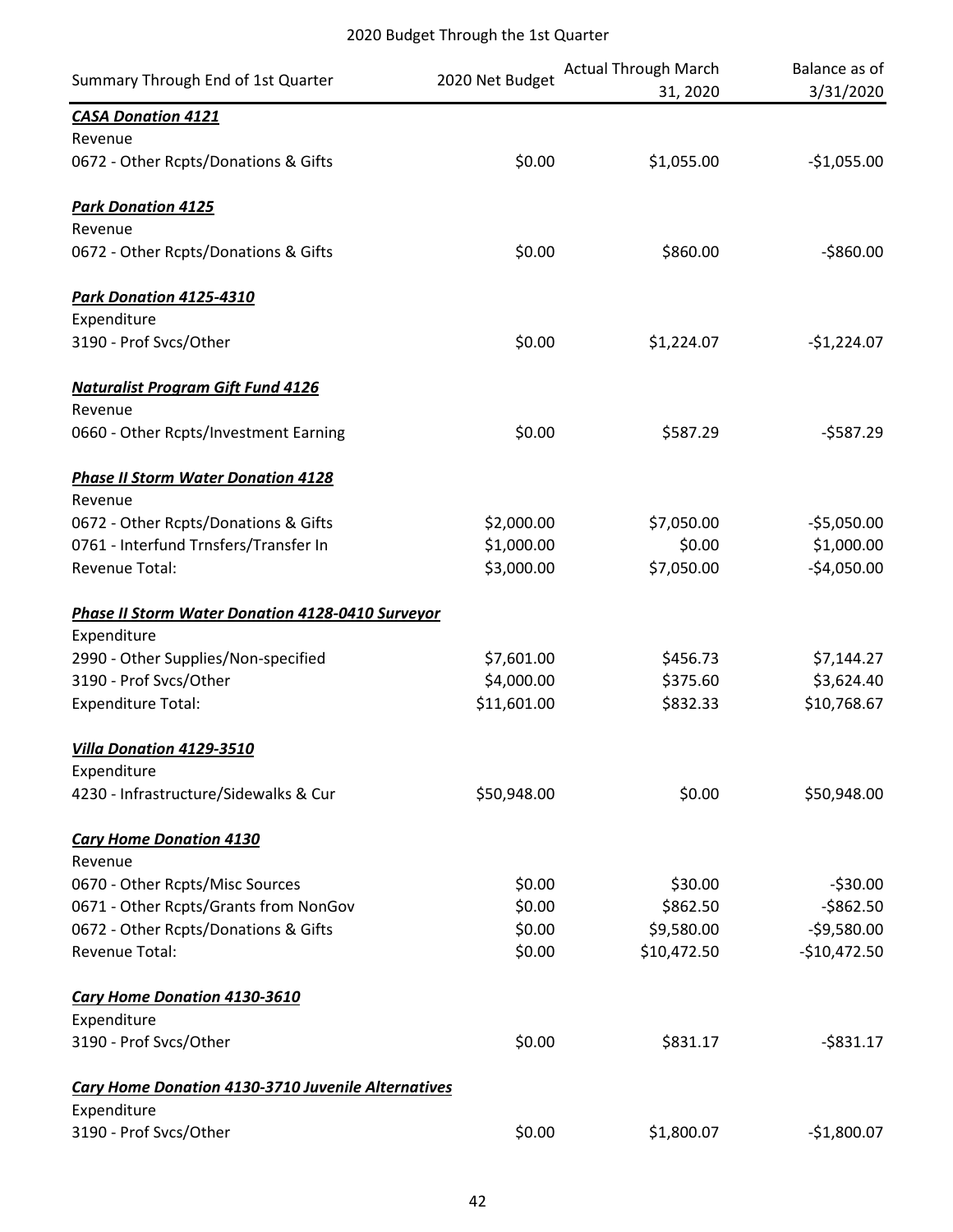| Summary Through End of 1st Quarter                               | 2020 Net Budget | <b>Actual Through March</b><br>31, 2020 | Balance as of<br>3/31/2020 |
|------------------------------------------------------------------|-----------------|-----------------------------------------|----------------------------|
| <b>Local Health Trust Carry Over 4206-9010 Health Department</b> |                 |                                         |                            |
| Expenditure                                                      |                 |                                         |                            |
| 4520 - Machinery & Equipment/Vehicle                             | \$60,000.00     | \$59,939.00                             | \$61.00                    |
| Law Enforcement Warrant Fund 4266                                |                 |                                         |                            |
| Revenue                                                          |                 |                                         |                            |
| 0660 - Other Rcpts/Investment Earning                            | \$16,800.00     | \$2,621.04                              | \$14,178.96                |
| 0670 - Other Rcpts/Misc Sources                                  | \$0.00          | \$390.87                                | $-5390.87$                 |
| <b>Revenue Total:</b>                                            | \$16,800.00     | \$3,011.91                              | \$13,788.09                |
| Law Enforcement Warrant Fund 4266-5910 Prosecutor                |                 |                                         |                            |
| Expenditure                                                      |                 |                                         |                            |
| 1110 - Sal & Wages/Full Time                                     | \$67,954.00     | \$28,518.59                             | \$39,435.41                |
| 1130 - Sal & Wages/Part Time                                     | \$50,000.00     | \$6,801.25                              | \$43,198.75                |
| 1150 - Sal & Wages/Overtime                                      | \$10,000.00     | \$2,124.44                              | \$7,875.56                 |
| 1210 - EE Benefits/Social Security                               | \$9,789.00      | \$2,813.77                              | \$6,975.23                 |
| 1220 - EE Benefits/PERF Retirement                               | \$8,731.00      | \$3,361.42                              | \$5,369.58                 |
| 2140 - Office Supplies/Minor Equip                               | \$25,000.00     | \$48.99                                 | \$24,951.01                |
| 2210 - Oper Supplies/Gasoline & Oil                              | \$8,000.00      | \$6,240.00                              | \$1,760.00                 |
| 2990 - Other Supplies/Non-specified                              | \$5,000.00      | \$2,101.36                              | \$2,898.64                 |
| 3190 - Prof Svcs/Other                                           | \$25,000.00     | \$10,418.96                             | \$14,581.04                |
| 3210 - Comm & Transp/Travel/Training                             | \$40,000.00     | \$11,670.52                             | \$28,329.48                |
| 3620 - Rep & Maint/Vehicle & Equip                               | \$10,000.00     | \$1,023.10                              | \$8,976.90                 |
| 4520 - Machinery & Equipment/Vehicle                             | \$45,000.00     | \$0.00                                  | \$45,000.00                |
| <b>Expenditure Total:</b>                                        | \$304,474.00    | \$75,122.40                             | \$229,351.60               |
| Law Enforcement Warrant Fund 4266-9410 Employee Benefits         |                 |                                         |                            |
| Expenditure                                                      |                 |                                         |                            |
| 1230 - EE Benefits/Health                                        | \$16,870.00     | \$4,016.40                              | \$12,853.60                |
| 1231 - EE Benefits/LTD                                           | \$514.00        | \$196.84                                | \$317.16                   |
| 1232 - EE Benefits/Life                                          | \$230.00        | \$109.44                                | \$120.56                   |
| <b>Expenditure Total:</b>                                        | \$17,614.00     | \$4,322.68                              | \$13,291.32                |
| <b>Southeast Industrial TIF 4505</b>                             |                 |                                         |                            |
| Revenue                                                          |                 |                                         |                            |
| 0660 - Other Rcpts/Investment Earning                            | \$0.00          | \$13,868.37                             | $-$13,868.37$              |
| Revenue Total:                                                   | \$0.00          | \$13,868.37                             | $-$13,868.37$              |
| Southeast Industrial TIF 4505-9510 Outside Units                 |                 |                                         |                            |
| Expenditure                                                      |                 |                                         |                            |
| 3190 - Prof Svcs/Other                                           | \$0.00          | \$146,571.66                            | $-$146,571.66$             |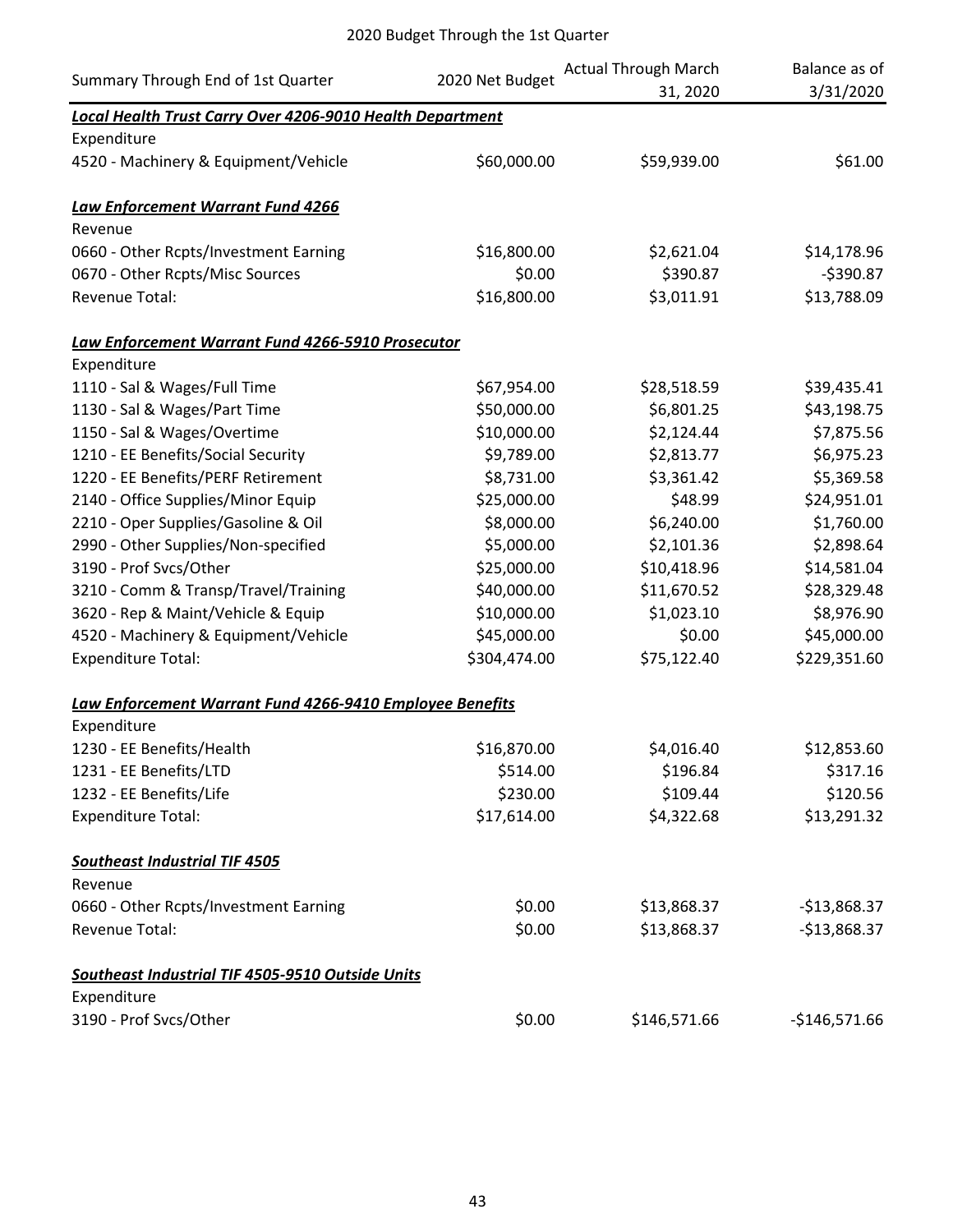| Summary Through End of 1st Quarter                                          | 2020 Net Budget | <b>Actual Through March</b> | Balance as of    |
|-----------------------------------------------------------------------------|-----------------|-----------------------------|------------------|
|                                                                             |                 | 31, 2020                    | 3/31/2020        |
| Jail Lease Debt Service 4620                                                |                 |                             |                  |
| Revenue                                                                     |                 |                             |                  |
| 0100 - Prop Taxes/Property                                                  | \$1,090,000.00  | \$0.00                      | \$1,090,000.00   |
| 0124 - Other Taxes/FIT                                                      | \$6,600.00      | \$0.00                      | \$6,600.00       |
| 0130 - Other Taxes/License Excise                                           | \$85,000.00     | \$0.00                      | \$85,000.00      |
| 0131 - Other Taxes/CVET                                                     | \$3,700.00      | \$0.00                      | \$3,700.00       |
| <b>Revenue Total:</b>                                                       | \$1,185,300.00  | \$0.00                      | \$1,185,300.00   |
| Jail Lease Debt Service 4620-0110 Auditor                                   |                 |                             |                  |
| Expenditure                                                                 |                 |                             |                  |
| 3710 - Rentals & Leases/Bldgs & Prop                                        | \$1,165,000.00  | \$0.00                      | \$1,165,000.00   |
| <b>County Self Insurance (Employee Health Insurance) 4710</b>               |                 |                             |                  |
| Revenue                                                                     |                 |                             |                  |
| 0490 - Other Fees & Charges/Unspecifi                                       | \$0.00          | \$2,679,410.01              | $-$2,679,410.01$ |
| 0660 - Other Rcpts/Investment Earning                                       | \$0.00          | \$19,900.77                 | $-$19,900.77$    |
| <b>Revenue Total:</b>                                                       | \$0.00          | \$2,699,310.78              | $-52,699,310.78$ |
| County Self Insurance (Employee Health Insurance) 4710-1120 Human Resources |                 |                             |                  |
| Expenditure                                                                 |                 |                             |                  |
| 3190 - Prof Svcs/Other                                                      | \$0.00          | \$2,113,102.39              | $-52,113,102.39$ |
| 3970 - Other Disb/Costs of Business                                         | \$0.00          | \$30,739.00                 | $-$30,739.00$    |
| 6100 - Interfund Transfers/Transfer O                                       | \$1,000,000.00  | \$249,999.99                | \$750,000.01     |
| <b>Expenditure Total:</b>                                                   | \$1,000,000.00  | \$2,393,841.38              | $-51,393,841.38$ |
| <b>Public Officials Self Insurance Fund 4711</b>                            |                 |                             |                  |
| Revenue                                                                     |                 |                             |                  |
| 0660 - Other Rcpts/Investment Earning                                       | \$0.00          | \$1,492.64                  | $-$1,492.64$     |
| <b>Commissioners Self Insurance Fund 4712</b>                               |                 |                             |                  |
| Revenue                                                                     |                 |                             |                  |
| 0660 - Other Rcpts/Investment Earning                                       | \$0.00          | \$2,601.42                  | $-52,601.42$     |
| 0761 - Interfund Trnsfers/Transfer In                                       | \$0.00          | \$60,000.00                 | $-$60,000.00$    |
| <b>Revenue Total:</b>                                                       | \$0.00          | \$62,601.42                 | $-$62,601.42$    |
| <b>Commissioners Self Insurance Fund 4712-1120 Human Resources</b>          |                 |                             |                  |
| Expenditure                                                                 |                 |                             |                  |
| 3190 - Prof Svcs/Other                                                      | \$0.00          | \$321.10                    | $-5321.10$       |
| <b>Highway Self Insurance Fund 4713</b>                                     |                 |                             |                  |
| Revenue                                                                     |                 |                             |                  |
| 0660 - Other Rcpts/Investment Earning                                       | \$0.00          | \$1,463.81                  | $-$1,463.81$     |
| 0761 - Interfund Trnsfers/Transfer In                                       | \$0.00          | \$30,000.00                 | $-$30,000.00$    |
| Revenue Total:                                                              | \$0.00          | \$31,463.81                 | $-531,463.81$    |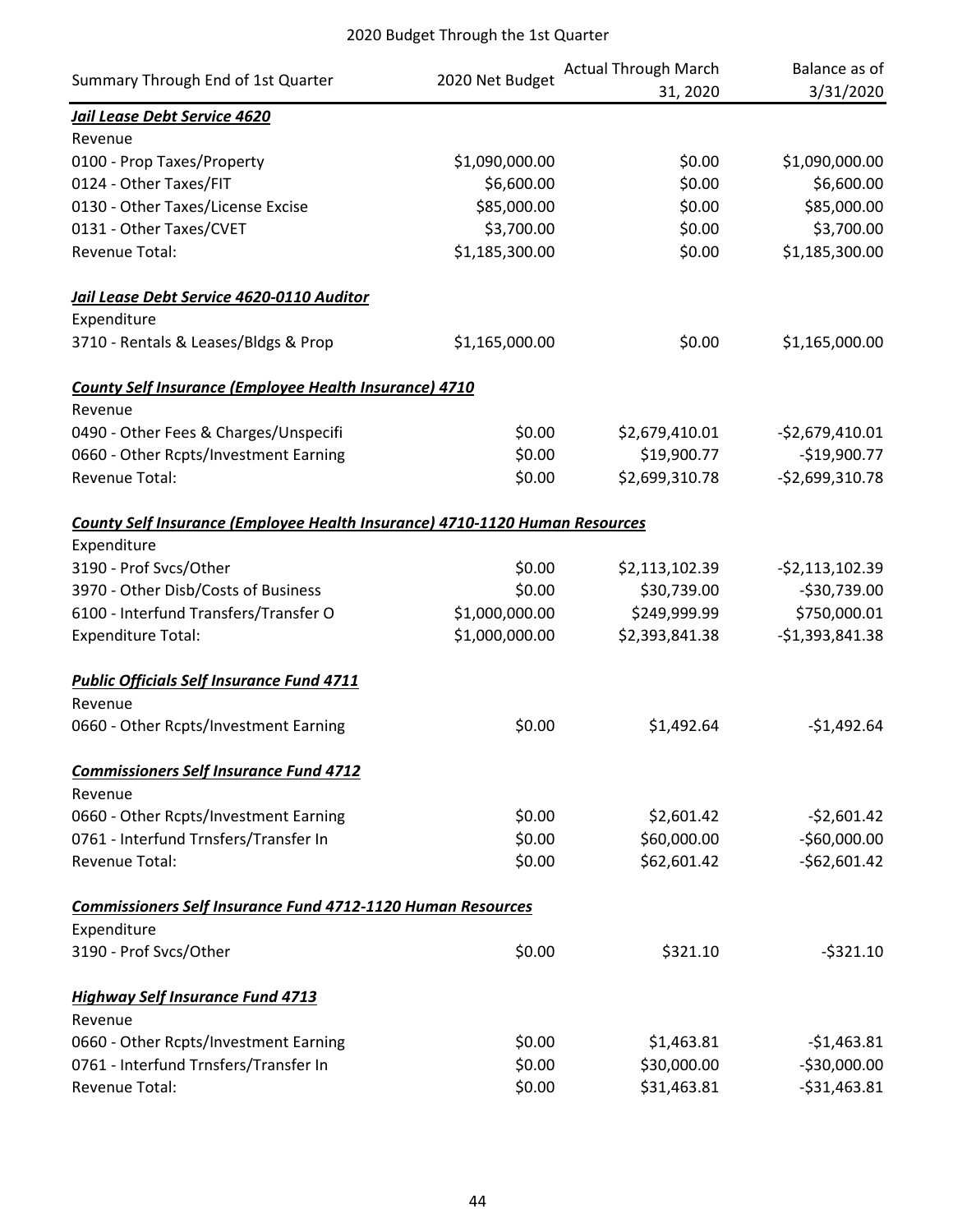| Summary Through End of 1st Quarter                           | 2020 Net Budget | <b>Actual Through March</b><br>31, 2020 | Balance as of<br>3/31/2020 |
|--------------------------------------------------------------|-----------------|-----------------------------------------|----------------------------|
| Highway Self Insurance Fund 4713-8010                        |                 |                                         |                            |
| Expenditure                                                  |                 |                                         |                            |
| 3190 - Prof Svcs/Other                                       | \$0.00          | \$5,777.96                              | $-55,777.96$               |
| <b>Sheriff Self Insurance Fund 4714</b>                      |                 |                                         |                            |
| Revenue                                                      |                 |                                         |                            |
| 0660 - Other Rcpts/Investment Earning                        | \$0.00          | \$1,708.46                              | $-$1,708.46$               |
| <b>Sheriff Self Insurance Fund 4714-1120 Human Resources</b> |                 |                                         |                            |
| Expenditure                                                  |                 |                                         |                            |
| 3190 - Prof Svcs/Other                                       | \$0.00          | \$44,214.37                             | $-$44,214.37$              |
| Flex Benefits 4716                                           |                 |                                         |                            |
| Revenue                                                      |                 |                                         |                            |
| 0490 - Other Fees & Charges/Unspecifi                        | \$0.00          | \$127,542.10                            | $-$127,542.10$             |
| 0660 - Other Rcpts/Investment Earning                        | \$0.00          | \$659.98                                | $-5659.98$                 |
| 0670 - Other Rcpts/Misc Sources                              | \$0.00          | \$133.50                                | $-$133.50$                 |
| <b>Revenue Total:</b>                                        | \$0.00          | \$128,335.58                            | $-$128,335.58$             |
| <b>Flex Benefits 4716-1120 Human Resources</b>               |                 |                                         |                            |
| Expenditure                                                  |                 |                                         |                            |
| 3190 - Prof Svcs/Other                                       | \$0.00          | \$191,520.32                            | $-$191,520.32$             |
| <b>Long Term Disability 4717</b>                             |                 |                                         |                            |
| Revenue                                                      |                 |                                         |                            |
| 0490 - Other Fees & Charges/Unspecifi                        | \$0.00          | \$32,437.55                             | $-532,437.55$              |
| <b>Long Term Disability 4717-1120 Human Resources</b>        |                 |                                         |                            |
| Expenditure                                                  |                 |                                         |                            |
| 3190 - Prof Svcs/Other                                       | \$0.00          | \$32,863.96                             | $-532,863.96$              |
| <b>Inmate Medical Copay 4719</b>                             |                 |                                         |                            |
| Revenue                                                      |                 |                                         |                            |
| 0410 - Publ Safety Fees/Unspecified                          | \$0.00          | \$4,339.99                              | $-54,339.99$               |
| 0761 - Interfund Trnsfers/Transfer In                        | \$0.00          | \$25,000.00                             | $-525,000.00$              |
| Revenue Total:                                               | \$0.00          | \$29,339.99                             | $-529,339.99$              |
| <b>Highway Escrow 4804</b>                                   |                 |                                         |                            |
| Revenue                                                      |                 |                                         |                            |
| 0660 - Other Rcpts/Investment Earning                        | \$0.00          | \$292.01                                | $-5292.01$                 |
| <b>County Share Surtax 4805</b>                              |                 |                                         |                            |
| Revenue                                                      |                 |                                         |                            |
| 0135 - Other Taxes/Surtax                                    | \$1,200,000.00  | \$272,119.04                            | \$927,880.96               |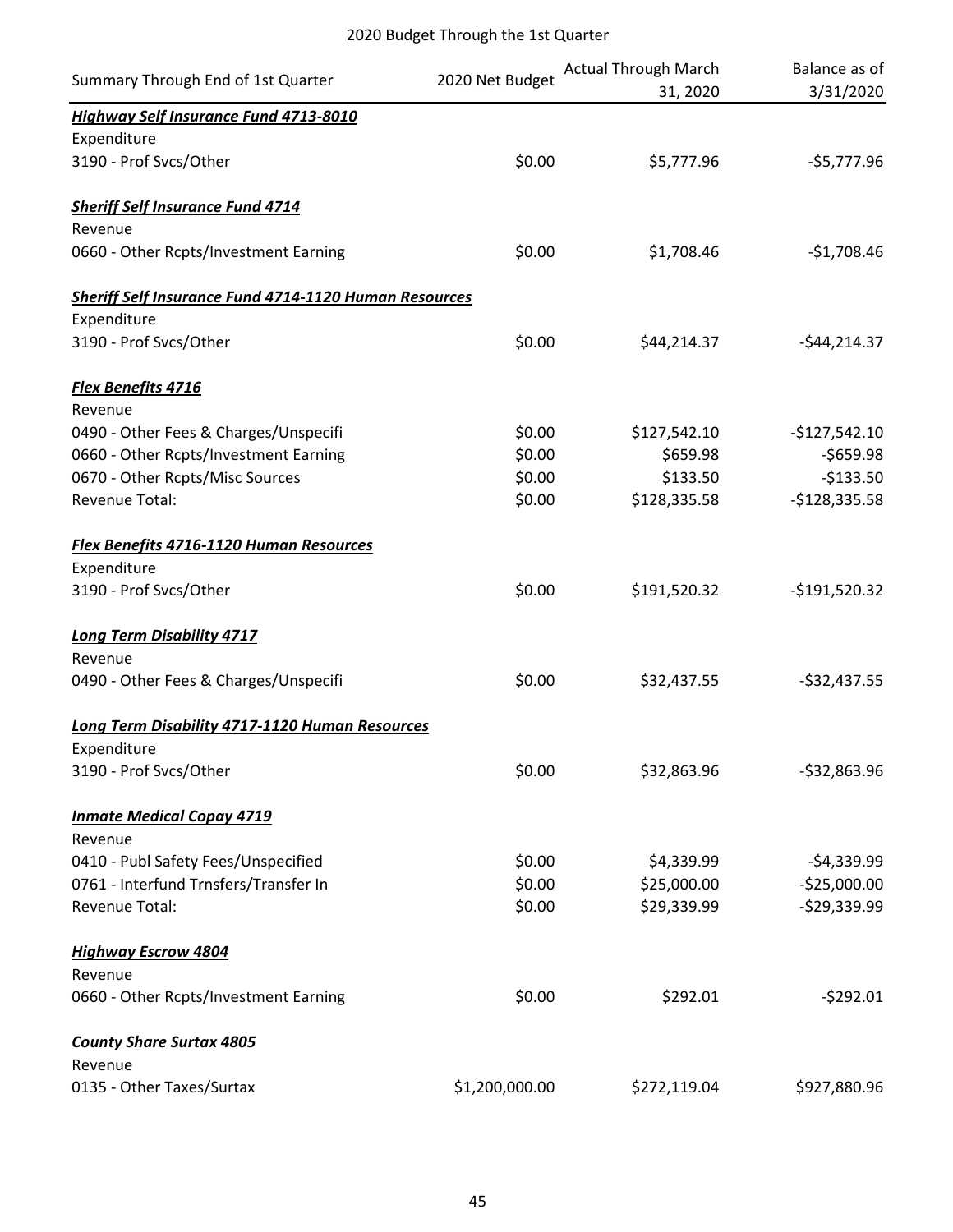| Summary Through End of 1st Quarter                               | 2020 Net Budget | <b>Actual Through March</b> | Balance as of  |
|------------------------------------------------------------------|-----------------|-----------------------------|----------------|
| County Share Surtax 4805-8261 Highway                            |                 | 31, 2020                    | 3/31/2020      |
| Expenditure                                                      |                 |                             |                |
| 2210 - Oper Supplies/Gasoline & Oil                              | \$250,000.00    | \$84,855.16                 | \$165,144.84   |
| 2220 - Oper Supplies/Inst'l or Med                               | \$36,020.00     | \$7,930.76                  | \$28,089.24    |
| 2310 - Rep & Maint/Building Mtls                                 | \$68,000.00     | \$756.04                    | \$67,243.96    |
| 3410 - Insur/Building & Property                                 | \$5,000.00      | \$0.00                      | \$5,000.00     |
| 3420 - Insur/Vehicle & Equipment                                 | \$100,000.00    | \$0.00                      | \$100,000.00   |
| 3430 - Insur/Liability                                           | \$65,000.00     | \$0.00                      | \$65,000.00    |
| 3510 - Utility Service/Utilities                                 | \$56,560.00     | \$9,886.70                  | \$46,673.30    |
| 3610 - Rep & Maint/Buildings & Proper                            | \$51,015.00     | \$6,531.98                  | \$44,483.02    |
| 3970 - Other Disb/Costs of Business                              | \$20,000.00     | \$0.00                      | \$20,000.00    |
| 4590 - Machinery & Equipment/Other                               | \$500,000.00    | \$52,500.00                 | \$447,500.00   |
| <b>Expenditure Total:</b>                                        | \$1,151,595.00  | \$162,460.64                | \$989,134.36   |
| <b>County Share Wheel Tax 4806</b>                               |                 |                             |                |
| Revenue                                                          |                 |                             |                |
| 0134 - Other Taxes/Wheel Tax                                     | \$100,000.00    | \$28,284.75                 | \$71,715.25    |
| <b>County Share Wheel Tax 4806-8261 Highway</b>                  |                 |                             |                |
| Expenditure                                                      |                 |                             |                |
| 2320 - Rep & Maint/Street Mtls                                   | \$100,000.00    | \$215.00                    | \$99,785.00    |
| <b>Fairgrounds Construction 2018 LIT 4818</b>                    |                 |                             |                |
| Revenue                                                          |                 |                             |                |
| 0660 - Other Rcpts/Investment Earning                            | \$0.00          | \$63,938.61                 | $-563,938.61$  |
| <b>Fairgrounds Construction 2018 LIT 4818-1110 Commissioners</b> |                 |                             |                |
| Expenditure                                                      |                 |                             |                |
| 3120 - Prof Svcs/Engineer & Architect                            | \$523,531.00    | \$106,824.94                | \$416,706.06   |
| 3190 - Prof Svcs/Other                                           | \$299,294.00    | \$30,000.00                 | \$269,294.00   |
| 4245 - Infrastructure/Detention Ponds                            | \$842,689.00    | \$0.00                      | \$842,689.00   |
| 4310 - Buildings/Municipal                                       | \$6,769,466.00  | \$398,272.18                | \$6,371,193.82 |
| <b>Expenditure Total:</b>                                        | \$8,434,980.00  | \$535,097.12                | \$7,899,882.88 |
| <b>Wabash River Hydrology 4833</b>                               |                 |                             |                |
| Revenue                                                          |                 |                             |                |
| 0660 - Other Rcpts/Investment Earning                            | \$0.00          | \$48.01                     | $-548.01$      |
| <b>Project Revolving Fund 4880</b>                               |                 |                             |                |
| Revenue                                                          |                 |                             |                |
| 0100 - Prop Taxes/Property                                       | \$1,750,000.00  | \$0.00                      | \$1,750,000.00 |
| 0289 - Unrestricted Grants & Cntr/Fed                            | \$1,000,000.00  | \$22,872.82                 | \$977,127.18   |
| 0293 - Hwys & Strts/State or Local                               | \$1,000,000.00  | \$0.00                      | \$1,000,000.00 |
| 0660 - Other Rcpts/Investment Earning                            | \$13,583.00     | \$3,001.04                  | \$10,581.96    |
| 0730 - Refunds Reimb or Redeposits                               | \$0.00          | \$490.00                    | $-$490.00$     |
| Revenue Total:                                                   | \$3,763,583.00  | \$26,363.86                 | \$3,737,219.14 |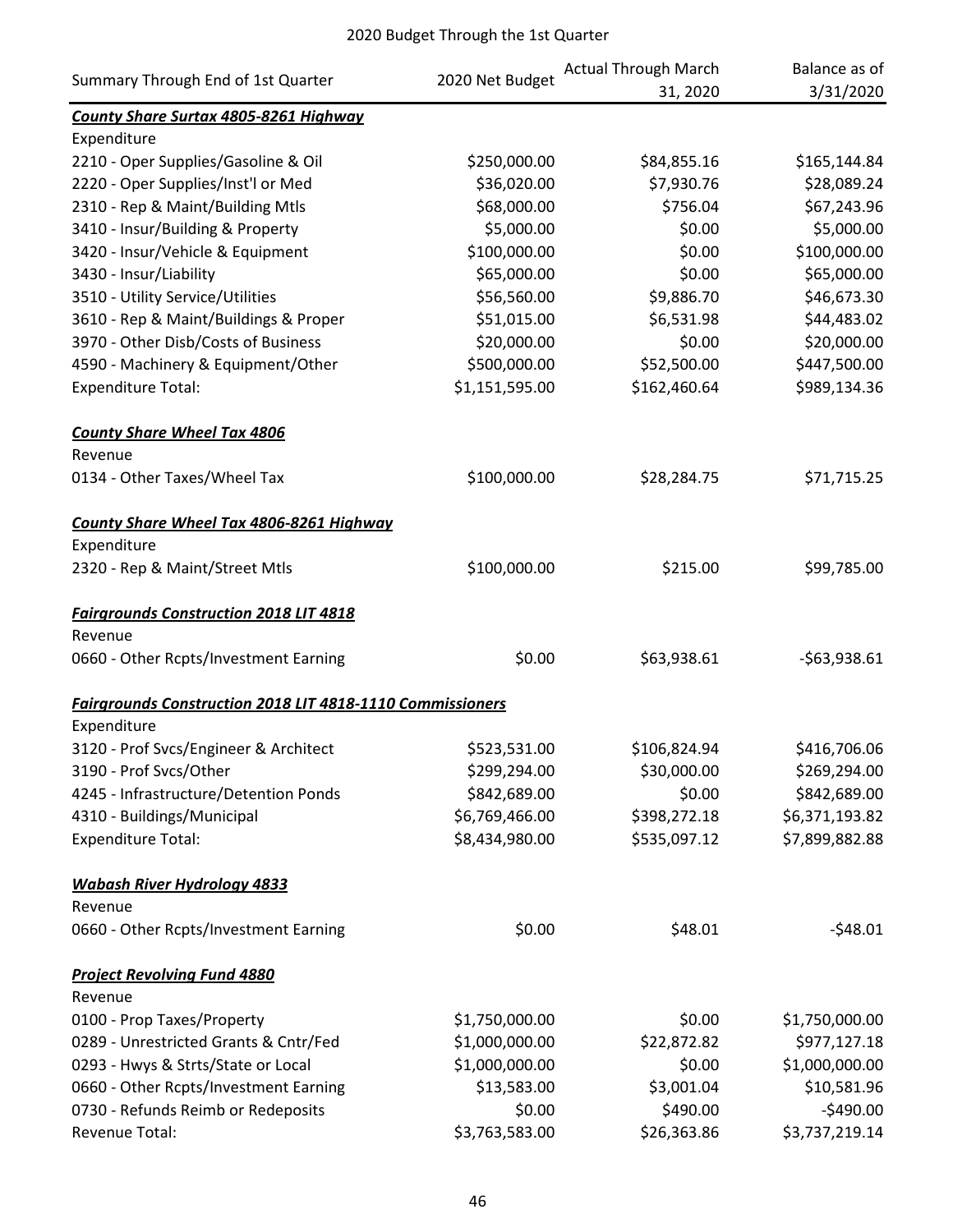| Summary Through End of 1st Quarter              | 2020 Net Budget | <b>Actual Through March</b><br>31, 2020 | Balance as of<br>3/31/2020 |
|-------------------------------------------------|-----------------|-----------------------------------------|----------------------------|
| Project Revolving Fund 4880-8010 Highway        |                 |                                         |                            |
| Expenditure                                     |                 |                                         |                            |
| 3190 - Prof Svcs/Other                          | \$1,000,000.00  | \$80,527.64                             | \$919,472.36               |
| <b>Project Revolving Fund 4880-8061 Highway</b> |                 |                                         |                            |
| Expenditure                                     |                 |                                         |                            |
| 2320 - Rep & Maint/Street Mtls                  | \$500,000.00    | \$0.00                                  | \$500,000.00               |
| <b>Project Revolving Fund 4880-8062 Highway</b> |                 |                                         |                            |
| Expenditure                                     |                 |                                         |                            |
| 4110 - Land/Right-of-Way                        | \$200,000.00    | \$0.00                                  | \$200,000.00               |
| 4210 - Infrastructure/Roads & Streets           | \$1,003,919.00  | \$22,307.76                             | \$981,611.24               |
| 4220 - Infrastructure/Bridges                   | \$500,000.00    | \$22,830.00                             | \$477,170.00               |
| 4240 - Infrastructure/Culverts & Drai           | \$500,000.00    | \$0.00                                  | \$500,000.00               |
| <b>Expenditure Total:</b>                       | \$2,203,919.00  | \$45,137.76                             | \$2,158,781.24             |
| <b>Highway Escrow (J&amp;C) 4881</b>            |                 |                                         |                            |
| Revenue                                         |                 |                                         |                            |
| 0660 - Other Rcpts/Investment Earning           | \$0.00          | \$22.94                                 | $-522.94$                  |
| <b>F-Lake Detention 4890</b>                    |                 |                                         |                            |
| Revenue                                         |                 |                                         |                            |
| 0404 - Gen Govt Fees/Surveyor                   | \$10,000.00     | \$0.00                                  | \$10,000.00                |
| 0660 - Other Rcpts/Investment Earning           | \$4,800.00      | \$1,477.90                              | \$3,322.10                 |
| Revenue Total:                                  | \$14,800.00     | \$1,477.90                              | \$13,322.10                |
| F-Lake Detention 4890-0410 Surveyor             |                 |                                         |                            |
| Expenditure                                     |                 |                                         |                            |
| 3640 - Rep & Maint/Drainage Infrastr            | \$120,000.00    | \$0.00                                  | \$120,000.00               |
| 4245 - Infrastructure/Detention Ponds           | \$115,000.00    | \$0.00                                  | \$115,000.00               |
| <b>Expenditure Total:</b>                       | \$235,000.00    | \$0.00                                  | \$235,000.00               |
| <b>Berlovitz Detention 4891</b>                 |                 |                                         |                            |
| Revenue                                         |                 |                                         |                            |
| 0404 - Gen Govt Fees/Surveyor                   | \$75,000.00     | \$0.00                                  | \$75,000.00                |
| 0660 - Other Rcpts/Investment Earning           | \$120.00        | \$11.11                                 | \$108.89                   |
| Revenue Total:                                  | \$75,120.00     | \$11.11                                 | \$75,108.89                |
| <b>Berlovitz Detention 4891-0410 Surveyor</b>   |                 |                                         |                            |
| Expenditure                                     |                 |                                         |                            |
| 3610 - Rep & Maint/Buildings & Proper           | \$5,000.00      | \$0.00                                  | \$5,000.00                 |
| 3640 - Rep & Maint/Drainage Infrastr            | \$5,000.00      | \$0.00                                  | \$5,000.00                 |
| 4245 - Infrastructure/Detention Ponds           | \$10,000.00     | \$0.00                                  | \$10,000.00                |
| <b>Expenditure Total:</b>                       | \$20,000.00     | \$0.00                                  | \$20,000.00                |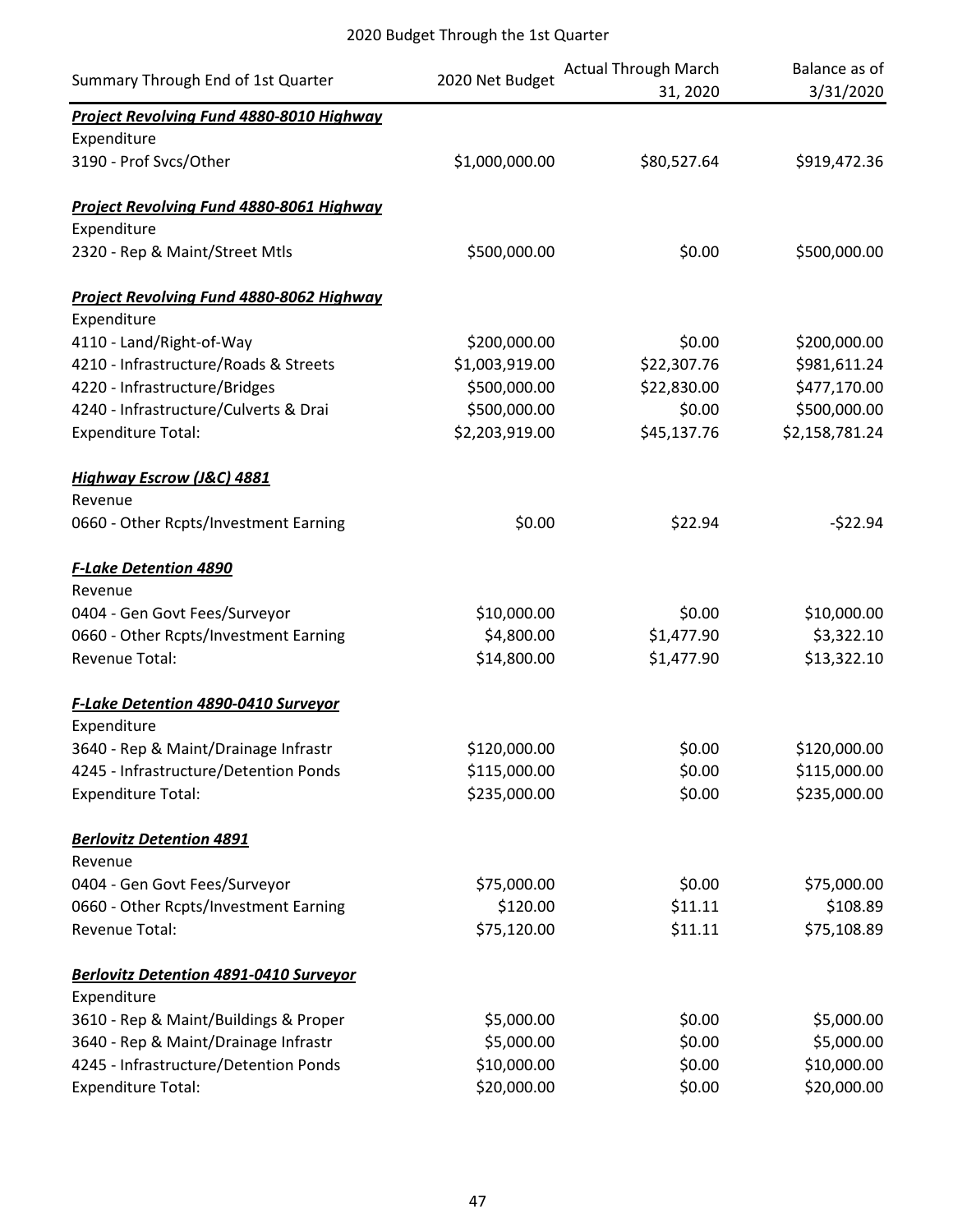| Summary Through End of 1st Quarter     | 2020 Net Budget | <b>Actual Through March</b><br>31, 2020 | Balance as of<br>3/31/2020 |
|----------------------------------------|-----------------|-----------------------------------------|----------------------------|
| Great Lakes 4892                       |                 |                                         |                            |
| Revenue                                |                 |                                         |                            |
| 0660 - Other Rcpts/Investment Earning  | \$9,600.00      | \$2,533.43                              | \$7,066.57                 |
| Great Lakes 4892-0410 Surveyor         |                 |                                         |                            |
| Expenditure                            |                 |                                         |                            |
| 4245 - Infrastructure/Detention Ponds  | \$568,308.00    | \$19,782.75                             | \$548,525.25               |
| <b>Ross Detention 4893</b>             |                 |                                         |                            |
| Revenue                                |                 |                                         |                            |
| 0404 - Gen Govt Fees/Surveyor          | \$15,000.00     | \$0.00                                  | \$15,000.00                |
| 0660 - Other Rcpts/Investment Earning  | \$504.00        | \$137.42                                | \$366.58                   |
| <b>Revenue Total:</b>                  | \$15,504.00     | \$137.42                                | \$15,366.58                |
| Ross Detention 4893-0410 Surveyor      |                 |                                         |                            |
| Expenditure                            |                 |                                         |                            |
| 4245 - Infrastructure/Detention Ponds  | \$6,000.00      | \$0.00                                  | \$6,000.00                 |
| <b>Phase II Stormwater 4897</b>        |                 |                                         |                            |
| Revenue                                |                 |                                         |                            |
| 0302 - Gen Govt Permits/Plan & Zoning  | \$7,500.00      | \$3,000.00                              | \$4,500.00                 |
| 0404 - Gen Govt Fees/Surveyor          | \$40,000.00     | \$5,762.00                              | \$34,238.00                |
| 0660 - Other Rcpts/Investment Earning  | \$19,200.00     | \$5,073.80                              | \$14,126.20                |
| 0670 - Other Rcpts/Misc Sources        | \$50,000.00     | \$31,100.93                             | \$18,899.07                |
| 0730 - Refunds Reimb or Redeposits     | \$0.00          | \$3,037.81                              | $-53,037.81$               |
| <b>Revenue Total:</b>                  | \$116,700.00    | \$47,974.54                             | \$68,725.46                |
| Phase II Stormwater 4897-0410 Surveyor |                 |                                         |                            |
| Expenditure                            |                 |                                         |                            |
| 1110 - Sal & Wages/Full Time           | \$195,133.00    | \$44,969.66                             | \$150,163.34               |
| 1111 - Sal & Wages/Elected Official    | \$24,836.00     | \$5,731.26                              | \$19,104.74                |
| 1130 - Sal & Wages/Part Time           | \$7,500.00      | \$0.00                                  | \$7,500.00                 |
| 1150 - Sal & Wages/Overtime            | \$3,000.00      | \$0.00                                  | \$3,000.00                 |
| 1210 - EE Benefits/Social Security     | \$17,631.00     | \$3,682.55                              | \$13,948.45                |
| 1220 - EE Benefits/PERF Retirement     | \$24,973.00     | \$5,693.95                              | \$19,279.05                |
| 2110 - Office Supplies/General         | \$20,000.00     | \$0.00                                  | \$20,000.00                |
| 2120 - Office Supplies/Forms           | \$10,000.00     | \$0.00                                  | \$10,000.00                |
| 2130 - Office Supplies/Printing        | \$10,000.00     | \$2,216.00                              | \$7,784.00                 |
| 2140 - Office Supplies/Minor Equip     | \$10,000.00     | \$1,903.40                              | \$8,096.60                 |
| 2210 - Oper Supplies/Gasoline & Oil    | \$7,000.00      | \$0.00                                  | \$7,000.00                 |
| 2990 - Other Supplies/Non-specified    | \$20,000.00     | \$538.89                                | \$19,461.11                |
| 3110 - Prof Svcs/Legal                 | \$30,000.00     | \$0.00                                  | \$30,000.00                |
| 3120 - Prof Svcs/Engineer & Architect  | \$50,000.00     | \$0.00                                  | \$50,000.00                |
| 3150 - Prof Svcs/Training              | \$15,000.00     | \$155.00                                | \$14,845.00                |
| 3190 - Prof Svcs/Other                 | \$200,000.00    | \$68,479.08                             | \$131,520.92               |
| 3210 - Comm & Transp/Travel/Training   | \$33,000.00     | \$245.00                                | \$32,755.00                |
| 3230 - Comm & Transp/Postage & Frght   | \$4,000.00      | \$0.00                                  | \$4,000.00                 |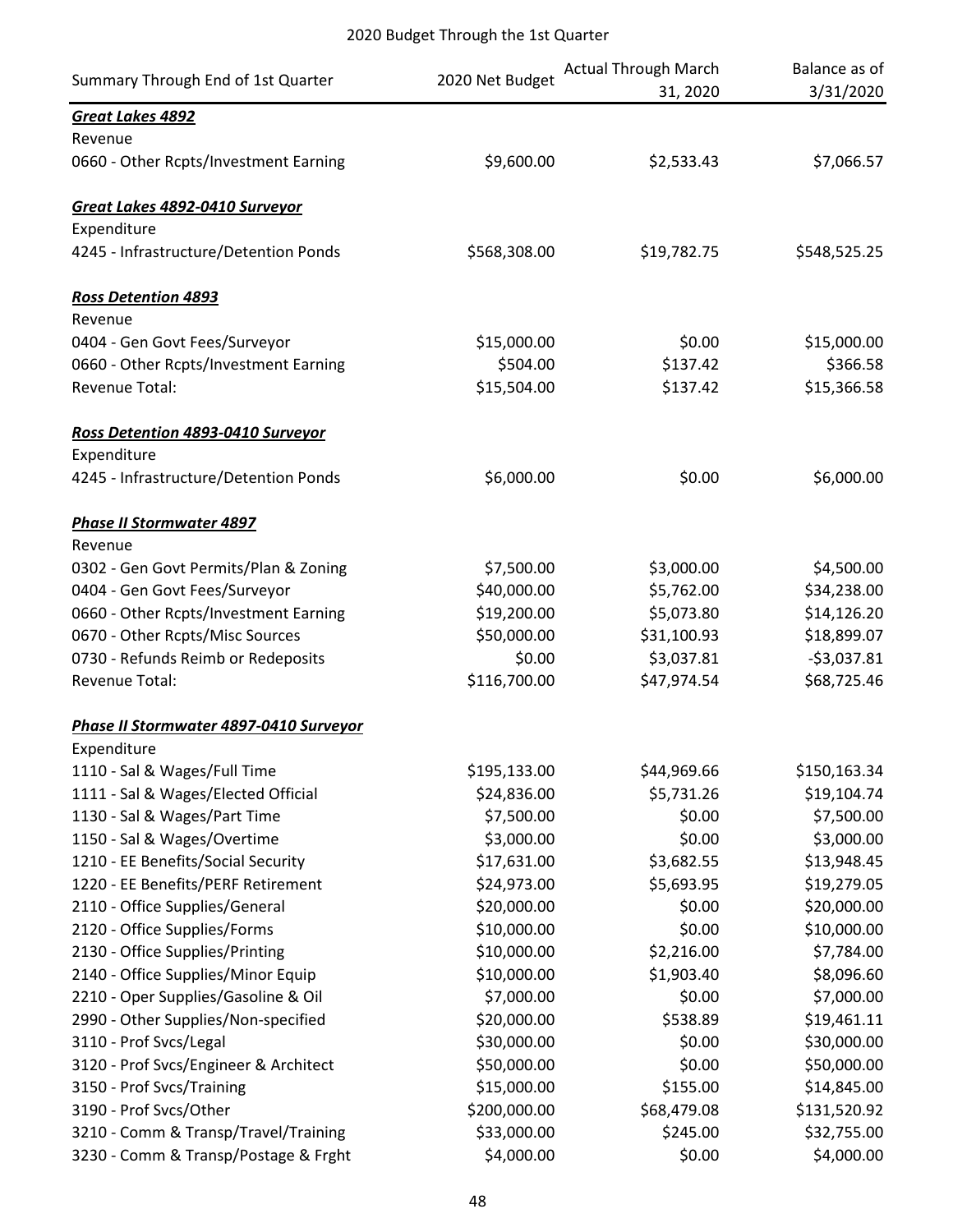|                                                                | 2020 Net Budget | <b>Actual Through March</b> | Balance as of  |
|----------------------------------------------------------------|-----------------|-----------------------------|----------------|
| Summary Through End of 1st Quarter                             |                 | 31, 2020                    | 3/31/2020      |
| 3240 - Comm & Transp/Software                                  | \$10,000.00     | \$0.00                      | \$10,000.00    |
| 3310 - Printing & Advertising/Legal                            | \$13,000.00     | \$0.00                      | \$13,000.00    |
| 3510 - Utility Service/Utilities                               | \$3,500.00      | \$0.00                      | \$3,500.00     |
| 3620 - Rep & Maint/Vehicle & Equip                             | \$3,000.00      | \$81.86                     | \$2,918.14     |
| 3910 - Other Disb/Dues & Subscription                          | \$2,500.00      | \$122.50                    | \$2,377.50     |
| 4590 - Machinery & Equipment/Other                             | \$2,500.00      | \$0.00                      | \$2,500.00     |
| <b>Expenditure Total:</b>                                      | \$716,573.00    | \$133,819.15                | \$582,753.85   |
| Phase II Stormwater 4897-9410 Employee Benefits                |                 |                             |                |
| Expenditure                                                    |                 |                             |                |
| 1230 - EE Benefits/Health                                      | \$61,586.00     | \$11,597.34                 | \$49,988.66    |
| 1231 - EE Benefits/LTD                                         | \$1,022.00      | \$200.10                    | \$821.90       |
| 1232 - EE Benefits/Life                                        | \$575.00        | \$101.76                    | \$473.24       |
| <b>Expenditure Total:</b>                                      | \$63,183.00     | \$11,899.20                 | \$51,283.80    |
| <b>Drain Reconstruction Assistance 4935</b>                    |                 |                             |                |
| Expenditure                                                    |                 |                             |                |
| 6100 - Interfund Transfers/Transfer O                          | \$0.00          | \$157,578.18                | $-$157,578.18$ |
| <b>TEMA Hazard Warning Fund 4940</b>                           |                 |                             |                |
| Revenue                                                        |                 |                             |                |
| 0761 - Interfund Trnsfers/Transfer In                          | \$0.00          | \$40,000.00                 | $-$40,000.00$  |
| <b>TEMA Hazard Warning Fund 4940-5210 Emergency Management</b> |                 |                             |                |
| Expenditure                                                    |                 |                             |                |
| 4530 - Machinery & Equipment/Safety                            | \$70,050.00     | \$0.00                      | \$70,050.00    |
| <b>Expenditure Total:</b>                                      | \$70,050.00     | \$0.00                      | \$70,050.00    |
| <b>Firearms Range Support 4956</b>                             |                 |                             |                |
| Revenue                                                        |                 |                             |                |
| 0761 - Interfund Trnsfers/Transfer In                          | \$0.00          | \$25,000.00                 | $-$25,000.00$  |
| <b>Card Rebate 4973</b>                                        |                 |                             |                |
| Revenue                                                        |                 |                             |                |
| 0730 - Refunds Reimb or Redeposits                             | \$0.00          | \$1,701.04                  | $-$1,701.04$   |
| 0761 - Interfund Trnsfers/Transfer In                          | \$0.00          | \$117,764.99                | $-$117,764.99$ |
| <b>Revenue Total:</b>                                          | \$0.00          | \$119,466.03                | $-$119,466.03$ |
| <b>Card Rebate 4973-0210 Treasurer</b>                         |                 |                             |                |
| Expenditure                                                    |                 |                             |                |
| 3190 - Prof Svcs/Other                                         | \$0.00          | \$149,076.46                | $-$149,076.46$ |
| <b>Francis Powers Trust 5950</b>                               |                 |                             |                |
| Revenue                                                        |                 |                             |                |
| 0660 - Other Rcpts/Investment Earning                          | \$0.00          | \$478.86                    | $-5478.86$     |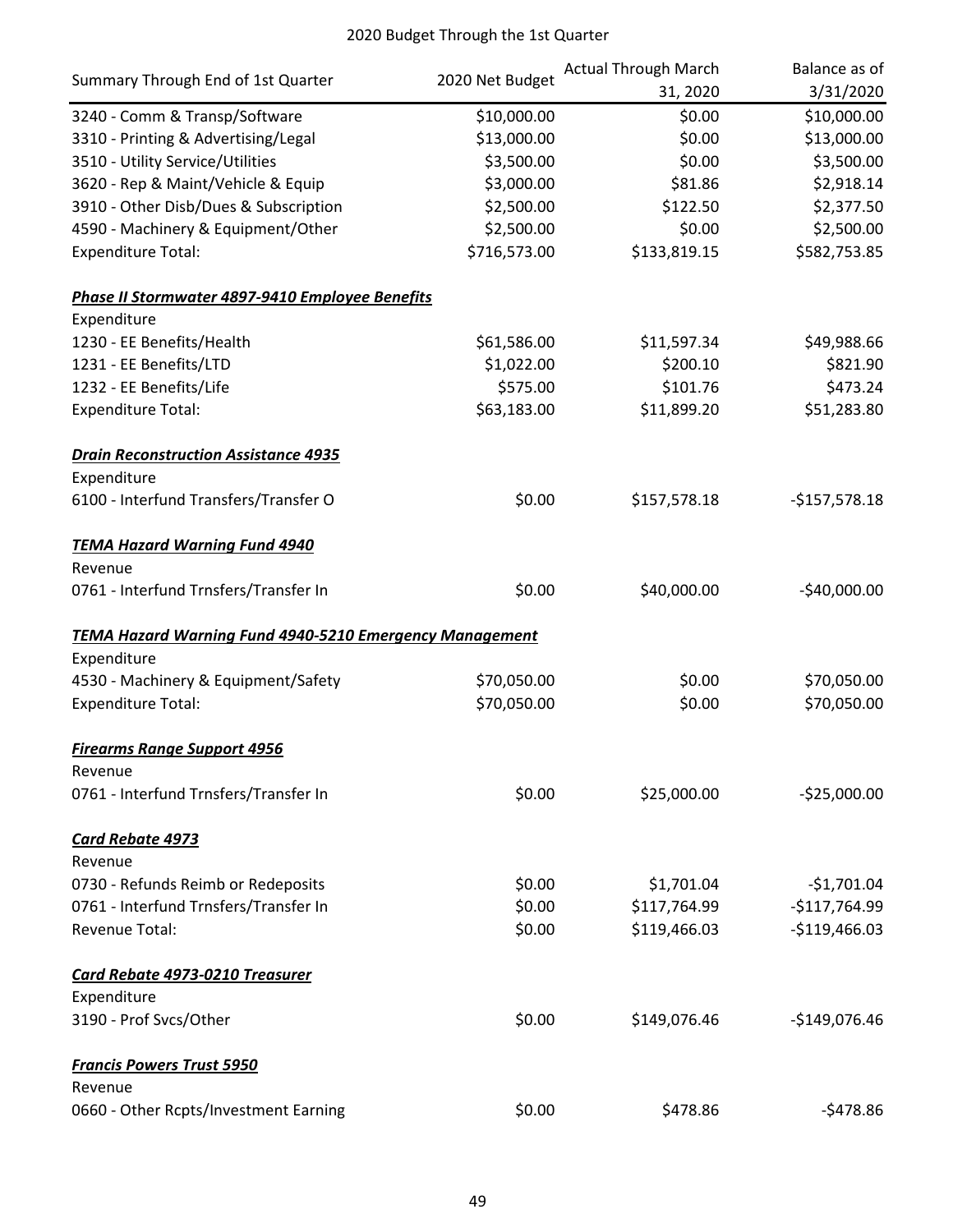|                                                             | 2020 Net Budget | <b>Actual Through March</b> | Balance as of  |
|-------------------------------------------------------------|-----------------|-----------------------------|----------------|
| Summary Through End of 1st Quarter                          |                 | 31, 2020                    | 3/31/2020      |
| Francis Powers Trust 5950-3610 Cary Home                    |                 |                             |                |
| Expenditure                                                 |                 |                             |                |
| 3190 - Prof Svcs/Other                                      | \$0.00          | \$272.00                    | $-5272.00$     |
| <b>Battle Ground Fence 5980</b>                             |                 |                             |                |
| Revenue                                                     |                 |                             |                |
| 0660 - Other Rcpts/Investment Earning                       | \$312.00        | \$93.45                     | \$218.55       |
| <b>Battle Ground Fence 5980-4310 Parks &amp; Recreation</b> |                 |                             |                |
| Expenditure                                                 |                 |                             |                |
| 3190 - Prof Svcs/Other                                      | \$10,000.00     | \$5,750.00                  | \$4,250.00     |
| <b>Park Tax Collections 5984</b>                            |                 |                             |                |
| Revenue                                                     |                 |                             |                |
| 0125 - Other Taxes/Innkeepers                               | \$0.00          | \$138.00                    | $-$138.00$     |
| Park Tax Collections 5984-4310 Parks Department             |                 |                             |                |
| Expenditure                                                 |                 |                             |                |
| 3190 - Prof Svcs/Other                                      | \$0.00          | \$151.88                    | $-5151.88$     |
| Settlement 6000                                             |                 |                             |                |
| Revenue                                                     |                 |                             |                |
| 0807 - Settlement/Local Certified Col                       | \$0.00          | \$635.10                    | $-5635.10$     |
| 0808 - Settlement/Treasurer Other Col                       | \$0.00          | \$252.36                    | $-5252.36$     |
| Revenue Total:                                              | \$0.00          | \$887.46                    | $-$887.46$     |
| Settlement 6000-0210 Treasurer                              |                 |                             |                |
| Expenditure                                                 |                 |                             |                |
| 8008 - Settlement/Treasurer Other Dis                       | \$0.00          | \$288.07                    | $-5288.07$     |
| <b>Expenditure Total:</b>                                   | \$0.00          | \$288.07                    | $-5288.07$     |
| Wheel Tax 6021                                              |                 |                             |                |
| Revenue                                                     |                 |                             |                |
| 0806 - Settlement/State Certified Col                       | \$0.00          | \$119,176.11                | $-5119,176.11$ |
| Wheel Tax 6021-0210 Auditor Settlement                      |                 |                             |                |
| Expenditure                                                 |                 |                             |                |
| 8006 - Settlement/State Disbursements                       | \$0.00          | \$60,273.27                 | $-$60,273.27$  |
| <b>Sur Tax 6022</b>                                         |                 |                             |                |
| Revenue                                                     |                 |                             |                |
| 0806 - Settlement/State Certified Col                       | \$0.00          | \$723,305.40                | $-5723,305.40$ |
| <b>Sur Tax 6022-0120 Audior Settlement</b>                  |                 |                             |                |
| Expenditure                                                 |                 |                             |                |
| 8006 - Settlement/State Disbursements                       | \$0.00          | \$580,956.52                | -\$580,956.52  |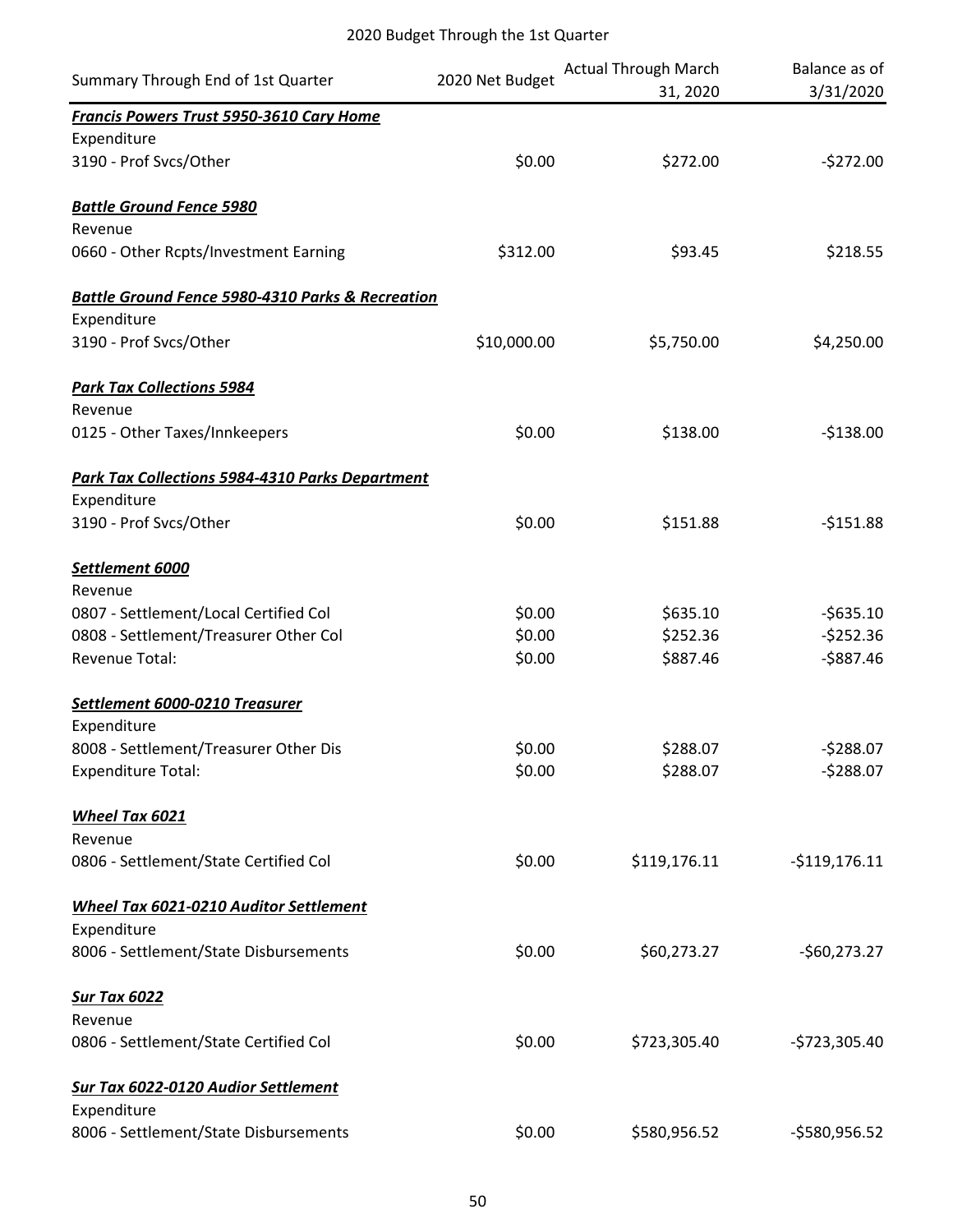| Summary Through End of 1st Quarter                             | 2020 Net Budget | <b>Actual Through March</b><br>31, 2020 | Balance as of<br>3/31/2020 |
|----------------------------------------------------------------|-----------------|-----------------------------------------|----------------------------|
| <b>CVET 6023</b>                                               |                 |                                         |                            |
| Revenue                                                        |                 |                                         |                            |
| 0802 - Settlement/Income                                       | \$0.00          | \$1,618,796.01                          | $-51,618,796.01$           |
| <b>State Fines &amp; Forfeitures 7101</b>                      |                 |                                         |                            |
| Revenue                                                        |                 |                                         |                            |
| 0807 - Settlement/Local Certified Col                          | \$0.00          | \$11,346.93                             | $-$11,346.93$              |
| <b>Infraction Judgments 7102</b>                               |                 |                                         |                            |
| Revenue                                                        |                 |                                         |                            |
| 0807 - Settlement/Local Certified Col                          | \$0.00          | \$69,872.37                             | $-569,872.37$              |
| <b>Special Death Benefits 7104</b>                             |                 |                                         |                            |
| Revenue                                                        |                 |                                         |                            |
| 0807 - Settlement/Local Certified Col                          | \$0.00          | \$4,545.00                              | $-54,545.00$               |
| <b>Conorner's Continuing Educaiton 7106</b>                    |                 |                                         |                            |
| Revenue                                                        |                 |                                         |                            |
| 0807 - Settlement/Local Certified Col                          | \$0.00          | \$3,363.75                              | $-53,363.75$               |
| <b>Mortgage Recording Fee 7108</b>                             |                 |                                         |                            |
| Revenue                                                        |                 |                                         |                            |
| 0807 - Settlement/Local Certified Col                          | \$0.00          | \$3,902.50                              | $-53,902.50$               |
| <b>Education Plate Fee 7301</b>                                |                 |                                         |                            |
| Revenue                                                        |                 |                                         |                            |
| 0806 - Settlement/State Certified Col                          | \$0.00          | \$600.00                                | $-$600.00$                 |
| <b>Education Plate Fee 7301-0120 Auditor Settlement</b>        |                 |                                         |                            |
| Expenditure                                                    |                 |                                         |                            |
| 8006 - Settlement/State Disbursements                          | \$0.00          | \$431.25                                | $-5431.25$                 |
| <b>Innkeepers Tax Collecitons 7304</b>                         |                 |                                         |                            |
| Revenue                                                        |                 |                                         |                            |
| 0660 - Other Rcpts/Investment Earning                          | \$0.00          | \$901.77                                | $-5901.77$                 |
| 0807 - Settlement/Local Certified Col                          | \$0.00          | \$620,805.91                            | $-5620,805.91$             |
| <b>Revenue Total:</b>                                          | \$0.00          | \$621,707.68                            | $-5621,707.68$             |
| <b>Innkeepers Tax Collecitons 7304-0120 Auditor Settlement</b> |                 |                                         |                            |
| Expenditure                                                    |                 |                                         |                            |
| 8007 - Settlement/Local Disbursements                          | \$0.00          | \$121,723.19                            | $-$121,723.19$             |
| <b>LIT Certified Shares 7330</b>                               |                 |                                         |                            |
| Revenue                                                        |                 |                                         |                            |
| 0802 - Settlement/Income                                       | \$0.00          | \$6,412,084.26                          | $-56,412,084.26$           |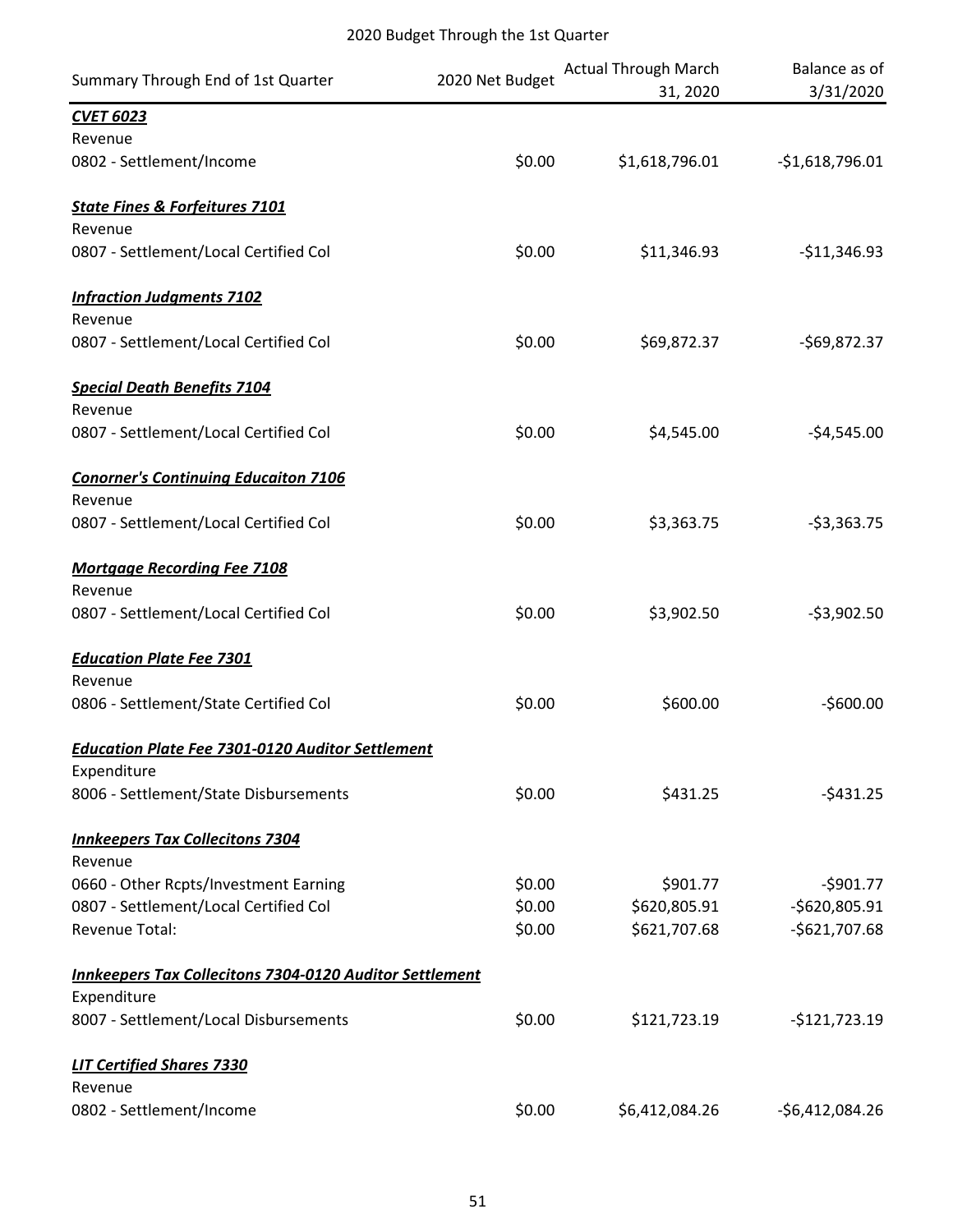| Summary Through End of 1st Quarter                       | 2020 Net Budget | <b>Actual Through March</b><br>31, 2020 | Balance as of<br>3/31/2020 |
|----------------------------------------------------------|-----------------|-----------------------------------------|----------------------------|
| <b>LIT Certified Shares 7330-0120 Auditor Settlement</b> |                 |                                         |                            |
| Expenditure                                              |                 |                                         |                            |
| 8002 - Settlement/Income                                 | \$0.00          | \$6,412,084.26                          | $-56,412,084.26$           |
| <b>LIT Public Safety 7331</b>                            |                 |                                         |                            |
| Revenue                                                  |                 |                                         |                            |
| 0802 - Settlement/Income                                 | \$0.00          | \$2,065,083.51                          | $-52,065,083.51$           |
| LIT Public Safety 7331-0120 Auditor Settlement           |                 |                                         |                            |
| Expenditure                                              |                 |                                         |                            |
| 8002 - Settlement/Income                                 | \$0.00          | \$2,065,083.51                          | $-52,065,083.51$           |
| LIT Economic Development 7332                            |                 |                                         |                            |
| Revenue                                                  |                 |                                         |                            |
| 0802 - Settlement/Income                                 | \$0.00          | \$4,589,074.50                          | $-54,589,074.50$           |
| LIT Economic Development 7332-0120 Auditor Settlement    |                 |                                         |                            |
| Expenditure                                              |                 |                                         |                            |
| 8002 - Settlement/Income                                 | \$0.00          | \$4,589,074.50                          | $-54,589,074.50$           |
| <b>Stop Arm Violation Enforcement 8154</b>               |                 |                                         |                            |
| Revenue                                                  |                 |                                         |                            |
| 0281 - Publ Safety/Federal                               | \$7,869.82      | \$0.00                                  | \$7,869.82                 |
| <b>Stop Arm Violation Enforcement 8154-5410 Sheriff</b>  |                 |                                         |                            |
| Expenditure                                              |                 |                                         |                            |
| 1150 - Sal & Wages/Overtime                              | \$7,869.82      | \$0.00                                  | \$7,869.82                 |
| <b>ICAC Task Force 8198</b>                              |                 |                                         |                            |
| Revenue                                                  |                 |                                         |                            |
| 0281 - Publ Safety/Federal                               | \$10,000.00     | \$0.00                                  | \$10,000.00                |
| ICAC Task Force 8198-5910 Prosecutor                     |                 |                                         |                            |
| Expenditure                                              |                 |                                         |                            |
| 2140 - Office Supplies/Minor Equip                       | \$2,000.00      | \$277.00                                | \$1,723.00                 |
| 3210 - Comm & Transp/Travel/Training                     | \$8,000.00      | \$0.00                                  | \$8,000.00                 |
| <b>Expenditure Total:</b>                                | \$10,000.00     | \$277.00                                | \$9,723.00                 |
| <b>Prosecutor ICJI HTCU 8271</b>                         |                 |                                         |                            |
| Revenue                                                  |                 |                                         |                            |
| 0281 - Publ Safety/Federal                               | \$158,115.47    | \$53,451.24                             | \$104,664.23               |
| Prosecutor ICJI HTCU 8271-5910                           |                 |                                         |                            |
| Expenditure                                              |                 |                                         |                            |
| 1110 - Sal & Wages/Full Time                             | \$699.74        | \$304.03                                | \$395.71                   |
| 1150 - Sal & Wages/Overtime                              | \$2,986.88      | \$9.64                                  | \$2,977.24                 |
| 1210 - EE Benefits/Social Security                       | \$480.95        | \$12.08                                 | \$468.87                   |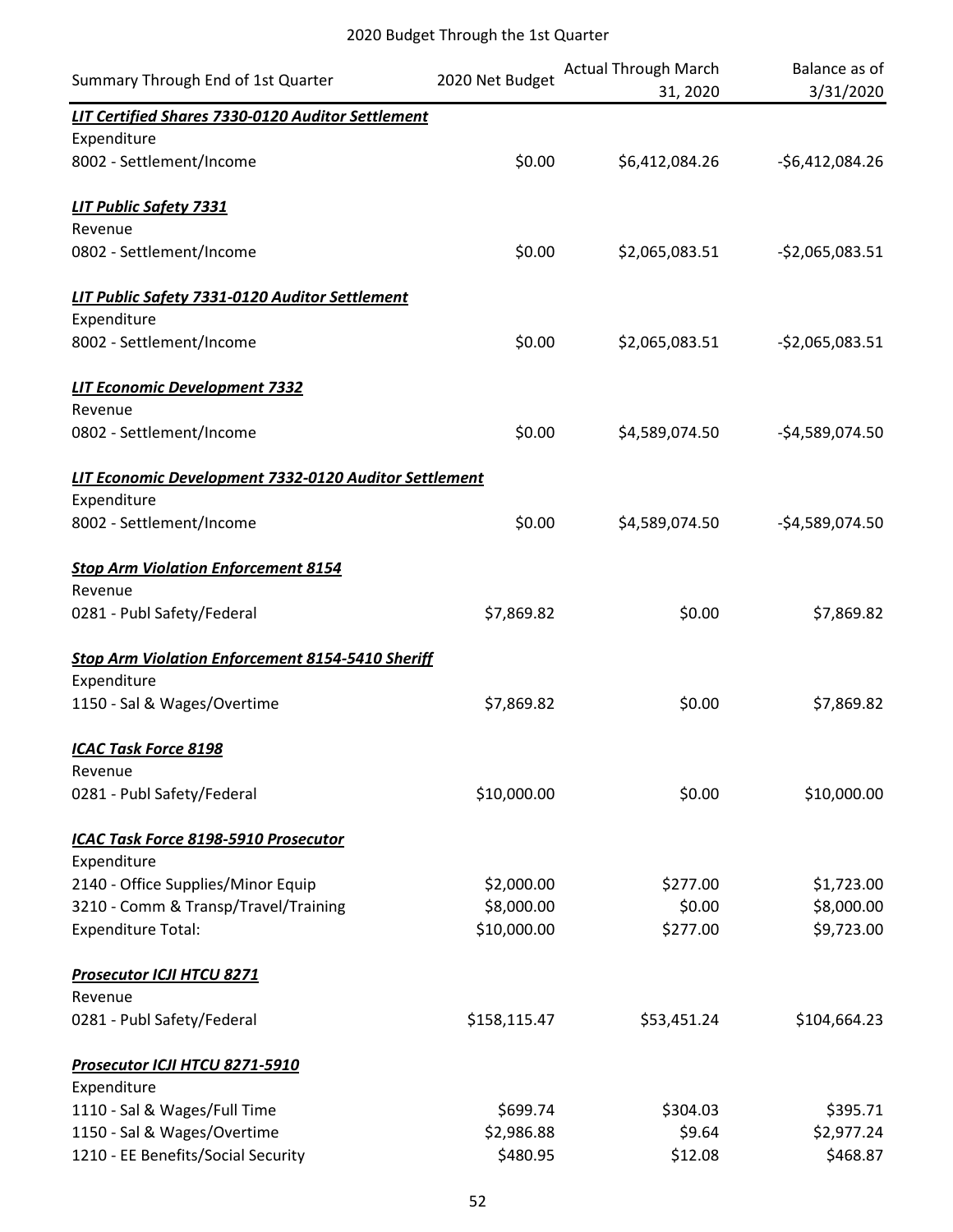|                                                  | 2020 Net Budget | <b>Actual Through March</b> | Balance as of |
|--------------------------------------------------|-----------------|-----------------------------|---------------|
| Summary Through End of 1st Quarter               |                 | 31, 2020                    | 3/31/2020     |
| 1220 - EE Benefits/PERF Retirement               | \$413.37        | \$105.77                    | \$307.60      |
| 2110 - Office Supplies/General                   | \$2,939.00      | \$0.00                      | \$2,939.00    |
| 3210 - Comm & Transp/Travel/Training             | \$80,249.00     | \$14,345.00                 | \$65,904.00   |
| 3240 - Comm & Transp/Software                    | \$2,311.00      | \$0.00                      | \$2,311.00    |
| 4510 - Machinery & Equipment/General             | \$52,213.12     | \$25,838.52                 | \$26,374.60   |
| <b>Expenditure Total:</b>                        | \$142,293.06    | \$40,615.04                 | \$101,678.02  |
| Prosecutor ICJI HTCU 8271-9410 Employee Benefits |                 |                             |               |
| Expenditure                                      |                 |                             |               |
| 1230 - EE Benefits/Health                        | \$721.40        | \$0.00                      | \$721.40      |
| 1231 - EE Benefits/LTD                           | \$50.42         | \$4.10                      | \$46.32       |
| 1232 - EE Benefits/Life                          | \$30.12         | \$0.00                      | \$30.12       |
| 1910 - Other Personal Services/WC                | \$601.00        | \$0.00                      | \$601.00      |
| <b>Expenditure Total:</b>                        | \$1,402.94      | \$4.10                      | \$1,398.84    |
| Prosecutor ICJI VOCA 8272                        |                 |                             |               |
| Revenue                                          |                 |                             |               |
| 0281 - Publ Safety/Federal                       | \$257,940.07    | \$37,865.35                 | \$220,074.72  |
| Prosecutor ICJI VOCA 8272-5910 Prosecutor        |                 |                             |               |
| Expenditure                                      |                 |                             |               |
| 1110 - Sal & Wages/Full Time                     | \$71,800.00     | \$20,631.48                 | \$51,168.52   |
| 1130 - Sal & Wages/Part Time                     | \$12,090.00     | \$3,397.50                  | \$8,692.50    |
| 1210 - EE Benefits/Social Security               | \$6,808.51      | \$1,756.86                  | \$5,051.65    |
| 1220 - EE Benefits/PERF Retirement               | \$8,041.53      | \$2,310.72                  | \$5,730.81    |
| 2120 - Office Supplies/Forms                     | \$1,396.90      | \$0.00                      | \$1,396.90    |
| 2140 - Office Supplies/Minor Equip               | \$3,320.00      | \$2,393.08                  | \$926.92      |
| 3140 - Prof Svcs/Counselng Consults              | \$50,020.00     | \$1,965.00                  | \$48,055.00   |
| 3710 - Rentals & Leases/Bldgs & Prop             | \$500.00        | \$0.00                      | \$500.00      |
| <b>Expenditure Total:</b>                        | \$153,976.94    | \$32,454.64                 | \$121,522.30  |
| Prosecutor ICJI VOCA 8272-9410 Employee Benefits |                 |                             |               |
| Expenditure                                      |                 |                             |               |
| 1230 - EE Benefits/Health                        | \$66,097.78     | \$6,176.88                  | \$59,920.90   |
| <b>TEMA LEPC HMEP 8431</b>                       |                 |                             |               |
| Revenue                                          |                 |                             |               |
| 0281 - Publ Safety/Federal                       | \$15,000.00     | \$0.00                      | \$15,000.00   |
| <u>TEMA LEPC HMEP 8431-5210</u>                  |                 |                             |               |
| Expenditure                                      |                 |                             |               |
| 3210 - Comm & Transp/Travel/Training             | \$15,000.00     | \$0.00                      | \$15,000.00   |
| <b>TEMA SHSP Hazmat TPQ 8438</b>                 |                 |                             |               |
| Revenue                                          |                 |                             |               |
| 0281 - Publ Safety/Federal                       | \$13,500.00     | \$13,500.00                 | \$0.00        |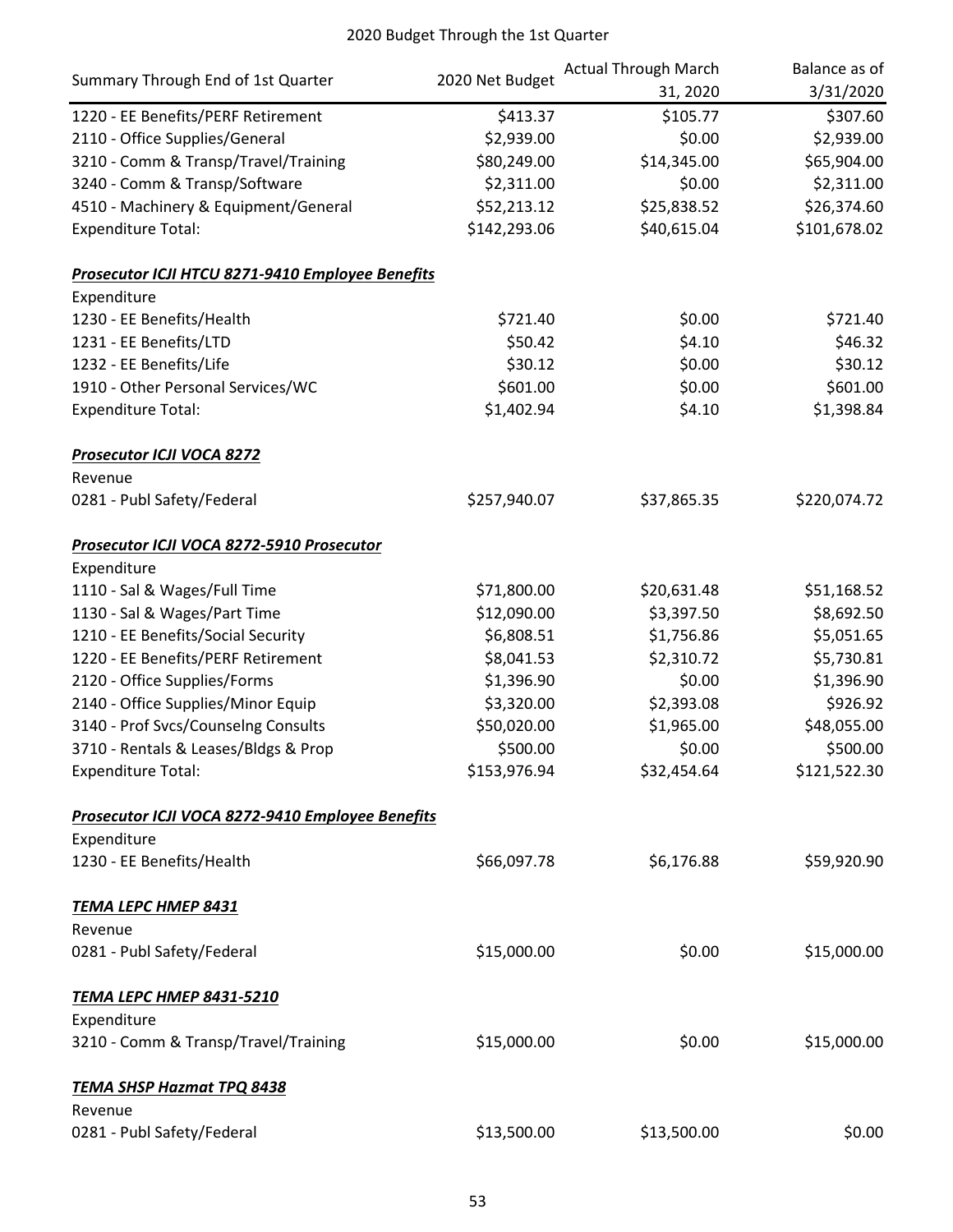| Summary Through End of 1st Quarter                      | 2020 Net Budget | <b>Actual Through March</b><br>31, 2020 | Balance as of<br>3/31/2020 |
|---------------------------------------------------------|-----------------|-----------------------------------------|----------------------------|
| <b>STD Prevention Grant 8463</b>                        |                 |                                         |                            |
| Revenue                                                 |                 |                                         |                            |
| 0282 - Hith & Wifr/Federal                              | \$66,517.01     | \$13,851.42                             | \$52,665.59                |
| STD Prevention Grant 8463-9010 Health Dept              |                 |                                         |                            |
| Expenditure                                             |                 |                                         |                            |
| 1110 - Sal & Wages/Full Time                            | \$12,818.34     | \$11,151.01                             | \$1,667.33                 |
| 1130 - Sal & Wages/Part Time                            | \$3,781.50      | \$3,262.00                              | \$519.50                   |
| 1210 - EE Benefits/Social Security                      | \$1,232.92      | \$1,051.83                              | \$181.09                   |
| 1220 - EE Benefits/PERF Retirement                      | \$1,639.48      | \$1,248.94                              | \$390.54                   |
| 2110 - Office Supplies/General                          | \$4,118.45      | \$0.00                                  | \$4,118.45                 |
| 2220 - Oper Supplies/Inst'l or Med                      | \$7,132.96      | \$377.32                                | \$6,755.64                 |
| 3190 - Prof Svcs/Other                                  | \$8,289.15      | \$4,629.32                              | \$3,659.83                 |
| 3210 - Comm & Transp/Travel/Training                    | \$1,521.76      | \$0.00                                  | \$1,521.76                 |
| <b>Expenditure Total:</b>                               | \$40,534.56     | \$21,720.42                             | \$18,814.14                |
| <b>STD Prevention Grant 8463-9410 Employee Benefits</b> |                 |                                         |                            |
| Expenditure                                             |                 |                                         |                            |
| 1230 - EE Benefits/Health                               | \$14,693.20     | \$2,008.20                              | \$12,685.00                |
| 1231 - EE Benefits/LTD                                  | \$128.24        | \$40.62                                 | \$87.62                    |
| 1232 - EE Benefits/Life                                 | \$45.16         | \$27.36                                 | \$17.80                    |
| 1910 - Other Personal Services/WC                       | \$200.00        | \$0.00                                  | \$200.00                   |
| <b>Expenditure Total:</b>                               | \$15,066.60     | \$2,076.18                              | \$12,990.42                |
| <b>Immunization Grant 8464</b>                          |                 |                                         |                            |
| Revenue                                                 |                 |                                         |                            |
| 0282 - Hlth & Wlfr/Federal                              | \$32,656.94     | \$9,478.62                              | \$23,178.32                |
| <b>Immunization Grant 8464-9010 Health Dept</b>         |                 |                                         |                            |
| Expenditure                                             |                 |                                         |                            |
| 1130 - Sal & Wages/Part Time                            | \$9,282.00      | \$1,962.00                              | \$7,320.00                 |
| 1210 - EE Benefits/Social Security                      | \$710.02        | \$150.09                                | \$559.93                   |
| 2110 - Office Supplies/General                          | \$1,902.64      | \$0.00                                  | \$1,902.64                 |
| 2220 - Oper Supplies/Inst'l or Med                      | \$710.96        | \$706.74                                | \$4.22                     |
| 3190 - Prof Svcs/Other                                  | \$16,991.00     | \$7,394.00                              | \$9,597.00                 |
| 3210 - Comm & Transp/Travel/Training                    | \$130.02        | \$0.00                                  | \$130.02                   |
| <b>Expenditure Total:</b>                               | \$29,726.64     | \$10,212.83                             | \$19,513.81                |
| <b>HPP &amp; PHEP Base Grant 8476</b>                   |                 |                                         |                            |
| Revenue                                                 |                 |                                         |                            |
| 0282 - Hith & Wifr/Federal                              | \$24,215.45     | \$1,540.39                              | \$22,675.06                |
| <b>HPP &amp; PHEP Base Grant 8476-9010 Health Dept</b>  |                 |                                         |                            |
| Expenditure                                             |                 |                                         |                            |
| 2110 - Office Supplies/General                          | \$268.00        | \$0.00                                  | \$268.00                   |
| 2140 - Office Supplies/Minor Equip                      | \$7,767.00      | \$0.00                                  | \$7,767.00                 |
| 2220 - Oper Supplies/Inst'l or Med                      | \$13,826.01     | \$1,431.03                              | \$12,394.98                |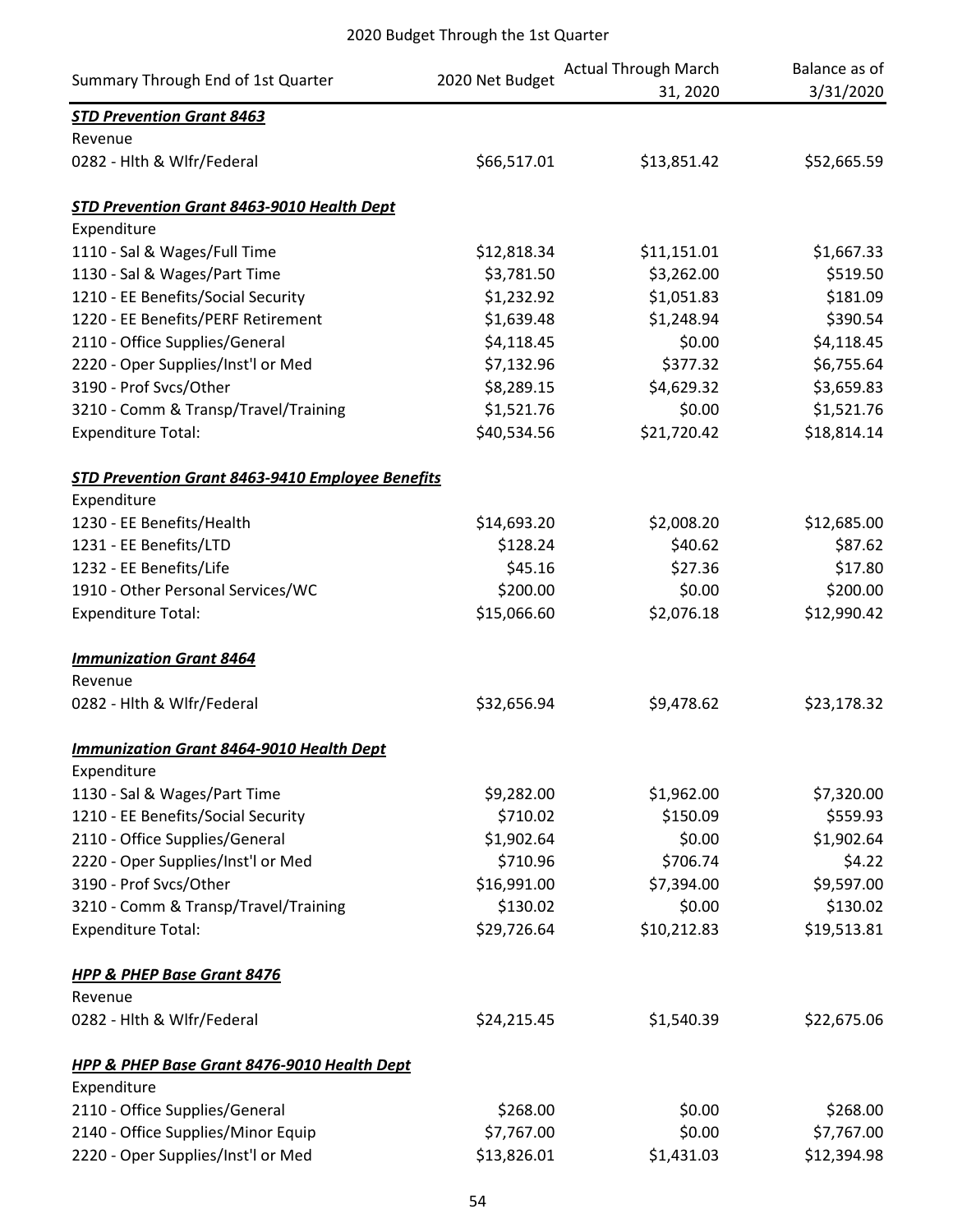| Summary Through End of 1st Quarter                         |                 | <b>Actual Through March</b> | Balance as of |  |
|------------------------------------------------------------|-----------------|-----------------------------|---------------|--|
|                                                            | 2020 Net Budget | 31, 2020                    | 3/31/2020     |  |
| 2340 - Rep & Maint/Minor Equipment                         | \$392.00        | \$0.00                      | \$392.00      |  |
| 3210 - Comm & Transp/Travel/Training                       | \$939.01        | \$612.29                    | \$326.72      |  |
| 3510 - Utility Service/Utilities                           | \$840.00        | \$80.73                     | \$759.27      |  |
| <b>Expenditure Total:</b>                                  | \$24,032.02     | \$2,124.05                  | \$21,907.97   |  |
| <b>HIV Prevention Health Program 8482</b>                  |                 |                             |               |  |
| Revenue                                                    |                 |                             |               |  |
| 0282 - Hith & Wifr/Federal                                 | \$37,029.75     | \$1,800.76                  | \$35,228.99   |  |
| <b>HIV Prevention Health Program 8482-9010 Health Dept</b> |                 |                             |               |  |
| Expenditure                                                |                 |                             |               |  |
| 1130 - Sal & Wages/Part Time                               | \$22,537.00     | \$2,283.00                  | \$20,254.00   |  |
| 1210 - EE Benefits/Social Security                         | \$1,956.97      | \$174.65                    | \$1,782.32    |  |
| 2110 - Office Supplies/General                             | \$3,000.00      | \$0.00                      | \$3,000.00    |  |
| 3190 - Prof Svcs/Other                                     | \$2,820.00      | \$0.00                      | \$2,820.00    |  |
| 3210 - Comm & Transp/Travel/Training                       | \$4,668.81      | \$100.00                    | \$4,568.81    |  |
| <b>Expenditure Total:</b>                                  | \$34,982.78     | \$2,557.65                  | \$32,425.13   |  |
| HIV Prevention Health Program 8482-9410 Employee Benefits  |                 |                             |               |  |
| Expenditure                                                |                 |                             |               |  |
| 1910 - Other Personal Services/WC                          | \$104.00        | \$0.00                      | \$104.00      |  |
| <b>Quick Response Team 8483</b>                            |                 |                             |               |  |
| Revenue                                                    |                 |                             |               |  |
| 0282 - Hlth & Wlfr/Federal                                 | \$5,121.73      | \$5,121.73                  | \$0.00        |  |
| Quick Response Team 8483-9010 Health Dept                  |                 |                             |               |  |
| Expenditure                                                |                 |                             |               |  |
| 2110 - Office Supplies/General                             | \$1,812.64      | \$0.00                      | \$1,812.64    |  |
| 2250 - Oper Supplies/Food                                  | \$0.26          | \$0.00                      | \$0.26        |  |
| 3145 - Prof Svcs/Hlth & Med Prof                           | \$66.08         | \$0.00                      | \$66.08       |  |
| 3210 - Comm & Transp/Travel/Training                       | \$2,000.00      | \$0.00                      | \$2,000.00    |  |
| <b>Expenditure Total:</b>                                  | \$3,878.98      | \$0.00                      | \$3,878.98    |  |
| CASA ICJI VOCA 8507                                        |                 |                             |               |  |
| Revenue                                                    |                 |                             |               |  |
| 0282 - Hlth & Wlfr/Federal                                 | \$179,532.10    | \$42,003.96                 | \$137,528.14  |  |
| <b>CASA ICJI VOCA 8507-7310</b>                            |                 |                             |               |  |
| Expenditure                                                |                 |                             |               |  |
| 1110 - Sal & Wages/Full Time                               | \$113,481.35    | \$32,911.80                 | \$80,569.55   |  |
| 1210 - EE Benefits/Social Security                         | \$9,062.24      | \$2,384.35                  | \$6,677.89    |  |
| 1220 - EE Benefits/PERF Retirement                         | \$12,710.38     | \$3,686.16                  | \$9,024.22    |  |
| <b>Expenditure Total:</b>                                  | \$135,253.97    | \$38,982.31                 | \$96,271.66   |  |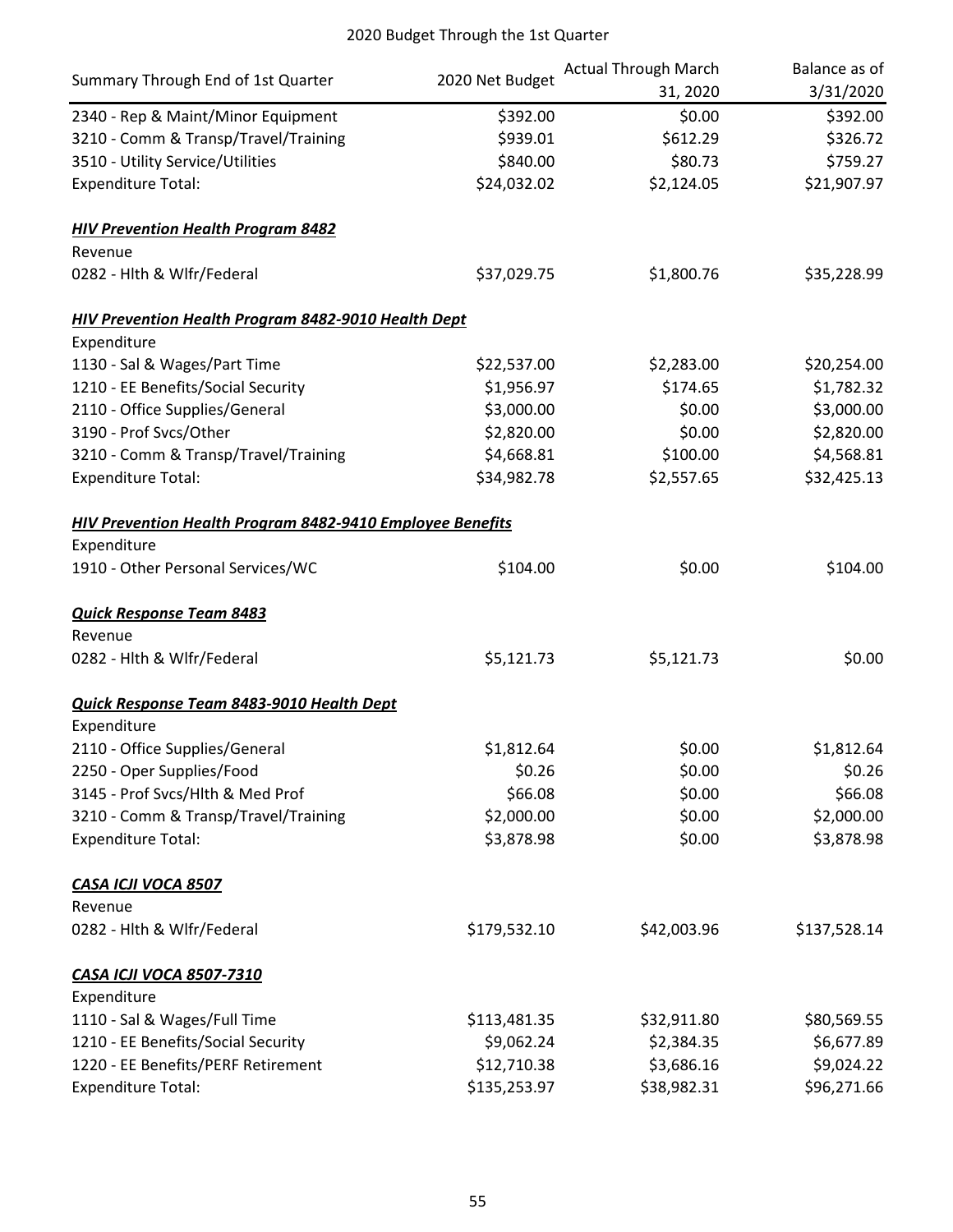|                                                                           |                 | <b>Actual Through March</b> | Balance as of |
|---------------------------------------------------------------------------|-----------------|-----------------------------|---------------|
| Summary Through End of 1st Quarter                                        | 2020 Net Budget | 31, 2020                    | 3/31/2020     |
| <b>Superior Court 3 NCIFCJ 8637</b>                                       |                 |                             |               |
| Revenue                                                                   |                 |                             |               |
| 0282 - Hlth & Wlfr/Federal                                                | \$0.16          | \$0.00                      | \$0.16        |
| <b>Superior Court 3 NCIFCJ 8637-7203</b>                                  |                 |                             |               |
| Expenditure                                                               |                 |                             |               |
| 3210 - Comm & Transp/Travel/Training                                      | \$0.16          | \$1,482.56                  | $-$1,482.40$  |
| <b>JPAR Grant 8653-5510 Community Corrections</b>                         |                 |                             |               |
| Expenditure                                                               |                 |                             |               |
| 2990 - Other Supplies/Non-specified                                       | \$15,000.00     | \$0.00                      | \$15,000.00   |
| 3140 - Prof Svcs/Counselng Consults                                       | \$40,000.00     | \$0.00                      | \$40,000.00   |
| 3190 - Prof Svcs/Other                                                    | \$2,500.00      | \$0.00                      | \$2,500.00    |
| 3210 - Comm & Transp/Travel/Training                                      | \$2,500.00      | \$0.00                      | \$2,500.00    |
| <b>Expenditure Total:</b>                                                 | \$60,000.00     | \$0.00                      | \$60,000.00   |
| <b>Comprehensive Opioid Abuse Program 8665</b>                            |                 |                             |               |
| Revenue                                                                   |                 |                             |               |
| 0282 - Hlth & Wlfr/Federal                                                | \$277,703.00    | \$0.00                      | \$277,703.00  |
| <b>Comprehensive Opioid Abuse Program 8665-5510 Community Corrections</b> |                 |                             |               |
| Expenditure                                                               |                 |                             |               |
| 1110 - Sal & Wages/Full Time                                              | \$74,547.38     | \$24,068.52                 | \$50,478.86   |
| 1210 - EE Benefits/Social Security                                        | \$5,795.07      | \$1,764.80                  | \$4,030.27    |
| 1220 - EE Benefits/PERF Retirement                                        | \$8,349.84      | \$2,695.68                  | \$5,654.16    |
| 2110 - Office Supplies/General                                            | \$4,248.19      | \$30.85                     | \$4,217.34    |
| 2140 - Office Supplies/Minor Equip                                        | \$268.36        | \$0.00                      | \$268.36      |
| 3140 - Prof Svcs/Counselng Consults                                       | \$36,920.00     | \$2,300.00                  | \$34,620.00   |
| 3145 - Prof Svcs/Hlth & Med Prof                                          | \$12,000.00     | \$0.00                      | \$12,000.00   |
| 3150 - Prof Svcs/Training                                                 | \$3,106.00      | \$851.60                    | \$2,254.40    |
| 3190 - Prof Svcs/Other                                                    | \$36,123.00     | \$0.00                      | \$36,123.00   |
| 3210 - Comm & Transp/Travel/Training                                      | \$3,220.77      | \$851.60                    | \$2,369.17    |
| 3320 - Printing & Advertising/Duplica                                     | \$290.00        | \$0.00                      | \$290.00      |
| <b>Expenditure Total:</b>                                                 | \$184,868.61    | \$32,563.05                 | \$152,305.56  |
| <b>Comprehensive Opioid Abuse Program 8665-9410 Employee Benefits</b>     |                 |                             |               |
| Expenditure                                                               |                 |                             |               |
| 1230 - EE Benefits/Health                                                 | \$39,151.32     | \$5,779.86                  | \$33,371.46   |
| 1231 - EE Benefits/LTD                                                    | \$301.49        | \$97.74                     | \$203.75      |
| 1232 - EE Benefits/Life                                                   | \$159.72        | \$54.72                     | \$105.00      |
| 1910 - Other Personal Services/WC                                         | \$1,823.00      | \$0.00                      | \$1,823.00    |
| <b>Expenditure Total:</b>                                                 | \$41,435.53     | \$5,932.32                  | \$35,503.21   |
| <b>Area IV AACAP 8668</b>                                                 |                 |                             |               |
| Revenue                                                                   |                 |                             |               |
| 0282 - Hlth & Wlfr/Federal                                                | \$227,407.00    | \$0.00                      | \$227,407.00  |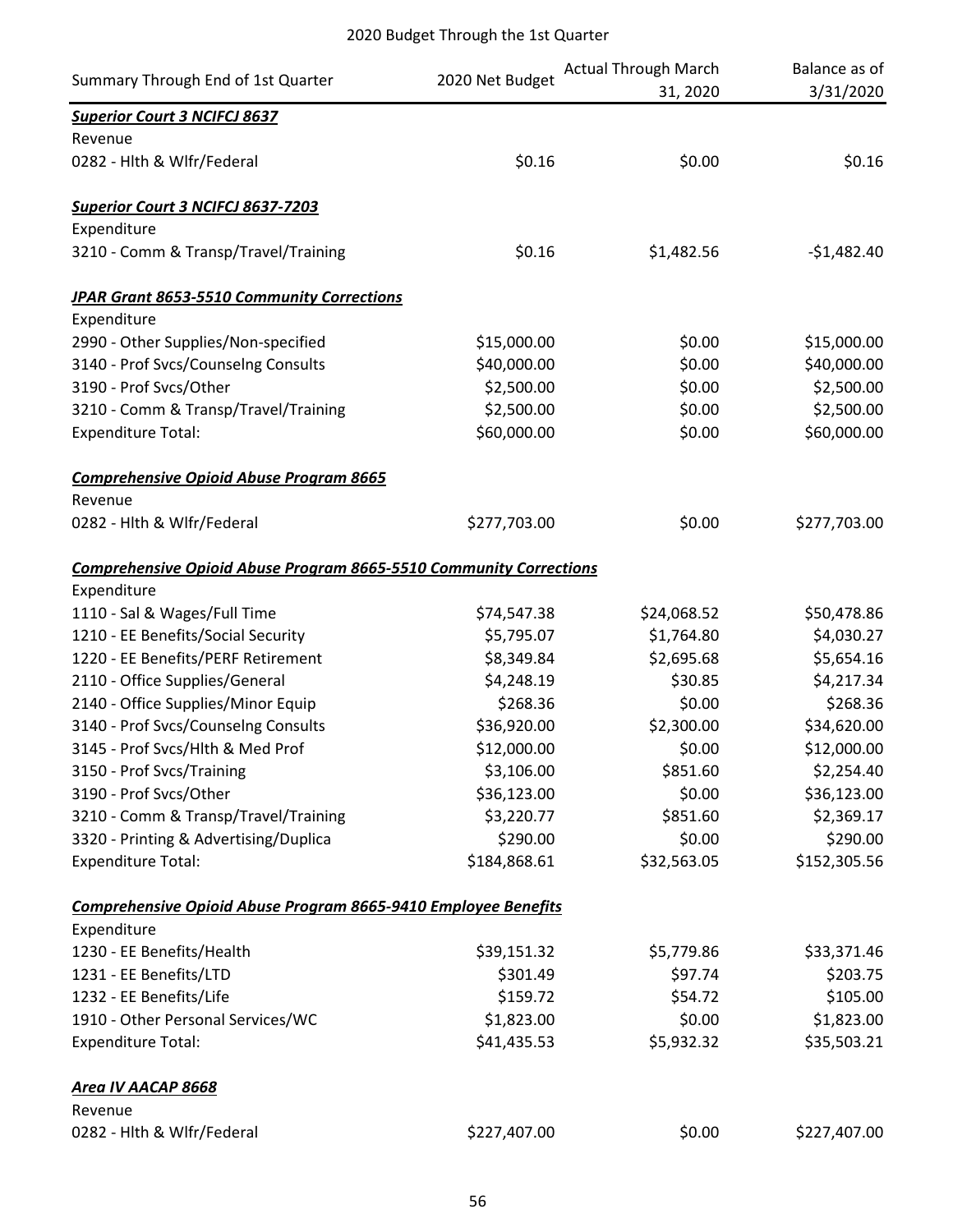| Summary Through End of 1st Quarter    |                 | <b>Actual Through March</b> | Balance as of |
|---------------------------------------|-----------------|-----------------------------|---------------|
|                                       | 2020 Net Budget | 31, 2020                    | 3/31/2020     |
| Area IV AACAP 8668-1110 Commissioners |                 |                             |               |
| Expenditure                           |                 |                             |               |
| 2210 - Oper Supplies/Gasoline & Oil   | \$12,000.00     | \$0.00                      | \$12,000.00   |
| 2215 - Oper Supplies/Garage & Fleet   | \$3,000.00      | \$0.00                      | \$3,000.00    |
| 2990 - Other Supplies/Non-specified   | \$12,000.00     | \$0.00                      | \$12,000.00   |
| 3190 - Prof Svcs/Other                | \$167,307.00    | \$0.00                      | \$167,307.00  |
| 3210 - Comm & Transp/Travel/Training  | \$3,400.00      | \$0.00                      | \$3,400.00    |
| 3420 - Insur/Vehicle & Equipment      | \$12,000.00     | \$0.00                      | \$12,000.00   |
| 3510 - Utility Service/Utilities      | \$1,200.00      | \$0.00                      | \$1,200.00    |
| 3620 - Rep & Maint/Vehicle & Equip    | \$16,500.00     | \$0.00                      | \$16,500.00   |
| <b>Expenditure Total:</b>             | \$227,407.00    | \$0.00                      | \$227,407.00  |
| D-4 Emergency Deployment 8726         |                 |                             |               |
| Revenue                               |                 |                             |               |
| 0281 - Publ Safety/Federal            | \$0.00          | \$4,383.04                  | $-54,383.04$  |
| D-4 Emergency Deployment 8726-9910    |                 |                             |               |
| Expenditure                           |                 |                             |               |
| 2290 - Oper Supplies/Other            | \$3,652.00      | \$207.15                    | \$3,444.85    |
| 3150 - Prof Svcs/Training             | \$6,033.00      | \$0.00                      | \$6,033.00    |
| 3620 - Rep & Maint/Vehicle & Equip    | \$9,124.00      | \$0.00                      | \$9,124.00    |
| <b>Expenditure Total:</b>             | \$18,809.00     | \$207.15                    | \$18,601.85   |
| <b>WIC 8880</b>                       |                 |                             |               |
| Revenue                               |                 |                             |               |
| 0282 - Hith & Wifr/Federal            | \$1,064,322.00  | \$364,912.71                | \$699,409.29  |
| 0670 - Other Rcpts/Misc Sources       | \$0.00          | \$159.00                    | $-$159.00$    |
| Revenue Total:                        | \$1,064,322.00  | \$365,071.71                | \$699,250.29  |
| WIC 8880-9210                         |                 |                             |               |
| Expenditure                           |                 |                             |               |
| 1110 - Sal & Wages/Full Time          | \$472,050.92    | \$132,769.38                | \$339,281.54  |
| 1130 - Sal & Wages/Part Time          | \$63,800.50     | \$6,868.50                  | \$56,932.00   |
| 1210 - EE Benefits/Social Security    | \$41,577.89     | \$9,988.83                  | \$31,589.06   |
| 1220 - EE Benefits/PERF Retirement    | \$52,851.48     | \$14,887.03                 | \$37,964.45   |
| 2110 - Office Supplies/General        | \$4,954.00      | \$2,418.61                  | \$2,535.39    |
| 2220 - Oper Supplies/Inst'l or Med    | \$7,467.00      | \$825.30                    | \$6,641.70    |
| 2270 - Oper Supplies/Educational Mtls | \$3,793.13      | \$670.59                    | \$3,122.54    |
| 2290 - Oper Supplies/Other            | \$1,160.02      | \$364.65                    | \$795.37      |
| 3190 - Prof Svcs/Other                | \$8,446.80      | \$3,329.36                  | \$5,117.44    |
| 3210 - Comm & Transp/Travel/Training  | \$7,723.73      | \$850.34                    | \$6,873.39    |
| 3220 - Comm & Transp/Communications   | \$2,166.50      | \$270.00                    | \$1,896.50    |
| 3510 - Utility Service/Utilities      | \$6,402.90      | \$2,184.83                  | \$4,218.07    |
| 3710 - Rentals & Leases/Bldgs & Prop  | \$40,672.49     | \$13,557.51                 | \$27,114.98   |
| <b>Expenditure Total:</b>             | \$713,067.36    | \$188,984.93                | \$524,082.43  |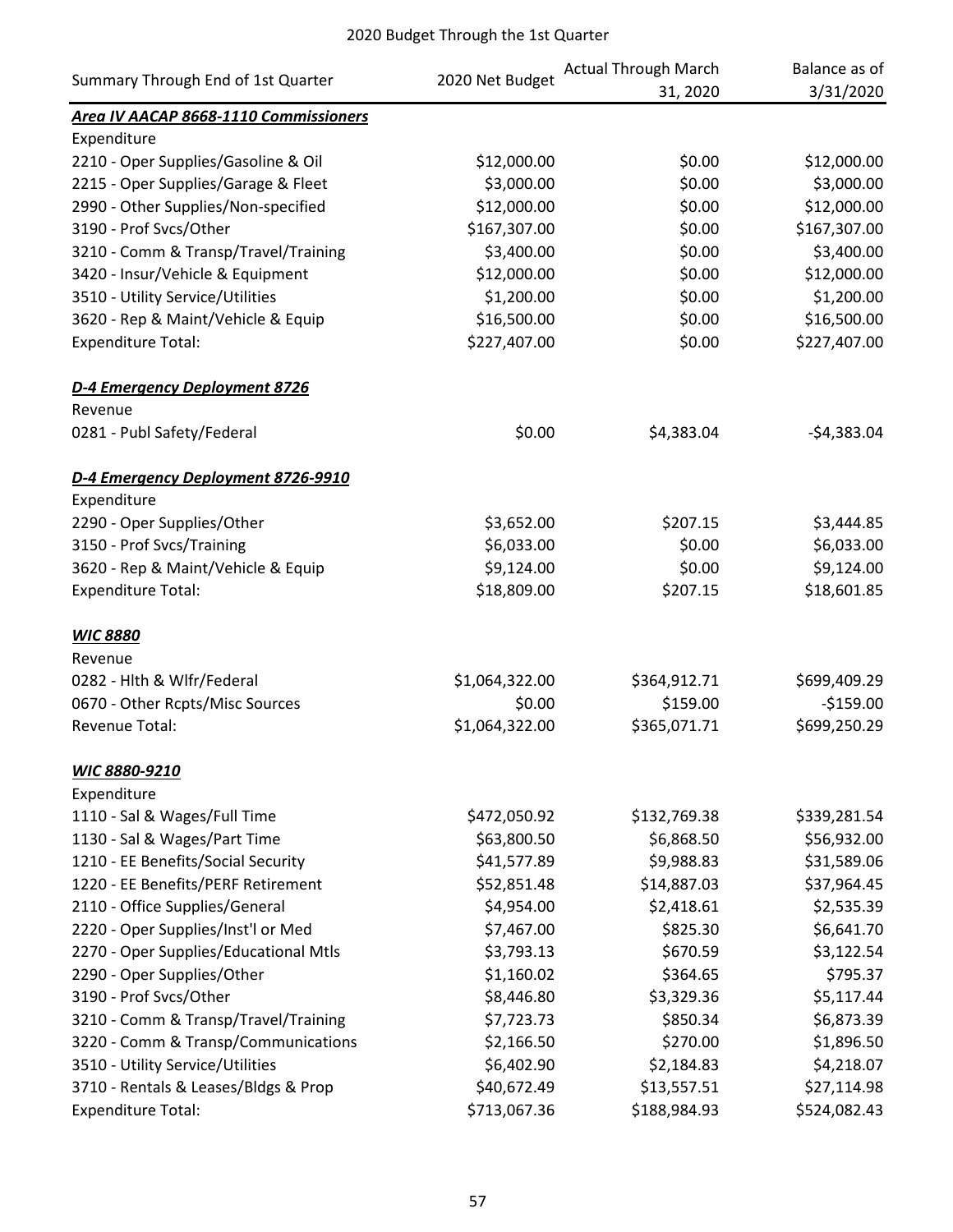|                                                        |                 | <b>Actual Through March</b> | Balance as of |
|--------------------------------------------------------|-----------------|-----------------------------|---------------|
| Summary Through End of 1st Quarter                     | 2020 Net Budget | 31, 2020                    | 3/31/2020     |
| <b>WIC 8880-9410 Employee Insurance</b>                |                 |                             |               |
| Expenditure                                            |                 |                             |               |
| 1230 - EE Benefits/Health                              | \$125,064.50    | \$37,149.00                 | \$87,915.50   |
| 1231 - EE Benefits/LTD                                 | \$1,969.81      | \$573.86                    | \$1,395.95    |
| 1232 - EE Benefits/Life                                | \$1,106.40      | \$328.32                    | \$778.08      |
| 1910 - Other Personal Services/WC                      | \$6,737.00      | \$0.00                      | \$6,737.00    |
| <b>Expenditure Total:</b>                              | \$134,877.71    | \$38,051.18                 | \$96,826.53   |
| <b>WIC Peer Counselor 8882</b>                         |                 |                             |               |
| Revenue                                                |                 |                             |               |
| 0282 - Hlth & Wlfr/Federal                             | \$44,595.00     | \$13,367.46                 | \$31,227.54   |
| <b>WIC Peer Counselor 8882-9210</b>                    |                 |                             |               |
| Expenditure                                            |                 |                             |               |
| 1130 - Sal & Wages/Part Time                           | \$31,450.99     | \$6,930.08                  | \$24,520.91   |
| 1210 - EE Benefits/Social Security                     | \$2,406.28      | \$530.16                    | \$1,876.12    |
| 3210 - Comm & Transp/Travel/Training                   | \$387.00        | \$73.64                     | \$313.36      |
| 3510 - Utility Service/Utilities                       | \$1,985.52      | \$619.02                    | \$1,366.50    |
| <b>Expenditure Total:</b>                              | \$36,229.79     | \$8,152.90                  | \$28,076.89   |
| <b>WIC Peer Counselor 8882-9410 Employee Insurance</b> |                 |                             |               |
| Expenditure                                            |                 |                             |               |
| 1910 - Other Personal Services/WC                      | \$384.00        | \$0.00                      | \$384.00      |
| 95.563 Title IV-D Incentive 8895                       |                 |                             |               |
| Revenue                                                |                 |                             |               |
| 0282 - Hlth & Wlfr/Federal                             | \$0.00          | \$10,543.00                 | $-$10,543.00$ |
| 0660 - Other Rcpts/Investment Earning                  | \$0.00          | \$142.93                    | $-$142.93$    |
| Revenue Total:                                         | \$0.00          | \$10,685.93                 | $-$10,685.93$ |
| 95.563 Title IV-D Incentive 8895-5920 Prosecutor IV-D  |                 |                             |               |
| Expenditure                                            |                 |                             |               |
| 1130 - Sal & Wages/Part Time                           | \$20,000.00     | \$0.00                      | \$20,000.00   |
| 1210 - EE Benefits/Social Security                     | \$1,530.00      | \$0.00                      | \$1,530.00    |
| 2110 - Office Supplies/General                         | \$3,000.00      | \$972.87                    | \$2,027.13    |
| 3190 - Prof Svcs/Other                                 | \$1,000.00      | \$241.29                    | \$758.71      |
| 3210 - Comm & Transp/Travel/Training                   | \$1,000.00      | \$0.00                      | \$1,000.00    |
| <b>Expenditure Total:</b>                              | \$26,530.00     | \$1,214.16                  | \$25,315.84   |
| 95.563 Title IV-D Incentive 8895-6520 IV-D Magistrate  |                 |                             |               |
| Expenditure                                            |                 |                             |               |
| 3190 - Prof Svcs/Other                                 | \$19,000.00     | \$2,940.00                  | \$16,060.00   |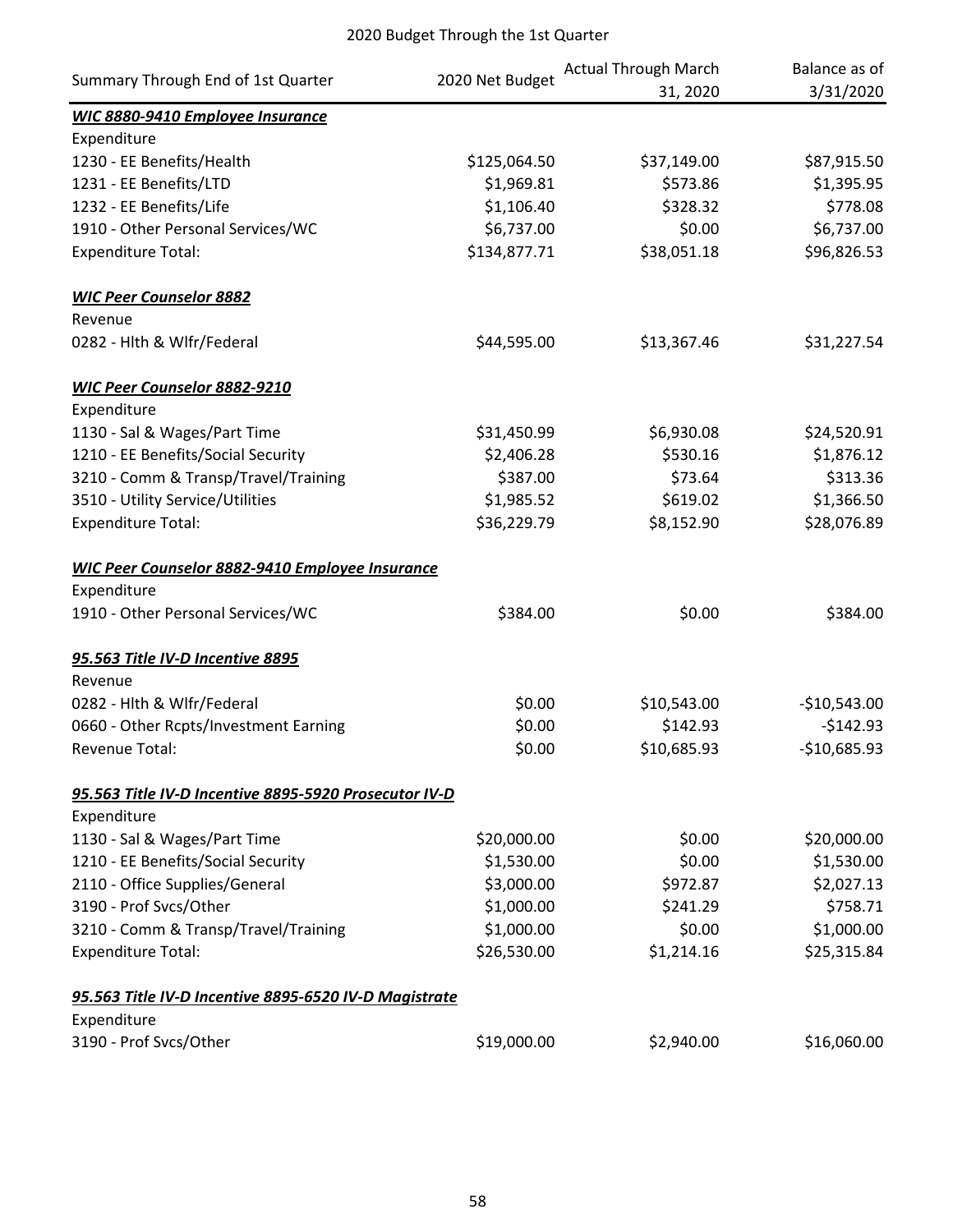| Summary Through End of 1st Quarter                             |                 | <b>Actual Through March</b> | Balance as of |
|----------------------------------------------------------------|-----------------|-----------------------------|---------------|
|                                                                | 2020 Net Budget | 31, 2020                    | 3/31/2020     |
| 95.563 Prosecutor IV-D Incentive 8897                          |                 |                             |               |
| Revenue                                                        |                 |                             |               |
| 0282 - Hlth & Wlfr/Federal                                     | \$0.00          | \$15,862.00                 | $-$15,862.00$ |
| 0660 - Other Rcpts/Investment Earning                          | \$0.00          | \$662.72                    | $-5662.72$    |
| <b>Revenue Total:</b>                                          | \$0.00          | \$16,524.72                 | $-$16,524.72$ |
| 95.563 Prosecutor IV-D Incentive 8897-5920                     |                 |                             |               |
| Expenditure                                                    |                 |                             |               |
| 1110 - Sal & Wages/Full Time                                   | \$40,794.00     | \$9,221.52                  | \$31,572.48   |
| 1130 - Sal & Wages/Part Time                                   | \$30,000.00     | \$18,153.75                 | \$11,846.25   |
| 1150 - Sal & Wages/Overtime                                    | \$1,000.00      | \$904.31                    | \$95.69       |
| 1210 - EE Benefits/Social Security                             | \$5,493.00      | \$2,097.25                  | \$3,395.75    |
| 1220 - EE Benefits/PERF Retirement                             | \$4,681.00      | \$1,134.12                  | \$3,546.88    |
| 2110 - Office Supplies/General                                 | \$3,000.00      | \$258.97                    | \$2,741.03    |
| 3190 - Prof Svcs/Other                                         | \$2,500.00      | \$362.10                    | \$2,137.90    |
| 3210 - Comm & Transp/Travel/Training                           | \$1,000.00      | \$0.00                      | \$1,000.00    |
| 4510 - Machinery & Equipment/General                           | \$1,000.00      | \$0.00                      | \$1,000.00    |
| <b>Expenditure Total:</b>                                      | \$89,468.00     | \$32,132.02                 | \$57,335.98   |
| 95.563 Prosecutor IV-D Incentive 8897-9410 Employee Insuraance |                 |                             |               |
| Expenditure                                                    |                 |                             |               |
| 1230 - EE Benefits/Health                                      | \$15,087.00     | \$3,771.66                  | \$11,315.34   |
| 1231 - EE Benefits/LTD                                         | \$145.00        | \$37.44                     | \$107.56      |
| 1232 - EE Benefits/Life                                        | \$110.00        | \$27.36                     | \$82.64       |
| <b>Expenditure Total:</b>                                      | \$15,342.00     | \$3,836.46                  | \$11,505.54   |
| 93.563 Clerk IV-D Incentive 8899                               |                 |                             |               |
| Revenue                                                        |                 |                             |               |
| 0282 - Hith & Wifr/Federal                                     | \$40,000.00     | \$10,543.00                 | \$29,457.00   |
| 0660 - Other Rcpts/Investment Earning                          | \$744.00        | \$438.24                    | \$305.76      |
| <b>Revenue Total:</b>                                          | \$40,744.00     | \$10,981.24                 | \$29,762.76   |
| 93.563 Clerk IV-D Incentive 8899-5810 Clerk                    |                 |                             |               |
| Expenditure                                                    |                 |                             |               |
| 1110 - Sal & Wages/Full Time                                   | \$21,157.00     | \$4,806.92                  | \$16,350.08   |
| 1210 - EE Benefits/Social Security                             | \$1,619.00      | \$346.89                    | \$1,272.11    |
| 1220 - EE Benefits/PERF Retirement                             | \$2,370.00      | \$538.40                    | \$1,831.60    |
| 2110 - Office Supplies/General                                 | \$500.00        | \$0.00                      | \$500.00      |
| 3190 - Prof Svcs/Other                                         | \$3,050.00      | \$5,100.00                  | $-$2,050.00$  |
| 3210 - Comm & Transp/Travel/Training                           | \$500.00        | \$7.00                      | \$493.00      |
| 4590 - Machinery & Equipment/Other                             | \$3,000.00      | \$0.00                      | \$3,000.00    |
| <b>Expenditure Total:</b>                                      | \$32,196.00     | \$10,799.21                 | \$21,396.79   |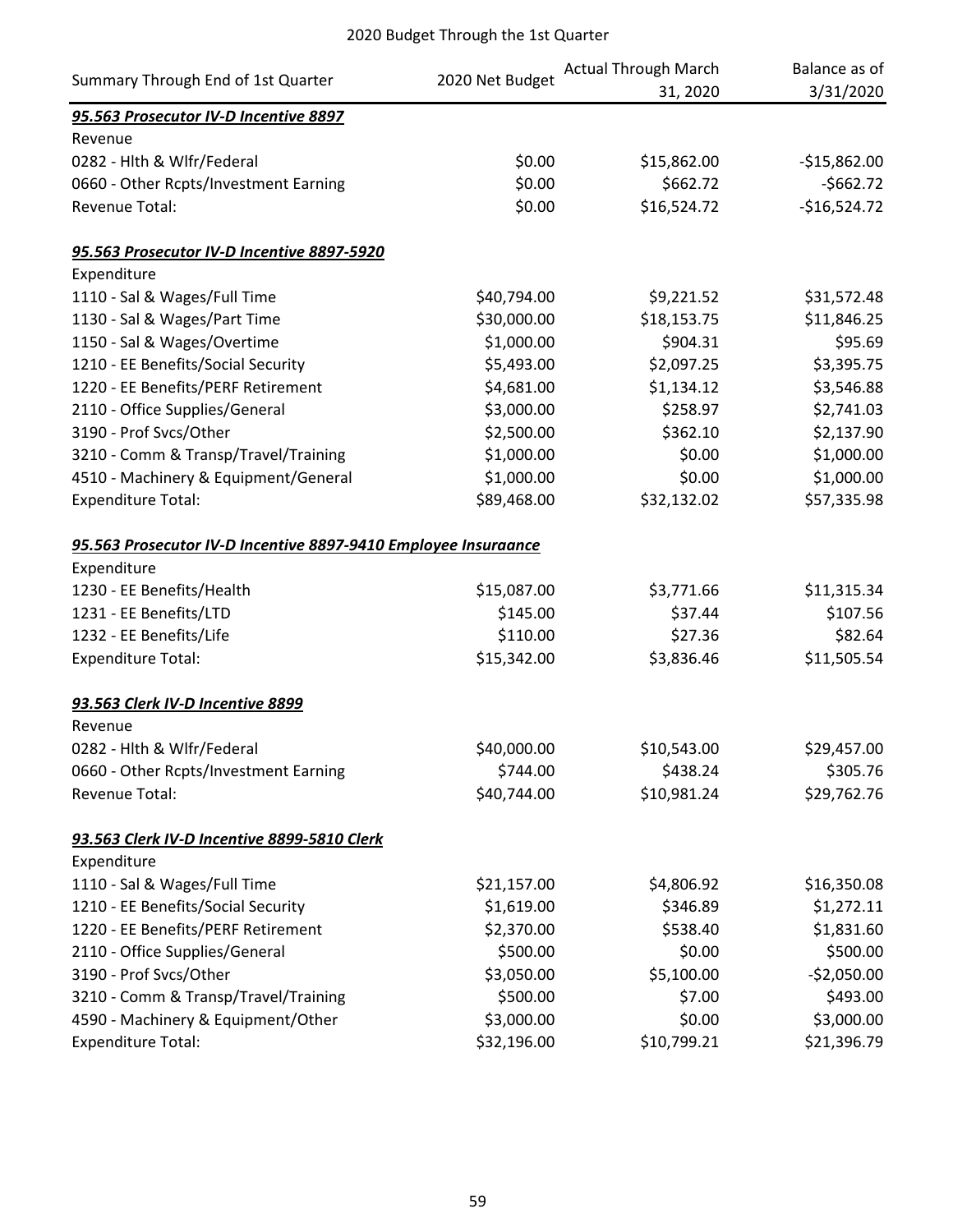|                                                          |                 | <b>Actual Through March</b> | Balance as of |
|----------------------------------------------------------|-----------------|-----------------------------|---------------|
| Summary Through End of 1st Quarter                       | 2020 Net Budget | 31, 2020                    | 3/31/2020     |
| 93.563 Clerk IV-D Incentive 8899-9410 Employee Insurance |                 |                             |               |
| Expenditure                                              |                 |                             |               |
| 1230 - EE Benefits/Health                                | \$4,100.00      | \$1,004.10                  | \$3,095.90    |
| 1231 - EE Benefits/LTD                                   | \$80.00         | \$19.52                     | \$60.48       |
| 1232 - EE Benefits/Life                                  | \$60.00         | \$13.68                     | \$46.32       |
| <b>Expenditure Total:</b>                                | \$4,240.00      | \$1,037.30                  | \$3,202.70    |
| <b>CASAs for Kids 9107</b>                               |                 |                             |               |
| Revenue                                                  |                 |                             |               |
| 0292 - Hlth & Wlfr/State or Local                        | \$55,058.00     | \$27,564.00                 | \$27,494.00   |
| Revenue Total:                                           | \$55,058.00     | \$27,564.00                 | \$27,494.00   |
| <b>CASAs for Kids 9107-7310</b>                          |                 |                             |               |
| Expenditure                                              |                 |                             |               |
| 1113 - Sal & Wages/Benefit Elig PT                       | \$48,601.46     | \$9,067.20                  | \$39,534.26   |
| 1210 - EE Benefits/Social Security                       | \$3,803.27      | \$668.39                    | \$3,134.88    |
| 2140 - Office Supplies/Minor Equip                       | \$2,724.16      | \$0.00                      | \$2,724.16    |
| 2210 - Oper Supplies/Gasoline & Oil                      | \$1,038.76      | \$12.00                     | \$1,026.76    |
| 3150 - Prof Svcs/Training                                | \$1,026.00      | \$0.00                      | \$1,026.00    |
| 3210 - Comm & Transp/Travel/Training                     | \$1,510.71      | \$0.00                      | \$1,510.71    |
| 3240 - Comm & Transp/Software                            | \$750.00        | \$0.00                      | \$750.00      |
| 3620 - Rep & Maint/Vehicle & Equip                       | \$465.05        | \$457.68                    | \$7.37        |
| <b>Expenditure Total:</b>                                | \$59,919.41     | \$10,205.27                 | \$49,714.14   |
| <b>CASAs for Kids 9107-9410 Employee Insurance</b>       |                 |                             |               |
| Expenditure                                              |                 |                             |               |
| 1230 - EE Benefits/Health                                | \$15,247.10     | \$2,008.20                  | \$13,238.90   |
| 1231 - EE Benefits/LTD                                   | \$190.25        | \$36.84                     | \$153.41      |
| 1232 - EE Benefits/Life                                  | \$136.36        | \$17.76                     | \$118.60      |
| 1910 - Other Personal Services/WC                        | \$644.00        | \$0.00                      | \$644.00      |
| <b>Expenditure Total:</b>                                | \$16,217.71     | \$2,062.80                  | \$14,154.91   |
| <b>Community Crossing 9108-8261</b>                      |                 |                             |               |
| Expenditure                                              |                 |                             |               |
| 4210 - Infrastructure/Roads & Streets                    | \$11,950.09     | \$11,950.09                 | \$0.00        |
| <b>Juv Case Assessment Triage 9114</b>                   |                 |                             |               |
| Revenue                                                  |                 |                             |               |
| 0292 - Hlth & Wlfr/State or Local                        | \$0.00          | \$0.00                      | $-$19,240.00$ |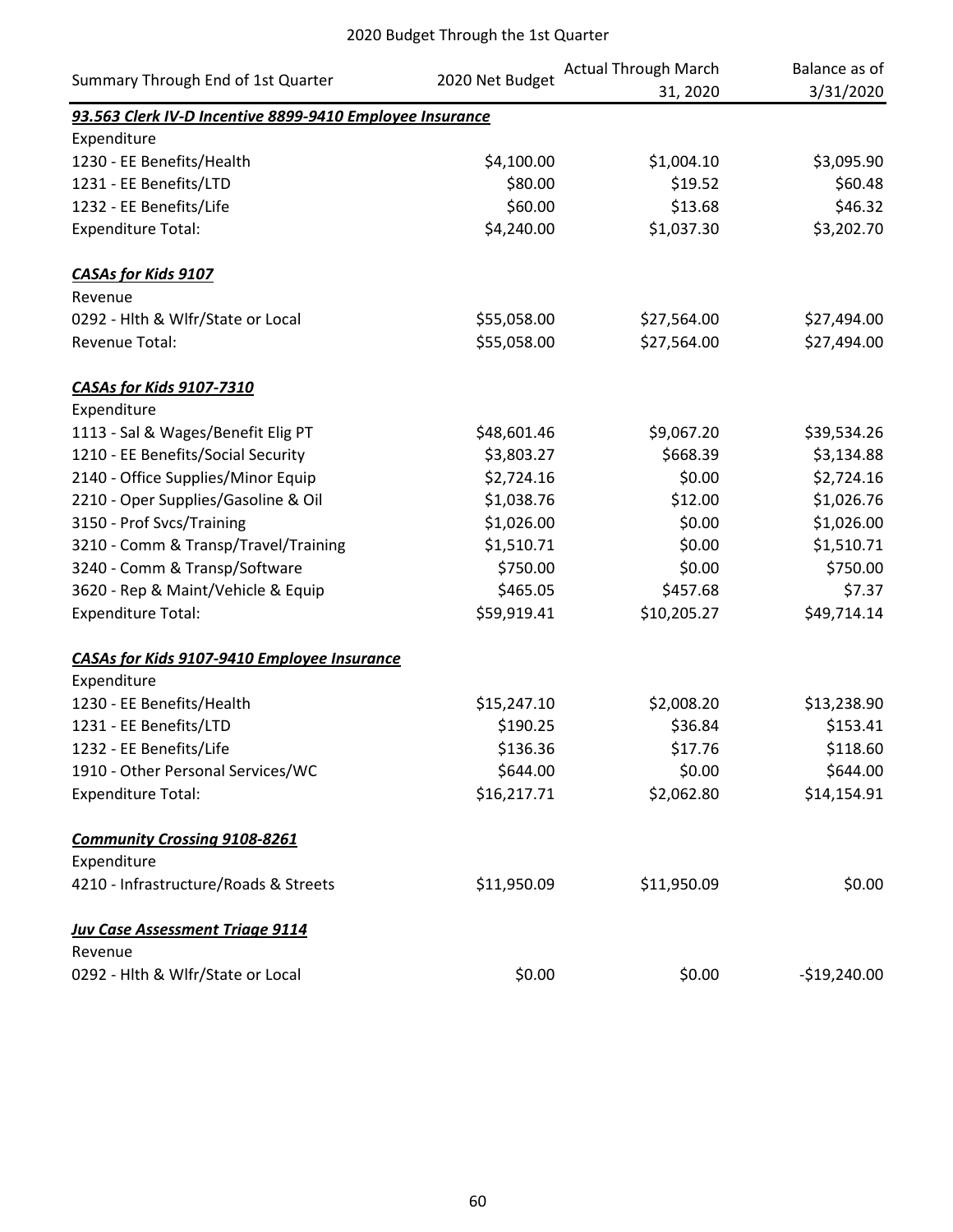| Summary Through End of 1st Quarter                           | 2020 Net Budget | <b>Actual Through March</b><br>31, 2020 | Balance as of<br>3/31/2020 |
|--------------------------------------------------------------|-----------------|-----------------------------------------|----------------------------|
| <b>Juv Case Assessment Triage 9114-7310 Superior Court 3</b> |                 |                                         |                            |
| Expenditure                                                  |                 |                                         |                            |
| 1130 - Sal & Wages/Part Time                                 | \$24,013.50     | \$5,185.00                              | \$18,828.50                |
| 1210 - EE Benefits/Social Security                           | \$1,864.88      | \$394.36                                | \$1,470.52                 |
| 2110 - Office Supplies/General                               | \$60.38         | \$0.00                                  | \$60.38                    |
| 2140 - Office Supplies/Minor Equip                           | \$479.60        | \$0.00                                  | \$479.60                   |
| 3150 - Prof Svcs/Training                                    | \$500.00        | \$0.00                                  | \$500.00                   |
| 3210 - Comm & Transp/Travel/Training                         | \$2,684.62      | \$0.00                                  | \$2,684.62                 |
| <b>Expenditure Total:</b>                                    | \$29,602.98     | \$5,579.36                              | \$24,023.62                |
| <b>CLAF Byrne Local Law Enforcement 9144</b>                 |                 |                                         |                            |
| Expenditure                                                  |                 |                                         |                            |
| 4530 - Machinery & Equipment/Safety                          | \$7,339.00      | \$7,339.00                              | \$0.00                     |
| <b>CHeP Boilerworx 9165-9010 Health Department</b>           |                 |                                         |                            |
| Expenditure                                                  |                 |                                         |                            |
| 2110 - Office Supplies/General                               | \$0.82          | \$0.00                                  | \$0.82                     |
| 2220 - Oper Supplies/Inst'l or Med                           | \$25.16         | \$0.00                                  | \$25.16                    |
| 3210 - Comm & Transp/Travel/Training                         | \$61.00         | \$0.00                                  | \$61.00                    |
| <b>Expenditure Total:</b>                                    | \$86.98         | \$0.00                                  | \$86.98                    |
| <b>WIC/FIMR 9168</b>                                         |                 |                                         |                            |
| Revenue                                                      |                 |                                         |                            |
| 0292 - Hlth & Wlfr/State or Local                            | \$72,000.00     | \$0.00                                  | \$72,000.00                |
| WIC/FIMR 9168-9010 Health Department                         |                 |                                         |                            |
| Expenditure                                                  |                 |                                         |                            |
| 1110 - Sal & Wages/Full Time                                 | \$55,188.00     | \$8,199.61                              | \$46,988.39                |
| 1210 - EE Benefits/Social Security                           | \$4,222.00      | \$619.61                                | \$3,602.39                 |
| 1220 - EE Benefits/PERF Retirement                           | \$6,181.00      | \$918.35                                | \$5,262.65                 |
| 2110 - Office Supplies/General                               | \$4,900.00      | \$54.89                                 | \$4,845.11                 |
| 3190 - Prof Svcs/Other                                       | \$6,584.00      | \$0.00                                  | \$6,584.00                 |
| 3210 - Comm & Transp/Travel/Training                         | \$2,388.00      | \$92.88                                 | \$2,295.12                 |
| 4590 - Machinery & Equipment/Other                           | \$7,620.00      | \$0.00                                  | \$7,620.00                 |
| <b>Expenditure Total:</b>                                    | \$87,083.00     | \$9,885.34                              | \$77,197.66                |
| <b>WIC/FIMR 9168-9410 Employee Insurance</b>                 |                 |                                         |                            |
| Expenditure                                                  |                 |                                         |                            |
| 1230 - EE Benefits/Health                                    | \$23,992.00     | \$669.40                                | \$23,322.60                |
| 1231 - EE Benefits/LTD                                       | \$207.00        | \$17.24                                 | \$189.76                   |
| 1232 - EE Benefits/Life                                      | \$109.00        | \$9.12                                  | \$99.88                    |
| 1910 - Other Personal Services/WC                            | \$609.00        | \$0.00                                  | \$609.00                   |
| <b>Expenditure Total:</b>                                    | \$24,917.00     | \$695.76                                | \$24,221.24                |
| <b>Syringe Services-THFGI 9171</b>                           |                 |                                         |                            |
| Revenue                                                      |                 |                                         |                            |
| 0671 - Other Rcpts/Grants from NonGov                        | \$10,000.00     | \$10,000.00                             | \$0.00                     |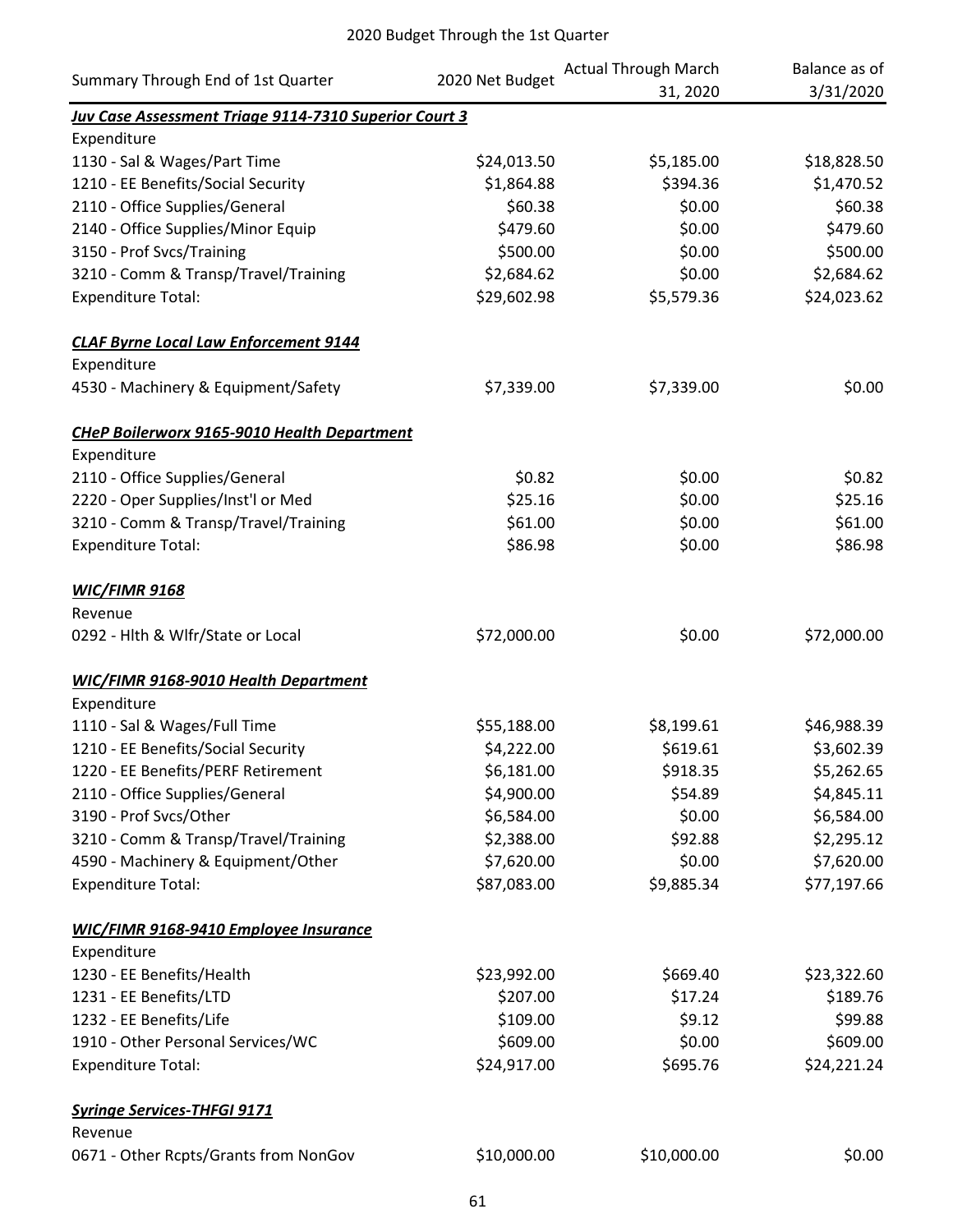| Summary Through End of 1st Quarter                                | 2020 Net Budget | <b>Actual Through March</b><br>31, 2020 | Balance as of<br>3/31/2020 |
|-------------------------------------------------------------------|-----------------|-----------------------------------------|----------------------------|
| <b>Syringe Services-THFGI 9171-9010 Health Department</b>         |                 |                                         |                            |
| Expenditure                                                       |                 |                                         |                            |
| 2220 - Oper Supplies/Inst'l or Med                                | \$18,900.25     | \$9,006.73                              | \$9,893.52                 |
| <b>Gateway to Hope Counseling 9178</b>                            |                 |                                         |                            |
| Revenue                                                           |                 |                                         |                            |
| 0671 - Other Rcpts/Grants from NonGov                             | \$15,200.00     | \$0.00                                  | \$15,200.00                |
| <b>Gateway to Hope Counseling 9178-5510 Community Corrections</b> |                 |                                         |                            |
| Expenditure                                                       |                 |                                         |                            |
| 3145 - Prof Svcs/Hlth & Med Prof                                  | \$7,800.00      | \$0.00                                  | \$7,800.00                 |
| <b>Gateway to Hope Counseling 9178-9010 Health Dept</b>           |                 |                                         |                            |
| Expenditure                                                       |                 |                                         |                            |
| 3145 - Prof Svcs/Hlth & Med Prof                                  | \$7,400.00      | \$0.00                                  | \$7,400.00                 |
| <b>Juvile Truancy Mediation 9203-5610</b>                         |                 |                                         |                            |
| Expenditure                                                       |                 |                                         |                            |
| 1110 - Sal & Wages/Full Time                                      | \$7,535.21      | \$3,477.36                              | \$4,057.85                 |
| 1210 - EE Benefits/Social Security                                | \$619.42        | \$231.87                                | \$387.55                   |
| 1220 - EE Benefits/PERF Retirement                                | \$1,000.60      | \$389.46                                | \$611.14                   |
| 3620 - Rep & Maint/Vehicle & Equip                                | \$1,000.00      | \$0.00                                  | \$1,000.00                 |
| <b>Expenditure Total:</b>                                         | \$10,155.23     | \$4,098.69                              | \$6,056.54                 |
| <b>Juvile Truancy Mediation 9203-9410 Employee Insurance</b>      |                 |                                         |                            |
| Expenditure                                                       |                 |                                         |                            |
| 1230 - EE Benefits/Health                                         | \$3,548.76      | \$1,593.12                              | \$1,955.64                 |
| 1231 - EE Benefits/LTD                                            | \$28.48         | \$14.10                                 | \$14.38                    |
| 1232 - EE Benefits/Life                                           | \$15.64         | \$7.68                                  | \$7.96                     |
| 1910 - Other Personal Services/WC                                 | \$167.00        | \$0.00                                  | \$167.00                   |
| <b>Expenditure Total:</b>                                         | \$3,759.88      | \$1,614.90                              | \$2,144.98                 |
| <b>Juvenile Alternatives Safe Place Grant 9211</b>                |                 |                                         |                            |
| Revenue                                                           |                 |                                         |                            |
| 0292 - Hith & Wifr/State or Local                                 | \$5,028.34      | \$1,885.62                              | \$3,142.72                 |
| Juvenile Alternatives Safe Place Grant 9211-5610                  |                 |                                         |                            |
| Expenditure                                                       |                 |                                         |                            |
| 3190 - Prof Svcs/Other                                            | \$5,640.00      | \$1,820.00                              | \$3,820.00                 |
| 3510 - Utility Service/Utilities                                  | \$221.89        | \$49.76                                 | \$172.13                   |
| <b>Expenditure Total:</b>                                         | \$5,861.89      | \$1,869.76                              | \$3,992.13                 |
| <b>IDHS Foundation Grant 9212</b>                                 |                 |                                         |                            |
| Revenue                                                           |                 |                                         |                            |
| 0671 - Other Rcpts/Grants from NonGov                             | \$3,046.00      | \$0.00                                  | \$3,046.00                 |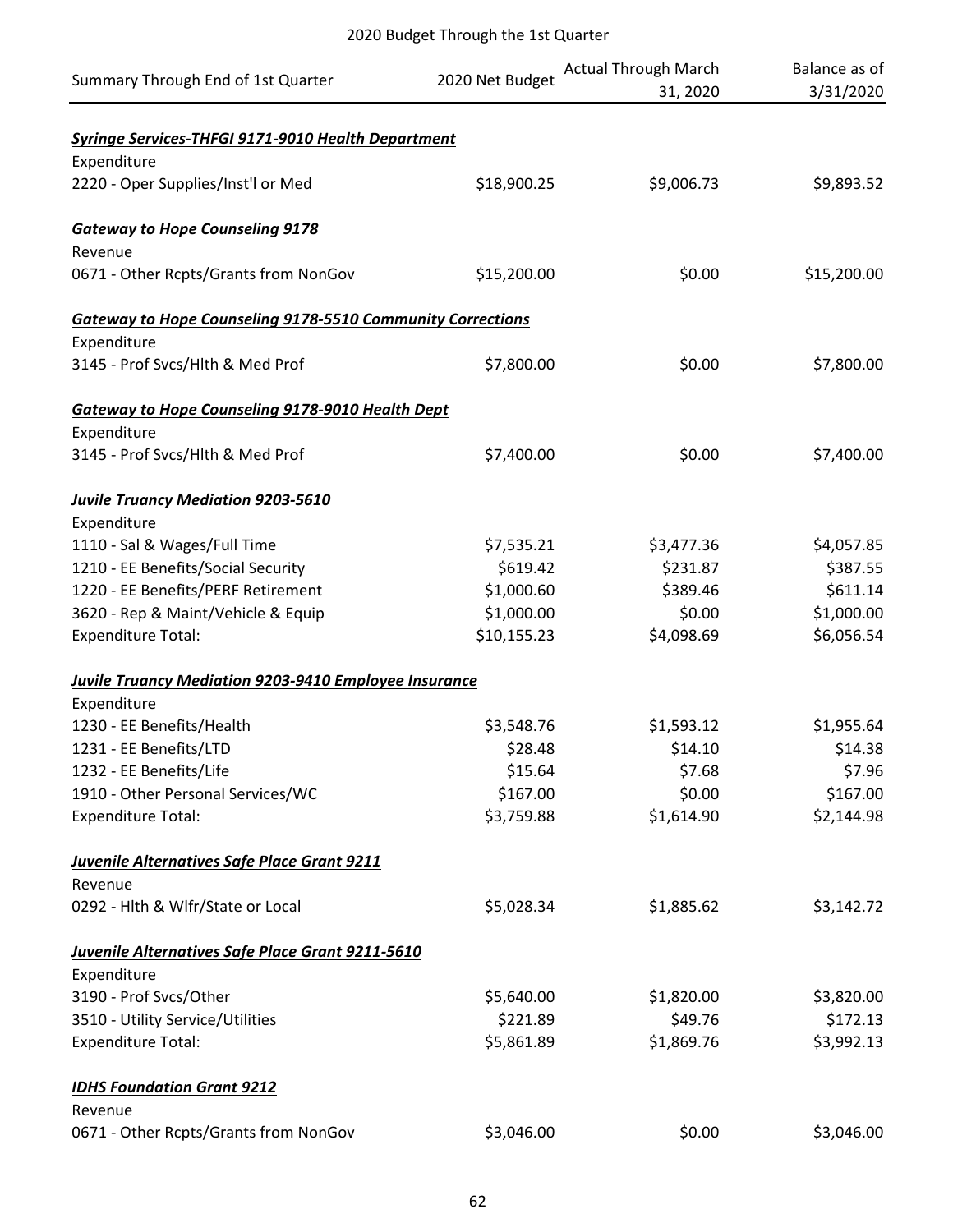| Summary Through End of 1st Quarter                                         | 2020 Net Budget | <b>Actual Through March</b> | Balance as of |
|----------------------------------------------------------------------------|-----------------|-----------------------------|---------------|
|                                                                            |                 | 31, 2020                    | 3/31/2020     |
| <b>IDHS Foundation Grant 9212-5210 Emergency Management</b><br>Expenditure |                 |                             |               |
| 2990 - Other Supplies/Non-specified                                        | \$3,046.00      | \$3,046.44                  | $-50.44$      |
|                                                                            |                 |                             |               |
| Juvenile Alternatives DOC JDAI 9213                                        |                 |                             |               |
| Revenue                                                                    |                 |                             |               |
| 0291 - Publ Safety/State or Local                                          | \$25,994.85     | \$14,854.20                 | \$11,140.65   |
| Juvenile Alternatives DOC JDAI 9213-5610                                   |                 |                             |               |
| Expenditure                                                                |                 |                             |               |
| 2110 - Office Supplies/General                                             | \$499.53        | \$0.00                      | \$499.53      |
| 2250 - Oper Supplies/Food                                                  | \$2,069.40      | \$283.17                    | \$1,786.23    |
| 2990 - Other Supplies/Non-specified                                        | \$1,657.75      | \$0.00                      | \$1,657.75    |
| 3190 - Prof Svcs/Other                                                     | \$24,241.02     | \$9,552.06                  | \$14,688.96   |
| 3210 - Comm & Transp/Travel/Training                                       | \$1,244.46      | \$109.56                    | \$1,134.90    |
| <b>Expenditure Total:</b>                                                  | \$29,712.16     | \$9,944.79                  | \$19,767.37   |
| JDAI Performance Grant 9214-5610 Juvenile Alternatives                     |                 |                             |               |
| Expenditure                                                                |                 |                             |               |
| 2220 - Oper Supplies/Inst'l or Med                                         | \$6,900.00      | \$0.00                      | \$6,900.00    |
| 2990 - Other Supplies/Non-specified                                        | \$9,118.85      | \$4,173.63                  | \$4,945.22    |
| 3190 - Prof Svcs/Other                                                     | \$14,804.00     | \$3,030.00                  | \$11,774.00   |
| 3210 - Comm & Transp/Travel/Training                                       | \$0.21          | \$0.00                      | \$0.21        |
| 4590 - Machinery & Equipment/Other                                         | \$0.25          | \$0.00                      | \$0.25        |
| <b>Expenditure Total:</b>                                                  | \$30,823.31     | \$7,203.63                  | \$23,619.68   |
| <b>Community Corrections DOC Adult Grant 9218-5510</b>                     |                 |                             |               |
| Expenditure                                                                |                 |                             |               |
| 1110 - Sal & Wages/Full Time                                               | \$19,057.85     | \$16,595.32                 | \$2,462.53    |
| 1112 - Sal & Wages/Chief Dep & Appt                                        | \$379.45        | \$671.10                    | $-5291.65$    |
| 1130 - Sal & Wages/Part Time                                               | \$53,557.79     | \$453.34                    | \$53,104.45   |
| 1210 - EE Benefits/Social Security                                         | \$7,890.84      | \$1,248.79                  | \$6,642.05    |
| 1220 - EE Benefits/PERF Retirement                                         | \$2,176.84      | \$1,933.86                  | \$242.98      |
| 2990 - Other Supplies/Non-specified                                        | \$694.93        | \$0.00                      | \$694.93      |
| 3190 - Prof Svcs/Other                                                     | \$52,790.55     | \$0.00                      | \$52,790.55   |
| <b>Expenditure Total:</b>                                                  | \$136,548.25    | \$20,902.41                 | \$115,645.84  |
| <b>Community Corrections DOC Adult Grant 9218-9410 Employee Insurance</b>  |                 |                             |               |
| Expenditure                                                                |                 |                             |               |
| 1230 - EE Benefits/Health                                                  | \$32,476.23     | \$5,716.66                  | \$26,759.57   |
| 1231 - EE Benefits/LTD                                                     | \$223.72        | \$71.85                     | \$151.87      |
| 1232 - EE Benefits/Life                                                    | \$550.66        | \$46.41                     | \$504.25      |
| 1910 - Other Personal Services/WC                                          | \$0.70          | \$0.00                      | \$0.70        |
| <b>Expenditure Total:</b>                                                  | \$33,251.31     | \$5,834.92                  | \$27,416.39   |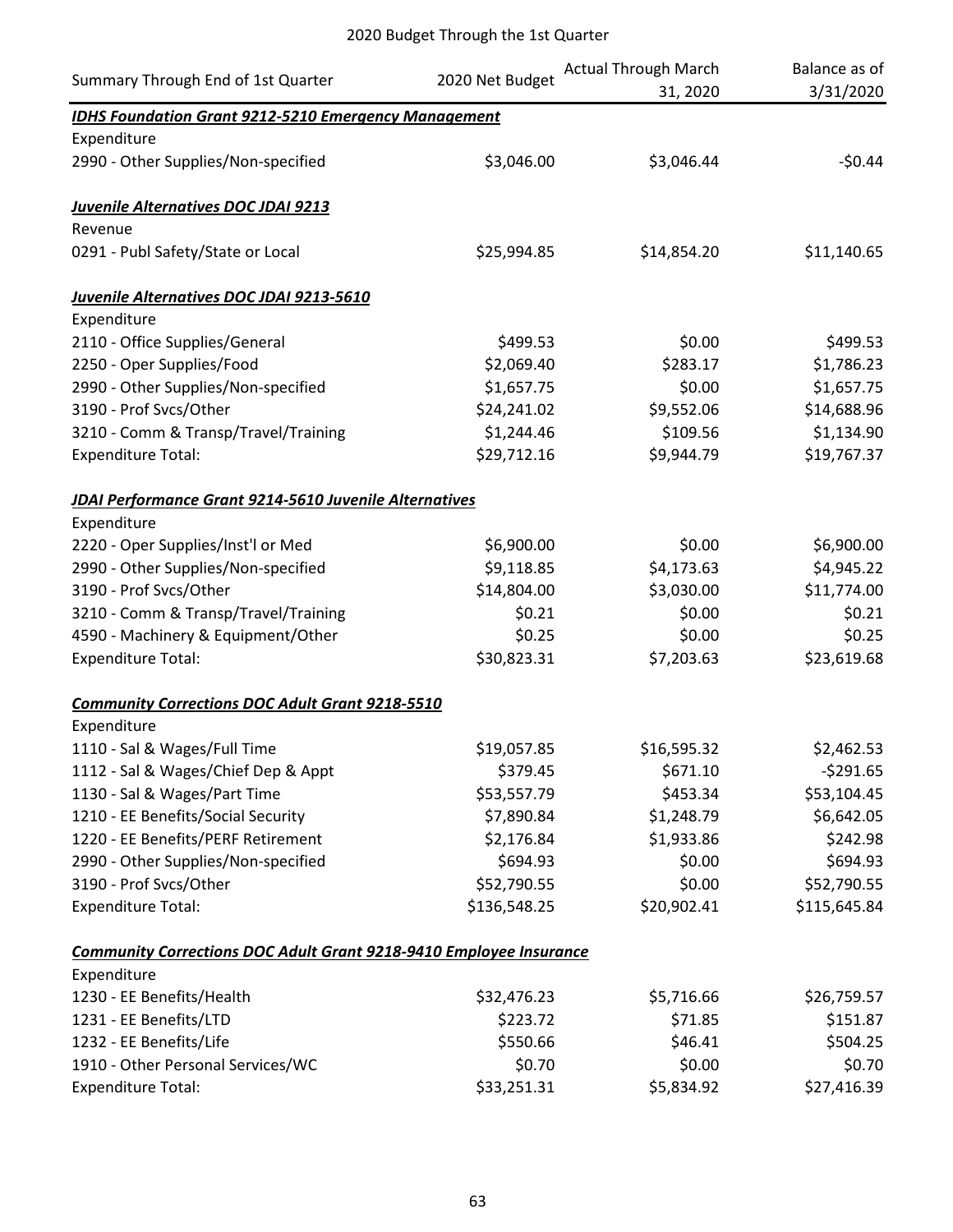| Summary Through End of 1st Quarter                               | 2020 Net Budget | <b>Actual Through March</b> | Balance as of |
|------------------------------------------------------------------|-----------------|-----------------------------|---------------|
|                                                                  |                 | 31, 2020                    | 3/31/2020     |
| CC DOC Adult 9219<br>Revenue                                     |                 |                             |               |
| 0291 - Publ Safety/State or Local                                | \$979,554.00    | \$428,554.86                | \$550,999.14  |
| CC DOC Adult 9219-5510 Community Corrections                     |                 |                             |               |
| Expenditure                                                      |                 |                             |               |
| 1110 - Sal & Wages/Full Time                                     | \$500,054.00    | \$93,238.52                 | \$406,815.48  |
| 1112 - Sal & Wages/Chief Dep & Appt                              | \$18,120.00     | \$3,484.55                  | \$14,635.45   |
| 1210 - EE Benefits/Social Security                               | \$39,640.00     | \$6,818.15                  | \$32,821.85   |
| 1220 - EE Benefits/PERF Retirement                               | \$58,035.00     | \$10,833.34                 | \$47,201.66   |
| 2990 - Other Supplies/Non-specified                              | \$19,500.00     | \$4,314.55                  | \$15,185.45   |
| 3190 - Prof Svcs/Other                                           | \$180,120.00    | \$20,401.54                 | \$159,718.46  |
| <b>Expenditure Total:</b>                                        | \$815,469.00    | \$139,090.65                | \$676,378.35  |
| CC DOC Adult 9219-9410 Employee Insurance                        |                 |                             |               |
| Expenditure                                                      |                 |                             |               |
| 1230 - EE Benefits/Health                                        | \$152,014.00    | \$31,810.28                 | \$120,203.72  |
| 1231 - EE Benefits/LTD                                           | \$1,943.00      | \$391.38                    | \$1,551.62    |
| 1232 - EE Benefits/Life                                          | \$1,304.00      | \$250.92                    | \$1,053.08    |
| 1910 - Other Personal Services/WC                                | \$8,824.00      | \$0.00                      | \$8,824.00    |
| <b>Expenditure Total:</b>                                        | \$164,085.00    | \$32,452.58                 | \$131,632.42  |
| <b>Community Corrections DOC Community Transitions 9220-5510</b> |                 |                             |               |
| Expenditure                                                      |                 |                             |               |
| 2990 - Other Supplies/Non-specified                              | \$149.80        | \$0.00                      | \$149.80      |
| SIA Foundatin Grant WOW 9242-0410 Surveyor                       |                 |                             |               |
| Expenditure                                                      |                 |                             |               |
| 2990 - Other Supplies/Non-specified                              | \$3,604.85      | \$3,600.00                  | \$4.85        |
| 3190 - Prof Svcs/Other                                           | \$439.78        | \$0.00                      | \$439.78      |
| <b>Expenditure Total:</b>                                        | \$4,044.63      | \$3,600.00                  | \$444.63      |
| <b>DFC Drug Task Force Grant 9251</b>                            |                 |                             |               |
| Revenue                                                          |                 |                             |               |
| 0671 - Other Rcpts/Grants from NonGov                            | \$24,097.00     | \$0.00                      | \$24,097.00   |
| DFC Drug Task Force Grant 9251-5910 Prosecutor                   |                 |                             |               |
| Expenditure                                                      |                 |                             |               |
| 4530 - Machinery & Equipment/Safety                              | \$19,297.00     | \$0.00                      | \$19,297.00   |
| <b>IFSSA Adult Protective Services 9252</b>                      |                 |                             |               |
| Revenue                                                          |                 |                             |               |
| 0292 - Hlth & Wlfr/State or Local                                | \$234,334.76    | \$71,826.95                 | \$162,507.81  |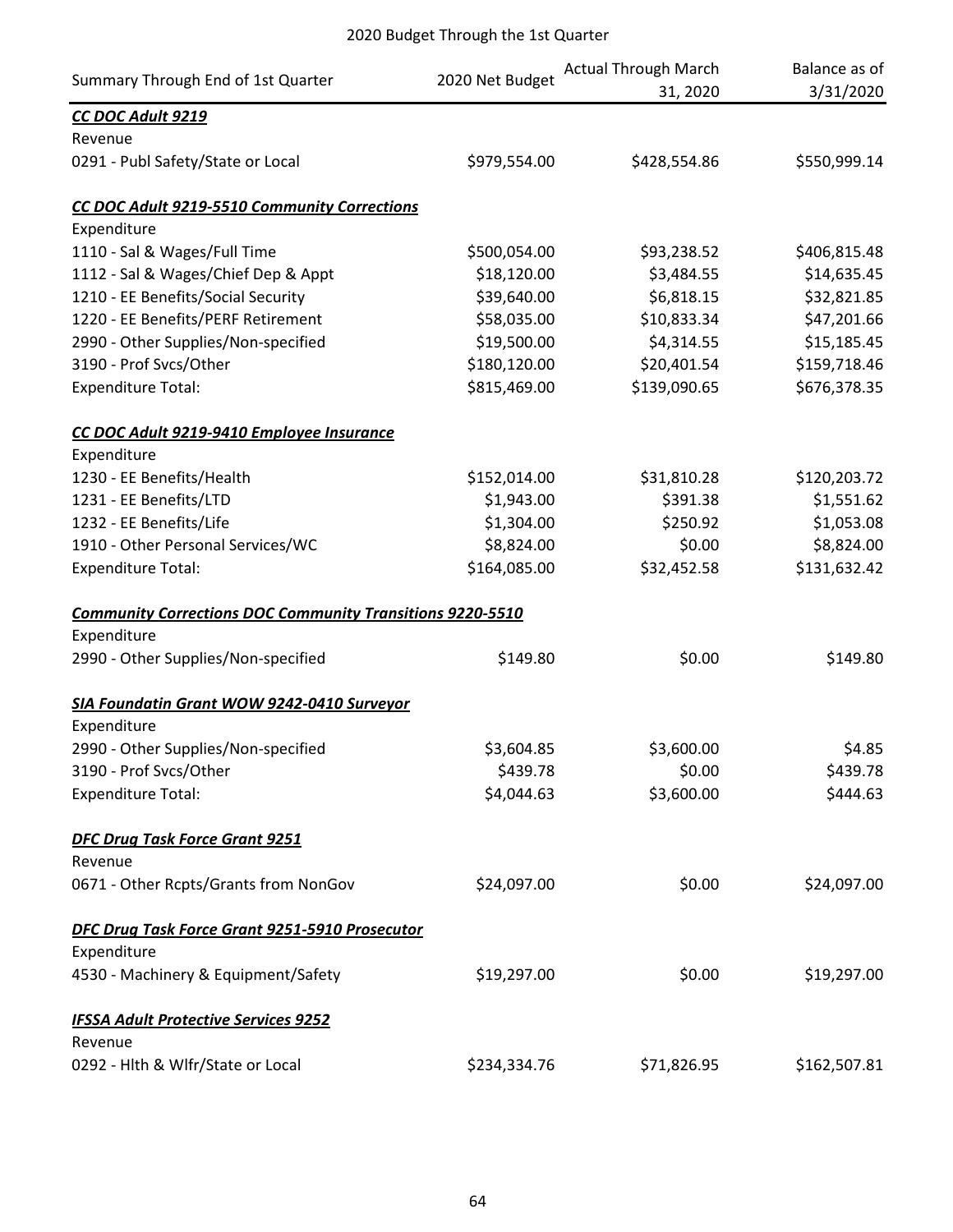| Summary Through End of 1st Quarter                           | 2020 Net Budget | <b>Actual Through March</b> | Balance as of |
|--------------------------------------------------------------|-----------------|-----------------------------|---------------|
|                                                              |                 | 31, 2020                    | 3/31/2020     |
| IFSSA Adult Protective Services 9252-5910 Prosecutor         |                 |                             |               |
| Expenditure                                                  |                 |                             |               |
| 1110 - Sal & Wages/Full Time                                 | \$79,293.03     | \$38,282.76                 | \$41,010.27   |
| 1130 - Sal & Wages/Part Time                                 | \$29,270.00     | \$9,888.75                  | \$19,381.25   |
| 1210 - EE Benefits/Social Security                           | \$8,560.29      | \$3,547.13                  | \$5,013.16    |
| 1220 - EE Benefits/PERF Retirement                           | \$8,881.51      | \$4,287.72                  | \$4,593.79    |
| 2110 - Office Supplies/General                               | \$207.13        | \$72.56                     | \$134.57      |
| 2140 - Office Supplies/Minor Equip                           | \$2,135.21      | \$106.15                    | \$2,029.06    |
| 2210 - Oper Supplies/Gasoline & Oil                          | \$0.20          | \$0.00                      | \$0.20        |
| 3180 - Prof Svcs/Institutional Care                          | \$25,013.54     | \$0.00                      | \$25,013.54   |
| 3190 - Prof Svcs/Other                                       | \$2,378.66      | \$0.00                      | \$2,378.66    |
| 3210 - Comm & Transp/Travel/Training                         | \$3,720.00      | \$0.00                      | \$3,720.00    |
| 3510 - Utility Service/Utilities                             | \$3,298.15      | \$120.76                    | \$3,177.39    |
| 3620 - Rep & Maint/Vehicle & Equip                           | \$1,000.00      | \$570.45                    | \$429.55      |
| 3710 - Rentals & Leases/Bldgs & Prop                         | \$3,902.37      | \$195.10                    | \$3,707.27    |
| <b>Expenditure Total:</b>                                    | \$167,660.09    | \$57,071.38                 | \$110,588.71  |
| IFSSA Adult Protective Services 9252-9410 Employee Insurance |                 |                             |               |
| Expenditure                                                  |                 |                             |               |
| 1230 - EE Benefits/Health                                    | \$16,375.84     | \$8,185.08                  | \$8,190.76    |
| 1231 - EE Benefits/LTD                                       | \$248.40        | \$155.52                    | \$92.88       |
| 1232 - EE Benefits/Life                                      | \$165.84        | \$82.08                     | \$83.76       |
| <b>Expenditure Total:</b>                                    | \$16,790.08     | \$8,422.68                  | \$8,367.40    |
| <b>ICJI EEDMA Project 9254</b>                               |                 |                             |               |
| Revenue                                                      |                 |                             |               |
| 0291 - Publ Safety/State or Local                            | $-50.25$        | \$0.00                      | $-50.25$      |
| ICJI EEDMA Project 9254-5910 Prosecutor                      |                 |                             |               |
| Expenditure                                                  |                 |                             |               |
| 3190 - Prof Svcs/Other                                       | \$1,216.20      | \$836.22                    | \$379.98      |
| 4520 - Machinery & Equipment/Vehicle                         | \$6,713.04      | \$0.00                      | \$6,713.04    |
| <b>Expenditure Total:</b>                                    | \$7,929.24      | \$836.22                    | \$7,093.02    |
| Drug Prosecution Fund 9259-5910 Prosecutor                   |                 |                             |               |
| Expenditure                                                  |                 |                             |               |
| 2140 - Office Supplies/Minor Equip                           | \$0.54          | \$0.00                      | \$0.54        |
| 3190 - Prof Svcs/Other                                       | \$554.00        | \$0.00                      | \$554.00      |
| <b>Expenditure Total:</b>                                    | \$554.54        | \$0.00                      | \$554.54      |
| DOC Probation Grant 9512-6110 Probation                      |                 |                             |               |
| Expenditure                                                  |                 |                             |               |
| 1110 - Sal & Wages/Full Time                                 | \$5,895.59      | \$0.00                      | \$5,895.59    |
| 1210 - EE Benefits/Social Security                           | \$28.39         | \$0.00                      | \$28.39       |
| 1220 - EE Benefits/PERF Retirement                           | \$0.63          | \$0.00                      | \$0.63        |
| 3190 - Prof Svcs/Other                                       | \$5,000.00      | \$5,000.00                  | \$0.00        |
| <b>Expenditure Total:</b>                                    | \$10,924.61     | \$5,000.00                  | \$5,924.61    |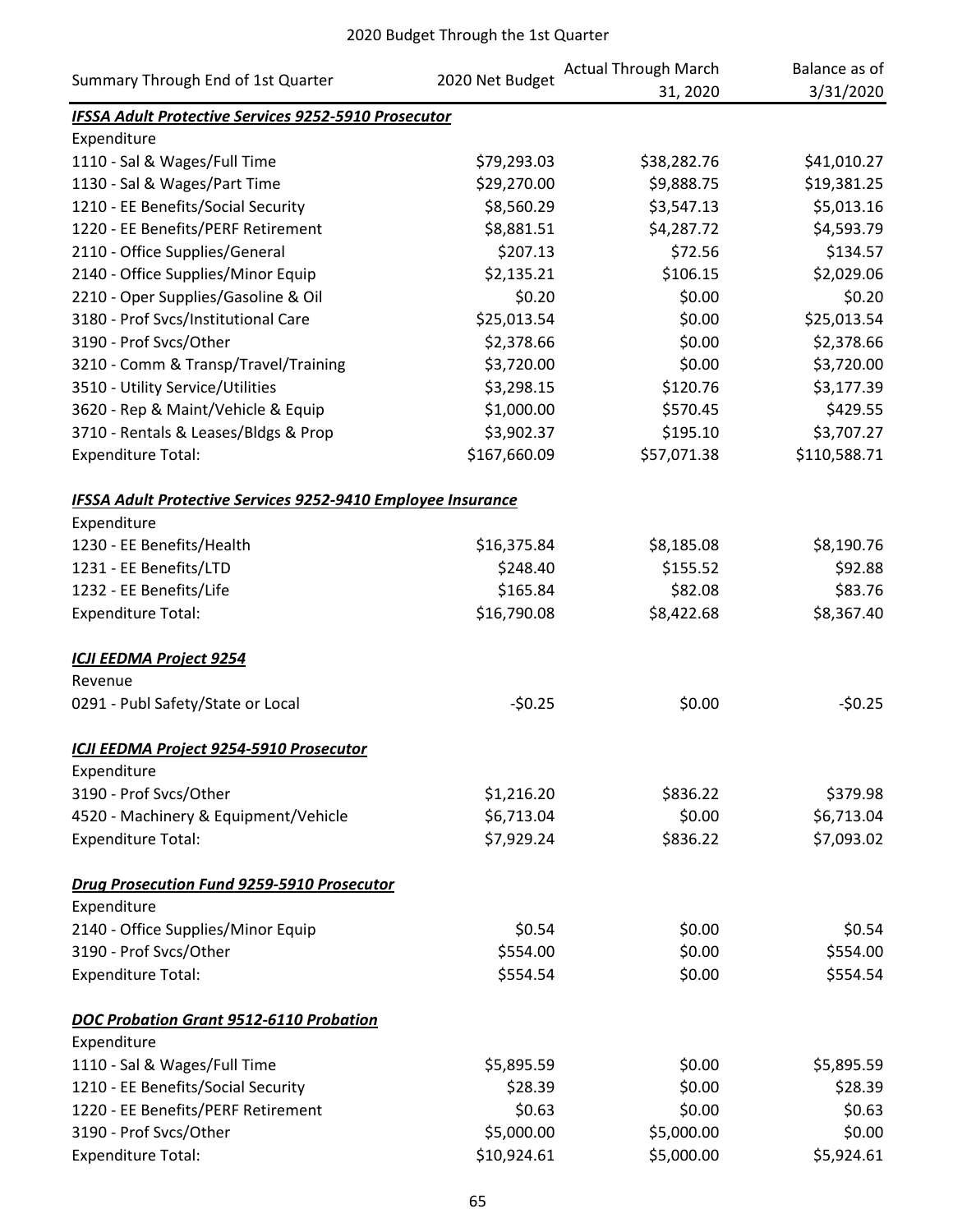| Summary Through End of 1st Quarter                           | 2020 Net Budget           | <b>Actual Through March</b> | Balance as of |
|--------------------------------------------------------------|---------------------------|-----------------------------|---------------|
|                                                              |                           | 31, 2020                    | 3/31/2020     |
|                                                              |                           |                             |               |
| DOC Probation Grant 9512-9410 Employee Benefits              |                           |                             |               |
| Expenditure                                                  |                           |                             |               |
| 1230 - EE Benefits/Health                                    | \$0.00                    | \$0.00                      | \$0.00        |
| 1231 - EE Benefits/LTD                                       | \$0.50                    | \$0.00                      | \$0.50        |
| 1232 - EE Benefits/Life                                      | \$0.82                    | \$0.00                      | \$1.02        |
| 1910 - Other Personal Services/WC                            | \$395.00                  | \$0.00                      | \$395.00      |
| <b>Expenditure Total:</b>                                    | \$396.32                  | \$0.00                      | \$396.32      |
| <b>DOC Probation 9513</b>                                    |                           |                             |               |
| Revenue                                                      |                           |                             |               |
| 0291 - Publ Safety/State or Local                            | \$87,435.00               | \$38,252.82                 | \$49,182.18   |
| DOC Probation 9513-6110 Probation                            |                           |                             |               |
| Expenditure                                                  |                           |                             |               |
| 1110 - Sal & Wages/Full Time                                 | \$41,015.00               | \$11,250.00                 | \$29,765.00   |
| 1210 - EE Benefits/Social Security                           | \$3,138.00                | \$825.82                    | \$2,312.18    |
| 1220 - EE Benefits/PERF Retirement                           | \$4,597.00                | \$1,260.00                  | \$3,337.00    |
| 3190 - Prof Svcs/Other                                       | \$30,000.00               | \$5,000.00                  | \$25,000.00   |
| <b>Expenditure Total:</b>                                    | \$78,750.00               | \$18,335.82                 | \$60,414.18   |
|                                                              |                           |                             |               |
| DOC Probation 9513-9410 Employee Insurance                   |                           |                             |               |
| Expenditure                                                  |                           |                             |               |
| 1230 - EE Benefits/Health                                    | \$8,390.00                | \$2,008.20                  | \$6,381.80    |
| 1231 - EE Benefits/LTD                                       | \$185.00                  | \$45.72                     | \$139.28      |
| 1232 - EE Benefits/Life                                      | \$110.00                  | \$27.36                     | \$82.64       |
| <b>Expenditure Total:</b>                                    | \$8,685.00                | \$2,081.28                  | \$6,603.72    |
| <b>CASA Capacity Building Grant 9532</b>                     |                           |                             |               |
| Revenue                                                      |                           |                             |               |
| 0292 - Hlth & Wlfr/State or Local                            | \$50,192.00               | \$12,244.00                 | \$37,948.00   |
|                                                              |                           |                             |               |
| <b>CASA Capacity Building Grant 9532-7310</b><br>Expenditure |                           |                             |               |
| 1110 - Sal & Wages/Full Time                                 | \$36,695.42               | \$11,695.62                 | \$24,999.80   |
| 1210 - EE Benefits/Social Security                           |                           | \$862.58                    |               |
|                                                              | \$2,901.55                |                             | \$2,038.97    |
| 1220 - EE Benefits/PERF Retirement                           | \$4,096.78<br>\$43,693.75 | \$1,309.92                  | \$2,786.86    |
| <b>Expenditure Total:</b>                                    |                           | \$13,868.12                 | \$29,825.63   |
| Veterans Treatment 9535-7010 Circuit Court                   |                           |                             |               |
| Expenditure                                                  |                           |                             |               |
| 2250 - Oper Supplies/Food                                    | \$31.18                   | \$0.00                      | \$31.18       |
| 2270 - Oper Supplies/Educational Mtls                        | \$164.34                  | \$0.00                      | \$164.34      |
| 3140 - Prof Svcs/Counselng Consults                          | \$12,000.00               | \$0.00                      | \$12,000.00   |
| 3190 - Prof Svcs/Other                                       | \$4,315.71                | \$986.00                    | \$3,329.71    |
| 3210 - Comm & Transp/Travel/Training                         | \$5,000.00                | \$779.41                    | \$4,220.59    |
| <b>Expenditure Total:</b>                                    | \$21,511.23               | \$1,765.41                  | \$19,745.82   |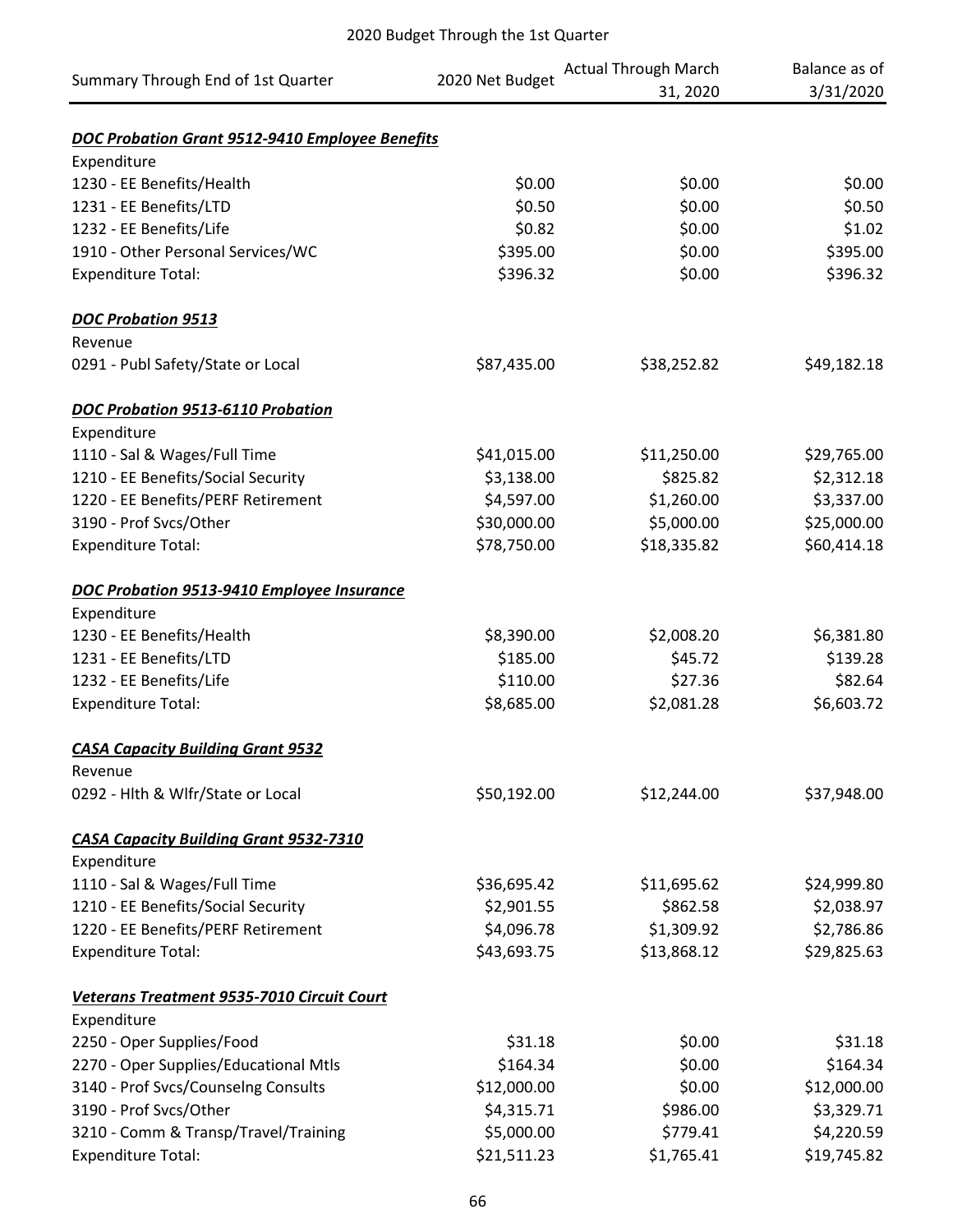| Summary Through End of 1st Quarter                                   | 2020 Net Budget          | <b>Actual Through March</b><br>31, 2020 | Balance as of<br>3/31/2020 |
|----------------------------------------------------------------------|--------------------------|-----------------------------------------|----------------------------|
| <b>Court Interpreter 9549</b>                                        |                          |                                         |                            |
| Revenue                                                              |                          |                                         |                            |
| 0292 - Hlth & Wlfr/State or Local                                    | \$12,002.52              | \$2,200.00                              | \$9,802.52                 |
| Court Interpreter 9549-7106 Superior Court 6                         |                          |                                         |                            |
| Expenditure                                                          |                          |                                         |                            |
| 3170 - Prof Svcs/Translator                                          | \$12,082.76              | \$2,200.00                              | \$9,882.76                 |
| <b>Family Court Grant 9623-7203 Superior Court 3</b>                 |                          |                                         |                            |
| Expenditure                                                          |                          |                                         |                            |
| 3140 - Prof Svcs/Counselng Consults                                  | \$865.00                 | \$725.00                                | \$140.00                   |
| <b>Tags VASIA Grant 9631</b>                                         |                          |                                         |                            |
| Revenue                                                              |                          |                                         |                            |
| 0292 - Hlth & Wlfr/State or Local                                    | \$75,000.00              | \$37,500.00                             | \$37,500.00                |
| Tags VASIA Grant 9631-7010 Circuit Court                             |                          |                                         |                            |
| Expenditure                                                          |                          |                                         |                            |
| 3190 - Prof Svcs/Other                                               | \$75,000.00              | \$0.00                                  | \$75,000.00                |
| <b>Juvenile Alternative DOC Grant 9641</b>                           |                          |                                         |                            |
| Revenue                                                              |                          |                                         |                            |
| 0291 - Publ Safety/State or Local                                    | \$92,488.89              | \$46,244.43                             | \$46,244.46                |
| Juvenile Alternative DOC Grant 9641-5610                             |                          |                                         |                            |
| Expenditure                                                          |                          |                                         |                            |
| 1110 - Sal & Wages/Full Time                                         | \$74,548.78              | \$34,407.00                             | \$40,141.78                |
| 1210 - EE Benefits/Social Security                                   | \$4,112.11               | \$2,361.58                              | \$1,750.53                 |
| 1220 - EE Benefits/PERF Retirement<br>2110 - Office Supplies/General | \$8,350.35<br>\$1,084.00 | \$3,853.62<br>\$83.25                   | \$4,496.73<br>\$1,000.75   |
| 2210 - Oper Supplies/Gasoline & Oil                                  | \$266.00                 | \$0.00                                  | \$266.00                   |
| 2340 - Rep & Maint/Minor Equipment                                   | \$550.00                 | \$0.00                                  | \$550.00                   |
| 3190 - Prof Svcs/Other                                               | \$17,029.50              | \$849.75                                | \$16,179.75                |
| 3510 - Utility Service/Utilities                                     | \$1,685.93               | \$672.69                                | \$1,013.24                 |
| 4590 - Machinery & Equipment/Other                                   | \$550.00                 | \$550.00                                | \$0.00                     |
| <b>Expenditure Total:</b>                                            | \$108,176.67             | \$42,777.89                             | \$65,398.78                |
|                                                                      |                          |                                         |                            |
| Juvenile Alternative DOC Grant 9641-9410 Employee Insurance          |                          |                                         |                            |
| Expenditure                                                          |                          |                                         |                            |
| 1230 - EE Benefits/Health                                            | \$24,743.46              | \$12,055.38                             | \$12,688.08                |
| 1231 - EE Benefits/LTD                                               | \$280.57                 | \$139.80                                | \$140.77                   |
| 1232 - EE Benefits/Life                                              | \$184.30                 | \$81.54                                 | \$102.76                   |
| 1910 - Other Personal Services/WC                                    | \$1,593.00               | \$0.00                                  | \$1,593.00                 |
| <b>Expenditure Total:</b>                                            | \$26,801.33              | \$12,276.72                             | \$14,524.61                |